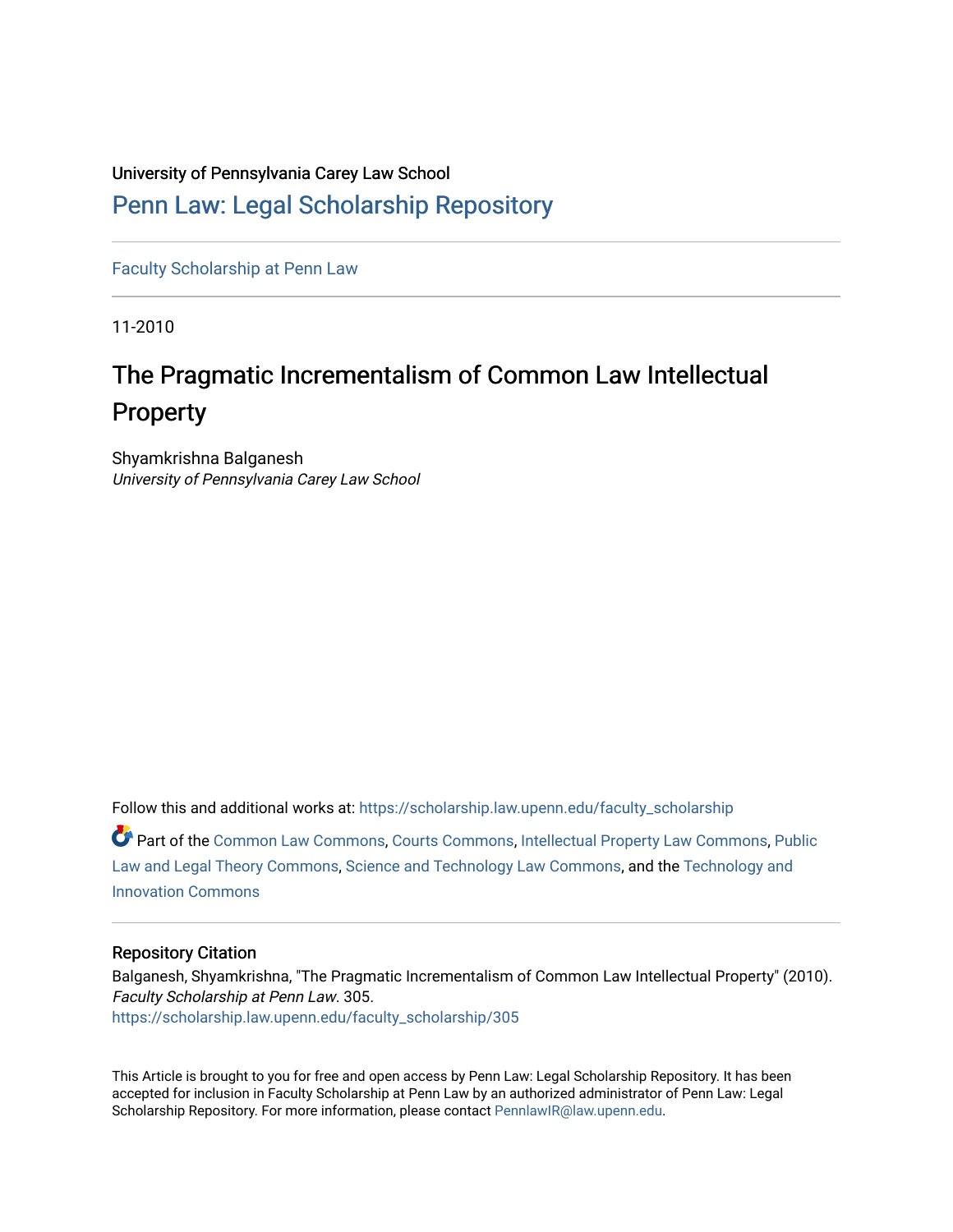# **VANDERBILT LAW REVIEW** \_\_\_\_\_\_\_\_\_\_\_\_\_\_\_\_\_\_\_\_\_\_\_\_\_\_\_\_\_\_\_\_\_\_\_\_\_\_\_\_\_\_\_\_\_\_\_\_\_\_\_\_\_\_\_\_\_\_\_\_\_\_\_\_\_

VOLUME 63 NOVEMBER 2010 NUMBER 6

\_\_\_\_\_\_\_\_\_\_\_\_\_\_\_\_\_\_\_\_\_\_\_\_\_\_\_\_\_\_\_\_\_\_\_\_\_\_\_\_\_\_\_\_\_\_\_\_\_\_\_\_\_\_\_\_\_\_\_\_\_\_\_\_\_

# **The Pragmatic Incrementalism of Common Law Intellectual Property**

*Shyamkrishna Balganesh*

| I. | <b>COMMON LAW REGIMES OF INTELLECTUAL</b> |                                                             |  |  |
|----|-------------------------------------------|-------------------------------------------------------------|--|--|
|    |                                           |                                                             |  |  |
|    | A.                                        | Trade Secrets: Between Property, Tort, and                  |  |  |
|    |                                           |                                                             |  |  |
|    | В.                                        | <i>Publicity Rights: From Privacy to Property </i> 1556     |  |  |
|    | $C_{\cdot}$                               | Idea Protection: Implied-in-Fact Contract 1558              |  |  |
|    | $D_{\cdot}$                               | <i>Misappropriation: Quasi Property </i> 1560               |  |  |
|    | E.                                        | Common Law Copyright: Literary Property 1562                |  |  |
| H. | PRAGMATIC INCREMENTALISM AND COMMON LAW   |                                                             |  |  |
|    |                                           |                                                             |  |  |
|    | A.                                        |                                                             |  |  |
|    |                                           | 1.                                                          |  |  |
|    |                                           | Discretionary Subject-Matter Filters 1572<br>2 <sub>1</sub> |  |  |
|    | В.                                        |                                                             |  |  |
|    |                                           | 1.                                                          |  |  |
|    |                                           | 2.                                                          |  |  |
|    |                                           |                                                             |  |  |

Assistant Professor of Law, University of Pennsylvania Law School. Many thanks to Anita Allen, Jack Balkin, Stephanos Bibas, Stephen Burbank, Cary Coglianese, Kevin Collins, Hanoch Dagan, Jill Fisch, Seth Kreimer, Sophia Lee, Mark Lemley, Irene Lu, Gideon Parchomovksy, Jennifer Rothman, David Skeel, Henry Smith, Christopher Yoo, and participants at the Wharton Legal Studies Workshop, the Indiana University-Maurer School of Law IP Colloquium, the Association of Law, Property & Society (ALPS) Annual Conference, the Yale ISP Ideas Lunch, and the Yale Access to Knowledge & Human Rights Conference, for helpful comments and suggestions. Responsibility for all errors remains with the author.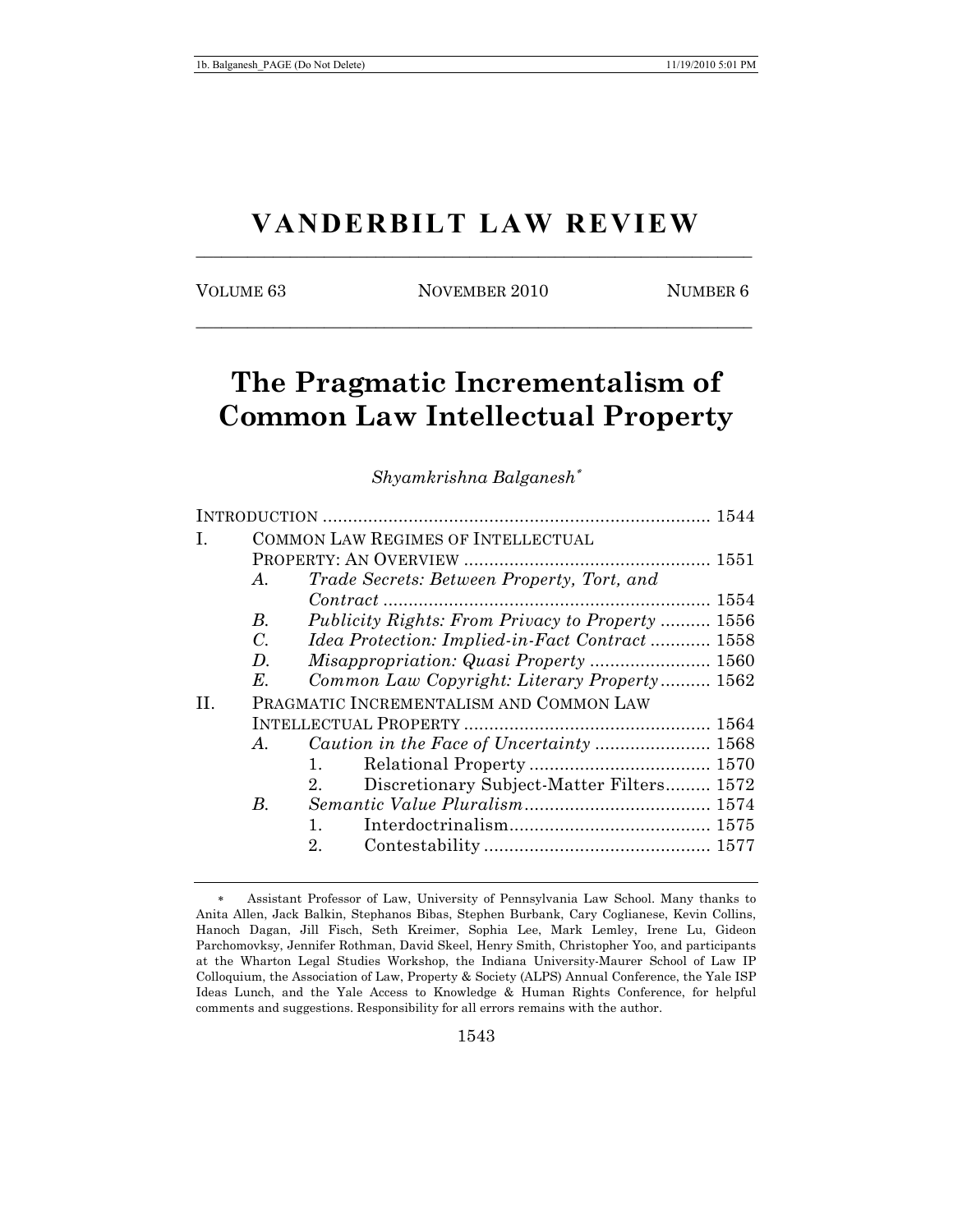|      | С.          |                                                 |  |
|------|-------------|-------------------------------------------------|--|
|      |             | 1.                                              |  |
|      |             | Using the Positive as the Normative  1585<br>2. |  |
|      | D.          | Integrating the Ex Ante with the Ex Post 1587   |  |
| III. |             | LESSONS FOR INTELLECTUAL PROPERTY               |  |
|      |             |                                                 |  |
|      | A.          | Institutional Choice and Design 1591            |  |
|      | B.          |                                                 |  |
| IV.  |             |                                                 |  |
|      | A.          | Pragmatic Incrementalism Is                     |  |
|      |             |                                                 |  |
|      | В.          | The Marginality of Common Law                   |  |
|      |             |                                                 |  |
|      | $C_{\cdot}$ |                                                 |  |
|      |             |                                                 |  |
|      |             | 2.                                              |  |
| V.   |             | A STYLIZED EXAMPLE: THE FASHION INDUSTRY  1610  |  |
|      |             |                                                 |  |

#### **INTRODUCTION**

Intellectual property is today thought to be principally of statutory origin. Discussions of the subject invariably revolve around a close scrutiny of the federal statutes involved. Indeed, the frequency with which Congress amends the patent and copyright statutes seems to leave little doubt that it alone determines intellectual property's precise content and coverage.1 Nevertheless, there exists a rather robust body of state law that is almost entirely the creation of state courts and is directed at creating entitlements in information, ideas, expression, goodwill, one's image, and other related intangibles. These rights regimes are in turn collectively referred to as "common law intellectual property."2 Examples include the right of publicity, unfair

 <sup>1.</sup> As of 2004, Congress had amended the Copyright Act of 1976 about forty-eight times. *See* 17 U.S.C.A. *et seq.* (West 2010); David Nimmer, *Codifying Copyright Comprehensibly*, 51 UCLA L. REV. 1233, 1299–315 (2004) (listing and evaluating these various amendments). The Patent Act of 1952 has similarly been amended thirty-nine times since its enactment. *See* 35 U.S.C.A. *et seq*. (West 2010).

 <sup>2.</sup> Use of this phrase to describe this set of rights is somewhat uncommon among scholars. For the earliest use of the term see Douglas G. Baird, *Common Law Intellectual Property and the Legacy of* International News Service v. Associated Press, 50 U. CHI. L. REV. 411, 411 (1983); *see also* Wendy J. Gordon, *On Owning Information: Intellectual Property and the Restitutionary*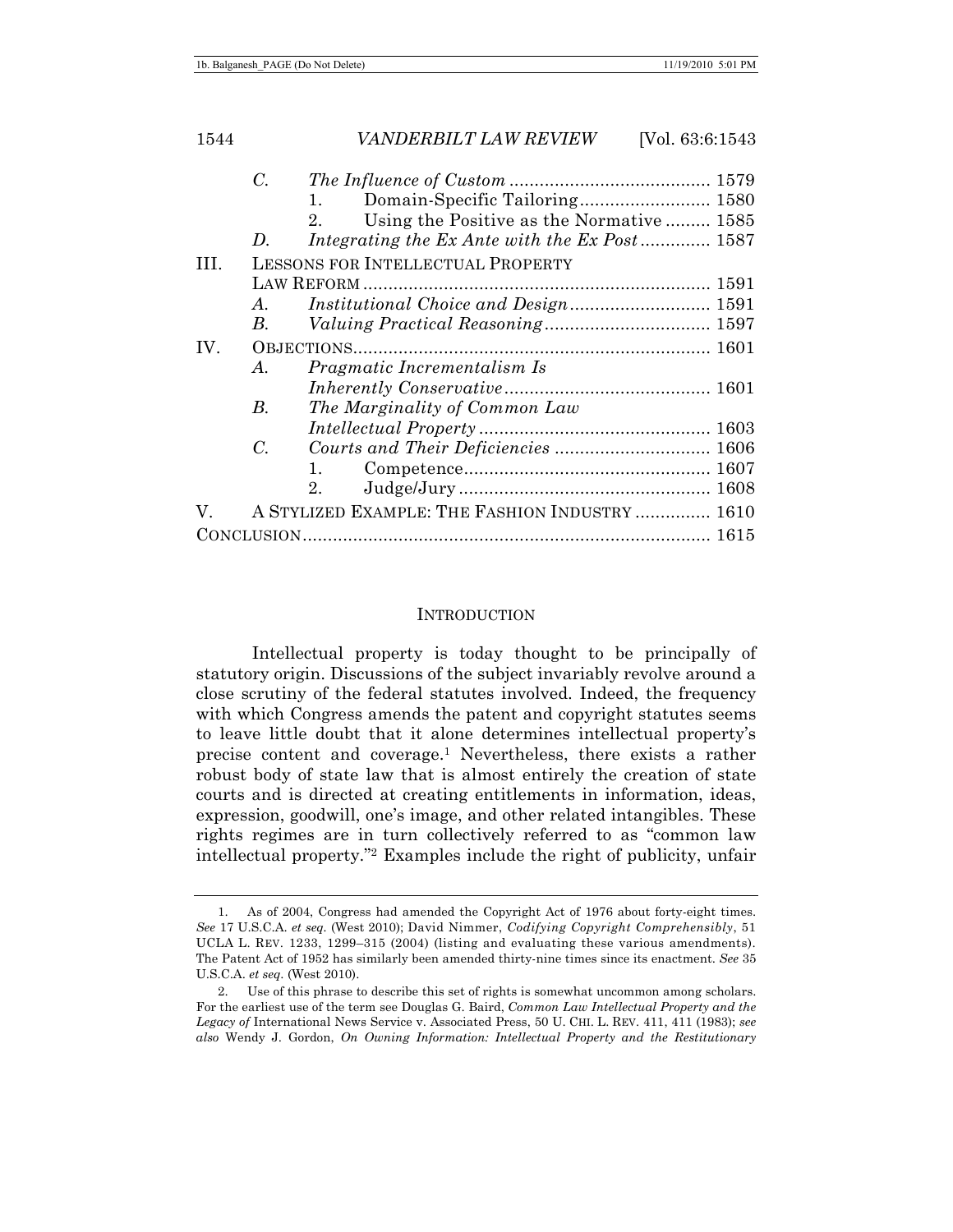competition, common law copyright, trade secrets, misappropriation, common law idea protection, and passing off.

While each of these regimes covers a distinct intangible, they all share the same structural characteristics.3 Each originates in a cause of action that is grounded in tort, contract, or unjust enrichment and is tailored to the circumstances under which protection is deemed necessary. Unlike the one-size-fits-all federal copyright and patent statutes, these regimes allow courts to adopt a far more nuanced approach to intellectual property protection. Instead of relying on a single overarching theory to justify protection, courts look to the practical needs of a particular area, recognize multiple values as relevant for consideration there, and then adopt a highly contextual approach to protection, one best described as "antifoundational." Additionally, the common law method that they employ develops the law incrementally, recognizing the need for caution in a rapidly changing social and technological environment, and allowing future courts to extend, limit, or at times altogether deny protection when circumstance and context change. I call this method of adjudication and rule development "pragmatic incrementalism," in that it exhibits the characteristics of both legal pragmatism and common law incrementalism.

Several of these common law regimes are almost as old as their statutory counterparts, if not older.4 Yet, for decades now, many have voiced their skepticism about the usefulness of these rights, especially in light of congressional activity in the area.5 Justice Louis Brandeis

*Impulse*, 78 VA. L. REV. 149, 150–52 (1992) (discussing the shift towards state court creation of common law intellectual property rights); Pamela Samuelson, *Enriching Discourse on Public Domains*, 55 DUKE L.J. 783, 796 (2006) (describing the "right of publicity" as a common law intellectual property right); Diane Leenheer Zimmerman, *Is There a Right to Have Something to Say? One View of the Public Domain*, 73 FORDHAM L. REV. 297, 322 n.106 (2004) (asserting that courts rarely find common law intellectual property rights to be preempted unless a conflict exists between the right and statutory copyright interests). Interestingly, a Westlaw search revealed that no more than five courts have ever used the phrase, independent of citing to Baird's article.

 <sup>3.</sup> This by no means implies that these regimes do not bleed into each other, for they very often do. *See* Paul Goldstein, *Preempted State Doctrines, Involuntary Transfers and Compulsory Licenses: Testing the Limits of Copyright*, 24 UCLA L. REV. 1107, 1113–18 (1977) (noting the connections between common law copyright, misappropriation, privacy rights, and the law of ideas).

 <sup>4.</sup> Common law copyright, for instance, dates back to the period surrounding the passage of the first copyright law, the Statute of Anne. Shortly after the Statute, courts came to recognize the existence of copyright at common law, independent of the Statute, and unfettered by any restrictions (temporal or otherwise) imposed on copyright by the Statute. *See, e.g.*, Millar v. Taylor, (1769) 98 Eng. Rep. 201 (K.B.) 217–19, 225–29; *see also infra* Section I.B (discussing the common law evolution of publicity rights that were later recognized by state statutes).

<sup>5.</sup> *See* Baird, *supra* note 2, at 411 (examining this skepticism).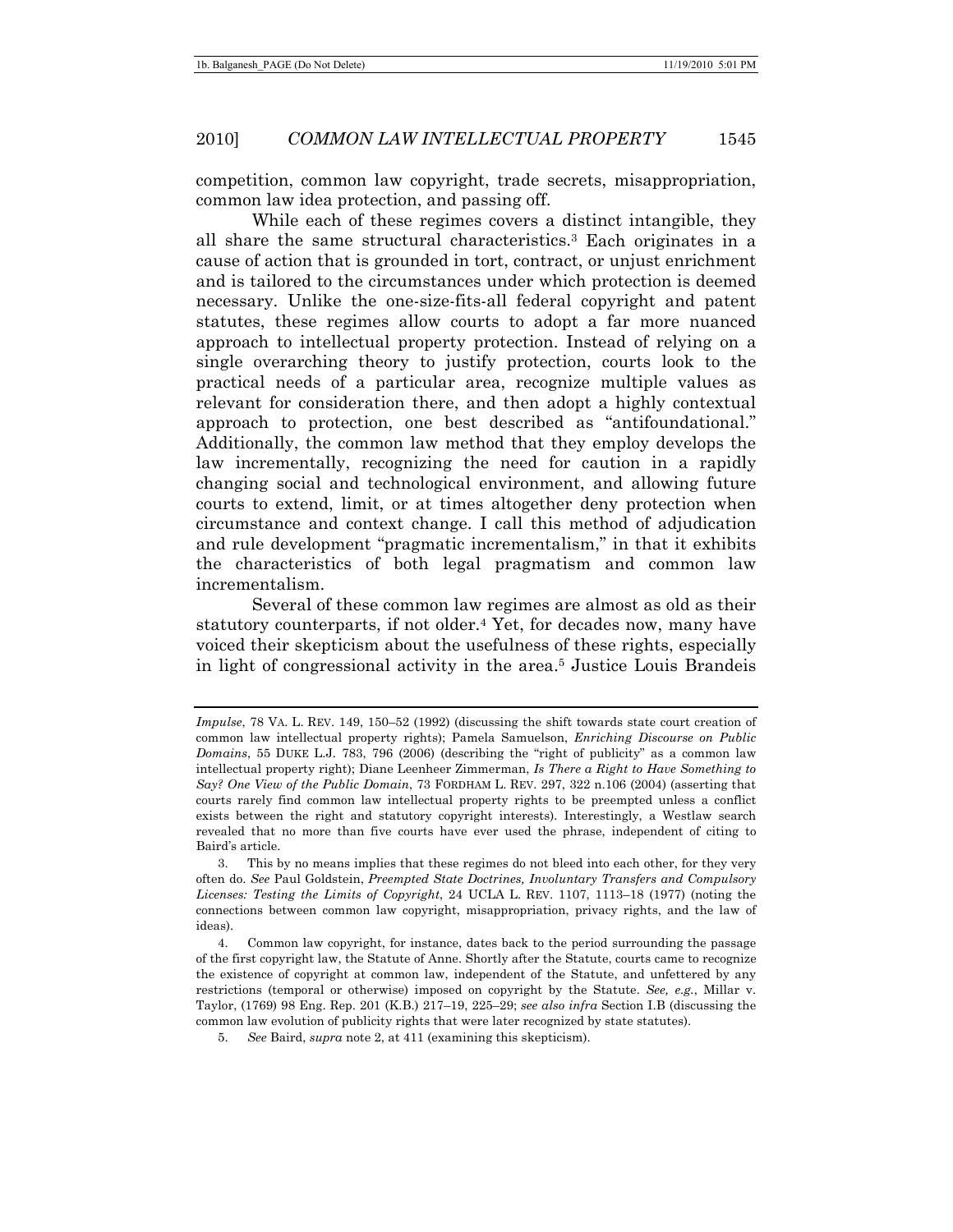and Judge Learned Hand, both outspoken champions of the common law in other contexts, were well-known skeptics of common law intellectual property.6 They feared that allowing courts to create and develop intellectual property rights would result in the overprotection of information, thereby impeding free speech and allied interests. More recently, Douglas Baird has argued that, while common law intellectual property has done little to impede the free flow of information, its deep flaw nonetheless lies in having courts choose among competing analogies to develop the law.7 Since each analogy emphasizes a different value, Baird argues that courts are hardpressed to choose effectively among them.

On closer examination, however, these objections are myopic. In focusing entirely on the issue of judicial competence, they disregard the structural and substantive advantages that accompany common law rulemaking in intellectual property, all of which are borne out by the continuing vitality of these regimes. The method of pragmatic incrementalism that courts have come to employ emphasizes a cautionary, context-sensitive approach to intellectual property development. The extensive situational tailoring and modification that this incrementalism brings about adequately safeguards the process against the possibility of overprotection. Besides, recent developments in the federal arena have also cast serious doubt on claims of legislatures' superior competence in intellectual property lawmaking. In particular, the federal copyright and patent systems are in a state of crisis. Congress has repeatedly extended the term and coverage of copyright protection, often bereft of any reason other than pure industry rent seeking, prompting calls for radical reform.8 So too, the

 <sup>6.</sup> Justice Brandeis's objections are best seen in his dissenting opinion in the Supreme Court case of *International News Service v. Associated Press*, dealing with common law misappropriation, where he notes how courts are "ill-equipped" to undertake this task and that "resort to legislation" was preferable whenever the competing interests were extremely complex. 248 U.S. 215, 263, 267 (1918). For Judge Hand's criticisms of common law intellectual property, see Capitol Records, Inc. v. Mercury Records, Corp., 221 F.2d 657, 667 (2d Cir. 1955) (Hand, J., dissenting) (arguing that the majority's creation of common law interests is too expansive and defeats the purpose of uniformity); Cheney Bros. v. Doris Silk Corp., 35 F.2d 279, 280 (2d Cir. 1929) (observing how the creation of common law interests "would flagrantly conflict with the scheme which Congress has for more than a century devised to cover the subject-matter").

 <sup>7.</sup> Baird, *supra* note 2, at 428–29.

<sup>8.</sup> *See* JAMES BOYLE, THE PUBLIC DOMAIN 49–51 (2008) (arguing that the movement towards extending copyright protections proceeded "with little argument and less evidence" and pointing out that the trend is "a vote of no confidence in the productive powers of the commons" ); LAWRENCE LESSIG, THE FUTURE OF IDEAS: THE FATE OF THE COMMONS IN A CONNECTED WORLD 250–51 (2001) (explaining that copyright law has increased in scope to automatically protect ideas for the life of the author plus seventy five years and advocating for shorter copyright protections where the author must publish and renew a copyright to prevent it from becoming publicly available); NEIL WEINSTOCK NETANEL, COPYRIGHT'S PARADOX 54–56 (tracing the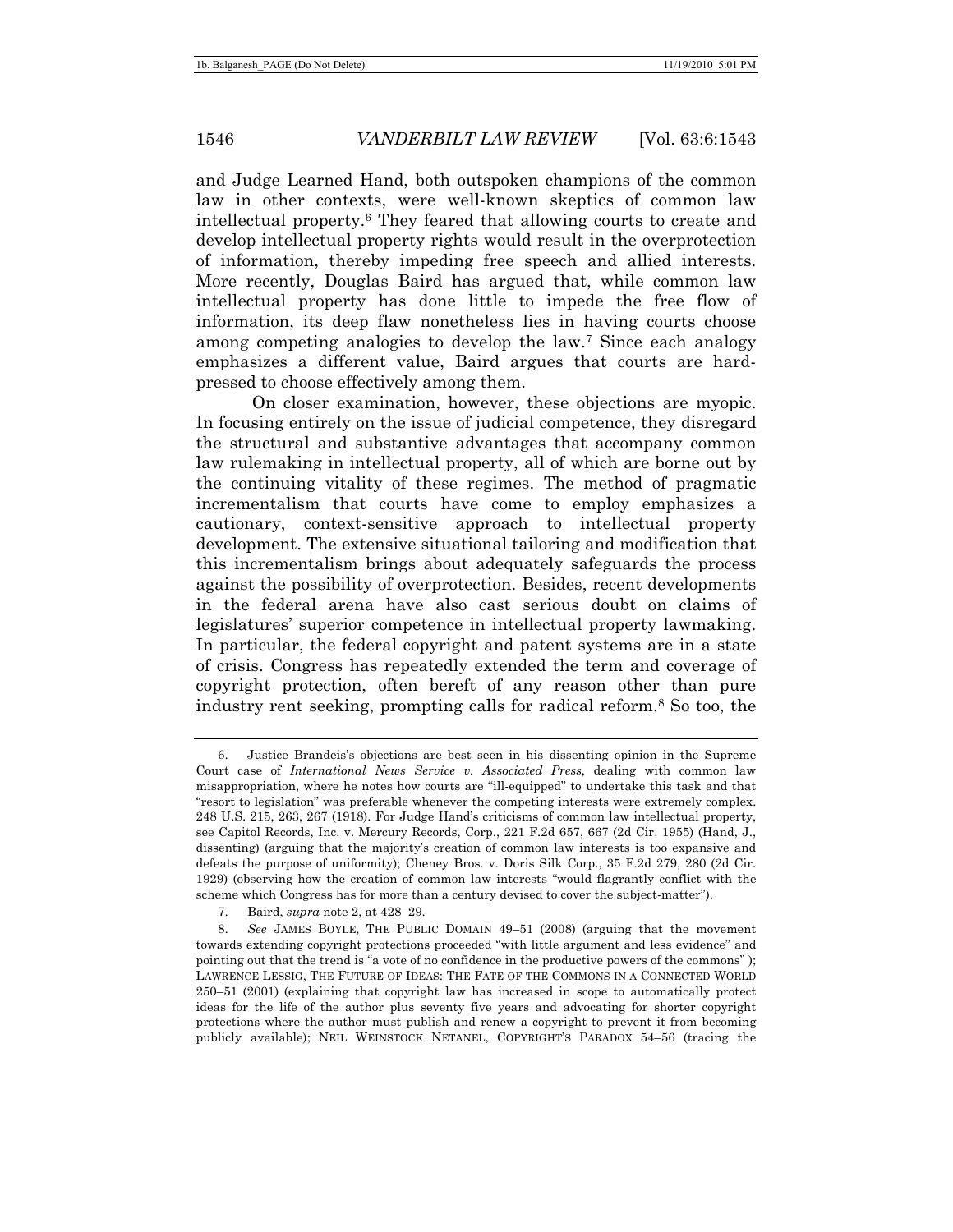patent system seems to be stifling rather than stimulating innovation in a variety of different areas.9 Unsurprisingly, scholars have begun calling for fundamental changes to the patent system as well.<sup>10</sup> Despite all of this, reform efforts have met with little success as a consequence of the interest group gridlock that is endemic to most congressional efforts. Few, if any, have turned to courts and the common law for solutions in recent times.11

Baird's concern that courts are hard-pressed to choose between different analogies also underappreciates the significance of antifoundational decisionmaking, a core feature of pragmatic incrementalism. Rather than relying on a single foundational theory for the regime, the process requires courts to balance several competing values as they relate to a particular context. In other words, the very selection of an "appropriate" analogy from among several options forces courts to confront and recognize as legitimate a multiplicity of goals and interests for the institution<sup>12</sup>—a strong virtue of analogical reasoning in the law.13

What exactly is intellectual property law trying to achieve? For decades now, courts, scholars, and legislators have struggled to articulate a coherent theory of intellectual property.14 These

historical expansion of copyright and arguing that some aspects of the expansion are troublesome and exceed the scope of what is necessary to promote creativity) (2008).

10. *See* BESSEN & MEURER, *supra* note 9, at 27; BURK & LEMLEY, *supra* note 9, at 37.

 11. A notable exception to this is the recent work by Dan Burk and Mark Lemley, who advocate a common law approach to patent reform. *See* BURK & LEMLEY, *supra* note 9, at 104.

12. Baird, *supra* note 2, at 428–29.

14. *See, e.g.*, William Fisher, *Theories of Intellectual Property*, *in* NEW ESSAYS IN THE LEGAL AND POLITICAL THEORY OF PROPERTY 168, 176–93 (Stephen R. Munzer ed., 2001) (discussing the gaps, conflicts, and ambiguities surrounding the four perspectives that dominate theoretical

<sup>9.</sup> *See* JAMES BESSEN & MICHAEL J. MEURER, PATENT FAILURE: HOW JUDGES, BUREAUCRATS AND LAWYERS PUT INNOVATORS AT RISK 10–16 (2008) (suggesting that many industries would be better off without a patent system because, although for each individual the private benefits of a patent exceeds the cost of obtaining it, the collective costs that a patent imposes on other innovators outweighs the marginal incentive to innovate that patent protection spurs); DAN L. BURK & MARK A. LEMLEY, THE PATENT CRISIS AND HOW THE COURTS CAN SOLVE IT 30–31(2009) (explaining that the current patent system "may do more harm than good to innovation, because the assertion and litigation of too many bad patents against companies that make innovative products ends up rising their costs and reducing their innovation more than the existence of those patents spurs new innovation").

<sup>13.</sup> *See* CASS R. SUNSTEIN, LEGAL REASONING AND POLITICAL CONFLICT 41 (1996) (observing how analogical reasoning allows courts to decide cases without reference to abstract theory, thereby allowing multiple values and conflicting interests to coexist in the law as a whole); Cass R. Sunstein, *On Analogical Reasoning*, 106 HARV. L. REV. 741, 743 (1993) ("[A]nalogical reasoning has important advantages over general theories, because those who use analogies are especially attuned to the diverse and plural goods that are at stake in legal and ethical decisions."); *see also* Emily Sherwin, *A Defense of Analogical Reasoning in Law*, 66 U. CHI. L. REV. 1179, 1196–97 (1999) (pointing out the epistemic and institutional advantages of reasoning by analogy).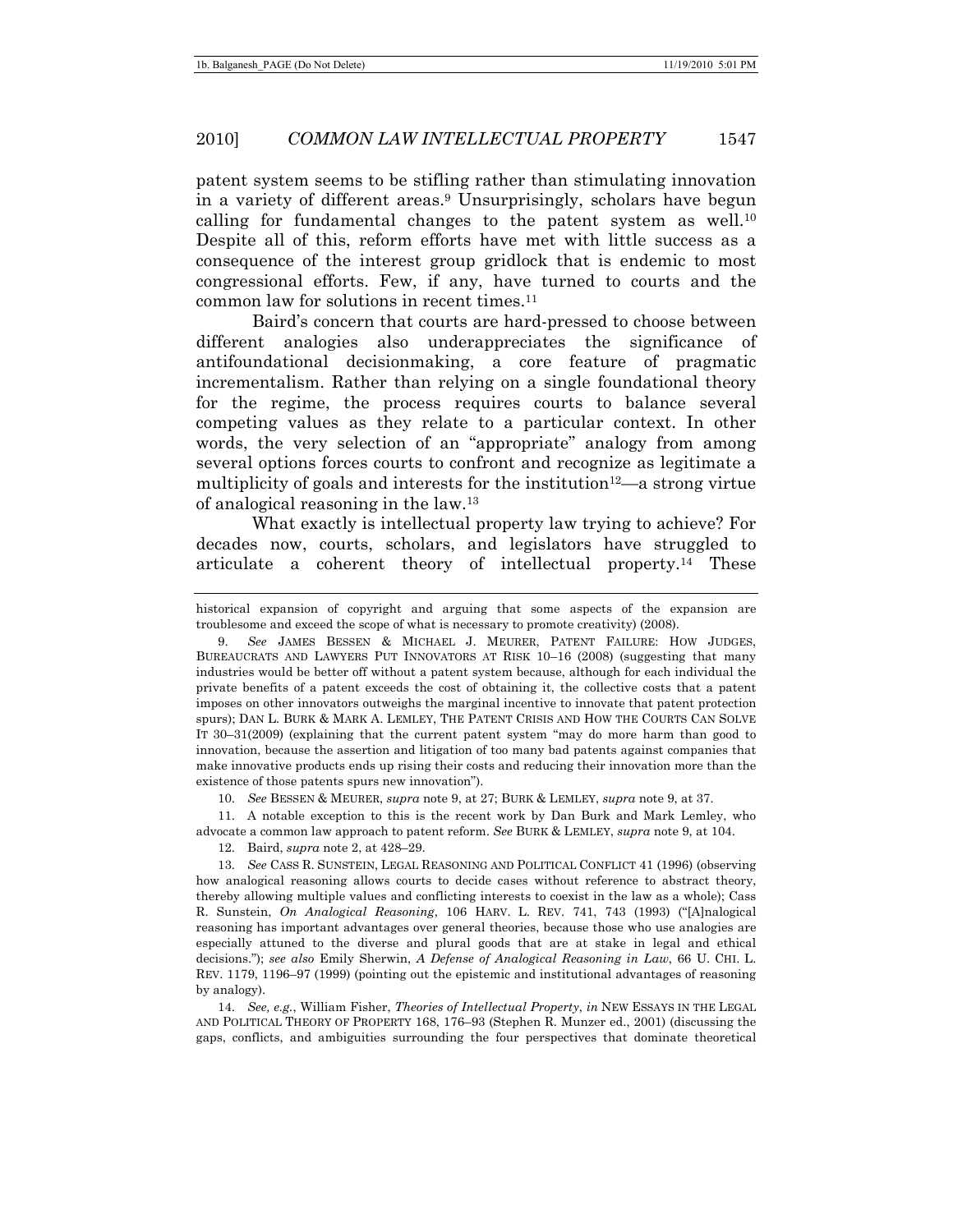theories—principally normative in orientation—propose a unifying principle for a regime and then explicate that principle in different parts of the law. They prize consistency and coherence across time and context. In the process though, they either classify deviations as anomalies or creatively reinterpret them as being driven indirectly by the same unifying principle. The diversity of scholarship that follows this pattern captures the pervasiveness of this phenomenon. To law and economics scholars, such as William Landes and Richard Posner, the entire field of intellectual property law is driven by a core concern for promoting economic efficiency, minimizing transaction costs, and providing creators with an incentive to create.15 To libertarians, such as Richard Epstein, intellectual property law is in the end about "property" and therefore imbued with classical liberal values.16 Others have made similar claims about specific types of intellectual property. Jane Ginsburg, for instance, has long argued that copyright law is about "authorship" and the centrality of authorial control over creative works.17 In a similar vein, Roberta Kwall has argued that copyright law should be understood as a mechanism to protect the intrinsic dimension of creativity—the morality of authorship.18 Regardless of ideology, the search for a grand theory continues to dominate the intellectual property landscape.19

Normative coherence, however, does not require a single overarching value, or indeed even a finite set of values. It can at once acknowledge the incommensurability of the various values involved and strive to accommodate them institutionally. For centuries now, the common law method has done just this, enabling it to accommodate and affirm a host of otherwise conflicting values through a process of practical reasoning. And indeed common law intellectual property regimes build on this basic feature of the common law, an attribute that its detractors ignore.

Much of the skepticism about common law intellectual property derives from the prevalent discontent today with the common law

writing about intellectual property: Utilitarianism, Labor Theory, Personality Theory, and Social Planning Theory).

 <sup>15.</sup> WILLIAM M. LANDES & RICHARD A. POSNER, THE ECONOMIC STRUCTURE OF INTELLECTUAL PROPERTY LAW 4 (2003).

 <sup>16.</sup> Richard A. Epstein, *The Disintegration of Intellectual Property? A Classical Liberal Response to a Premature Obituary*, 62 STAN. L. REV. 455, 456, 520–21 (2010).

 <sup>17.</sup> Jane C. Ginsburg, *The Concept of Authorship in Comparative Copyright Law*, 52 DEPAUL L. REV. 1063, 1091–92 (2003).

 <sup>18.</sup> ROBERTA ROSENTHAL KWALL, THE SOUL OF CREATIVITY: FORGING A MORAL RIGHTS LAW FOR THE UNITED STATES, at xiii-xviii (2010).

<sup>19.</sup> *See* Madhavi Sunder, *IP3*, 59 STAN. L. REV. 257, 260 (2006) (noting the absence of "giant-sized" theories of intellectual property and observing that "there should be" such theories).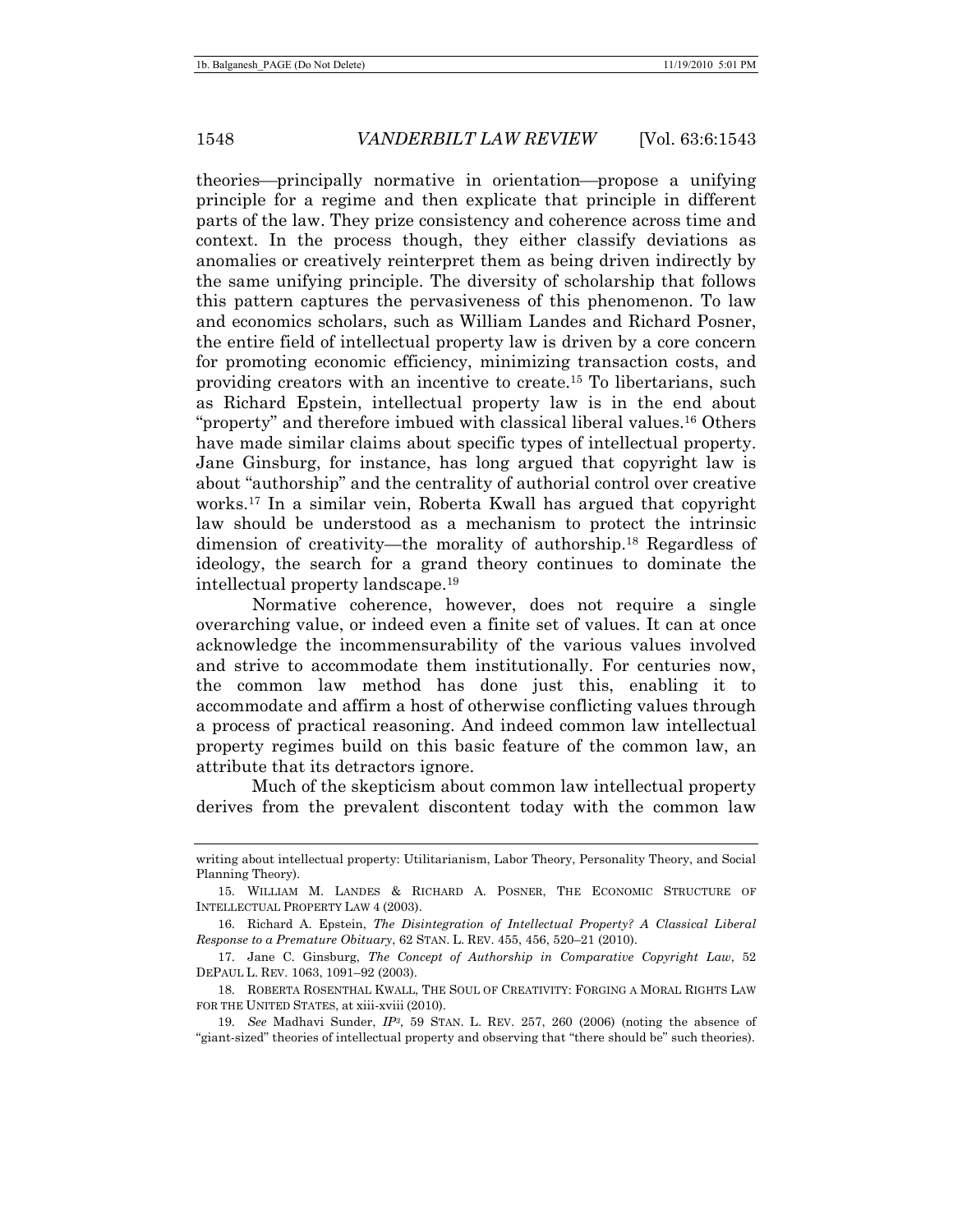method.20 The common law, its skeptics argue, emerged in a much simpler world, where the law focused more on resolving disputes and less on guiding parties in their future actions.<sup>21</sup> In today's complex world, sophisticated parties need greater certainty and ex ante guidance, rather than nuanced lawmaking. Certainty, however, has its own costs. Given that creativity and innovation are almost always sequential,<sup>22</sup> any regime has to balance not just exclusionary control and the public benefit, but also the incentives for a primary creator and a secondary creator. No bright-line ex ante regime can anticipate the nature and forms of creativity at both ends and balance them optimally for all times to come. In certain contexts, then, situational flexibility may be more valuable than the certainty derived from inadequate information.

The method of pragmatic incrementalism that courts follow in common law intellectual property builds on this recognition and avoids several of the major pitfalls that have plagued the federal intellectual property regimes. Courts here remain aware of the intertemporal problems inherent in granting plaintiffs open-ended, property-like exclusionary control over an intangible. Consequently, courts have developed techniques to avoid these problems and mitigate their effects—proceeding with caution, balancing multiple values or interests, looking to the context and necessities of an area to tailor a rule, and paying close attention to the actual practical consequences that flow from a rule so as to reformulate it when needed. Incrementalism, flexibility, and contextuality are thus central to the way in which these rights are developed and applied, but are features that courts operating under the statutory regimes today have struggled to implement. Yet, hardly anyone has thought it wise to look to the common law and state intellectual property regimes for structural and substantive guidance. If change in intellectual property law is to move beyond being just rhetoric, it needs to be creative and

<sup>20.</sup> *See, e.g.*, Frederick Schauer, *The Failure of the Common Law*, 36 ARIZ. ST. L.J. 765, 781–82 (2004) [hereinafter Schauer, *Common Law*] (describing the process through which this skepticism developed, and contributing to it); *see also* Frederick Schauer, *Do Cases Make Bad Law?*, 73 U. CHI. L. REV. 883, 917–18 (2006) [hereinafter Schauer, *Bad Law*] (suggesting that case-based rulemaking that is dependent on concrete facts may have distorting qualities).

 <sup>21.</sup> Schauer, *Common Law*, *supra* note 20, at 781.

 <sup>22.</sup> This reality is often described as the "on the shoulders of giants" effect. YOCHAI BENKLER, THE WEALTH OF NETWORKS: HOW SOCIAL PRODUCTION TRANSFORMS MARKETS AND FREEDOM 37 (2006); *see also* Pierre N. Leval, *Toward a Fair Use Standard*, 103 HARV. L. REV. 1105, 1109 (1990) (describing intellectual property as derivative because "[e]ach advance stands on building blocks fashioned by prior thinkers"); Suzanne Scotchmer, *Standing on the Shoulders of Giants: Cumulative Research and the Patent Law*, 5 J. ECON. PERSP. 29, 40 (1991) (discussing how to divide joint profits among innovators when one innovator builds his product off another's product).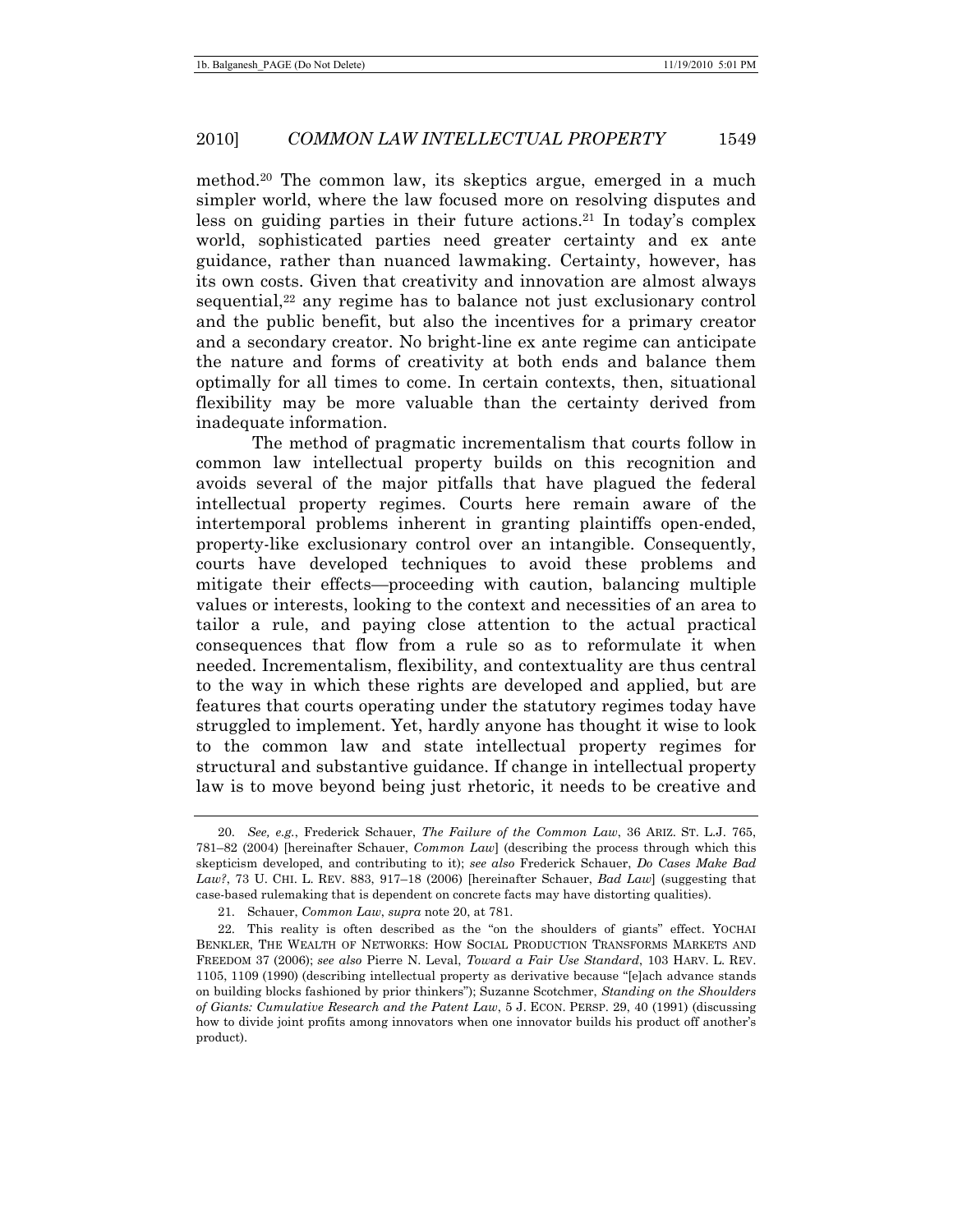include options that are now ignored for no reason other than sheer path dependence. In this Article, I argue that looking to common law intellectual property regimes ought to figure prominently in that set of options.

This Article proceeds as follows. Part I sets out the idea of common law intellectual property by providing a brief overview of the more popular regimes, focusing on their common law genesis and use of ideas from contract, tort, and restitution law to simulate the functioning of property rights. Part II describes the theory and practice of pragmatic incrementalism in common law intellectual property. It begins by looking to the connection between common law incrementalism, decisional minimalism, and legal pragmatism to disaggregate four practical attributes of pragmatic incrementalism: (1) the use of caution in the face of uncertainty; (2) the use of semantically value-neutral language; (3) the use of custom to shape the scope and breadth of a rule; and (4) the emphasis on balancing a rule's consequences (the ex ante) with its application (the ex post). Part II then examines how common law intellectual property regimes make use of the attributes of pragmatic incrementalism, drawing on examples and illustrations from the regimes of Part I.

Part III extrapolates lessons from the workings of these regimes and their use of pragmatic incrementalism for intellectual property reform. This Part focuses on the use of courts and the common law process as unappreciated alternatives to legislatures and statutes. It looks to the value of eclecticism and practical reasoning as substantive alternatives to grand theorization.

Part IV anticipates and addresses possible objections to the working of pragmatic incrementalism. Specifically, it addresses arguments that the model of pragmatic incrementalism is inherently "conservative" and unlikely to bring about genuine change, that it ignores the virtues of federalism and uniformity, and that it pays insufficient attention to the systemic deficiencies of the common law.

Part V then tests the discussion and analysis of pragmatic incrementalism by applying it to the fashion industry, an area where scholars and legislators are currently debating the need for intellectual property protection. It shows how the debates have ignored the possibility of a common law solution to tailor protection to the needs of the industry, while avoiding the costs associated with such protection. While Parts I and II are largely positive in their analysis, Parts III, IV, and V are primarily normative.

It is worth emphasizing that I am not arguing for the replacement of all statutory intellectual property regimes with common law alternatives. My normative claims in this Article are two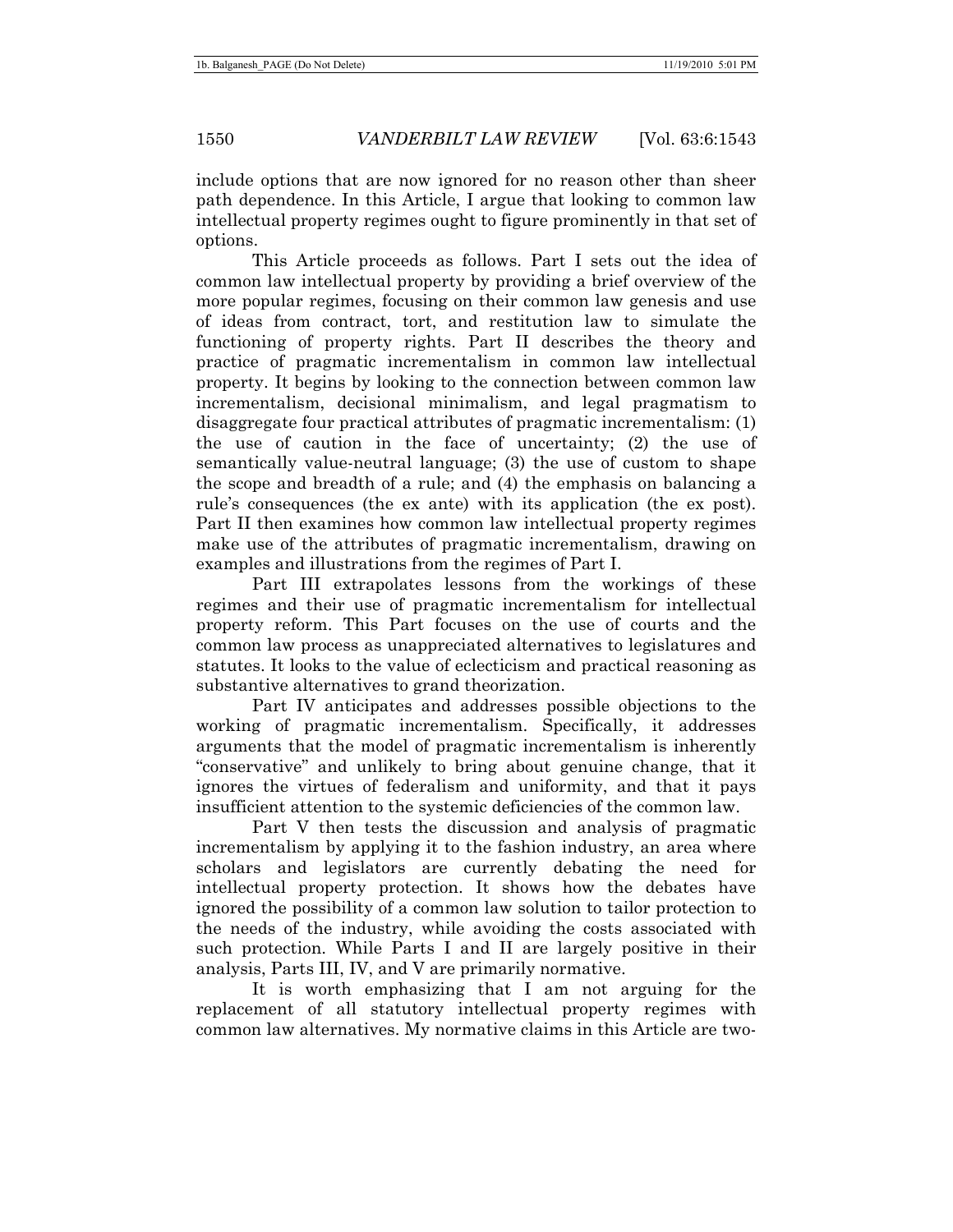fold. First, that some forms of informational resources, to the extent that they merit protection at all, would benefit from a common law approach to protection. Discussions of institutional design in intellectual property have thus far paid little attention to the potential benefits of the common law. Thinking creatively, scholars and policymakers ought to recognize the viability of common law protection as an alternative to one-size-fits-all statutory approaches. Second, even within the world of federal statutory intellectual property, courts should understand a larger number of statutory provisions as actively delegating lawmaking power to them. Federal courts should embrace pragmatic incrementalism in intellectual property protection whenever needed, and be far less dogmatic about deferring to Congress for guidance.

My choice of state common law regimes to explicate the functioning of pragmatic incrementalism is certainly not to contrast state law with federal law. Neither is it directed at showing that the trademark, copyright, and patent regimes have consciously disavowed any reliance on the common law method. Several features of pragmatic incrementalism may indeed be found in the functioning of parts of the federal intellectual property regimes, even though the overlay of statutory regulations and administrative rules has resulted in the common law-like parts receding in importance. Rather, this choice is to illustrate how courts are well equipped to develop rules for intellectual property in the absence of direction from legislatures and the process by which they can continue to do so in coordination with legislative intervention that takes their *lawmaking* role seriously. The fact that most common law in the United States is today state law rather than federal law is thus a *descriptive* reality that this choice represents, rather than a *prescriptive* one. I leave for future work a fuller discussion of how the federal regimes might do well to integrate common law rule development into their framework and functioning, and indeed the costs and benefits that this might entail.

# I. COMMON LAW REGIMES OF INTELLECTUAL PROPERTY: AN OVERVIEW

Common law intellectual property has thus far received little systematic analysis. While scholars have long studied individual common law regimes to understand their place in the overall intellectual property framework,<sup>23</sup> hardly anyone has sought to

 <sup>23.</sup> Indeed, treatises have been written analyzing several common law intellectual property regimes independently. *See, e.g.*, J. THOMAS MCCARTHY, THE RIGHTS OF PUBLICITY AND PRIVACY (2d ed. 2009); ROGER M. MILGRIM, MILGRIM ON TRADE SECRETS (2009).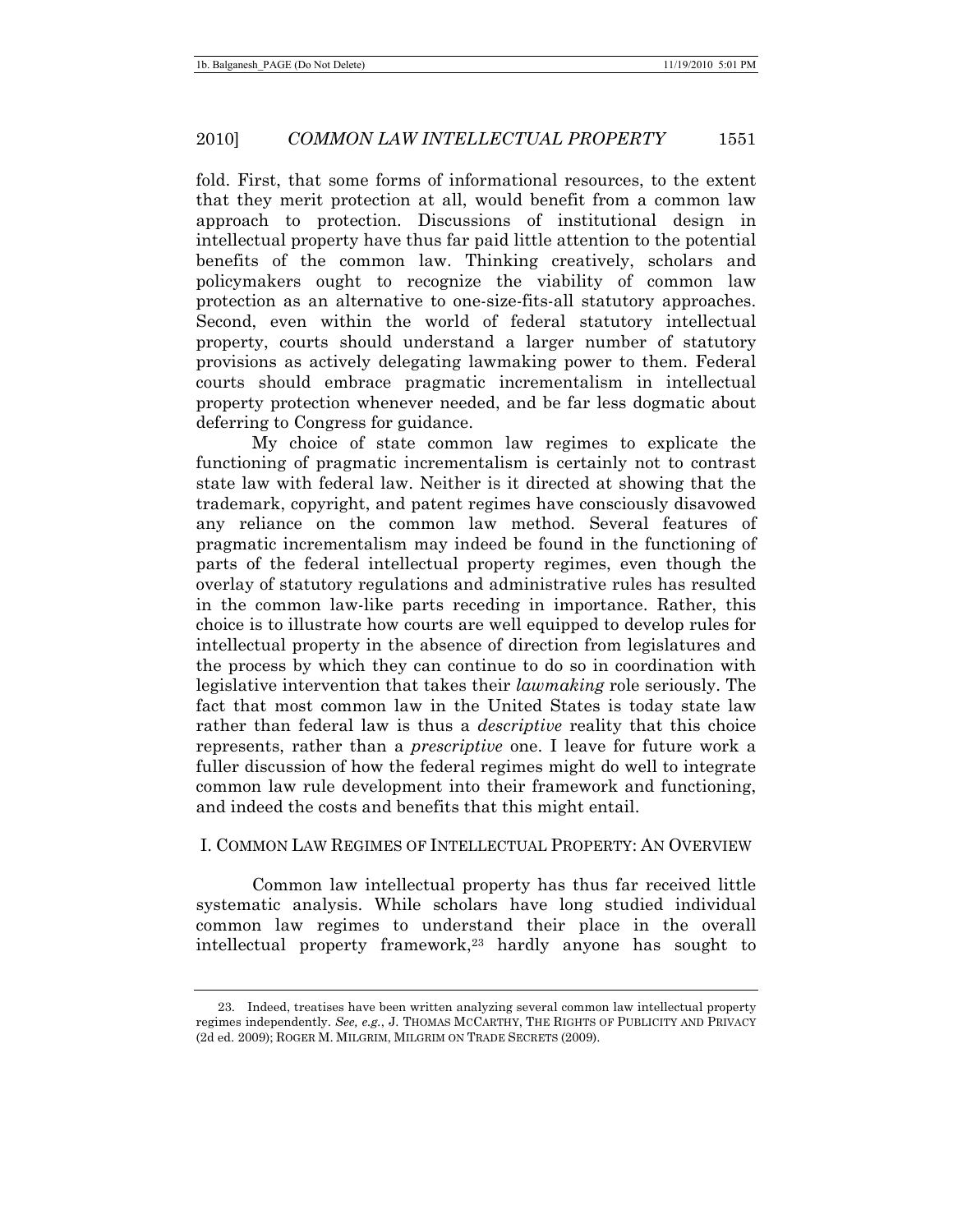examine the one unifying factor that connects these different regimes—*their genesis in the common law*. What does it mean for an intellectual property regime to have originated in the common law?

First, it implies that judicial decisions are the principal source of legal rules for the regime. The common law is judge-made law.24 This is not the same as statutory interpretation, where judges fill gaps in a statutory enactment. In the common law, the absence of legislation is seen as an active delegation of lawmaking power to courts. Courts extrapolate rules and principles from their prior decisions, applying them to the specific dispute at hand. In the process, the court fashions a new rule or exception by drawing from disparate areas of tort, contract, restitution, and property law relying entirely on logic and experience.25

In an effort to harmonize the law across different states, some state legislatures have codified these common law intellectual property regimes.26 This process has impeded courts' ability to rely exclusively on case law as their source of rules. Nonetheless, courts continue to develop the law as needed, often independent of the statutes, and in the traditional, if somewhat attenuated, common law method. Courts work in tandem with legislatures in these contexts, retaining a secondary, but significant, role.

Second, the idea of intellectual property in these regimes is intricately connected to the concept of common law property. Common law property interests revolve around the idea of exclusion and use a variety of mechanisms to render it operational.<sup>27</sup> Since the common

 26. This is most prominent in the context of trade secrets and publicity rights. *See infra* text accompanying notes 41–43, 53–55.

<sup>24.</sup> *See* Frederick Schauer, *Is the Common Law Law?*, 77 CAL. L. REV. 455, 455 (1989) ("[C]ommon law rules are not made by legislatures; they are created by courts simultaneously with the application of those rules to concrete cases.").

 <sup>25.</sup> For some prominent work on the common law process, see generally BENJAMIN N. CARDOZO, THE GROWTH OF THE LAW 1–3, 11 (1924) (referencing the strengths and weaknesses of the common law and describing the need for a restatement to provide certainty of the law and the need for a philosophy of law as an aid to growth); KARL N. LLEWELLYN, THE COMMON LAW TRADITION: DECIDING APPEALS 16 (1960) (identifying and discussing fourteen factors that regularly have bearing on how common law is made through the decision of appellate cases); ROSCOE POUND, THE SPIRIT OF THE COMMON LAW, at xi-xiv (1921) (discussing the history and power of the common law in the Anglo-American system); Oliver Wendell Holmes, Jr., *The Path of the Law*, 10 HARV. L. REV. 457, 457 (1897) (addressing the reality that "in societies like ours the command of the public force is intrusted to the judges in certain cases, and the whole power of the state will be put forth, if necessary, to carry out their judgments and decrees").

 <sup>27.</sup> For accounts of the "right to exclude" in property law, including common law property, see generally Shyamkrishna Balganesh, *Demystifying the* Right *to Exclude: Of Property, Inviolability, and Automatic Injunctions*, 31 HARV. J.L. & PUB. POL'Y 593 (2008) (arguing that the right to exclude has always done more than provide an entitlement to injunctive relief in that it imposes a duty on the world to stay away from an ownable resource); Thomas W. Merrill,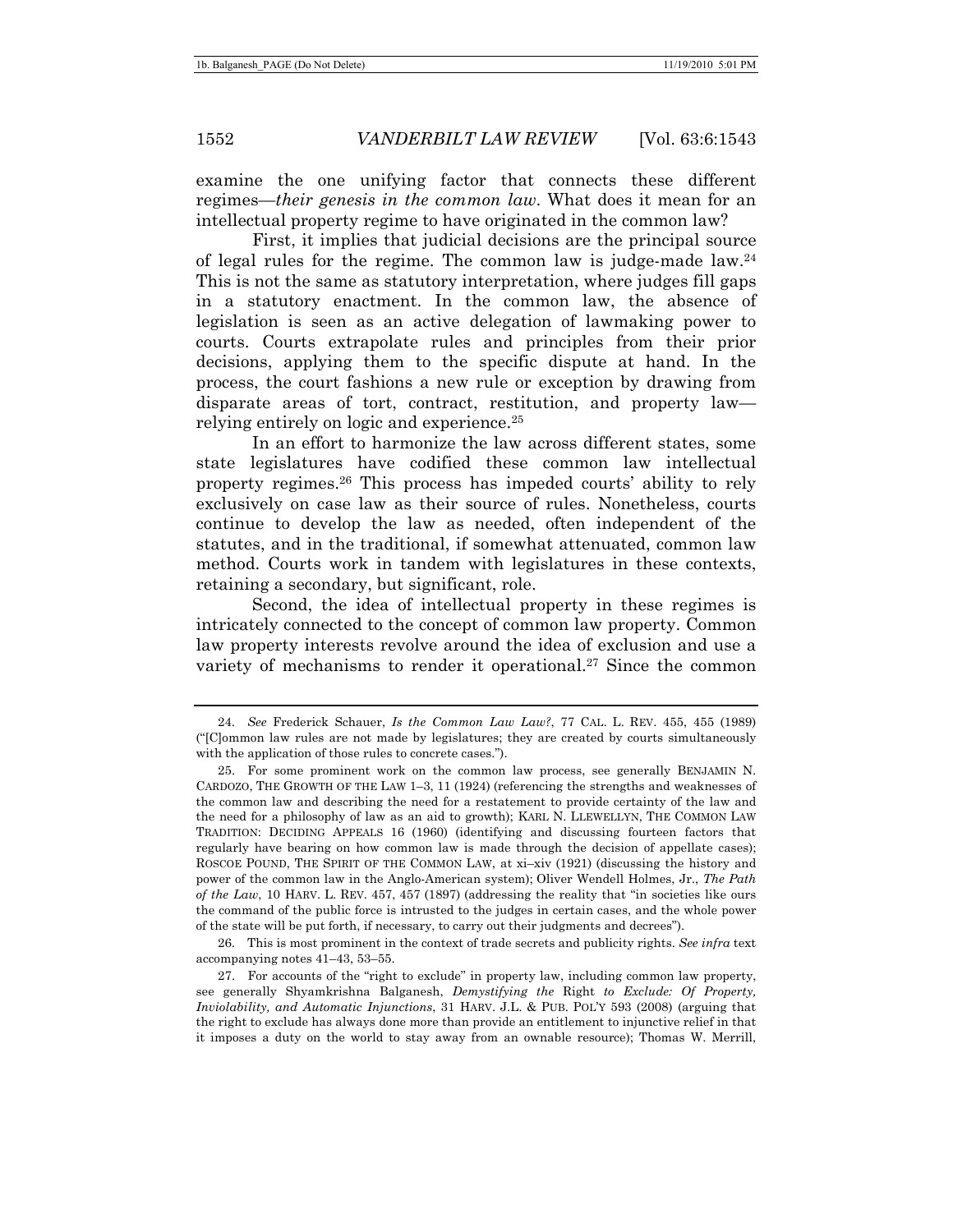law process involves a bilateral dispute, common law property interests are ordinarily relational. In other words, they originate in actions alleging an interference with a pre-existing interest, and in adjudicating the interference, courts determine the nature and existence of the interest alleged to have been interfered with.

For long, the only reason the distinction between property and nonproperty interests mattered was that courts refused to grant injunctions for nonproprietary interests.28 Once equity relaxed this rule, the distinction ceased to be of much significance. Many of what are today termed "common law property interests" originated in tortious, contractual, or quasi-contractual settings.29 They continue to be called "property" interests because they convey an ex ante possibility of exclusion in certain situations. Thus, trespassory action is ordinarily referred to as a property action even though exclusion is tied to a defendant's actions (that is, the wrong); the same is true of common law intellectual property regimes. The idea of "property" here is subsidiary to the context within which the interest originates, which tends to be either contractual (where rights and duties are determined by parties themselves) or tortious (where rights and duties are prescribed by law). In relation to trade secrets, perhaps the most robust common law intellectual property form today, Justice Holmes famously remarked:

The word "property" . . . is an unanalyzed expression of certain secondary consequences of the primary fact that the law makes some rudimentary requirements of good faith. Whether the plaintiffs have any valuable secret or not the defendant knows the facts, whatever they are, through a special confidence that he accepted. The property may be denied, but the confidence cannot be. Therefore, the starting point of the present matter is not property . . . but that the defendant stood in confidential relations with the plaintiffs . . . .<sup>30</sup>

*Property and the Right to Exclude*, 77 NEB. L. REV. 730 (1998) (discussing why the right to exclude is fundamental to the concept property); Thomas W. Merrill & Henry E. Smith, *What Happened to Property in Law and Economics?*, 111 YALE L.J. 357, 358–60 (2001) (describing property as a "bundle of rights" including the right to exclude, which places a duty of abstention on the world).

<sup>28.</sup> *See* Balganesh, *supra* note 27, at 642–43 (discussing how courts formerly turned to equitable remedies to protect property, resorting to injunctive relief); Roscoe Pound, *Equitable Relief Against Defamation and Personality*, 29 HARV. L. REV. 640, 640–48 (1916) (discussing this difference and noting its artificiality).

 <sup>29.</sup> The recent doctrine of 'cybertrespass' is one such example. *See* Richard A. Epstein, *Cybertrespass*, 70 U. CHI. L. REV. 73, 79–82 (2003) (discussing how courts have applied common law chattel trespass doctrines to the Internet); Shyamkrishna Balganesh, *Common Law Property Metaphors on the Internet: The Real Problem with the Doctrine of Cybertrespass*, 12 MICH. TELECOMM. & TECH. L. REV. 265, 314-22 (2006) (discussing the problems inherent in extending trespass to chattels to the Internet using cybertrespass).

 <sup>30.</sup> E. I. Du Pont De Nemours Powder Co. v. Masland, 244 U.S. 100, 102 (1917).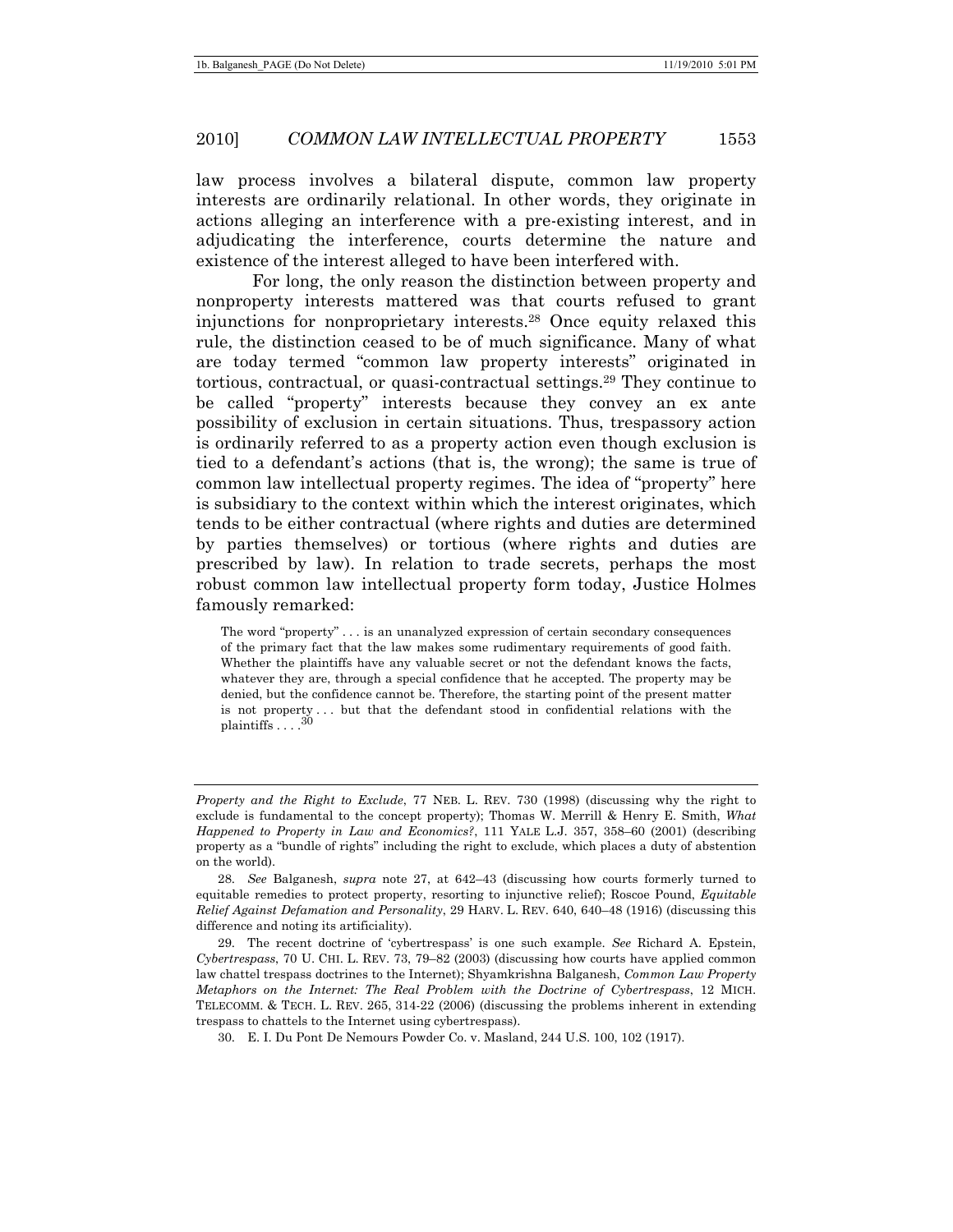In other words, the idea of property as used in the context of trade secrets is largely relational. The right to exclude originates in a very specific set of circumstances, and identifying these unique circumstances remains the law's principal concern. The same is true, in various shades, of almost all forms of common law intellectual property, often bringing into question their very classification as "property." The relational nature of these interests also reduces the social costs associated with exclusionary (that is, monopoly) control. Since exclusion operates only in a very limited set of circumstances, these regimes effectively minimize the static and dynamic inefficiencies traditionally associated with property rights in nonrivalrous and nonexcludable resources.31

The remainder of this Part provides a concise summary of some of the more prominent common law intellectual property regimes. My principal objective here is to illustrate how their common law origin influences their structure and functioning.

# *A. Trade Secrets: Between Property, Tort, and Contract*

Trade secret law, which protects valuable information, is a combination of common law contract, property, and tort principles. A trade secret claim ordinarily involves three elements: (1) the subject matter of protection must be information of economic value to a plaintiff; (2) the holder of the information must have taken reasonable precautions to prevent its disclosure (also known as the "secrecy requirement"); and (3) the secret needs to have been misappropriated—that is, improperly acquired, used, or disclosed.32

Causes of action for the misappropriation of trade secrets date back to mid-nineteenth century state common law.33 The law of trade secrets, as Mark Lemley notes, originated in the interconnection of

 <sup>31.</sup> For an overview of these inefficiencies, see LANDES & POSNER, *supra* note 15, at 13 (discussing how traditional property rights are inefficient because they do not incentivize creation or improvement to develop future benefits).

<sup>32.</sup> *See* ROBERT P. MERGES, PETER S. MENELL & MARK A. LEMLEY, INTELLECTUAL PROPERTY IN THE NEW TECHNOLOGICAL AGE 37 (4th ed. 2007) (discussing the definition of a trade secret); *see also* Unif. Trade Secrets Act § 1(2)–1(4), 14 U.L.A. 433 (1985).

<sup>33.</sup> *See, e.g.*, Vickery v. Welch, 36 Mass. (19 Pick.) 523, 527 (1837) (upholding a contractual agreement involving sale of an exclusive trade secret). Some scholars trace it back to Roman law. *See* A. Arthur Schiller, *Trade Secrets and the Roman Law: The Actio Servi Corrupti*, 30 COLUM. L. REV. 837, 840–45 (1930) (arguing that Roman businessmen were protected against unfair competition through the legal action of *actio servi corrupti* or "action for making a slave worse"). Others have called into question any connection between trade secrets and Roman law. *See* Alan Watson, *Trade Secrets and Roman Law: The Myth Exploded*, 11 TUL. EUR. & CIV. L.F. 19, 19 (1996) (stating that "there is not the slightest evidence" that *actio servi corrupti* was ever used as Schiller suggests).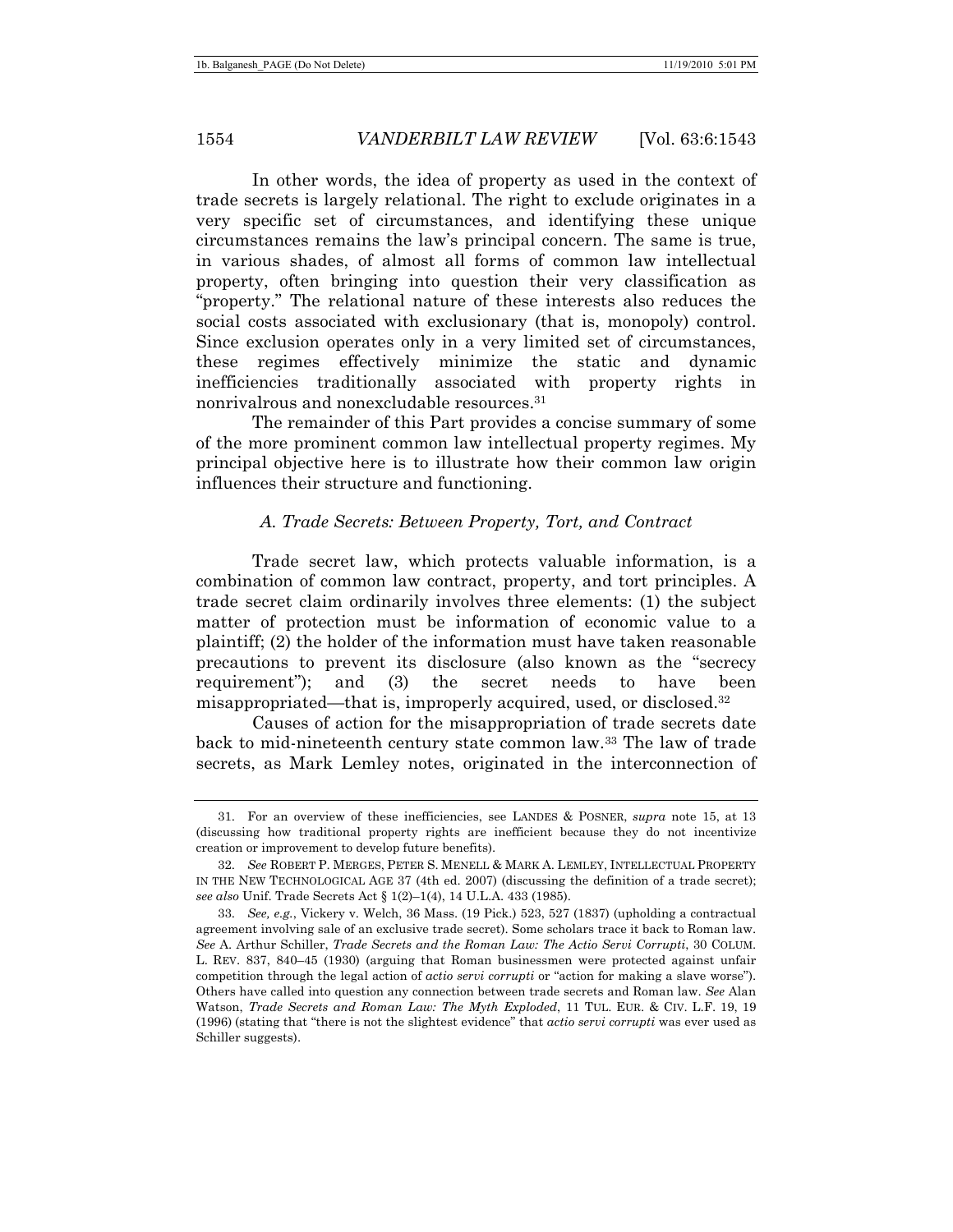many common law doctrines: breach of confidence, breach of confidentiality, common law misappropriation, unfair competition, unjust enrichment, and trespass.<sup>34</sup> Courts then restructured this as a tort governing business relationships, and eventually the law of trade secrets emerged.35

As a result of borrowing from multiple areas, the underlying theoretical basis of trade secret law remains unclear. Early courts often spoke of trade secrets as property interests.36 By the midtwentieth century, this had shifted, and courts came to view trade secret law as a branch of tort law, originating in a defendant's badfaith behavior.37 Eventually, the dominant view shifted to understanding trade secret law as a combination of contract and property principles.38 To this day, scholars disagree on the area's theoretical underpinnings.39 Some go so far as to argue that the

 37. Lemley, *supra* note 34, at 320; *see also* 1 MELVIN F, JAGER, TRADE SECRETS LAW § 1:3 (West 2010) ("Since the beginning, the focus of U.S. trade secret cases has been on penalizing a breach of confidence and trust by the trade secret misappropriator.").

38. *See, e.g.*, Thornton Robison, *The Confidence Game: An Approach to the Law About Trade Secrets*, 25 ARIZ. L. REV. 347, 389 (1983) (arguing that the difficulty in balancing the competing interests in innovation and industrial mortality has "led firms with trade secrets to seek protection through restrictive covenants and a tort of misappropriation").

39. *See, e.g.*, Bone, *supra* note 36, at 243 (noting how "there is no such thing as a normative autonomous body of trade secret law"); Vincent Chiappetta, *Myth, Chameleon or Intellectual Property Olympian? A Normative Framework Supporting Trade Secret Law*, 8 GEO. MASON L. REV. 69, 69, 93–116 (1999) (noting the existence of a "normative gap" in trade secret law, but disagreeing with Bone and attempting to fill it using a variety of policy-based justifications); David D. Friedman, William M. Landes & Richard A. Posner, *Some Economics of Trade Secret Law*, 5. J. ECON. PERSP. 61, 61–62 (1991) (observing how "there is in a sense no law of trade secrets" but nonetheless attempting to justify the common law approach to trade secrets in economic terms); Lemley, *supra* note 34, at 312 ("Courts and scholars have struggled for over a century to figure out why we protect trade secrets.").

 <sup>34.</sup> Mark A. Lemley, *The Surprising Virtues of Treating Trade Secrets as IP Rights*, 61 STAN. L. REV. 311, 316 (2008).

<sup>35.</sup> *Id.*

 <sup>36.</sup> This view developed largely for instrumental purposes—to avoid the restriction being termed a restraint on trade, or to allow for injunctive relief. *See* Peabody v. Norfolk, 98 Mass. 452, 457 (1868) (granting injunctive relief to an entrepreneur whose trade secret was stolen by a former employee and stating that "[i]f a man establishes a business and makes it valuable by his skill and attention, the good will of that business is recognized by the law as property"). For an elaborate analysis of this phenomenon, see Robert G. Bone, *A New Look at Trade Secret Law: Doctrine in Search of Justification*, 86 CAL. L. REV. 241, 253–55 (1998) (suggesting that courts formalistically converted trade secrets into property in order to provide an equitable remedy, avoid the need for privity, and to prevent a contract conveying trade secrets from being classified as an unlawful restraint on trade); Miguel Deutch, *The Property Concept of Trade Secrets in Anglo-American Law: An Ongoing Debate*, 31 U. RICH. L. REV. 313, 316–18 (1997) (discussing how many have supported the view that trade secrets are an in rem right); Lemley, *supra* note 34, at 324–26 (discussing how trade secrets are both similar to and different from other "property").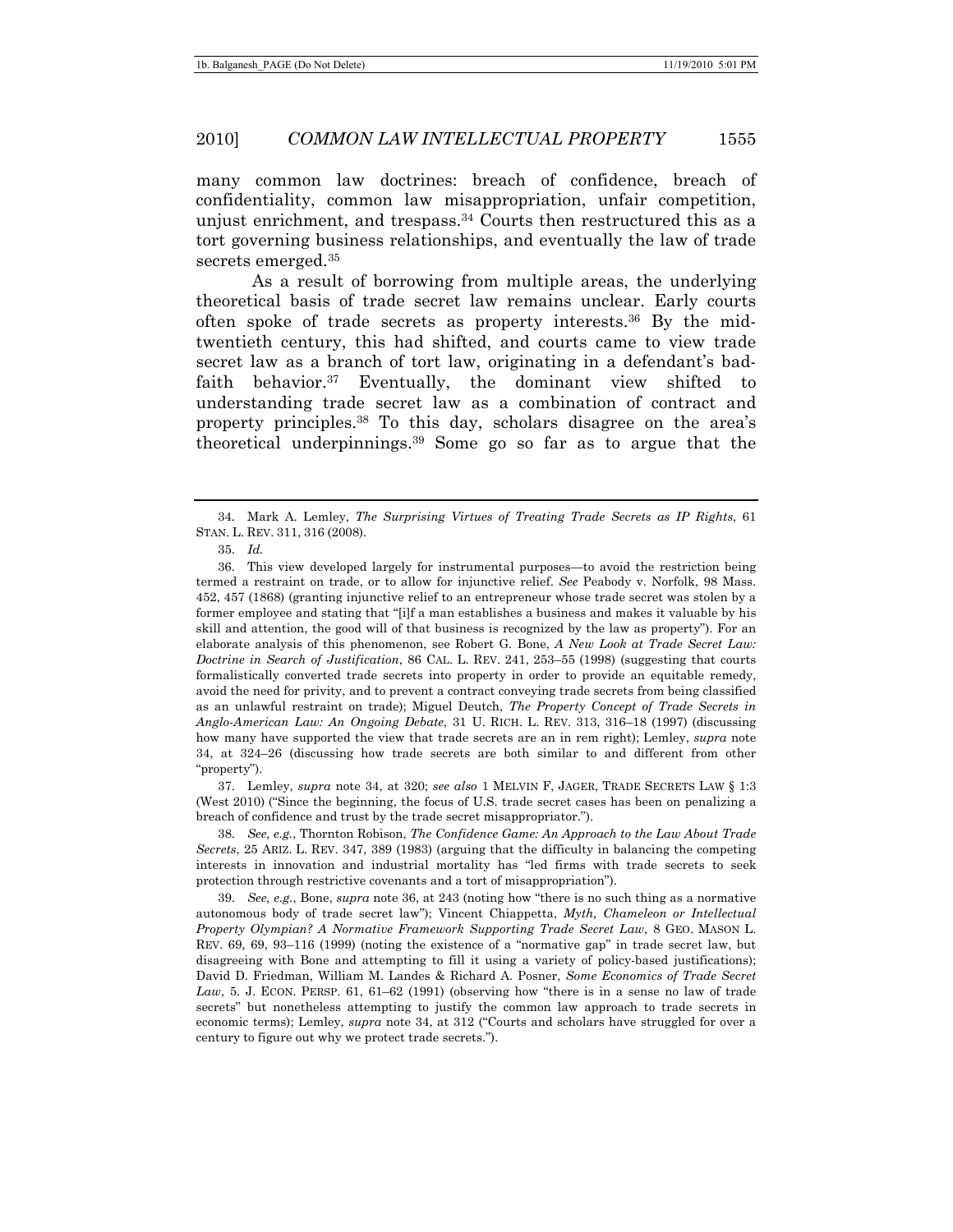inability to discern a coherent theory for the area necessitates abandoning it in favor of individual common law doctrines.40

While trade secrets originated as a state common law doctrine, in 1979 the National Conference of Commissioners on Uniform State Laws drafted the Uniform Trade Secrets Act ("UTSA"), recognizing the need to "clarify" and "harmonize" the laws of different states.<sup>41</sup> An overwhelming majority of states have since adopted the UTSA.42 Yet, the legislation seems to have done little to curtail common law development in the area, both under and independent of the statute.<sup>43</sup> The statutory provisions tend to form no more than a starting point for courts' analysis, which then proceeds in traditional common law fashion. This greater than usual willingness to adopt a common law approach within the statutory framework may, in turn, derive from the reality that the statute itself sought to do no more than codify rules that were essentially judge-made.

## *B. Publicity Rights: From Privacy to Property*

Publicity rights originated as a branch of the common law of torts and over time gradually evolved into full-blown property rights. Publicity rights create an ownership interest in a set of characteristics evoking the recognition of a natural person when used.<sup>44</sup> As one commentator put it, these rights protect "the inherent right of every human being to control the commercial use of his or her identity."45 A cause of action for a right of publicity infringement requires a showing that: (1) the plaintiff owns an enforceable right in the identity or

<sup>40.</sup> *See* Bone, *supra* note 36, at 302–04. For a critical evaluation of Bone's position, see Lemley, *supra* note 34, at 328–29.

 <sup>41.</sup> Linda B. Samuels & Bryan K. Johnson, *The Uniform Trade Secrets Act: The States' Response*, 24 CREIGHTON L. REV. 49, 49–50 (1990).

 <sup>42.</sup> As of March 2010, forty-six states had enacted the UTSA into law. 1 JAGER, *supra* note 37, § 3:29.

 <sup>43.</sup> What is perhaps most interesting is that some states adopting the UTSA sought to preempt all common law claims for trade secret misappropriation that predated their adoption of the UTSA, while other legislatures only preempted common law doctrine that was in "conflict" with the UTSA. In these latter states, independent common-law-based causes of action for misappropriation of trade secrets continue to coexist with the statutory causes of action. *See* K.C. Multimedia, Inc. v. Bank of Am. Tech. & Operations, Inc., 171 Cal. App. 4th 939, 955–56 (2009) (noting this distinction and applying it to the California statute); *see also* Powell Prods., Inc. v. Marks, 948 F. Supp. 1469, 1474 (D. Colo. 1996) (discussing the Colorado statute); Micro Display Sys., Inc. v. Axtel, Inc., 699 F. Supp. 202, 204 (D. Minn. 1988) (discussing the Minnesota statute); Burbank Grease Servs., LLC v. Sokolowski, 717 N.W.2d 781, 788–90 (Wis. 2006) (discussing the Wisconsin statute).

 <sup>44.</sup> Melissa B. Jacoby & Diane Leenheer Zimmerman, *Foreclosing on Fame: Exploring the Uncharted Boundaries of the Right of Publicity*, 77 N.Y.U. L. REV. 1322, 1328 (2002).

 <sup>45. 1</sup> MCCARTHY, *supra* note 23, § 1:3.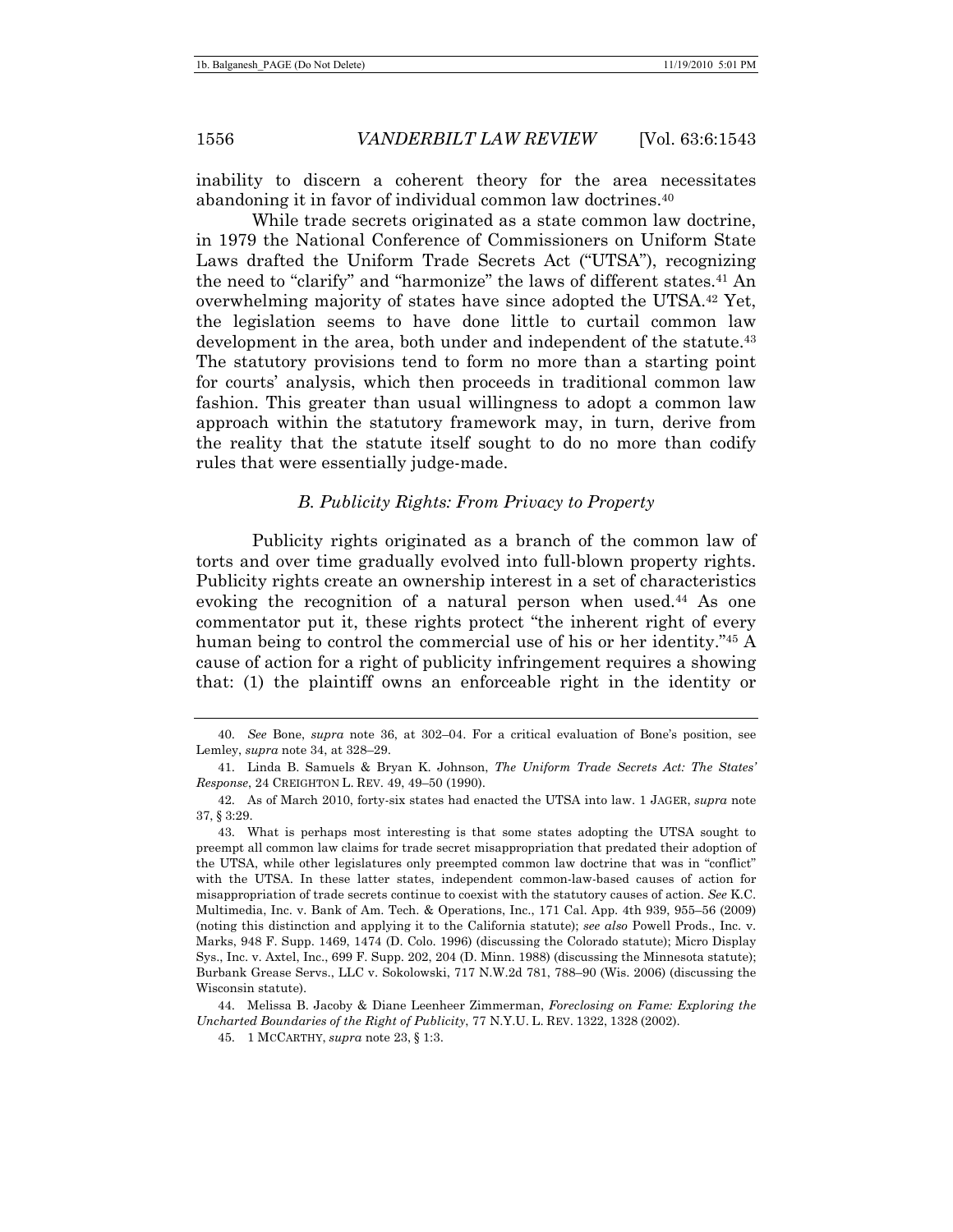persona of a natural person; (2) the defendant, without consent, used some aspect of identity or persona such that plaintiff is identifiable from the use; and (3) such use is likely to injure the commercial value of the plaintiff's identity.46

Publicity rights originated as a branch of tort law dealing with personal privacy.47 Early decisions relied on a theory of implied contract between plaintiff and defendant.48 Thereafter, the theory developed into a tort-based one, focusing on the nature of the defendant's use—whether the defendant had used the plaintiff's name or likeness for "some advantage."49 In this formulation, courts viewed publicity rights as largely nonproprietary and thus incapable of being assigned or alienated like other property rights.50 By the midtwentieth century, with the tortious element limited to commercial situations, courts began to treat plaintiffs' interests as full-blown property rights. This conception reached its culmination in *Haelan*  Laboratories, Inc. v. Topps Chewing Gum, Inc.,<sup>51</sup> where the court recognized the plaintiff's "right to grant the exclusive privilege of publishing his picture"52 and understood it to be fully transferable without restrictions.<sup>53</sup>

48. *See, e.g.*, Holmes v. Underwood & Underwood, 225 A.D. 360, 361–62 (N.Y. App. Div. 1929) (finding an implied contract existed between a photographer and his client); Klug v. Sheriffs, 109 N.W. 656, 657–58 (Wis. 1906) (finding an implied contract existed between a painter and a client and that it was a breach of faith for the painter to fashion a painting of the client's deceased wife from retained photos); Pollard v. Photographing Co., (1888) 40 Ch.D. 345 at 346–50 (Eng.) (holding that the bargain between a customer and the photographer includes, by implication, an agreement that the prints are solely for the customer's use); Prosser, *supra* note 47, at 401.

49. Prosser, *supra* note 47, at 403.

52. *Id.* at 868.

<sup>46. 1</sup> *id.* § 3:2.

 <sup>47.</sup> These rights are ordinarily traced back to the famous 1890 law review article by Samuel Warren and Louis Brandeis. Samuel D. Warren & Louis D. Brandeis, *The Right to Privacy*, 4 HARV. L. REV. 193, 193–95 (1890) (tracing the development of privacy rights); *see also* Melville B. Nimmer, *The Right of Publicity*, 19 LAW & CONTEMP. PROBS. 203, 203–04 (1954) (attributing the doctrine to Warren and Brandeis's article). *But see* William L. Prosser, *Privacy*, 48 CAL. L. REV. 383, 401 (1960) (arguing that Warren and Brandeis did not direct attention to publicity rights in their discussion of privacy). For the earliest case recognizing a common-law-based publicity right and tracing it to the right of privacy, see *Pavesich v. New England Life Insurance Co.*, 50 S.E. 68, 74–76 (Ga. 1905) (recognizing that the publication of a picture of a person, without his consent, for a commercial purpose constituted a violation of the right of privacy).

<sup>50.</sup> *See* Nimmer, *supra* note 47, at 209–10 ("In most jurisdictions it is well established that a right of privacy is a personal right rather than a property right and consequently is not assignable.").

 <sup>51. 202</sup> F.2d 866 (2d Cir. 1953).

 <sup>53.</sup> For complimentary reviews of the decision, see Nimmer, *supra* note 47, at 221–23; Prosser, *supra* note 47, at 406–07.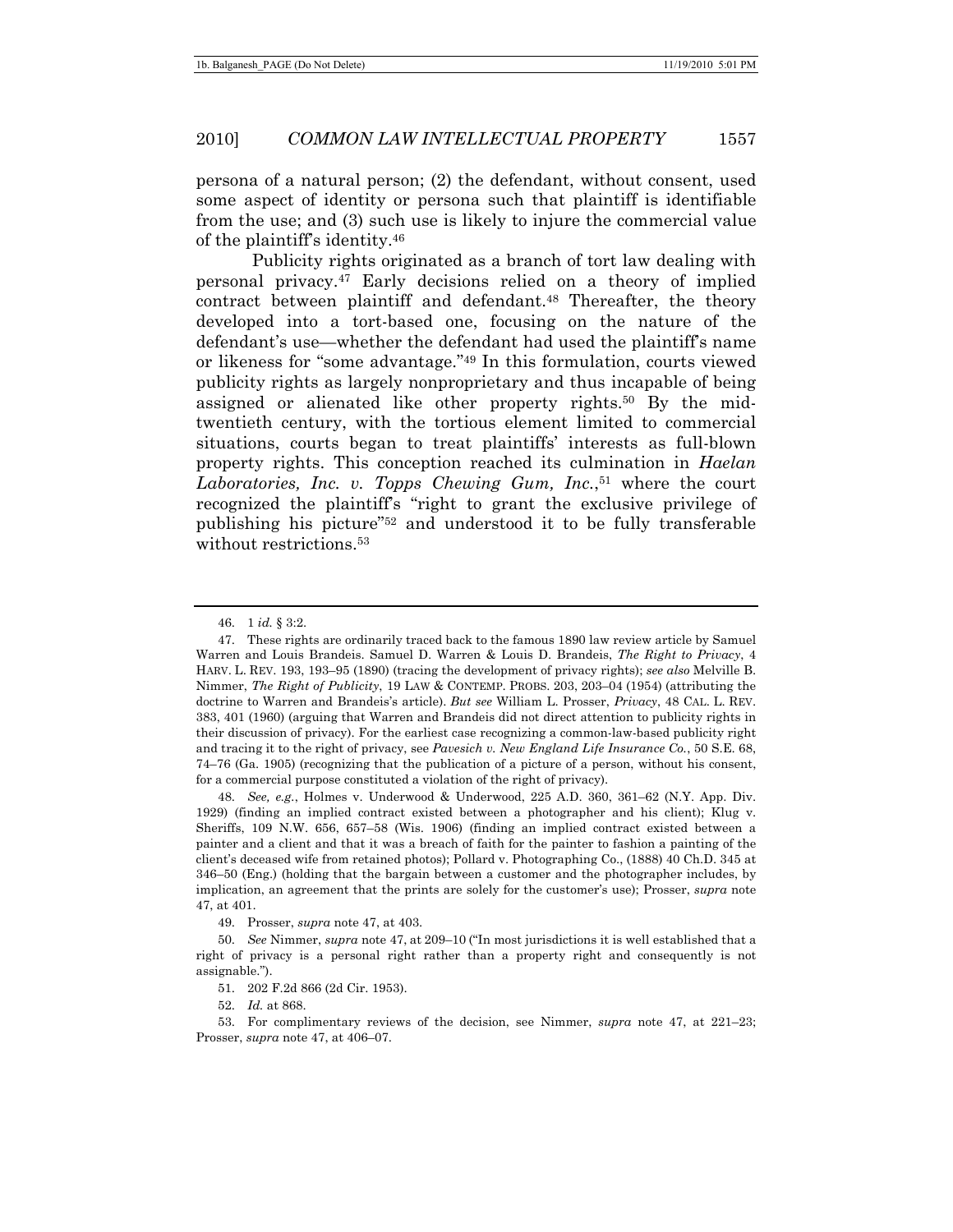In the decades that followed, many states recognized the cause of action by statute. As part of that process, they made the right fully alienable, and in some instances even descendible.54 Again, much like trade secret law, the state level codification seems to have done little to impede courts' incremental development of the area.55

## *C. Idea Protection: Implied-in-Fact Contract*

Idea protection law relies entirely on the common law doctrine of implied-in-fact contracts to generate a principal of liability. Ideas are expressly excluded from the coverage of copyright and patent law.56 Yet, occasionally the creator of an idea shares it with others, but at the same time seeks to ensure that it isn't commercially exploited against his or her wishes. In situations such as these, the common law affords idea-creators tailored protection against bad-faith free riding.57

The principal common law protection for ideas rests on a theory of implied-in-fact contract. The law *implies* the existence of an actual agreement between parties based on their conduct and context.58 Even in the absence of an express contractual understanding, state common law allows idea-creators to prevent recipients from using it for free in situations where: (1) the creator conditions the release of the idea

56. *See* 17 U.S.C. § 102(b) (2008) (excluding ideas from the coverage of copyright law). Patent law similarly excludes protection for "abstract ideas." *See* 1 DONALD S. CHISUM, CHISUM ON PATENTS § 1.03[2] (2010) (describing the exclusion of principles and abstract ideas).

 57. The earliest systematic treatment of the subject dates back to the 1950s. *See, e.g.*, Harold C. Havighurst, *The Right to Compensation for an Idea*, 49 NW. U. L. REV. 295 (1954); Benjamin Kaplan, *Further Remarks on Compensation for Ideas in California*, 46 CAL. L. REV. 699 (1958); Melville B. Nimmer, *The Law of Ideas*, 27 S. CAL. L. REV. 119 (1954); Harry R. Olsson, Jr., *Dreams for Sale: Some Observations on the Law of Idea Submissions and Problems Arising Therefrom*, 23 LAW & CONTEMP. PROBS. 34 (1958); Joseph D. Pannone, *Property Rights in an Idea and the Requirement of Concreteness*, 33 B.U. L. REV. 396 (1953).

 58. For an analysis of various other theories that are today preempted by federal copyright law, see 4 MELVILLE B. NIMMER & DAVID NIMMER, NIMMER ON COPYRIGHT § 19D.02 (2010) (discussing various legal theories to protect ideas); Lionel S. Sobel, *The Law of Ideas, Revisited*, 1 UCLA ENT. L. REV. 9, 32 (1994) (describing available state law protection). Implied contracts are to be distinguished from the category of quasi-contract, where the law does not imply an actual agreement, but rather imposes a set of obligations on parties that are contract-like, but originate in the law, much like tortious principles. *See* Detroit Tigers, Inc. v. Ignite Sports Media, LLC, 203 F. Supp. 2d 789, 798–99 (E.D. Mich. 2002) (elaborating on this distinction in the context of Illinois law); 4 NIMMER & NIMMER, *supra* § 19D.02[B] (discussing "implied-in-law" contracts).

 <sup>54.</sup> Jacoby & Zimmerman, *supra* note 44, at 1324.

<sup>55.</sup> *See, e.g.*, Landham v. Lewis Galoob Toys, Inc., 227 F.3d 619, 621 (6th Cir. 2000) (interpreting a Kentucky statute and extending it to cover action figures); Elvis Presley Enters. v. Capece, 141 F.3d 188, 191–96 (5th Cir. 1998) (interpreting a Texas statute and extending it to restaurant décor); *see also* Jacoby & Zimmerman, *supra* note 44, at 1324–25 n.11 (reviewing expansions of the law that have benefited celebrities); Jennifer Rothman, *Copyright Preemption and the Right of Publicity*, 36 U.C. DAVIS L. REV. 199, 206–07 n.19 (2002) (detailing some of the more problematic expansions).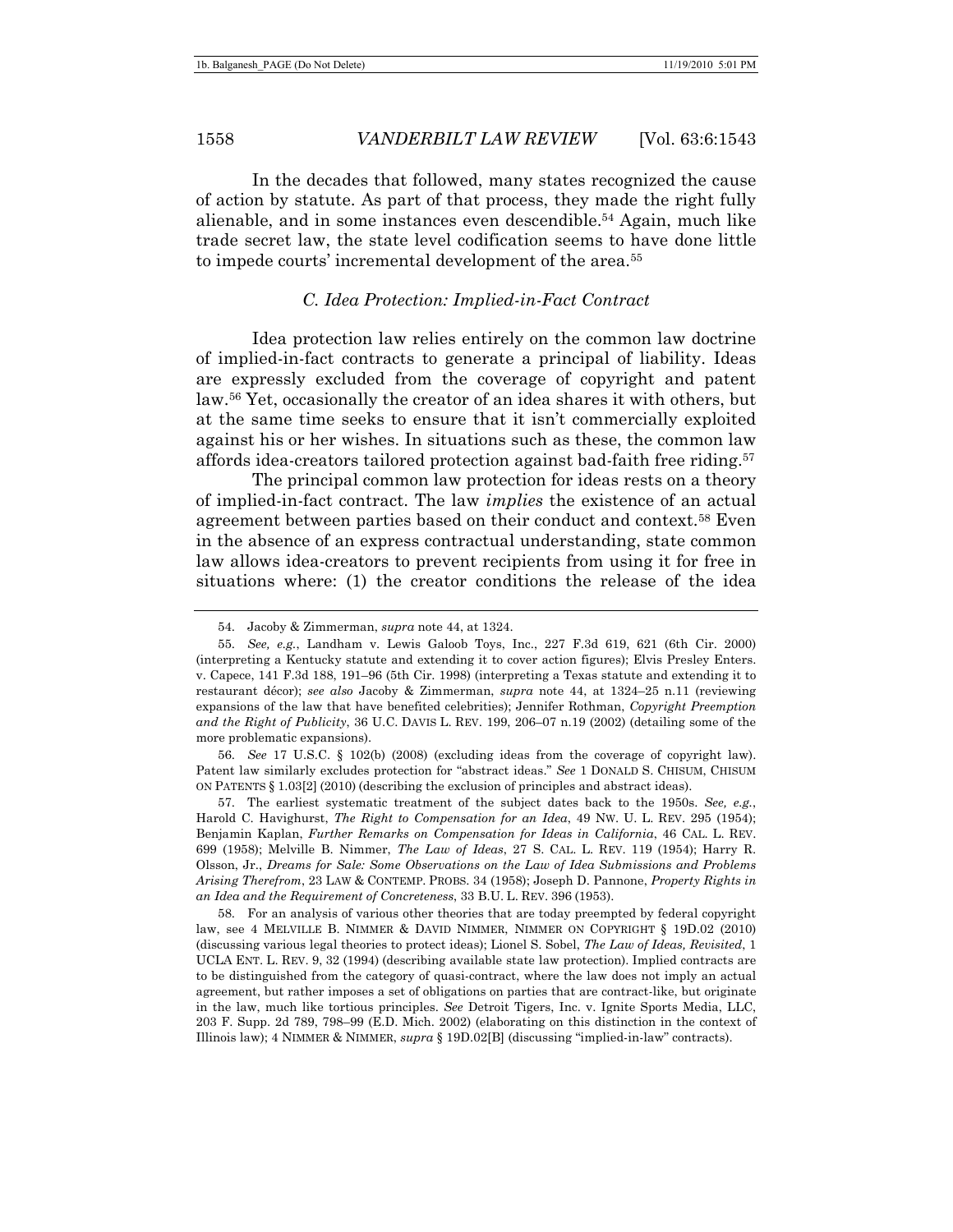upon an obligation to pay for its use; and (2) the recipient knows and accepts the condition prior to obtaining the idea.59 Even when the condition is not made explicit, courts have been willing to imply its existence from the circumstances of the parties' relationship.<sup>60</sup>

Once these requirements are met, courts then move to examining the idea's eligibility for protection.<sup> $61$ </sup> Here, the law requires a plaintiff to show that the idea was "concrete," which means either that the idea must be ready for immediate use or that it must be specific enough to be identifiable.<sup>62</sup> The plaintiff must also show that it was "novel," which requires merely that it was not already known in the industry.63

 61. For a critical overview of these requirements, see Arthur R. Miller, *Common Law Protections for Products of the Mind: An "Idea" Whose Time Has Yet to Come*, 119 HARV. L. REV. 703 718–32 (2006) (examining why courts adhere to the requirements despite unrelenting criticism and finding that concreteness and novelty do not "strike the right balance between encouraging market competition and rewarding mental creativity, and avoiding administrative and evidentiary difficulties"); *see also* 4 NIMMER & NIMMER, *supra* note 58, § 19D.06 (discussing the requirements and whether they should be necessary); Sobel, *supra* note 58, at 53–63 (discussing the requirements and taking issue with the conception of novelty in the Nimmer treatise).

63. *See* AEB & Assoc. Design Grp., Inc. v. Tonka Corp., 853 F. Supp. 724, 734 (S.D.N.Y. 1994) ("[A] plaintiff may not claim that an idea is original if it was already in use in the industry at the time of the submission.") (citing McGhan v. Ebersol, 608 F. Supp. 277, 286 (S.D.N.Y. 1985)); Paul v. Haley, 588 N.Y.S.2d 897, 902–03 (App. Div. 1992) (noting that an idea merits protection if it shows innovation and goes beyond existing knowledge); 4 NIMMER & NIMMER, *supra* note 58, § 19D.06[B][1] ("[N]ovel ideas are those that are *new*, in the sense that they are

<sup>59.</sup> *See* Aliotti v. R. Dakin & Co., 831 F.2d 898, 902 (9th Cir. 1987) (denoting the elements in the context of California law); Mann v. Columbia Pictures, Inc., 128 Cal. App. 3d 628, 646 (1982) (describing the same analytical framework); 4 NIMMER & NIMMER, *supra* note 58, § 19D.05[A][2][a][i] (stating these two circumstances as vital at the time an idea is disclosed).

<sup>60.</sup> *See* Landsberg v. Scrabble Crossword Game Players, Inc., 802 F.2d 1193, 1196 (9th Cir. 1986) ("[T]he contract claim turns . . . upon the implied promise to pay the reasonable value of the material disclosed."); Desny v. Wilder, 46 Cal. 2d 715, 756 (1956) ("[T]he positions occupied by the parties should be sufficient to raise the inference that if the literary work is used by the prospective buyer, compensation would be paid."); Gunther-Wahl Prods., Inc. v. Mattel, Inc., 104 Cal. App. 4th 27, 43 (2002) (noting that the assertion of no liability without an express agreement was contrary to California law and that the contested instruction improperly permitted the argument); Donahue v. Ziv Television Programs, Inc., 245 Cal. App. 2d 593, 607 (1966) (finding a promise to pay if the idea was used); Chandler v. Roach, 156 Cal. App. 2d 435, 441–42 (1957) ("There is nothing unreasonable in the assumption that a producer would obligate himself to pay for the disclosure of an idea which he would otherwise be legally free to use, but which in fact, he would be unable to use but for the disclosure.").

<sup>62.</sup> *See* Miller, *supra* note 61, at 723–26 (discussing the standard and courts' application of the same); s*ee also* Sellers v. Am. Broad. Co., 668 F.2d 1207, 1210 (11th Cir. 1982) (stating the essentiality of definiteness and completeness); Hamilton Nat'l Bank v. Belt, 210 F.2d 706, 708 (D.C. Cir. 1953) (discussing the requirement and explaining that the law doesn't offer "protection to vagueness"); Chandler v. Roach, 319 P.2d 776, 779 (Cal. Dist. Ct. App. 1957) (stating the necessity of completeness); Jones v. Ulrich, 95 N.E.2d 113, 120 (Ill. App. Ct. 1950) (noting that "the idea to be protected must be concrete to a degree"); Smith v. Recrion Corp., 541 P.2d 663, 665 (Nev. 1975) (stating the need for concreteness at an idea's developmental stage).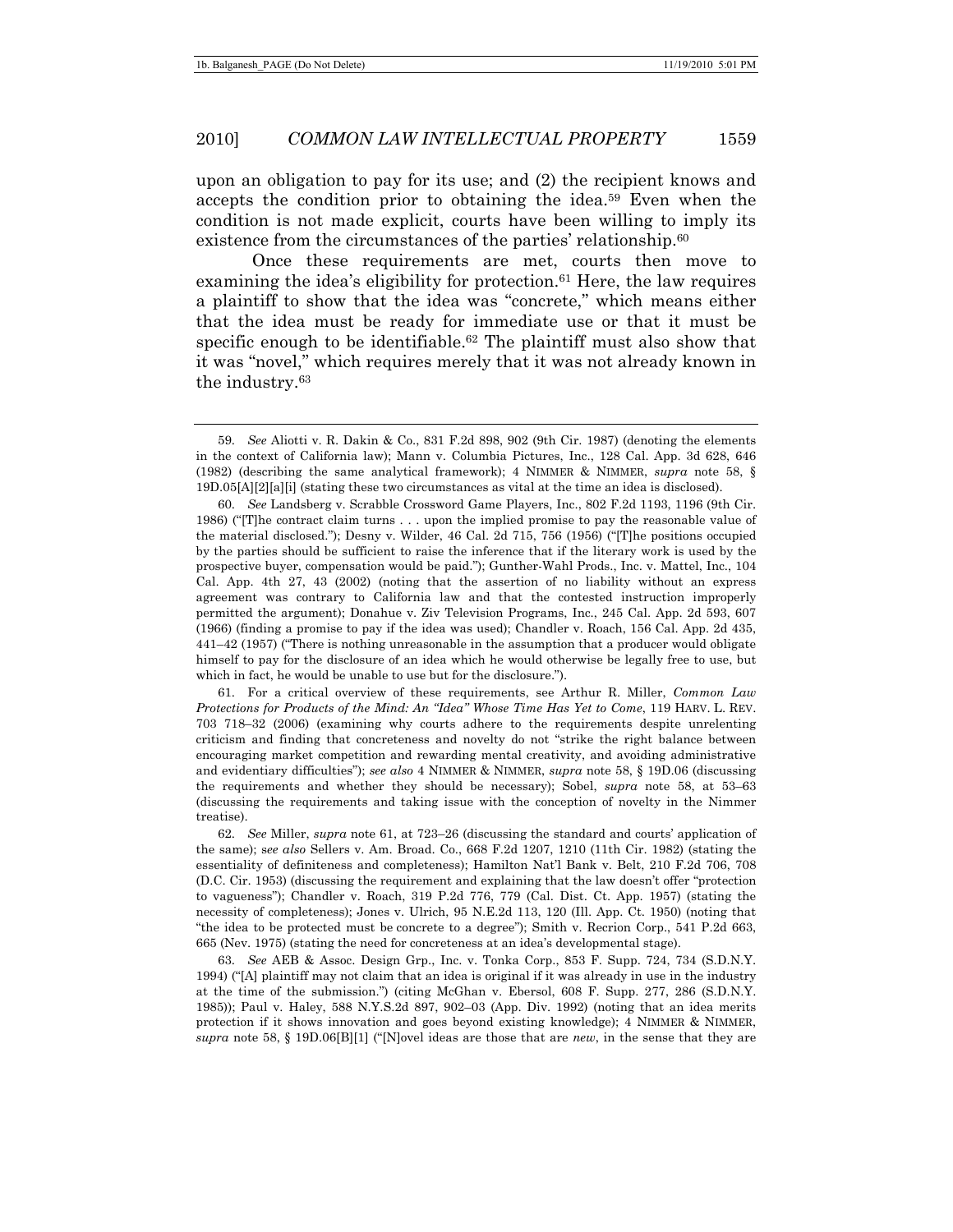Before federal copyright law preempted much of the area in 1976, idea protection under state law was far more extensive than what it is today. Despite this federal preemption, state common law continues to protect ideas through a cause of action that is largely relational.

# *D. Misappropriation: Quasi Property*

The doctrine of misappropriation, another product of common law evolution, protects factual information ordinarily ineligible for protection under copyright and patent law. Misappropriation originated in the Supreme Court's decision in *International News Services v. Associated Press*.64 The case involved one news conglomerate lifting the new reports of a competitor from publicly available newspapers and bulletin boards, and using them in its own print newspapers. Conceding that the subject matter (news) was outside the coverage of copyright law, the plaintiff argued that equity and the impropriety of "reaping without sowing" necessitated recognizing a property right in news, vested in its collector.65 To its credit, the Court recognized both the need to prevent one business from free riding on the efforts of another and the problems inherent in granting a collector of valuable information unbounded property-like in rem control over it. Balancing the two, it formulated the category of "quasi property" that recognized the valuable nature of the timesensitive factual information exclusively between two competitors "irrespective of the rights of either as against the public."66 Within a limited setting, the right mimics the effects of in rem protection, using the framework of unjust enrichment—hence "quasi" property.67 Because of both the demise of federal general common law in the years

not already being used in the industry for which they are proposed."); Miller, *supra* note 61, at 726–27 ("[C]ourts generally require the plaintiff's idea to reflect a spark of inventiveness or a measurable quantity of creative genius beyond what was generally known in the trade.").

 <sup>64. 248</sup> U.S. 215 (1918). For more on the decision and its background, see generally Douglas G. Baird, *The Story of* INS v. AP: *Property, Natural Monopoly, and the Uneasy Legacy of a Concocted Controversy*, *in* INTELLECTUAL PROPERTY STORIES 9 (Jane C. Ginsburg & Rochelle Cooper Dreyfuss eds., 2006) (discussing AP's strategic promotion of the idea of news as property, the relationship between INS and AP, and the reception of the case in the lower courts); Baird, *supra* note 2 (examining the misappropriation doctrine and its origin in the decision).

<sup>65.</sup> *See Int'l News Serv*., 248 U.S. at 239–40.

<sup>66.</sup> *Id.* at 219.

 <sup>67.</sup> *See* Shyamkrishna Balganesh, *"Hot News": The Enduring Myth of Property in News*, 111 COLUM. L. REV. (forthcoming 2011) (discussing the unjust enrichment origins of the misappropriation doctrine and its relationship with traditional conceptions of property).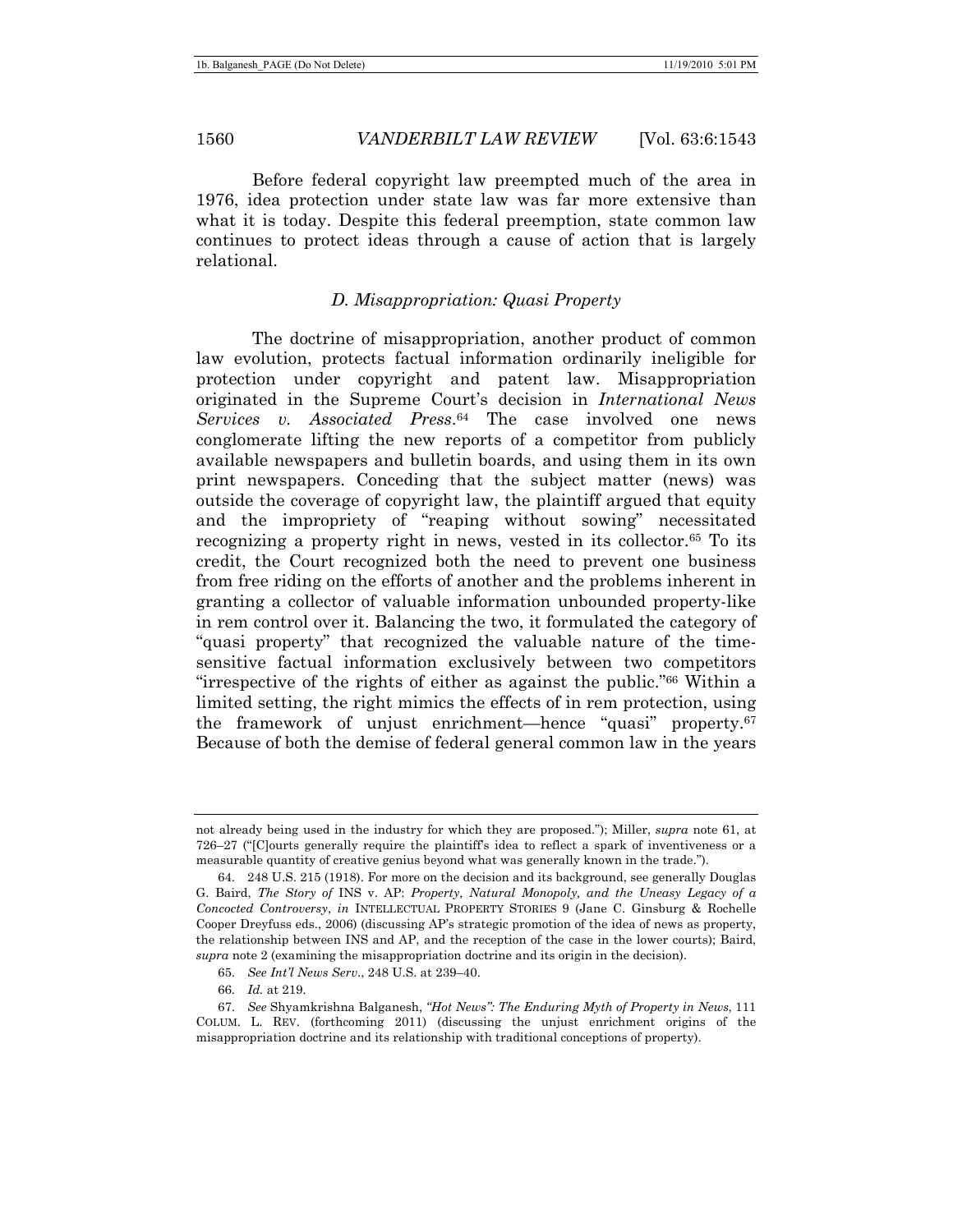following the decision,68 and the federal preemption of copyright-like causes,69 litigants have invoked this doctrine with less frequency.70 All the same, the doctrine continues to subsist in several states.

More recently, the Supreme Court has reiterated that factual information of the nature protected in *International News* might sometimes merit protection under a theory of unfair competition.<sup>71</sup> Accordingly, state common law courts have reconstructed the misappropriation doctrine to overcome federal copyright preemption, limiting protection to circumstances where no protection is available all on an amorphous theory of unfair competition.<sup>72</sup> The most prominent of these reconstructions is the "hot news doctrine," which allows recovery when: (1) the plaintiff gathers information at a cost; (2) the information is time-sensitive; (3) the defendant free-rides on such information; (4) the defendant is competing directly with the plaintiff; and (5) such free riding would reduce the incentive to produce the product or service, substantially threatening its existence or quality.73 A principal limiting feature of the doctrine in this construction is the existence of "direct competition" between the plaintiff and the defendant. While courts have interpreted the

69. *See* 17 U.S.C. § 301(a) (2008) ("[N]o person is entitled to any such right or equivalent right in any such work under the common law or statutes of any State.").

 71. Feist Publ'ns, Inc. v. Rural Tel. Serv. Co., 499 U.S. 340, 354 (1991) (quoting 1 NIMMER & NIMMER, *supra* note 58, § 3.04).

73. Nat'l Basketball Ass'n v. Motorola, Inc., 105 F.3d 841, 845 (2d Cir. 1997).

<sup>68.</sup> *See* Erie R.R. Co. v. Tompkins, 304 U.S. 64, 78 (1938) ("There is no federal general common law.").

<sup>70.</sup> *Cf.* Bruce P. Keller, *Condemned to Repeat the Past: The Reemergence of Misappropriation and Other Common Law Theories of Protection for Intellectual Property*, 11 HARV. J.L. & TECH. 401, 402 (1997) ("Since the enactment of the 1976 Copyright Act, with its broad preemption provisions, most had regarded misappropriation as a theory of liability that had lost its vitality.").

<sup>72.</sup> *See, e.g.*, Standard & Poor's Corp. v. Commodity Exch., Inc., 683 F.2d 704, 711 (2d Cir. 1982) (affirming the finding of irreparable harm with respect to the misappropriation claim on the basis of such a theory); Roy Exp. Co. Establishment of Vaduz, Liech. v. Columbia Broad. Sys., Inc., 672 F.2d 1095, 1106 (2d Cir. 1982) ("Application of state unfair competition laws to unpublished works protected by common-law copyright is preserved from preemption."); Bd. of Trade of Chi. v. Dow Jones & Co., 456 N.E.2d 84, 93 (Ill. 1983) (explaining misappropriation as "a combination of unjust enrichment and competitive injury"); U.S. Sporting Prods., Inc. v. Johnny Stewart Game Calls, Inc., 865 S.W.2d 214, 217 (Tex. App. 1993) (describing misappropriation's theoretical basis in unfair competition and declaring that the "tort of misappropriation takes root in federal common law"); Mercury Record Prods., Inc. v. Econ. Consultants, Inc., 218 N.W.2d 705, 715–16 (Wis. 1974) (setting forth unfair competition as a flexible doctrine and asserting its "affirmative duty to protect rights that have arisen in the course of the centuries of the evolution of the common law").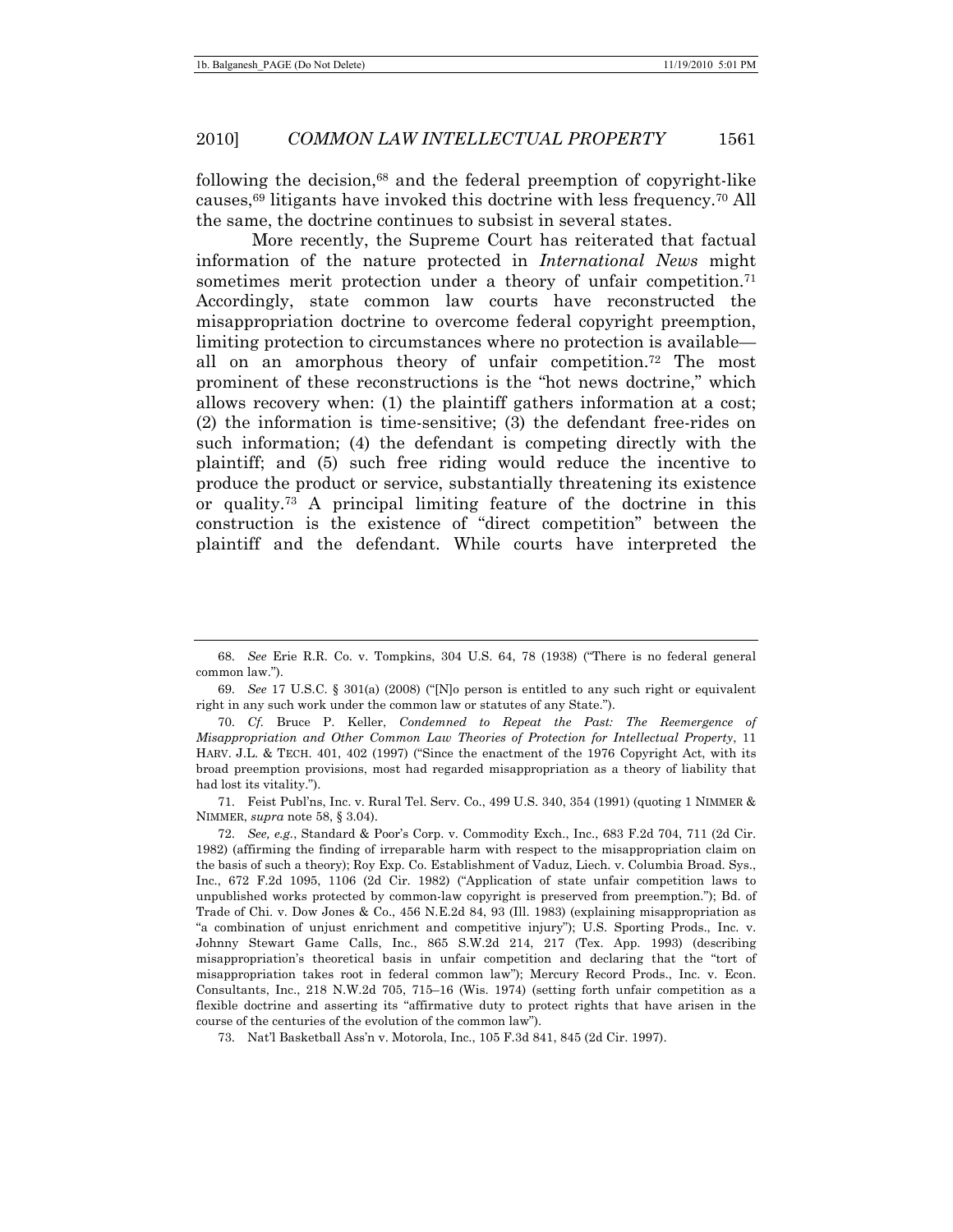requirement with varying degrees of stringency,<sup> $74$ </sup> at a minimum the doctrine does not extend to noncommercial or private appropriations (unlike copyright law), thereby reducing the social costs of protection.

Of the different common law intellectual property regimes in existence, misappropriation is perhaps the most open-ended, and is often used as a catch-all, residual category. It is precisely for this reason that historically, courts have made concerted efforts to limit its application.75 It nonetheless remains viable.

#### *E. Common Law Copyright: Literary Property*

Common law copyright is the oldest of all common law intellectual property regimes, having been in existence since the very origins of copyright law.76 Despite controversies over its existence in England and later under federal  $law$ ,<sup>77</sup> common law copyright survived federal preemption and remains a viable basis for protection under state law.78

To qualify for protection under common law copyright, expression needs to be beyond the purview of federal copyright law's coverage. It thus usually extends to two categories of works: (1) subject matter that does not qualify as a "work of authorship" under the copyright statute;79 and (2) works that are not "fixed" in a tangible medium of expression, as mandated by federal law.80 Sound recordings

<sup>74.</sup> *See, e.g.*, U.S. Golf Ass'n v. St. Andrews Sys., Data-Max, Inc., 749 F.2d 1028, 1037–40 (3d Cir. 1984) (denying a claim because competition was indirect); *Bd. of Trade of Chi.*, 456 N.E.2d at 89–90 (allowing a claim despite the absence of direct competition).

 <sup>75.</sup> Judge Learned Hand, when on the Second Circuit, was well-known for his skepticism of the doctrine, attempting to cabin its application on numerous occasions. *See, e.g.*, Millinery Creators' Guild, Inc. v. Fed. Trade Comm'n, 109 F.2d 175, 177 (2d Cir. 1940) ("[T]he public interest is best served by limiting the protection afforded an idea to the particular chattel in which it is embodied."); Cheney Bros. v. Doris Silk Corp., 35 F.2d 279, 280 (2d Cir. 1929) ("[I]n the absence of some recognized right at common law, or under the statutes . . . a man's property is limited to the chattels which embody his invention.").

<sup>76.</sup> *See supra* note 4 (discussing the origins of common law copyright in England).

 <sup>77.</sup> For a succinct discussion of the debate in England at the time, see Ronan Deazley, *The Myth of Copyright at Common Law*, 62 CAMBRIDGE L.J. 106, 132–33 (2003) (describing the historical context of the modern law of copyright and focusing on "the common good as the organizing principle . . . of copyright regulation"). For an exhaustive discussion of the debate under federal U.S. law, see Howard B. Abrams, *The Historic Foundation of American Copyright Law: Exploding the Myth of Common Law Copyright*, 29 WAYNE L. REV. 1119, 1186 (1983) (tracing the evolution of the debate from the pre-Constitutional era forward and finding that "assertions of the existence of common law copyright as a historical fact are in error").

 <sup>78.</sup> Common law copyright was the primary target of the copyright statute's preemption provision. Yet, the way in which the provision came to be drafted allowed common law copyright to thrive unimpeded, in pockets. *See* Goldstein, *supra* note 3, at 1110–23.

 <sup>79. 1</sup> NIMMER & NIMMER, *supra* note 58, § 2.02.

<sup>80.</sup> *Id.*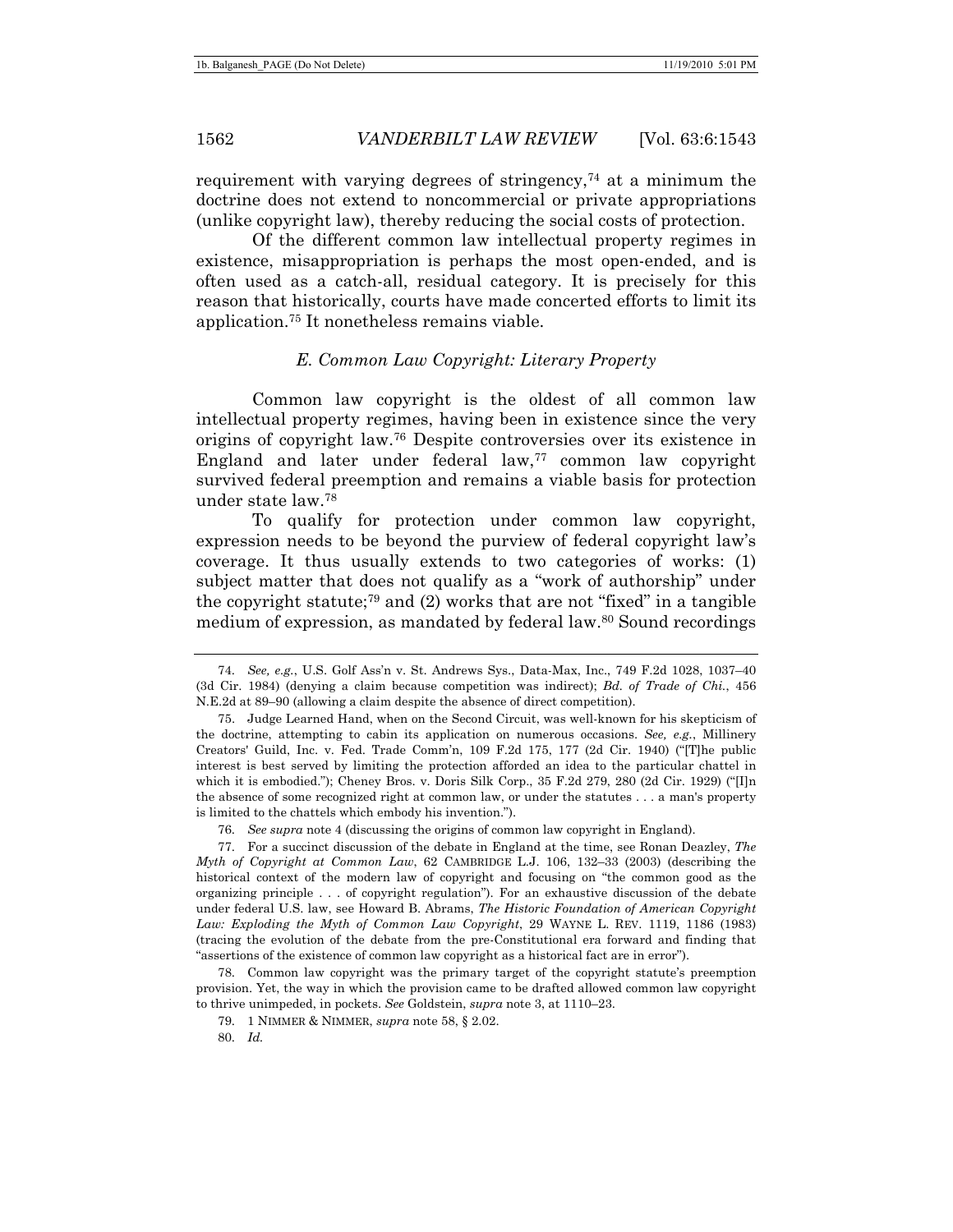#### 2010] *COMMON LAW INTELLECTUAL PROPERTY* 1563

fixed before 1972 are an example of the former, $81$  while extemporaneous speeches,<sup>82</sup> unrecorded choreography, and improvisational performances<sup>83</sup> (for example, jazz performances<sup>84</sup>) are examples of the latter. Protection under common law copyright usually subsists only as long as the work remains unpublished. Once published, a work loses common law protection regardless of its eligibility for protection under federal copyright law.85

Once covered by common law copyright, expression is protected by a set of rights roughly analogous to those of federal copyright law.86 However, common law copyright remains more expansive than statutory copyright in two important respects. First, unlike federal copyright law, it subsists into perpetuity without a defined temporal limit. Second, it isn't subject to the same kinds of exceptions and limitations that exist under federal copyright law.87

Whether common law copyright contains a fair use limitation was, until recently, largely a matter of speculation.<sup>88</sup> While some courts had hinted at its existence in dicta, none had officially endorsed it, even though scholars had argued for such limits.89 In a recent decision, a New York state court expressly acknowledged that a fair use doctrine was part of the state's common law copyright regime. The decision gleaned from federal law and noted how fair use actually

 <sup>81.</sup> This is a consequence of section 301(c), which explicitly provides that common law copyright for sound recordings fixed before 1972 is to subsist until the year 2067. 17 U.S.C. § 301(c) (2008); *see also* Capitol Records, Inc. v. Naxos of Am., Inc., 830 N.E.2d 250, 263 (N.Y. 2005) (finding pre-1972 sound recordings to be protected by New York's common law copyright regime).

<sup>82.</sup> *See* Williams v. Weisser, 273 Cal. App. 2d 726, 740–41 (1969) (finding that speeches delivered orally can be the subject of state copyright); *cf.* Falwell v. Penthouse Int'l, 521 F. Supp. 1204, 1208 (W.D. Va. 1981) (denying protection for an extemporaneous interview in the absence of clear segregation); Estate of Hemingway v. Random House, Inc., 244 N.E.2d 250, 255–57 (N.Y. 1968) (rejecting common law copyright protection for conversations when they had not been clearly demarcated).

<sup>83.</sup> *See generally* Gregory S. Donat, Note, *Fixing Fixation: A Copyright with Teeth for Improvisational Performers*, 97 COLUM. L. REV. 1363, 1375–77 (1997) (noting the problems with common law copyright protection for improvisational performances).

 <sup>84. 2</sup> NIMMER & NIMMER, *supra* note 58, § 8C.02.

 <sup>85. 1</sup> *id.* § 2.02.

 <sup>86. 2</sup> *id.* § 8C.02.

 <sup>87.</sup> Most of which have, in the statutory context, come to be codified. *See* 17 U.S.C. §§ 108– 112 (2008).

<sup>88.</sup> *See* 2 NIMMER & NIMMER, *supra* note 58, § 8C.02 (discussing support for the proposition "that fair use forms part of common law copyright doctrine, properly construed").

<sup>89.</sup> *See, e.g.*, Capitol Records, Inc. v. Naxos of Am., Inc., 830 N.E.2d 250, 267 (N.Y. 2005) (discussing the federal doctrine and finding "no justification for adopting a different rule of state law"); Hemingway's Estate v. Random House, Inc., 279 N.Y.S.2d 51, 57 (Sup. Ct. 1967) (discussing the doctrine's justification).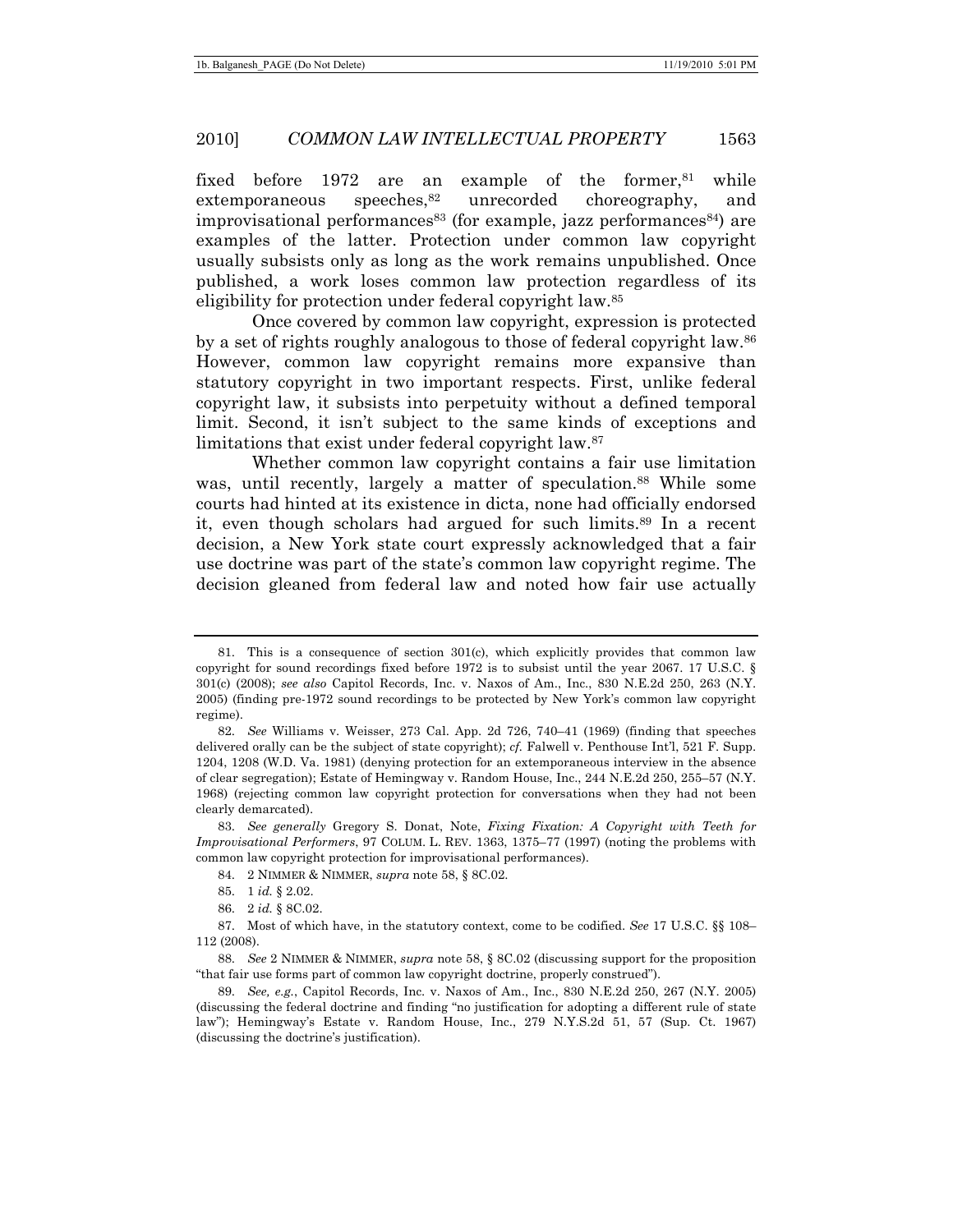furthers the regime's goals—illustrative of the common law process through which the regime continues to develop.90

## II. PRAGMATIC INCREMENTALISM AND COMMON LAW INTELLECTUAL PROPERTY

Today, there is no dearth of theories attempting to explain the common law method of lawmaking. They range from those that view the common law as attempting to maximize one or more basic values (for example, efficiency or corrective justice) to those that believe in the common law being entirely the product of individual, contextbased adjudication.91 Pragmatic incrementalism belongs to the latter category and draws from the overlapping ideas of common law incrementalism, decisional minimalism, and legal pragmatism.

Richard Posner, the most ardent defender of legal pragmatism today, associates the school with three "essential" elements.92 The first is "antifoundationalism"—a distrust of metaphysical explanations or grand theories that seek to determine the content of the law by

 <sup>90.</sup> EMI Records Ltd. v. Premise Media Corp., No. 601209-08, 2008 N.Y. Misc. LEXIS 7485, at \*41 (N.Y. Sup. Ct. Aug. 13, 2008) (denying preliminary injunction).

<sup>91.</sup> *See, e.g.*, MELVIN ARON EISENBERG, THE NATURE OF THE COMMON LAW 3 (1991) (explaining that the common law "consists of the rules that would be generated at the present moment by application of the institutional principles that govern common law adjudication"); RICHARD A. POSNER, ECONOMIC ANALYSIS OF LAW 98 (1972) (surveying the common law fields and concluding that "the common law exhibits a deep unity that is economic in character"); POUND, *supra* note 25, at 183 (explaining the basis for the common law and emphasizing that such law "is to be discovered by judicial and juristic experience of the rules and principles which in the past have accomplished or have failed to accomplish justice"); ERNEST J. WEINRIB, THE IDEA OF PRIVATE LAW 223–27 (1995) (describing the exercise of judgment and the determinacy or corrective justice); Holmes, *supra* note 25, at 461 (viewing the law as "prophecies of what the courts will do in fact"); George L. Priest, *The Common Law Process and the Selection of Efficient Rules*, 6 J. LEGAL STUD. 65, 65 (1977) (arguing the pervasiveness of "the tendency of the set of all legal rules to become dominated by rules achieving efficient . . . allocative effects"); Richard A. Posner, *The Ethical and Political Basis of the Efficiency Norm in Common Law Adjudication*, 8 HOFSTRA L. REV. 487, 488 (1980) ("[W]ealth maximization, especially in the common law setting, derives support from the principle of consent that can also be regarded as underlying the otherwise quite different approach of Pareto ethics."); Gerald J. Postema, *Philosophy of the Common Law*, *in* THE OXFORD HANDBOOK OF JURISPRUDENCE AND PHILOSOPHY OF LAW 588, 620 (Jules Coleman & Scott Shapiro, eds., 2002) (emphasizing "the conventional foundations of law" and exploring "a practiced discipline of public practical reasoning" as a vital and "defining feature of law"); Paul H. Rubin, *Why is the Common Law Efficient?*, 6 J. LEGAL STUD. 51, 51 (1977) ("[T]he efficient rule situation noted by Posner is due to an evolutionary mechanism whose direction proceeds from the utility maximizing decisions of disputants rather than from the wisdom of judges.").

 <sup>92.</sup> Richard A. Posner, *What Has Pragmatism to Offer Law?*, 63 S. CAL. L. REV. 1653, 1660 (1990).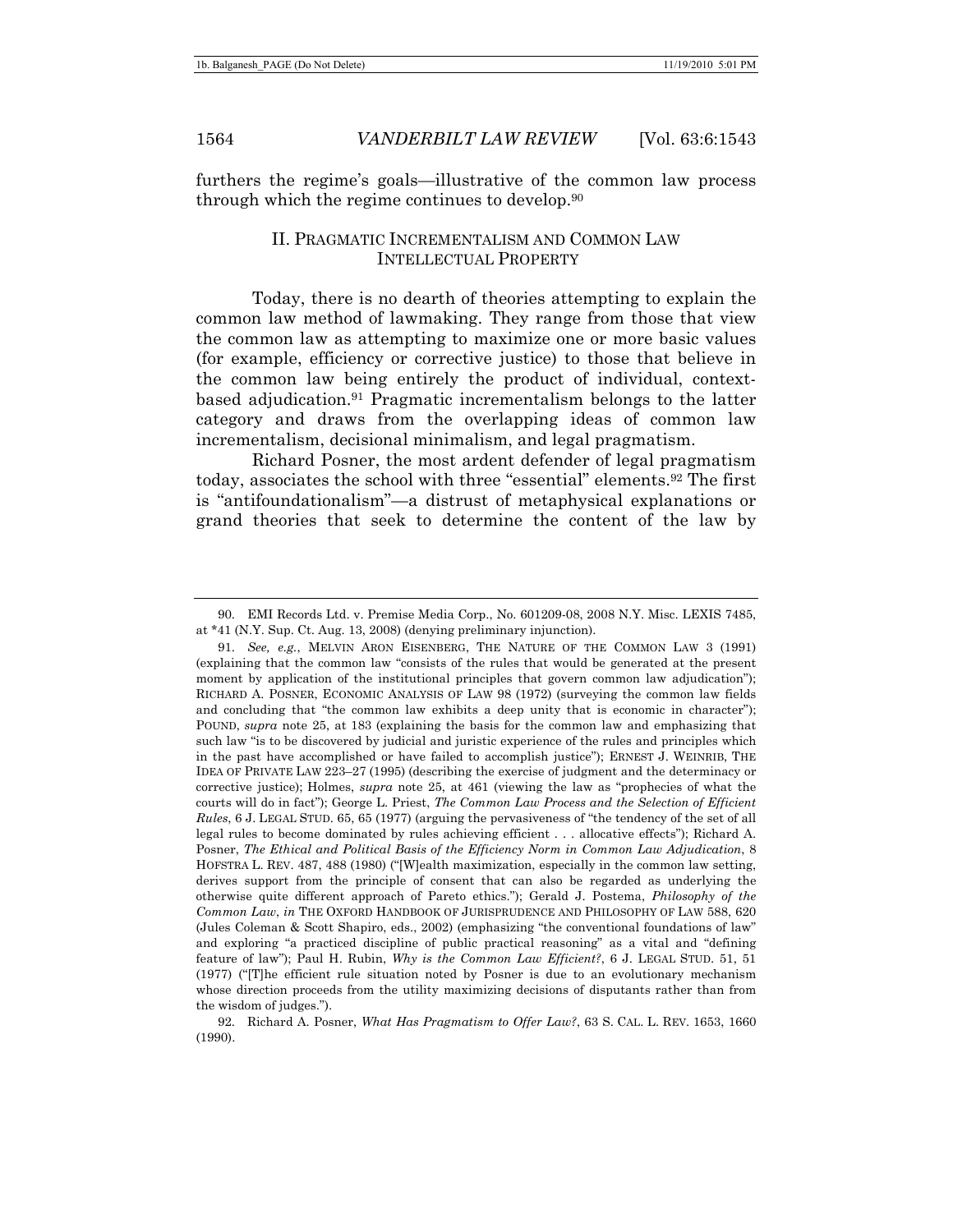reference to one or more core values.<sup>93</sup> The second is the belief that legal rules are best valued by their actual consequences, both shortand long-term.94 Unlike schools of legal thought that advocate adhering to coherent rules independent of their impact, pragmatism remains heavily "instrumental."95 The third is legal pragmatism's insistence that decisionmaking be contextualized, rather than abstracted or rendered "objective."96 Contextualization refers to the belief that all thinking remains deeply embedded in social practice and that attempts to disaggregate the two are futile. In a sense, this idea builds on the antifoundationalism that is central to legal pragmatism.97

Antifoundationalism, instrumentalism, and contextualization thus form the central tenets of legal pragmatism. These principles, however, focus not just on the substantive content of the law, but also on the lawmaking process itself. In other words, they also provide us with a reason why pragmatic decisionmaking in the common law remains characterized by an incremental (or gradual) process of rule development.

Incrementalism refers to a characteristic of lawmaking that favors narrow, circumstantially-tailored decisions—a feature that its protagonists often describe as decisional "narrowness."98 From a normative standpoint, decisional "narrowness" can come about for a variety of reasons. It can arise when courts intentionally avoid addressing politically divisive issues thereby facilitating democratic deliberation, as commonly seen in the constitutional context.99 This is often referred to as minimalism in the context of constitutional

 <sup>93.</sup> For early uses of this term in the context of philosophical pragmatism, see ANTI-FOUNDATIONALISM AND PRACTICAL REASONING: CONVERSATIONS BETWEEN HERMENEUTICS AND ANALYSIS (E. Simpson ed., 1987); Posner, *supra* note 92, at 1659.

<sup>94.</sup> *See* Posner, *supra* note 92, at 1657 (describing this feature as the "forward-looking" attribute of pragmatism).

<sup>95.</sup> *See* RONALD DWORKIN, LAW'S EMPIRE 95 (1986) (castigating pragmatism for failing to respect the past for its "own sake").

 <sup>96.</sup> Posner, *supra* note 92, at 1660–61.

<sup>97.</sup> *See* Thomas C. Grey, *Holmes and Legal Pragmatism*, 41 STAN. L. REV. 787, 799 (1989) ("The pragmatists' first thesis—that knowledge is essentially contextual, situated in habit and practice—holds that no such zero-based method of inquiry is possible.").

 <sup>98.</sup> CASS R. SUNSTEIN, ONE CASE AT A TIME: JUDICIAL MINIMALISM ON THE SUPREME COURT 10 (1999) [hereinafter SUNSTEIN, ONE CASE]; Cass R. Sunstein, *Burkean Minimalism*, 105 MICH. L. REV. 353, 362–64 (2006) [hereinafter Sunstein, *Minimalism*].

 <sup>99.</sup> For an elaboration of the virtues of this process, see SUNSTEIN, ONE CASE, *supra* note 98, at 3 (describing this process as that of "[l]eaving things undecided"); Cass R. Sunstein, *Incompletely Theorized Agreements*, 108 HARV. L. REV. 1733, 1752–53 (1995) (arguing that because judges lack a "democratic pedigree" they should avoid deciding cases based on "large theories" that cut against the democratic process).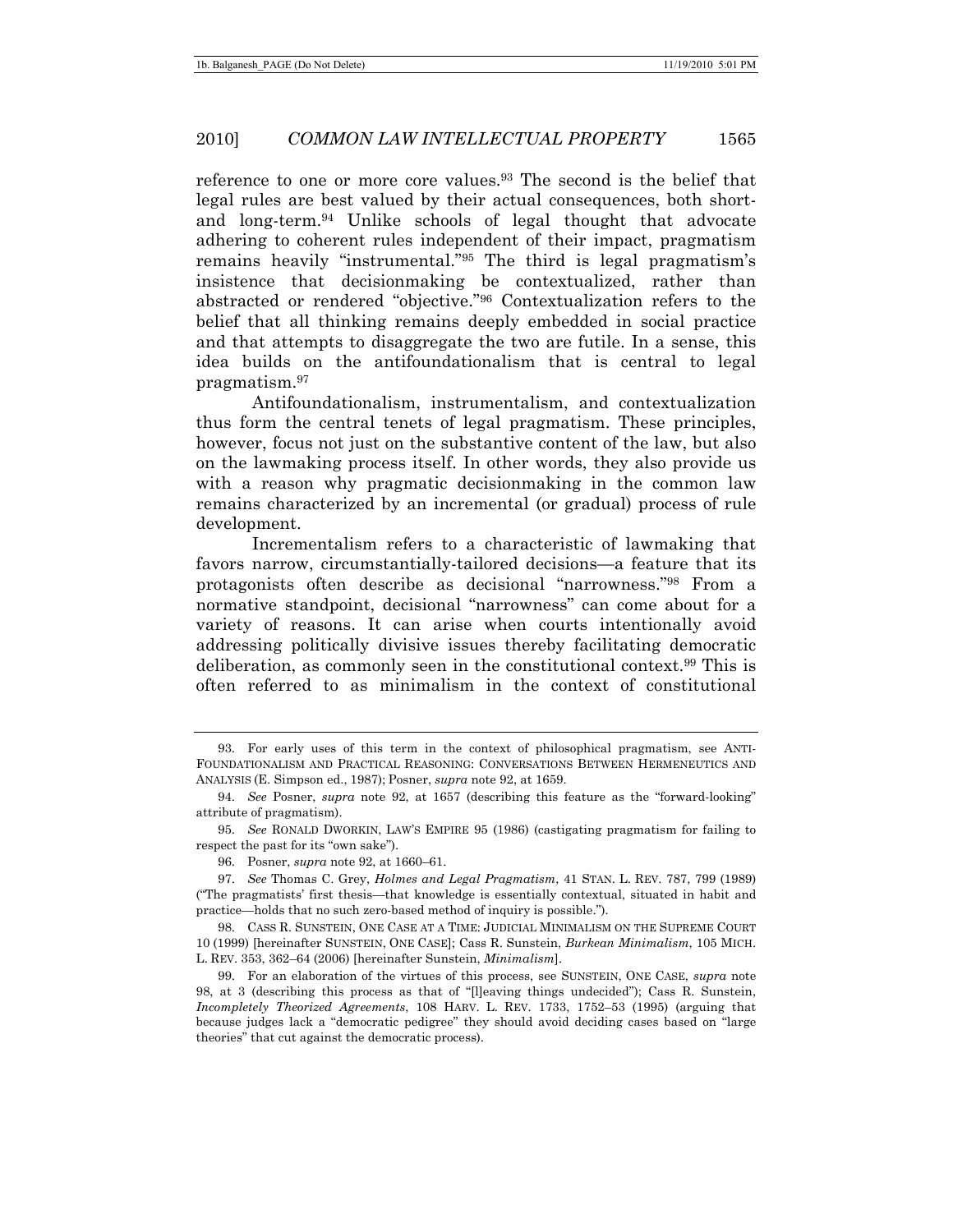adjudication. Alternatively, it can come about because of a strong belief in the value of precedent—in the virtues of deviating from the past minimally in order to preserve an old tradition.100 It can also, however, come about because of pragmatic reasons, connecting it to the central ideas of legal pragmatism.

Recall that legal pragmatism places great emphasis on instrumental and contextual rulemaking. Translated to the adjudicatory process, this implies that the same emphasis ought to guide judges' decisionmaking as well.101 Thus, any rule or decision ought to be driven by its consequences in society, measured by concrete (as opposed to abstract) attributes. Assessing the consequences of a decision or rule requires an empirical prediction, and the further removed the rule becomes from the case at hand, the greater the predictive uncertainty associated with its future consequences.102 Given pragmatism's emphasis on the consequences of a decision, it tends to caution against broad rulings with uncertain consequences.

Decisional narrowness derives from pragmatism's insistence that consequences inform decisions.103 In the face of uncertainty over future consequences, it advocates a sense of caution. This corresponds to what some scholars describe as the "implicit behavioral rationality" of the common law—the common law's recognition that actors (including judges) are boundedly rational agents, and its consequent deployment of corrective mechanisms and devices to compensate for this boundedness.104 Since judges cannot predict the consequences of their rulings for all time, they adopt narrow rulings where

<sup>100.</sup> *See* Holmes *supra* note 25, at 469 (noting the irrationality of such an approach and observing famously that "[i]t is revolting to have no better reason for a rule of law than that so it was laid down in the time of Henry IV").

<sup>101.</sup> *See* Richard A. Posner, *Pragmatic Adjudication*, 18 CARDOZO L. REV. 1, 5 (1996) (describing how pragmatic judges make decisions prioritizing present and future needs).

 <sup>102.</sup> For a recognition of this point, see RICHARD A. POSNER, HOW JUDGES THINK 246–47 (2008) (observing how pragmatic judges are likely to favor narrow rather than broad rulings, in the early evolution of a legal doctrine).

<sup>103.</sup> *See id.* at 246 (explaining how economic cost-benefit analysis fairly describes how judges weigh consequences).

 <sup>104.</sup> Christine Jolls & Cass R. Sunstein, *Debiasing Through Law*, 35 J. LEGAL STUD. 199, 235 (2006); *see also* Jeffrey J. Rachlinski, *A Positive Psychological Theory of Judging in Hindsight*, 65 U. CHI. L. REV. 571, 574 (1998) (describing steps courts take to correct for the human propensity to view past events with a hindsight bias); Cass R. Sunstein, *Human Behavior and the Law of Work*, 87 VA. L. REV. 205, 215–17 (2001) (citing the workplace as an area in which the common law can help correct for inefficient and unfair behavioral incentives, such as employers discharging late-career employees earlier than they implicitly contracted).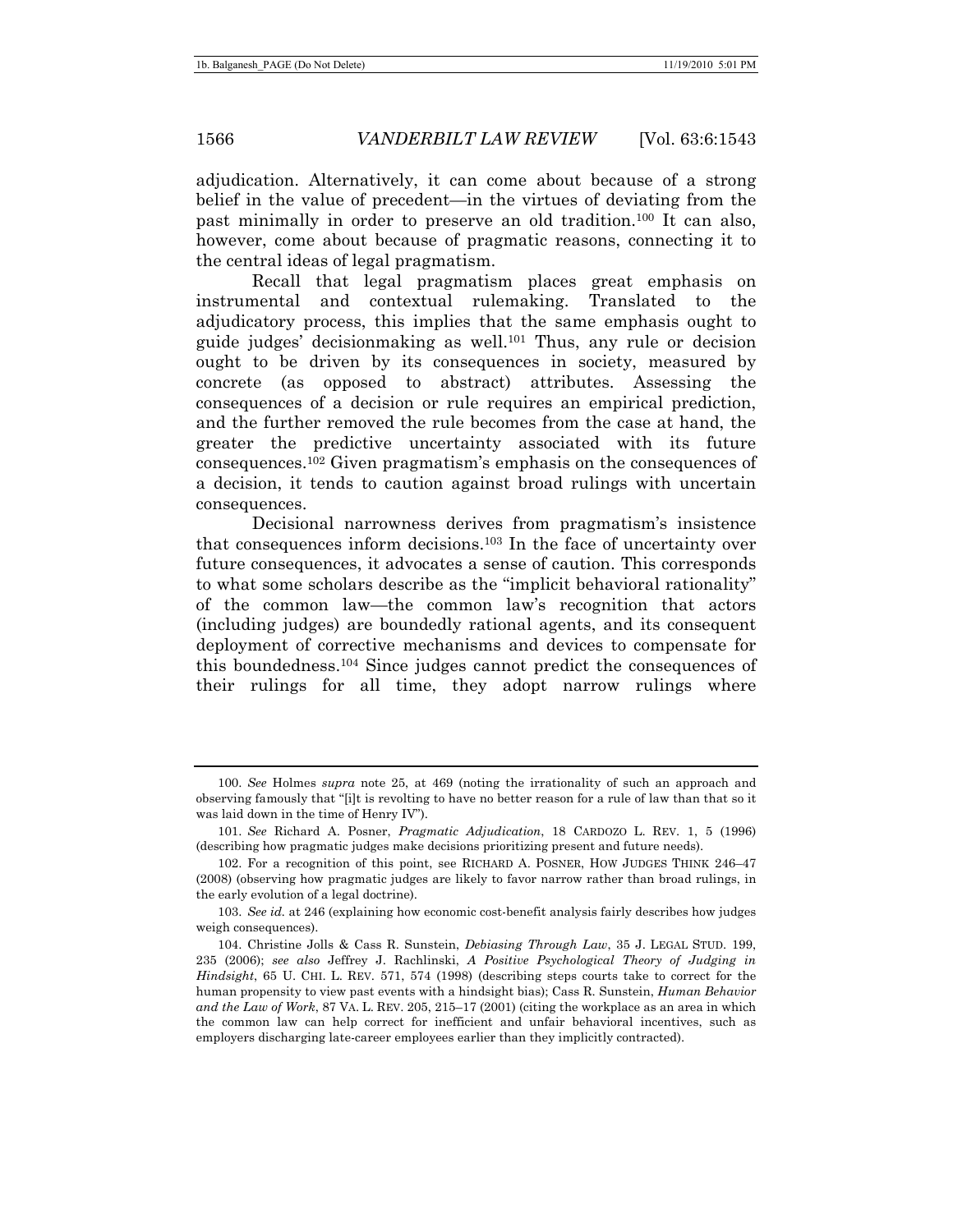consequences are easier to predict based on information available to them.105

Legal pragmatism's insistence on contextualizing rule- and decisionmaking also favors narrow rulings. In the abstract, instrumentalism and contextualization may seem to conflict.106 Contextualization emphasizes the centrality of custom and social practices, as well as socially situated rulemaking.107 In the common law, any rule originates not from a pre-commitment to a set of values, but rather from the facts of the case at hand. Justice Holmes, the quintessential common law pragmatist, thus observed that it was "the merit of the common law that it decides the case first and determines the principle afterwards."108 Focusing on the case at hand results in narrow rulings. On the whole, common law pragmatism thus favors an incremental approach to rulemaking.

To sum up, pragmatic incrementalism builds on the values of *instrumentalism*, *antifoundationalism*, and *contextualization* that it draws from legal pragmatism. As a theory of common law decisionmaking, it also favors decisional narrowness or *incrementalism*. These values in turn translate into four characteristic practical attributes when applied to common law decisionmaking, which the next Section elaborates on, in the process identifying strategies and techniques that courts use to instantiate them in the context of common law intellectual property.

To be sure, sometimes common law courts do deviate from several of these techniques and ideas. Nevertheless, they are central to common law intellectual property decisionmaking. Courts act cautiously, construct their rules and principles in value-neutral terms, customize law and lawmaking, and strive to balance ex ante and ex post considerations. The rest of this Part examines these four principles in detail.

<sup>105.</sup> *See* SUNSTEIN, ONE CASE, *supra* note 98, at 53 (arguing that minimalism is a sensible reaction to judges' inability to predict all consequences).

 <sup>106.</sup> For a description of this point, see Thomas C. Grey, *Freestanding Legal Pragmatism*, 18 CARDOZO L. REV. 21, 24 (1996) (explaining that instrumentalism and contextualization developed as independent, often opposing schools of thought).

<sup>107.</sup> *See* Grey, *supra* note 97, at 798–800 (discussing how pragmatists believe that knowledge derives from habit and practice, highly rooted in the social context). For strands of this idea in philosophical pragmatism, see CHARLES SANDERS PEIRCE, *What Pragmatism Is*, *in* 5 COLLECTED PAPERS OF CHARLES SANDERS PEIRCE para. 416 (Charles Hartshorne & Paul Weiss eds., 1934).

 <sup>108.</sup> Oliver Wendell Holmes, Jr., *Codes and the Arrangement of the Law*, 5 AM. L. REV. 1, 1 (1870).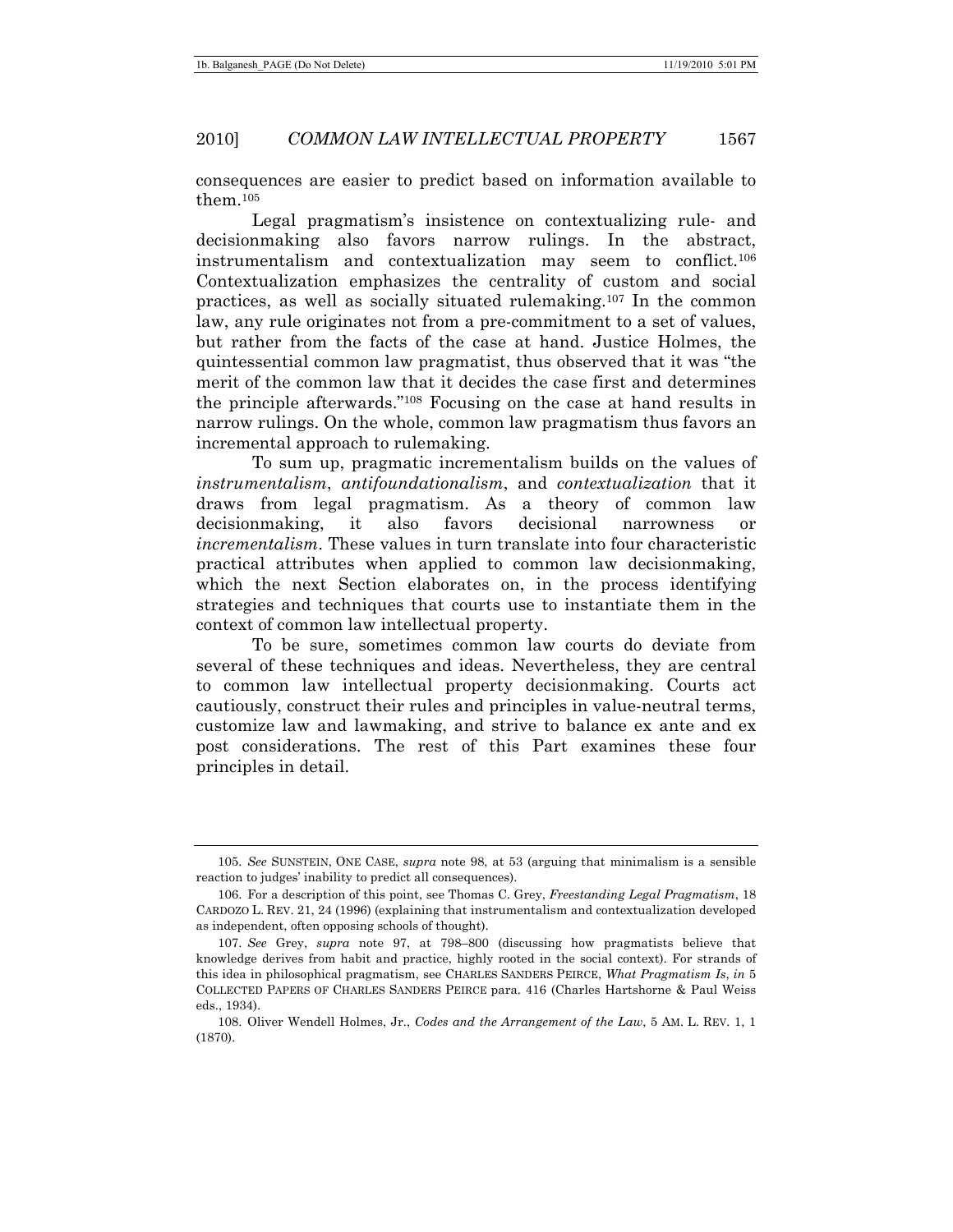#### *A. Caution in the Face of Uncertainty*

The first practical attribute of pragmatic incrementalism is courts' concern with errors. In dealing with an activity that is prone to change, courts often try to cabin the scope of their decisions, thereby enhancing the law's ability to address future developments with fewer constraints when needed. Some term this as the concern with "error costs"—the concern that either a high number of small mistakes or a small number of large mistakes will seriously harm the legal system and society.109 This concern with mistakes that are likely to flow from the inadequacy of information about a law's consequences results in courts exercising a good degree of caution in their development of the law.

Caution of this nature is particularly common in situations where the consequences of a rule remain uncertain. Again, this derives from pragmatism's insistence that decision- and rulemaking pay close attention to their context and consequences.110 Caution may be seen during the early stages of a rule's development, when its impact remains altogether unknown.111 Sometimes, however, it may also bear no connection to the stage of doctrinal development in an area. This is seen most prominently in areas that remain inherently susceptible to change, due either to technological developments or other sociocultural factors. Cass Sunstein, for instance, argues that the Supreme Court's opinions dealing with the application of the First Amendment to new communications technologies are characterized by a significant amount of caution.<sup>112</sup>

Another good example of the common law's emphasis on caution is stare decisis*'*s useful differentiation between the holding and dicta of a case.113 The traditional principle emphasizes that it is only a court's *holding* in a case that binds a future court, with a holding understood as the court's application of the rule it formulates

<sup>109.</sup> *See* SUNSTEIN, ONE CASE, *supra* note 98, at 49–50 (describing "error costs" as the costs of mistaken judgments, and arguing that a minimalist approach is sometimes the best way to minimize them); *see also* Cass R. Sunstein & Edna Ullmann-Margalit, *Second-Order Decisions*, 110 ETHICS 5, 26 (1999) (discussing the potential societal harm that can arise when broad decisions are made by judges who cannot predict every conceivable consequence).

<sup>110.</sup> *See infra* text accompanying notes 194–208.

<sup>111.</sup> *See* POSNER, *supra* note 102, at 246 (describing how pragmatic judges may favor narrow decisionmaking early in a legal doctrine's development, so as not to step beyond the level of consequential information the case provides).

 <sup>112.</sup> SUNSTEIN, ONE CASE, *supra* note 98, at 181.

<sup>113.</sup> *See generally* Michael Abramowicz & Maxwell Stearns, *Defining Dicta*, 57 STAN. L. REV. 953, 956–58, 1065 (2005) (describing the distinction in some detail and the lack of scholarly attention to it).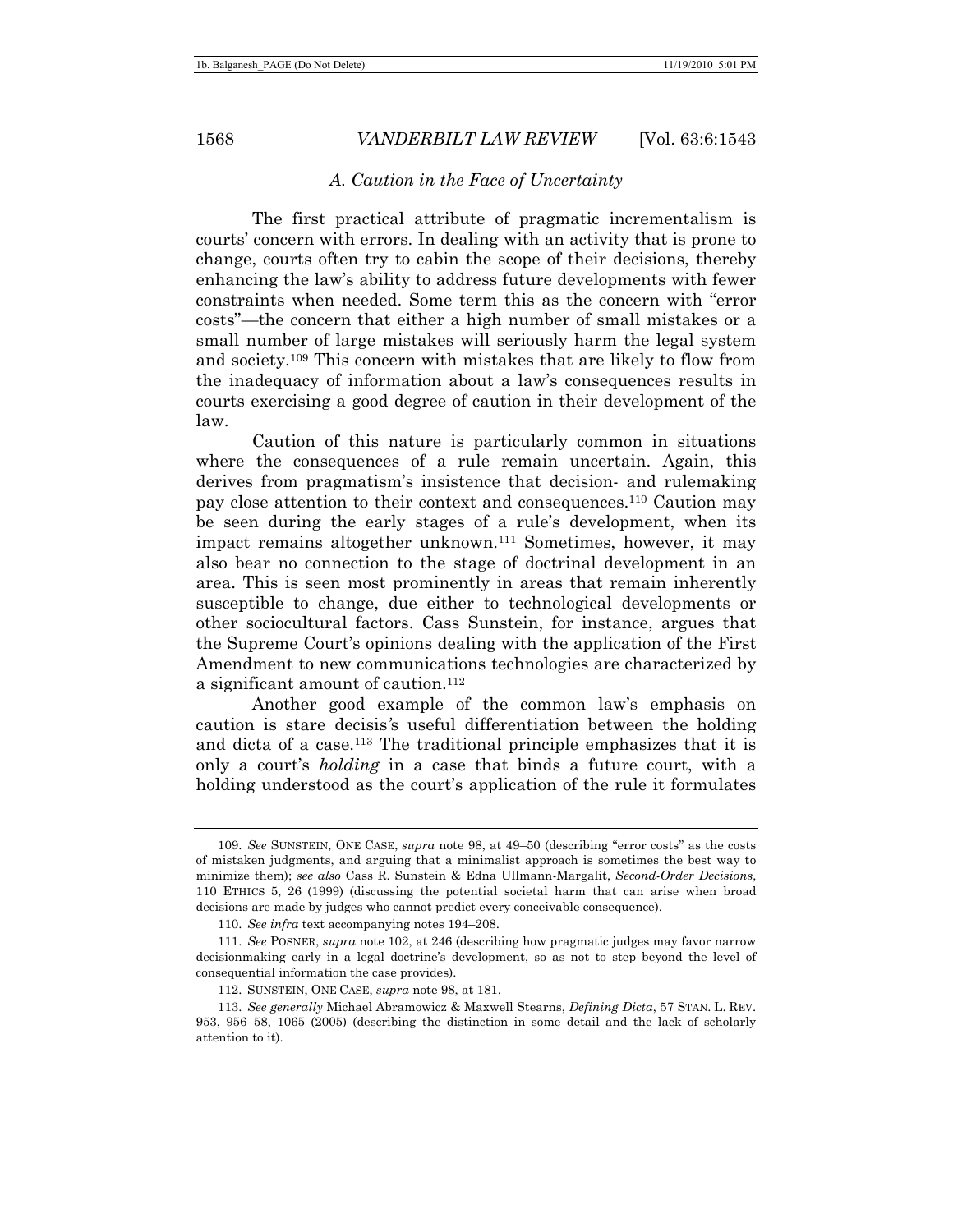to the facts of the dispute before it. Extensions or variations of the rule that the court doesn't itself apply to the case are loosely classified as *dicta* and not binding on future courts.114 To be sure, the distinction is not watertight, and courts certainly never adhere to it with any rigidity. Yet, it originated in the common law's desire to force courts to limit their formulations to the case at hand, leaving later courts free to modify earlier precedents as circumstances demand.

In developing common law intellectual property, courts have long proceeded cautiously for two reasons. First is the uncertainty accompanying the area of information production. Common law courts lack expertise on the nuances of the industry under consideration, especially when it involves new technologies and when future developments remain unclear.115 Second is the uncertainty about the costs and benefits of free riding. It might be beneficial to allow some free riding under limited circumstances, and broad property-like exclusionary regimes may have a chilling effect on certain kinds of socially beneficial activities.<sup>116</sup>

A cautious approach leaves open the possibility that an exclusionary regime may prove to be unnecessary as an industry develops, or that strong public interest concerns may outweigh the need for protection.117 It also allows courts to take the law in new directions, should technology or other socioeconomic realities change dramatically. Recall that one of the issues with all forms of intellectual property protection is that it impacts not just outputs, but also inputs. Outputs protected under an exclusionary regime form

 <sup>114.</sup> For an early elaboration on this distinction by Chief Justice Marshall, see *Cohens v. Virginia*, 19 U.S. (6 Wheat.) 264, 399–400 (1821); *see also* Michael C. Dorf, *Dicta and Article III*, 142 U. PA. L. REV. 1997, 2000 (1994) (referring to dicta as "statements in a judicial opinion that are not necessary to support the decision reached by the court").

 <sup>115.</sup> For an analysis of the interaction between industry structure and legal entitlements, see Tim Wu, *Intellectual Property, Innovation, and Decentralized Decisions*, 92 VA. L. REV. 123, 124–26 (2006) (arguing that intellectual property assignments that affect product development decisionmaking can have a major influence on future economic performance).

 <sup>116.</sup> Indeed, this was the basis of Judge Learned Hand's and Justice Brandeis's objections to common law intellectual property creation to begin with. *See supra* text accompanying note 6.

 <sup>117.</sup> A case in point is the television industry in the United States, where broadcasters were long denied full-blown property protection over their content-carrying transmission signals (unlike in Europe, which recognized such protection). It resulted in the emergence of a robust cable television industry, and the idea of "free television" as an operational paradigm in the United States. *See generally* Shyamkrishna Balganesh, *The Social Costs of Property Rights in Broadcast (and Cable) Signals*, 22 BERKELEY TECH. L.J. 1303, 1305–06 (2007) (discussing the difference between countries recognizing "broadcasters' rights" and the United States); Timothy Wu, *Copyright's Communications Policy*, 103 MICH. L. REV. 278, 319–24 (2004) (discussing the patchwork system of intellectual property protection regulating the cable industry in favor of broadcasters, and noting that the cable industry experienced major growth once regulation was relaxed in the mid 1970's).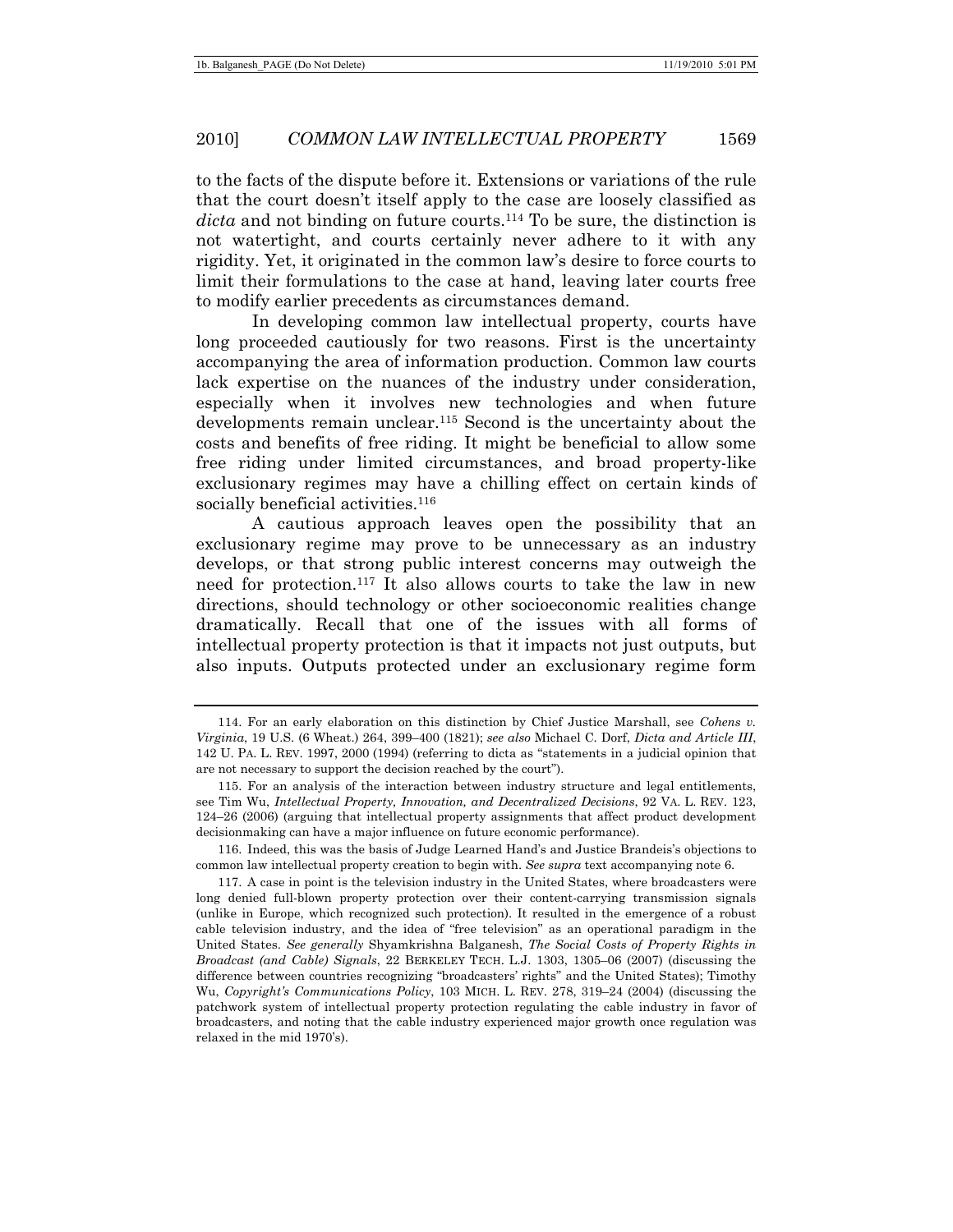inputs into future production, often of the same kind that the regime is seeking to encourage.118 The magnitude and precise nature of this dynamic inefficiency is impossible to predict, and a cautious approach leaves courts free to drastically reduce their impact on the system by building the system up incrementally, eliminating such inefficiencies when they arise. Were courts to adopt an expansive, context-neutral approach to protecting common law intellectual property, they would be forced to retrench the system later on by carving out limitations and exceptions, thereby undermining any reliance placed on earlier rules.

#### 1. Relational Property

The first cautionary technique involves moving away from the idea of property. Property rights ordinarily operate in rem, against the world at large, by providing their holders with an entitlement to exclude others from an identified resource. Such exclusion is necessary to make optimal use of scarce physical resources. Intangibles and informational resources, however, are by their very nature nonrivalrous, and simultaneous uses of them do not interfere with each other. A property right is therefore granted in them largely to function as an incentive for their very production. While such protection provides an incentive to produce, it also imposes costs on society as a whole by forbidding others from using the resource. In economic terms, these costs are often referred to as static and dynamic inefficiencies.119 Tailoring the property right (that is, the incentive) by limiting it balances these competing interests.

Most common law intellectual property regimes try to do just this. Their conception of property is tailored to the peculiarities of the relationship between a specific class of plaintiffs and defendants.120 In other words, protection is not automatically available against the world at large, like it is for ordinary property or indeed traditional intellectual property.

<sup>118.</sup> *See* BENKLER, *supra* note 22, at 36–37 (describing how enforcing copyright protection causes information to be underutilized in the present, but hopes to increase information production over time).

 <sup>119.</sup> LANDES & POSNER, *supra* note 15, at 12–13.

 <sup>120.</sup> By "relationship," I do not mean to emphasize that there needs to be a pre-existing relationship or connection between the parties, but rather that the triggering event for the entitlement originates in the interaction between them, regardless of whether it predates the cause of action or occurs simultaneously with it.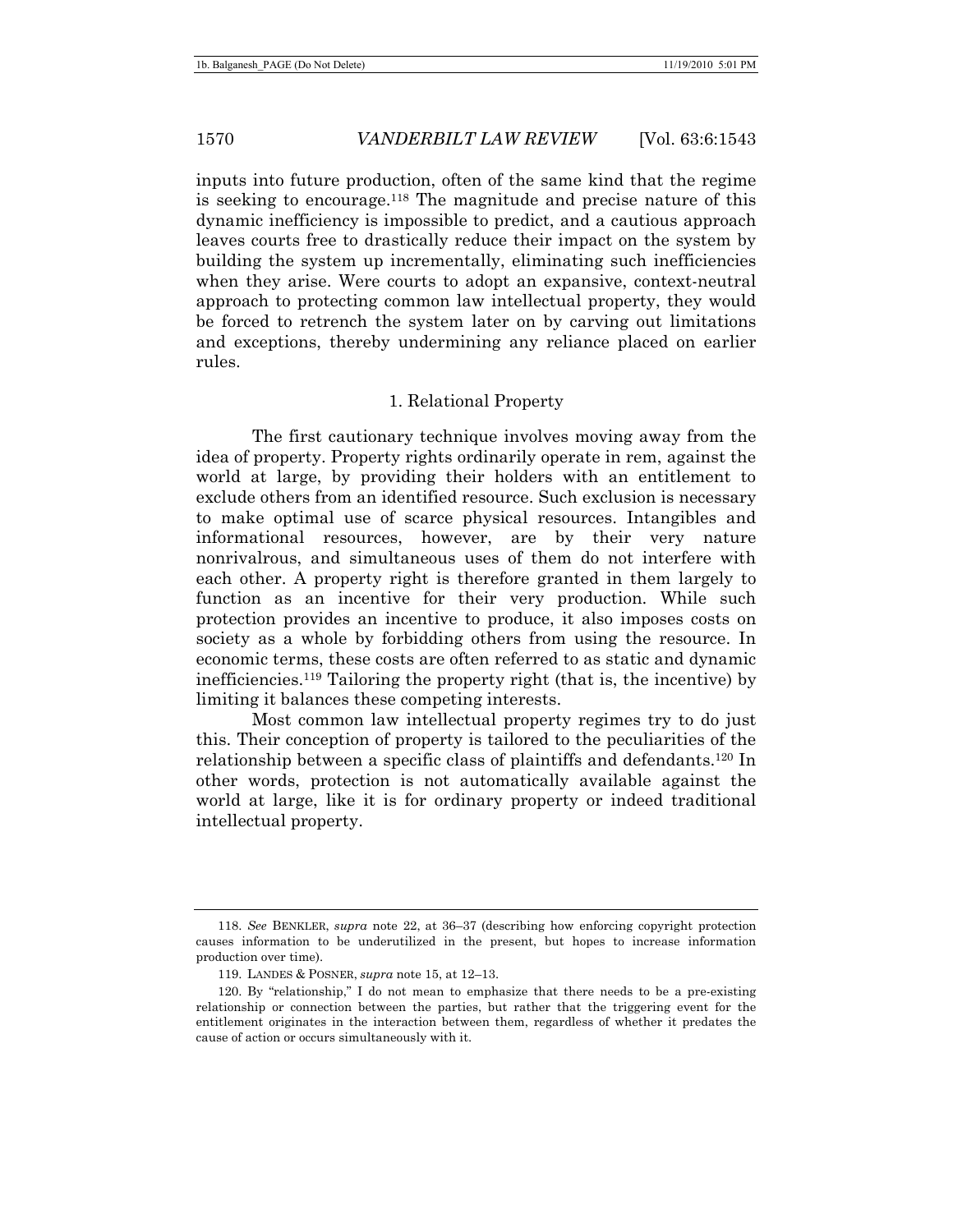Take, for example, the Court's decision in *International News Service*.121 Conscious of the problems with recognizing full-blown property protection for news (that is, information), the court emphasized that the property-like interest it was creating was a consequence of the competitive relationship between the two parties, an interest it labeled "quasi property" for precisely this reason.<sup>122</sup> Independent of such competition, the interest would cease to exist; competition is an element of the doctrine that state common law continues to emphasize to this day. What was the court really worried about in avoiding full-blown property protection for news? For one, monopoly control over information (as opposed to original expression) would have run up against free speech concerns by impeding the dissemination of information to (and among) the public.123 Additionally, the majority opinion also limited itself to the newspaper industry *as it existed then*, seemingly aware of the possibility that the mechanisms of news transmission were likely to develop and change over time.124

A similar emphasis on the relational nature of the entitlement is seen in the law of trade secrets, where Justice Holmes famously emphasized that the use of "property" to describe trade secrets should not detract from the reality that it always arises within the context of a specific relationship between two parties.125 The same is true of common law idea protection, where the protectable interest originates entirely in the implied relationship between a plaintiff-creator and a defendant.126

<sup>121.</sup> *See supra* text accompanying notes 64–70. For an analysis of the case in terms of restitutionary principles see Gordon, *supra* note 2, at 266–68 (arguing that fairness and economics would be served by restoring *INS* to its restitutionary principles).

 <sup>122.</sup> Int'l News Serv. v. Associated Press, 248 U.S. 215, 236 (1918).

<sup>123.</sup> *See id.* at 241 (noting that the aim was not to allow monopolization over informationgathering and dissemination, but rather to secure partial temporary exclusion to prevent one competitor from reaping the fruits of another's efforts).

<sup>124.</sup> *See id.* (observing how the "practical needs and requirements of the [news] business" were reflected in the complainant's bylaws). Recent scholarly work has suggested that the news industry had been lobbying for property-like protection in the decades leading up to *International News Service*, efforts which failed at the legislative level. *See* Robert Brauneis, *The Transformation of Originality in the Progressive-Era Debate over Copyright in News* 2 (George Washington Univ. Law Sch. Pub. Law & Legal Theory, Working Paper No. 403, 2009), *available at* http://ssrn.com/abstract=1365366. Brauneis also argues that at the time, the industry relied heavily on an informal system of information-exchange, which would change rapidly with the advent of the telegraph. *See id.* at 11, 15.

<sup>125.</sup> *See* E. I. Du Pont de Nemours Powder Co. v. Masland, 244 U.S. 100, 102 (1917) (noting that the trade secret issue at hand originated in prior confidential relationship between the parties, rather than from property or due process).

<sup>126.</sup> *See supra* text accompanying notes 58–60.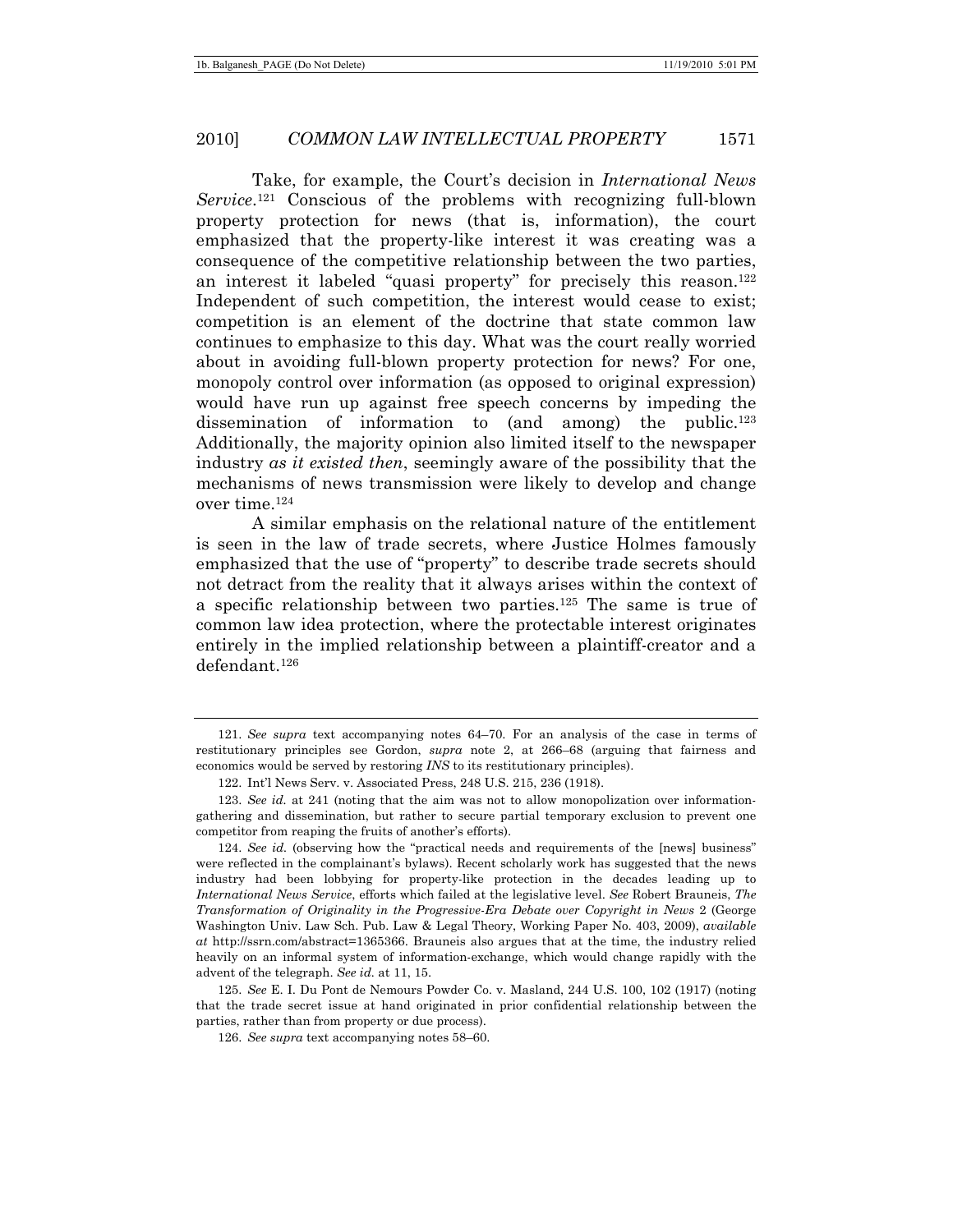#### 2. Discretionary Subject-Matter Filters

Not all forms of common law intellectual property emphasize the relationship between plaintiff and defendant. Some continue to operate as traditional in rem property interests.127 Yet here too, courts limit the scope of the right by reference to the peculiarities of the informational resource at issue. Very often, such limits supplement relational limits. Limiting by subject matter entails the use of filtering devices to circumscribe the eligibility of an intangible for protection independent of the defendant's own actions. Subject matter limits are well known in statutory patent and copyright. Common law intellectual property regimes have their own set devices, limiting eligibility for protection by context.

These subject matter limits give common law courts great flexibility. They afford common law courts broad discretion to mold them to new contexts and to give effect to diverse values that justify the grant or denial of protection. This discretion allows courts to limit the reach of a regime through both *substantive* and *structural* methods. The former involves interpreting the limit to exclude something from protection, while the latter entails cabining or limiting precedent narrowly to the facts in issue. To be sure, both methods are also available to courts in the statutory intellectual property context, but the presence of statutory language, often defining or guiding the application of the limit, constrains courts' ability to limit precedent.

The requirement of "concreteness" is a particularly good example of a subject matter filter designed to foster judicial discretion. Common law idea protection insists that an idea be "concrete" for it to be eligible for protection.<sup>128</sup> Yet, courts have struggled to make sense of concreteness. The substantive method of employing the filter can take two forms: one approach takes concreteness to mean that the idea must be reduced to a tangible form,<sup>129</sup> presumably to serve an

 <sup>127.</sup> Publicity rights and common law copyright are perhaps good examples.

<sup>128.</sup> *See* Hamilton Nat'l Bank v. Belt, 210 F.2d 706, 708 (D.C. Cir. 1953) (noting that "the law shies away from according protection to vagueness").

<sup>129.</sup> *See, e.g.*, Shanco Int'l Ltd. V. Digital Controls, Inc., 312 S.E.2d 150, 153–54 (Ga. Ct. App. 1983) (affirming dismissal of plaintiff's wrongful appropriation claim in part because his idea for a video game was not put in any concrete, usable form, such as plans, blueprints, or diagrams); Bailey v. Haberle Congress Brewing Co., 85 N.Y.S.2d 51, 52 (Syracuse Mun. Ct. 1948) (dismissing a breach of contract to pay for an advertising slogan claim for reasons including that even if the defendant obtained the idea from the plaintiff, ideas that are not embodied in concrete form are not protected absent express contract); Tutelman v. Stokowski, 44 U.S.P.Q. (BNA) 47, 48 (Pa. Ct. Com. Pl. 1939) (dismissing plaintiff's claim that he had a property right in his idea for producing animated cartoons to run synchronously with well-known musical compositions in a motion picture for reasons including that an idea must be put into a concrete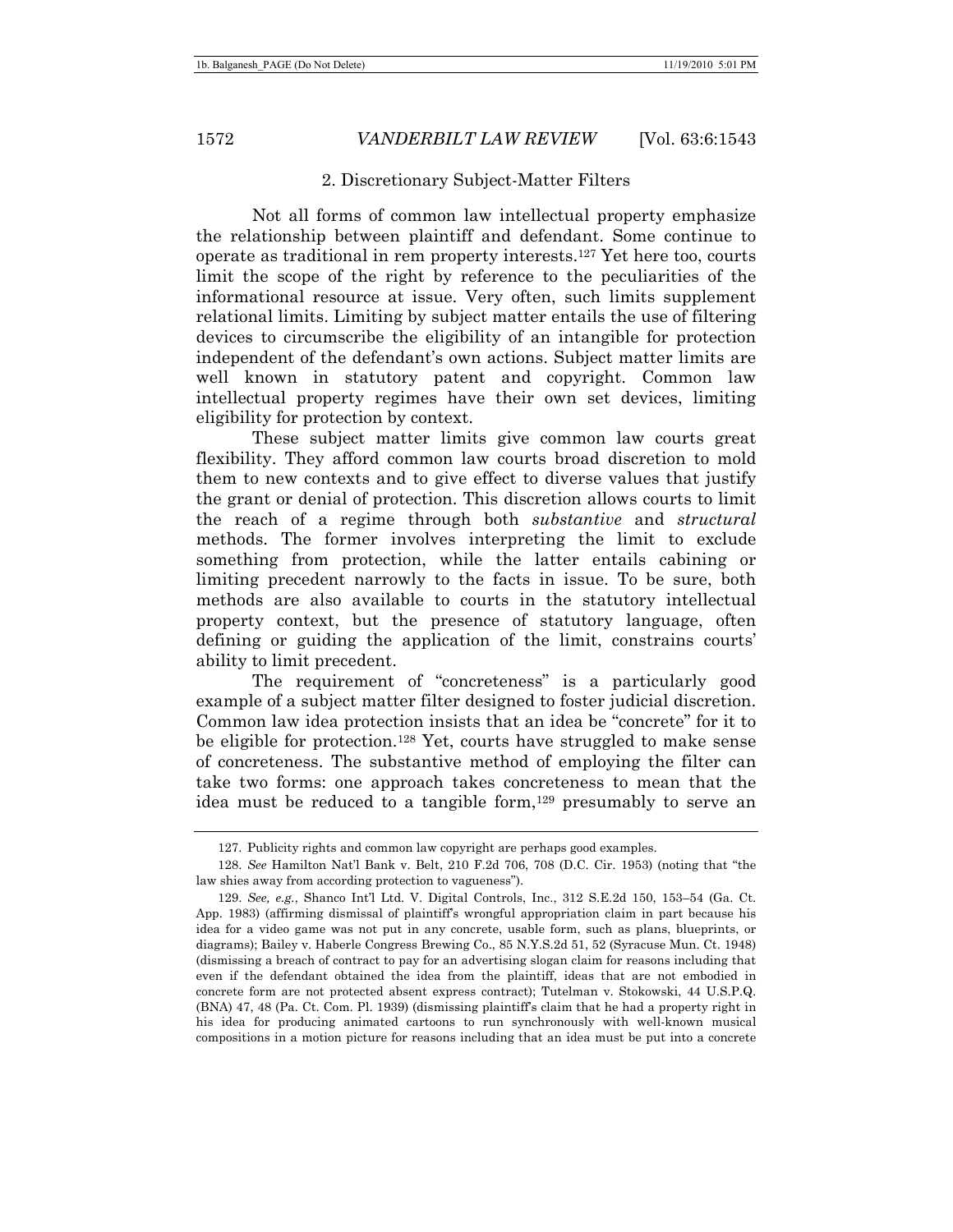evidentiary role, while another interprets it to imply merely that the idea be detailed and developed, in order to avoid the problem of overbreadth.130 Judicial opinions have gone back and forth—affirming both theories for the doctrine.131 Additionally, courts have used the common law origins of the concreteness filter to limit extensions of the law to new situations even when other courts haven't found the need to through the common law process—the structural method of employing the filter. Thus, while one court has denied protection to the slogan "Neighborly Haberle" on the ground that it was not concrete, another allowed protection for the slogan "A Macy Christmas and A Happy New Year."132 The latter court distinguished the former case by noting how the slogan there was a part of a "full and complete," "carefully phrased" advertising plan, effectively limiting the earlier holding to its unique facts.133 In another case involving cigarette advertisements, a court distinguished an earlier decision that had extended protection to a similar idea by express reference to the common law nature of the limit. It observed that each case had to be limited to its own facts and that the concreteness limit was "incapable of exact determination."134 Scholars have criticized these opinions for their seemingly inconsistent application of the standard in near-identical scenarios.135 Yet from a structural point of view, they represent the effective use of the concreteness filter as a discretionary

131. *See* Miller, *supra* note 61, at 726 n.94 (noting the "uncertainty over the philosophical basis for the concreteness requirement," and how it has led to inconsistent case law).

132. *Compare Bailey*, 85 N.Y.S.2d at 54, *with* Healey v. R.H. Macy & Co., 297 N.Y.S. 165 (N.Y. App. Div. 1937) (per curiam) (reinstating jury verdict in favor of plaintiff), *aff'd*, 14 N.E.2d 388 (N.Y. 1938).

133. *See Bailey*, 85 N.Y.S.2d at 53 (distinguishing *Healey* on the grounds that in that case "plaintiff submitted to defendant not merely a slogan, but a full and complete advertising plan in writing, featuring the slogan, with drawings and sketches, and 200 words of carefully phrased advertising material").

134. *Compare* Thomas v. R.J. Reynolds Tobacco Co., 38 A.2d 61, 63–64 (Pa. 1944) (affirming judgment for defendant tobacco company because plaintiff's idea was not novel and concrete, noting that "[e]ach case of this nature must of necessity depend upon its own facts"), *with* Liggett & Meyer Tobacco Co. v. Meyer, 194 N.E. 206, 210 (Ind. Ct. App. 1935) (affirming on grounds including that plaintiff's idea for a billboard cigarette advertisement was concrete enough to go to a jury).

135. 4 NIMMER & NIMMER, *supra* note 58, § 19D.06[A][1]; Miller, *supra* note 61, at 726 n.94.

form of expression, which entails incorporating it into a product, which then becomes property, in order to be protected).

<sup>130.</sup> *See, e.g.*, Jones v. Ulrich, 95 N.E.2d 113, 120 (Ill. App. Ct. 1950) (reversing the trial court's dismissal while noting that "[a]lthough the idea to be protected must be concrete to a degree, there appears no requirement that it must be tangible and in a material form to entitle it to the protection of a court of equity"); Flemming v. Ronson Corp., 258 A.2d 153, 156 (N.J. Super. Ct. Law Div. 1969) (finding that the plaintiff's idea for a type of artificial candle, though not yet expressed in physical form, was still "concrete and usable," but dismissing the claim on other grounds).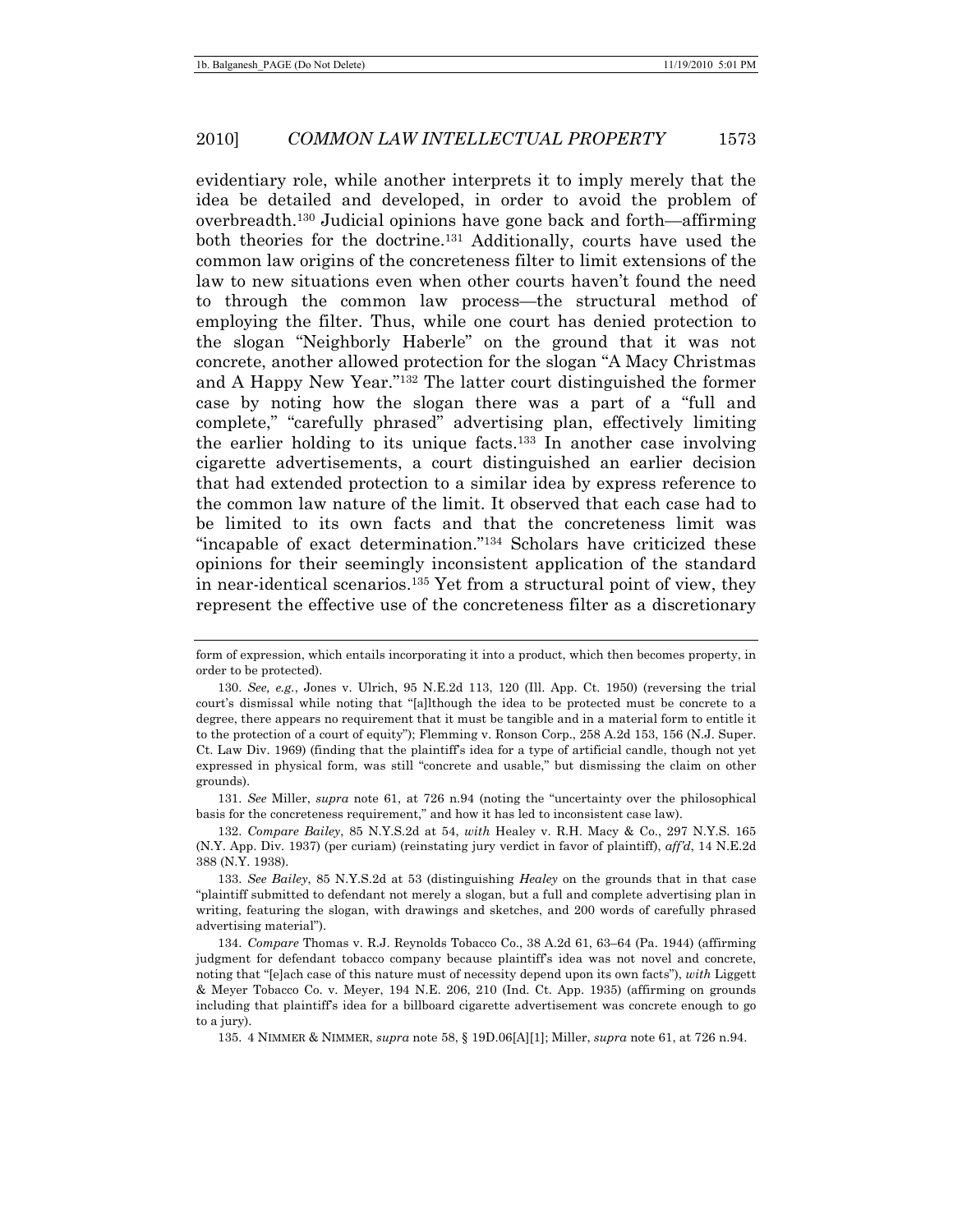limit on extending protection to a domain where the consequences of such an extension remain unclear. The emphasis placed on the specific facts of a case to assess the concreteness of an idea is perhaps indicative of courts approaching the task of protecting ideas through a cautious assessment of the likely consequences.

## *B. Semantic Value Pluralism*

Another distinguishing feature of the common law method is its use of concepts and terms that are couched at a relatively high level of abstraction. Rather than committing themselves to a particular set of values or goals for the law, this enables courts to look at conflicting values and balance them through a form of practical reasoning.136 The conceptual apparatus of the common law thus remains largely value neutral.<sup>137</sup>

Tort law is a strikingly good example of this. Tort theorist Leon Green described this best when he noted that common law tort concepts are "exceedingly flexible, capable of accommodating many shades of meaning," representing "not a language of precision but rather one of ambiguity ... always requiring the judgment of some one [sic] to make it explicit."138 Common law concepts thus derive their content from the way courts and litigants invoke them and instantiate them with particular meaning, as necessitated by the context.139 The concepts are therefore, on their own, capable of accommodating multiple values—in the process allowing them to coexist within the broader parameters of the system. Value pluralism derives entirely from legal pragmatism's antifoundational ideal.140

 <sup>136.</sup> For a succinct discussion of why judges rely on practical reasoning, see Joseph William Singer, *Normative Methods for Lawyers*, 56 UCLA L. REV. 899, 944–48 (2009).

<sup>137.</sup> *See* Mario J. Rizzo, *Rules Versus Cost-Benefit Analysis in the Common Law*, 4 CATO J. 865, 865 (1985) ("The common law . . . can restrict itself to the provision of abstract rules that enhance the possibilities of an order in which individuals can pursue and attain their own goals."); *cf.* Jody S. Kraus, *Transparency and Determinacy in Common Law Adjudication: A Philosophical Defense of Explanatory Economic Analysis*, 93 VA. L. REV. 287, 300 (2007) (observing that even when decisions are rendered using concepts that have deontic significance, they allow for consequentialist explanations as a consequence of the specialized meaning they have come to acquire over time—a process referred to as the "contextualist convergence").

 <sup>138.</sup> Leon Green, *The Thrust of Tort Law, Part II: Judicial Law Making*, 64 W. VA. L. REV. 115, 129 (1962).

 <sup>139.</sup> Coleman refers to this as the process of "inferential role semantics." JULES L. COLEMAN, THE PRACTICE OF PRINCIPLE 7 (2001); *see also* Kraus, *supra* note 137, at 313–14 (explaining how Coleman rejects the notion that semantic elements have a determinate meaning in favor of the view that concepts are understood relationally).

 <sup>140.</sup> For a discussion of legal pragmatism's antifoundational approach, see *supra* Part II.A.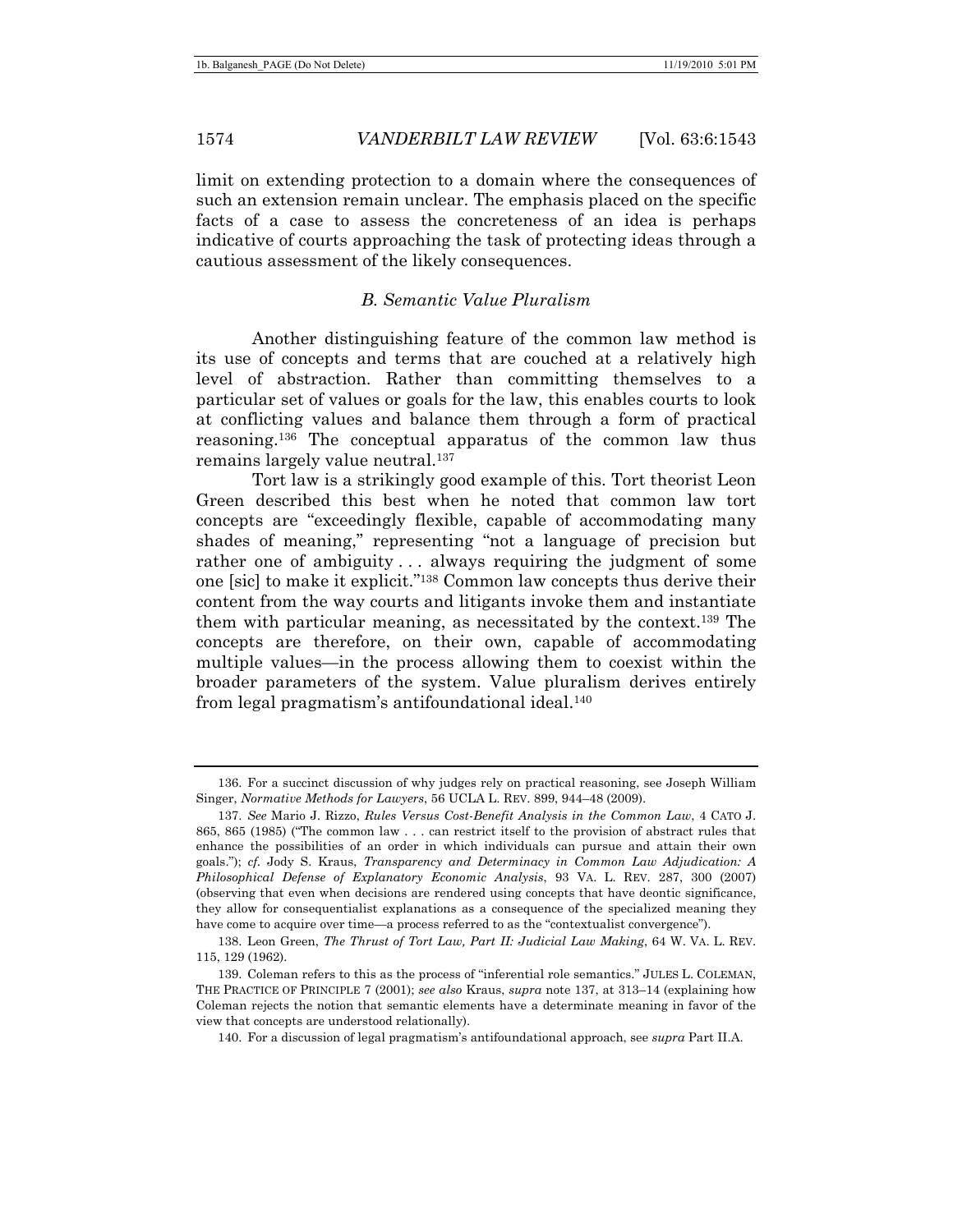Though scholars have analyzed common law intellectual property regimes in terms of foundational theories, the rules of the regimes themselves continue to consciously disavow exclusive reliance on any one theory. Much like the rest of the common law, they have continued to develop in semantically neutral terms, enabling a contextual balancing and application of foundational values. This is far less true of statutory intellectual property.141 Common law intellectual property's value pluralism occurs at two different levels. Systemically, the regimes straddle multiple doctrinal areas including tort, property, contract, and unjust enrichment. They draw devices and ideas from each of them, to produce a hybrid regime that resembles them all, but in parts. On a more granular level, they use doctrinal concepts and devices that are inherently open to contestation in terms of foundational value.

#### 1. Interdoctrinalism

Common law intellectual property regimes resist categorization into any single area of the common law. To begin with, they do not treat the idea of property as an in rem right that is agnostic to the context and circumstances where it is enforced.142 They also borrow ideas and devices from tort, contract, and unjust enrichment to produce a hybrid regime that emphasizes different aspects at different times. Precisely what end does this serve though? First, it allows a regime to integrate multiple goals and values into its functioning. For instance, by relying on tort law ideas, which emphasize the wrongfulness of a defendant's actions, it incorporates the ideal of corrective justice into its framework.143 Similarly, by using party consent as a device from contract law, it values autonomy. Second, as a direct consequence of this integration, it allows each individual

 <sup>141.</sup> Even if statutory regimes do use concepts and ideas that are value-neutral on their face, they most often undergo a process of "contextualist convergence," where as a consequence of courts' use of ideas and concepts with a certain meaning/purpose in mind, the concept itself comes to acquire distinct meaning associated exclusively with the meaning/purpose in question. *See* Kraus, *supra* note 137, at 349. Copyright's fair use doctrine is an excellent example of this phenomenon, where courts have over the years come to understand the doctrine almost entirely in market failure (or transaction cost related) terms. *See, e.g.*, Robert P. Merges, *The End of Friction? Property Rights and Contract in the "Newtonian" World of On-line Commerce*, 12 BERKELEY TECH. L.J. 115, 130–34 (1997).

 <sup>142.</sup> For a discussion of how intellectual property's nonrivalrous nature necessitates a relational property view, see *supra* Part II.A.1.

<sup>143.</sup> *See* Jules Coleman & Gabe Mendlow, *The Normative Structure of Tort Law* (forthcoming 2011), *available at* http://www.law.upenn.edu/academics/institutes/ilp/2009papers/Coleman PennWorkshopDraft.pdf (arguing that the normative *structure* of tort law affirms the ideal of corrective justice even if the institution's foundational ideals may be more diverse),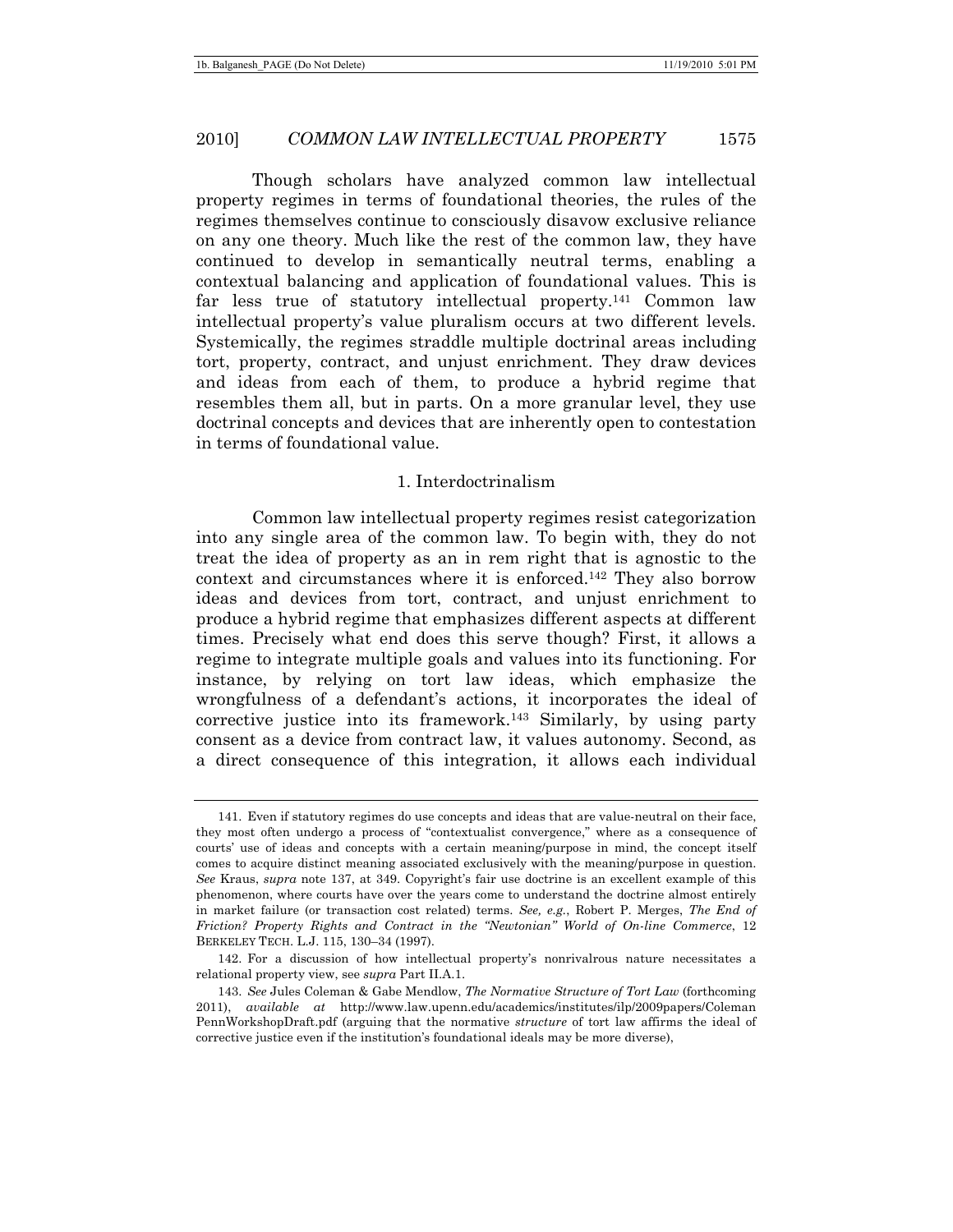regime to resist affirming the values associated with any single area of the law. For instance, if a regime rested entirely on contract law, courts would be hard-pressed to accommodate corrective justice and other values to which contract law remains largely inattentive.144

Scholars have long criticized courts for their eclectic approach to rulemaking in the area of common law intellectual property. This is perhaps most noticeable in the area of trade secrets, where the inability to cabin the area into a single theory has even resulted in some questioning its utility as an independent area of intellectual property and recommending its replacement with individual common law doctrines.145 While a unified theory for trade secrets may enhance its coherence and logical consistency, it is by no means clear that this lack of coherence has proven to be a practical problem.<sup>146</sup>

Trade secret law is perhaps the best example of interdoctrinalism. It draws on devices from property, contract, tort, and unjust enrichment. In the process, it endorses multiple values: incentives, allocative efficiency, autonomy, commercial morality, corrective justice, and other distributive goals.147 Publicity rights also reflect this feature, albeit to a lesser degree. While these rights are today thought to be truly proprietary, given earlier understandings of the area as deriving from tort and contract law, courts and scholars continue to disagree about the area's underlying theoretical justification. As a result, multiple theories, each with a very different

<sup>144.</sup> *See generally* Anthony T. Kronman, *Paternalism and the Law of Contracts*, 92 YALE L.J. 763, 797 (1983) (exploring justifications for paternalism in contract law and criticizing it for being inattentive to the unique motives of contracting individuals); Anthony T. Kronman, *Contract Law and Distributive Justice*, 89 YALE L.J. 472, 474 (1979) (arguing that contract law should be used to promote distributive justice when alternative means are less acceptable).

<sup>145.</sup> *See* Bone, *supra* note 36, at 246–47 (arguing that trade secret law should not extend beyond the limits of individual common law areas such as contracts or torts, describing it as "not essential to the protection of intellectual property").

 <sup>146.</sup> The focus of Bone's analysis remains almost entirely on problems with individual "general" theories often proposed to justify the entire body of trade secret law. In *practice*, trade secret law seems to be far less problematic, other than facing problems in justifying its own existence on the basis of any single theory. Yet Bone's argument can be understood to make the case more convincingly for an antifoundationalist approach to trade secret law—one that recognizes the multiplicity and incompatibility of its numerous values. *See id.* at 304 (arguing that we should "recognize trade secret law for what it is: a collection of contract and tort theories grouped together by the nature of the subject matter they regulate").

<sup>147.</sup> *See* KIM LANE SCHEPPELE, LEGAL SECRETS: EQUALITY AND EFFICIENCY IN THE COMMON LAW 3–4 (1988) (underscoring concerns for democracy and efficiency); s*ee also* James W. Hill, *Trade Secrets, Unjust Enrichment, and the Classification of Obligations*, 4 VA. J.L. & TECH. 2, 2 (1999) (noting that courts sometimes view liability under trade secret law as attempting to "enforce morality in business"); Lemley, *supra* note 34, at 319–28 (explaining trade secret law through tort, contract, property, and commercial morality).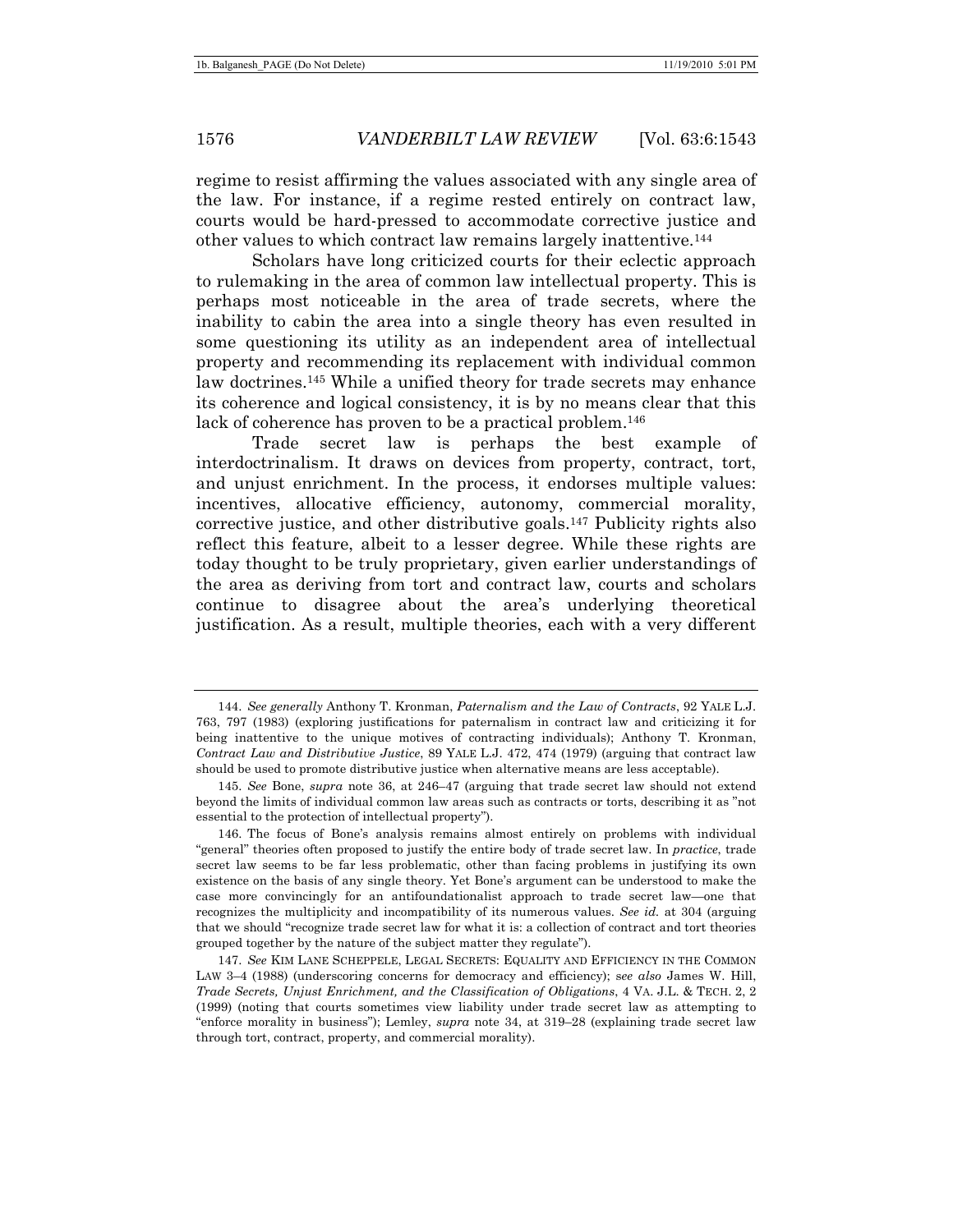emphasis, coexist.148 Prominent theories for the continued existence of publicity rights include those focused on economic incentives, natural rights, efficient allocation, and autonomy, and those seeking to suppress commercial misrepresentation.<sup>149</sup> Again, much like trade secret law, theoretical diversity flourishes because these rights operate at the intersection of multiple doctrinal areas and draw from them for concepts and ideas.

#### 2. Contestability

Contestability is a philosophical idea that refers to a situation of disagreement about the normative content of a particular concept.150 While some understand contestability to be a feature of vagueness, others attribute it to theoretical or ideological disagreement.151 Beyond mere contestability though, certain concepts are thought to be "essentially contested" in nature, a term first coined by the philosopher W.B. Gallie.152 A concept is "essentially contested" when contestability (or normative disagreement over its content) is central to its meaning and existence. In other words, contestability is a fundamental purpose of these concepts, rendering it *essential* to their enterprise.153 Examples include concepts such as art, democracy, freedom, and sovereignty.

Where normative disagreement is central to an area or recognized to be intractable, essentially contested concepts allow a discourse to focus participants' attention on the contestation and its basis.154 Essential contestability thus emphasizes that the meanings of some concepts need to change over time, as circumstances change, and

<sup>148.</sup> *See* 1 MCCARTHY, *supra* note 23, § 1:1-26; Alice Haemmerli, *Whose Who? The Case for a Kantian Right of Publicity*, 49 DUKE L.J. 383, 406 (1999) (noting the unsettled nature of the justification, legitimacy, scope, and content of the right of publicity).

 <sup>149. 1</sup> MCCARTHY, *supra* note 23, §§ 2:1–2:9.

 <sup>150.</sup> Jeremy Waldron, *Vagueness in Law and Language: Some Philosophical Issues*, 82 CAL. L. REV. 509, 526 (1994).

<sup>151.</sup> *See* TIMOTHY A.O. ENDICOTT, VAGUENESS IN LAW 47 (2000) (describing it as a form of vagueness but noting disagreement over this characterization).

 <sup>152.</sup> W.B. Gallie, *Essentially Contested Concepts*, 56 PROC. ARISTOTELIAN SOC'Y 167, 171–72 (1956). For a more recent extension of the idea, see Christine Swanton, *On the "Essential Contestedness" of Political Concepts*, 95 ETHICS 811 (1985) (reformulating the concept of essential contestedness).

 <sup>153.</sup> Gallie, *supra* note 152, at 169 ("[C]oncepts the proper use of which inevitably involves endless disputes about their proper uses on the part of their users.").

 <sup>154.</sup> Waldron, *supra* note 150, at 530–33.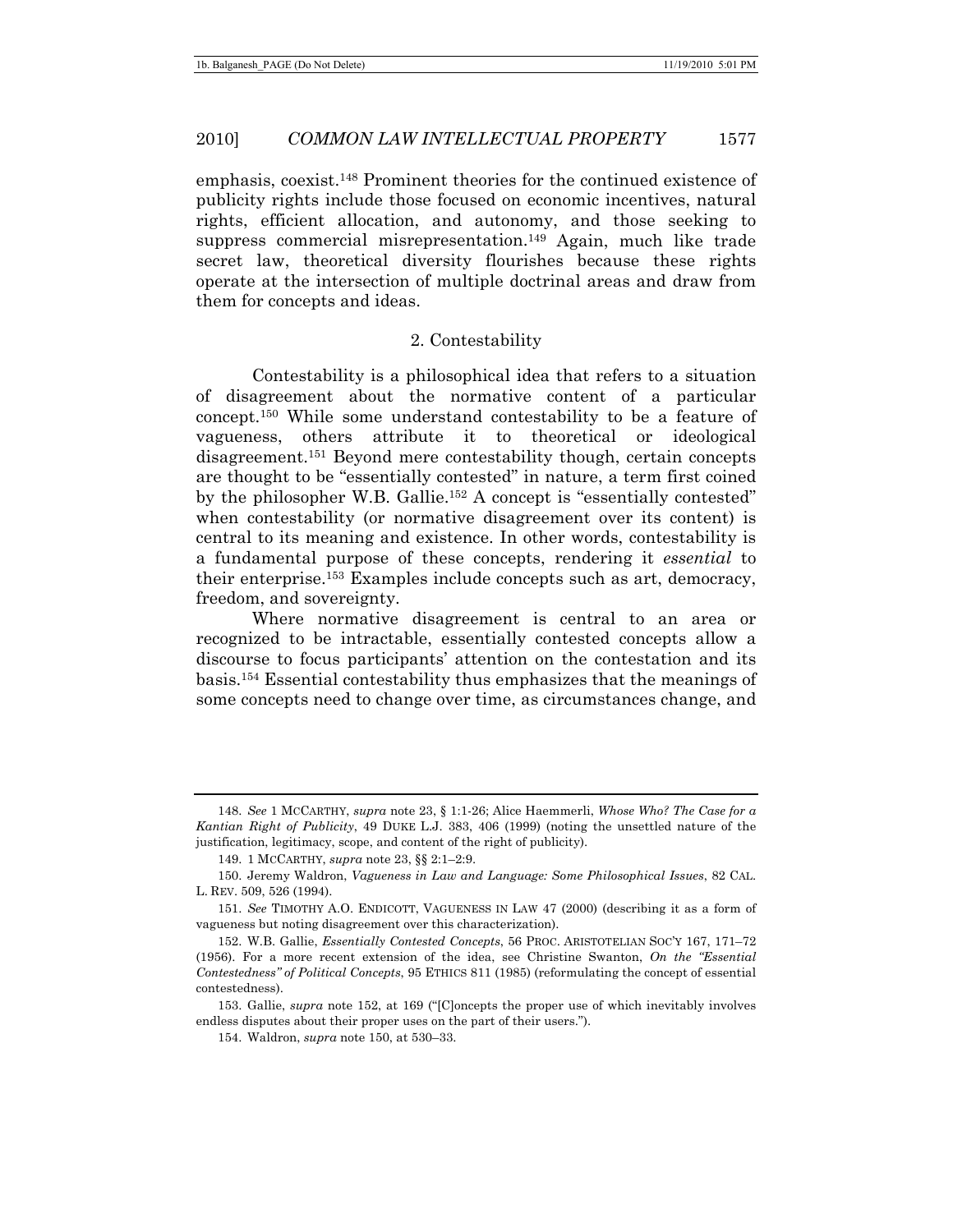that predicting or prescribing this change in advance is likely to be impossible.155

The connection between essential contestability and antifoundationalism should be obvious. Essentially contested concepts and ideas allow multiple values and normative goals to coexist under a common head and for their conflict to remain central to the very meaning of those concepts and ideas. One characteristic feature of the common law lies in its persistent use of standards (as opposed to rules) to frame its doctrinal content.156 Standards, as scholars have long argued, give courts greater discretion to adapt the law to new circumstances ex post, while offering actors just enough guidance to plan their actions ex ante.157 Additionally, when framed in terms that facilitate normative debate over their purpose and meaning, standards resemble essentially contested concepts.158

Common law intellectual property regimes use several prominent concepts that are contestable in this sense. Indeed, the mere possibility of such contestability has encouraged courts to employ loose standards rather than tightly worded rules in their rule formulation. Consider, for example, trade secret law's requirement that the plaintiff have taken "reasonable efforts" to preserve the secrecy of the information in question. When exactly is a measure "reasonable"?159 As expected, here we find a wide array of views, ranging from those that examine the cost-effectiveness of a plaintiff's actions, to those that emphasize the signaling effects of a plaintiff's measures to protect secrecy.160 Although courts interpret this

 <sup>155.</sup> Gallie, *supra* note 152, at 172 (prescribing a condition of essential contestability to be that "[t]he accredited achievement must be of a kind that admits of considerable modification in light of changing circumstances; and such modification cannot be prescribed or predicted in advance").

<sup>156.</sup> *See* Duncan Kennedy, *Form and Substance in Private Law Adjudication*, 89 HARV. L. REV. 1685, 1685–712 (1976) (addressing the challenge of deciding between rules and standards as the forms for legal directives); *cf.* FREDERICK SCHAUER, PLAYING BY THE RULES: A PHILOSOPHICAL EXAMINATION OF RULE-BASED DECISION-MAKING IN LAW AND IN LIFE 174-87 (1991) (describing the common law process in terms that correspond to its use of generalizable rules—resembling the idea of standards).

 <sup>157.</sup> Louis Kaplow, *Rules Versus Standards: An Economic Analysis*, 42 DUKE L.J. 557, 568– 70 (1992) (describing the debate in terms of ex ante and ex post approaches to lawmaking).

 <sup>158.</sup> For a recent argument similarly contrasting rules and standards, see Seana Valentine Shiffrin, *Inducing Moral Deliberation: On the Occasional Virtues of Fog*, 123 HARV. L. REV. 1214, 1214 (2010) (delineating the merits of the superficial opacity of standards).

<sup>159.</sup> *See* Lemley, *supra* note 34, at 317 (noting how the use of the word "reasonable" contributes to the confusion).

<sup>160.</sup> *See, e.g.*, Rockwell Graphic Sys., Inc. v. DEV Indus., 925 F.2d 174, 180 (7th Cir. 1991) (noting that the more the owner of a trade secret spends on protecting the secret, the more he demonstrates the value of the secret); E.I. duPont deNemours & Co. v. Christopher, 431 F.2d 1012, 1017 (5th Cir. 1970) (holding that businesses should take reasonable precautions to protect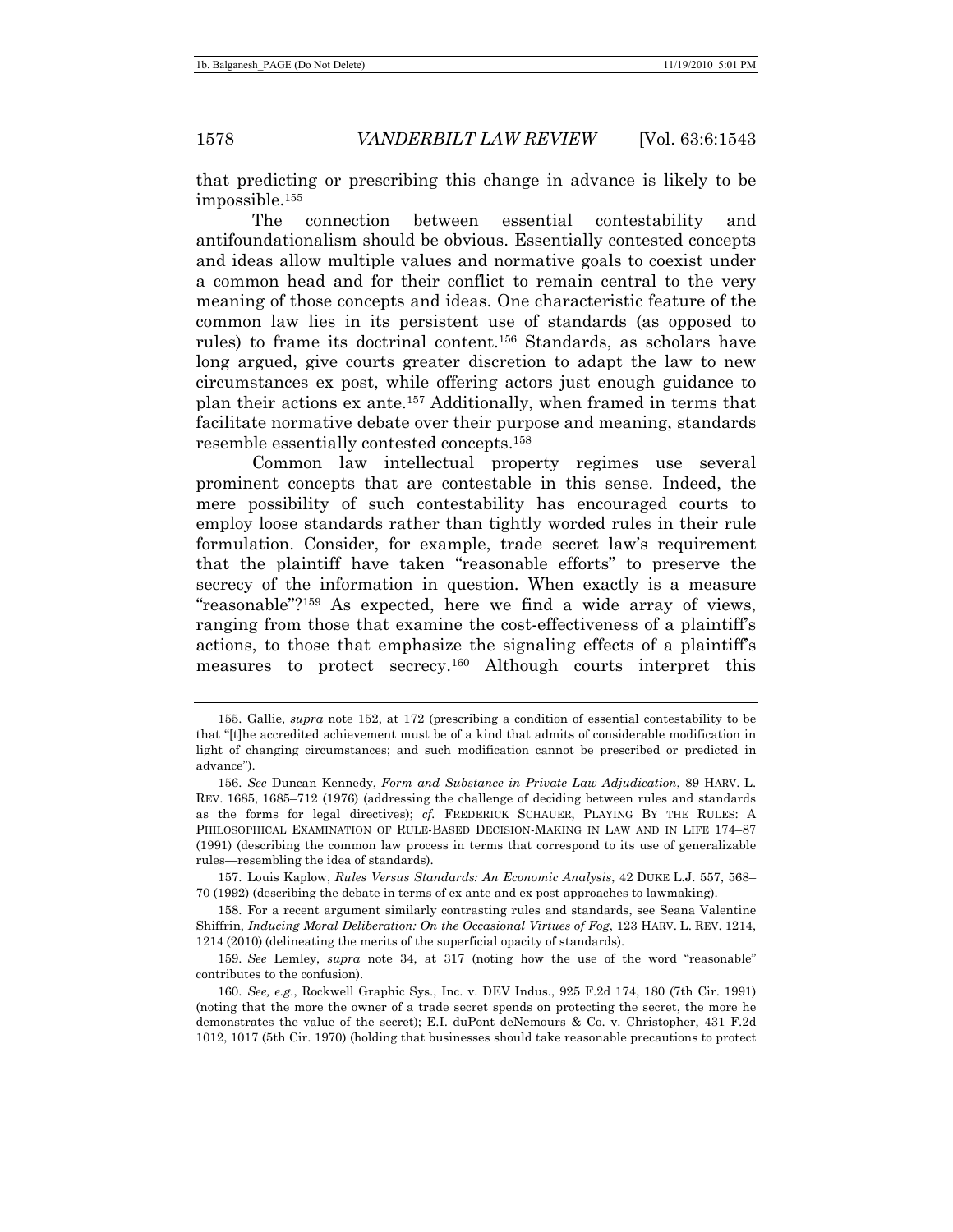requirement in terms of fairness, efficiency, and consent, none of these variables dominate the contestable idea of a "reasonable measure."161

In the common law of idea protection, the requirement that the idea be sufficiently "concrete" is a similar evaluative standard, where contestation and disagreement in its application continue to exist.162 Here too, courts use a variety of factors to assess whether an idea is concrete enough to merit protection. No single test dominates; a diversity of views thrives.<sup>163</sup>

#### *C. The Influence of Custom*

Pragmatic incrementalism also insists that decisionmaking be "situated" or contextualized. Thus, it directs judges to look to the interaction between a legal rule and the social norms surrounding the type of activity at issue.164 As a result, custom and practice often have a significant influence on common law courts' formulation of a rule.165

161. *See* Bone, *supra* note 36, at 279 n.171, 281 (observing how the "reasonableness" standard is both open-ended and contributes to the "uncertainty" of trade secret law).

 162. 4 NIMMER & NIMMER, *supra* note 58, § 19D.06[A][1] (noting how the concept has been used in cases in a variety of senses and presenting the argument that it is vague and uncertain).

164. *See* Grey, *supra* note 106, at 41 ("Law is contextual: it is rooted in *practice and custom*, and takes its substance from existing patterns of human conduct and interaction.") (emphasis added).

 165. Indeed, for long the common law was thought of as no more than customary law. *See* BENJAMIN N. CARDOZO, THE NATURE OF THE JUDICIAL PROCESS 125 (1925) (describing the conception of common law as judges throwing "off the wrappings to expose" the law); A.W.B. Simpson, *The Common Law and Legal Theory*, *in* 1 FOLK LAW: ESSAYS IN THE THEORY AND PRACTICE OF *LEX NON SCRIPTA* 119, 131 (Alison Dundes Rentelin & Alan Dundes eds., 1994) (explaining the traditional notion of the common law as custom). This certainly isn't to imply that customs have little or no influence in the statutory context—just that their influence is likely to be much greater in relation to common law rule development.

their trade secrets, but need not erect an "impenetrable fortress"); J.T. Healy & Son, Inc. v. James A. Murphy & Son, Inc., 357 Mass. 728, 737–38 (1970) (reiterating that individuals who wish to keep trade secrets must take all proper and reasonable steps to ensure secrecy); *see also* 1 JAGER, *supra* note 37, § 5:16 (examining the signaling effects of plaintiff's efforts to protect secrecy); 1 MILGRIM, *supra* note 23, § 1:04 (documenting considerations that courts take into account to determine whether this requirement is satisfied).

<sup>163.</sup> *See, e.g.*, Hamilton Nat'l Bank v. Belt, 210 F.2d 706, 708–09 (D.C. Cir. 1953) (permitting a cause of action where an idea is original, concrete, useful, and disclosed in circumstances demonstrating that compensation is expected if the idea is accepted and used); Chandler v. Roach, 319 P.2d 776 (Cal. 1957); Stanley v. Columbia Broad. Sys., 221 P.2d 73, 83–84 (Cal. 1950) (approving of jury instructions that stated that a new, novel, and original abstract idea, reduced to concrete form, may be protected by an implied contract); Jones v. Ulrich, 95 N.E.2d 113, 120 (Ill. 1950) (noting that although an idea must be concrete to a degree to enjoy protection, there is no requirement that it be tangible and in material form); Smith v. Recrion Corp., 541 P.2d 663, 665 (Nev. 1975) (requiring that the idea be capable of immediate use); Bailey v. Haberle-Congress Brewing Co., 85 N.Y.S.2d 51, 52 (Syracuse Mun. Ct. 1948) (holding that an abstract idea can only be protected as private property when embodied in a concrete form); *see also* Miller, *supra* note 61, at 723–26 (noting the problems with the concreteness element).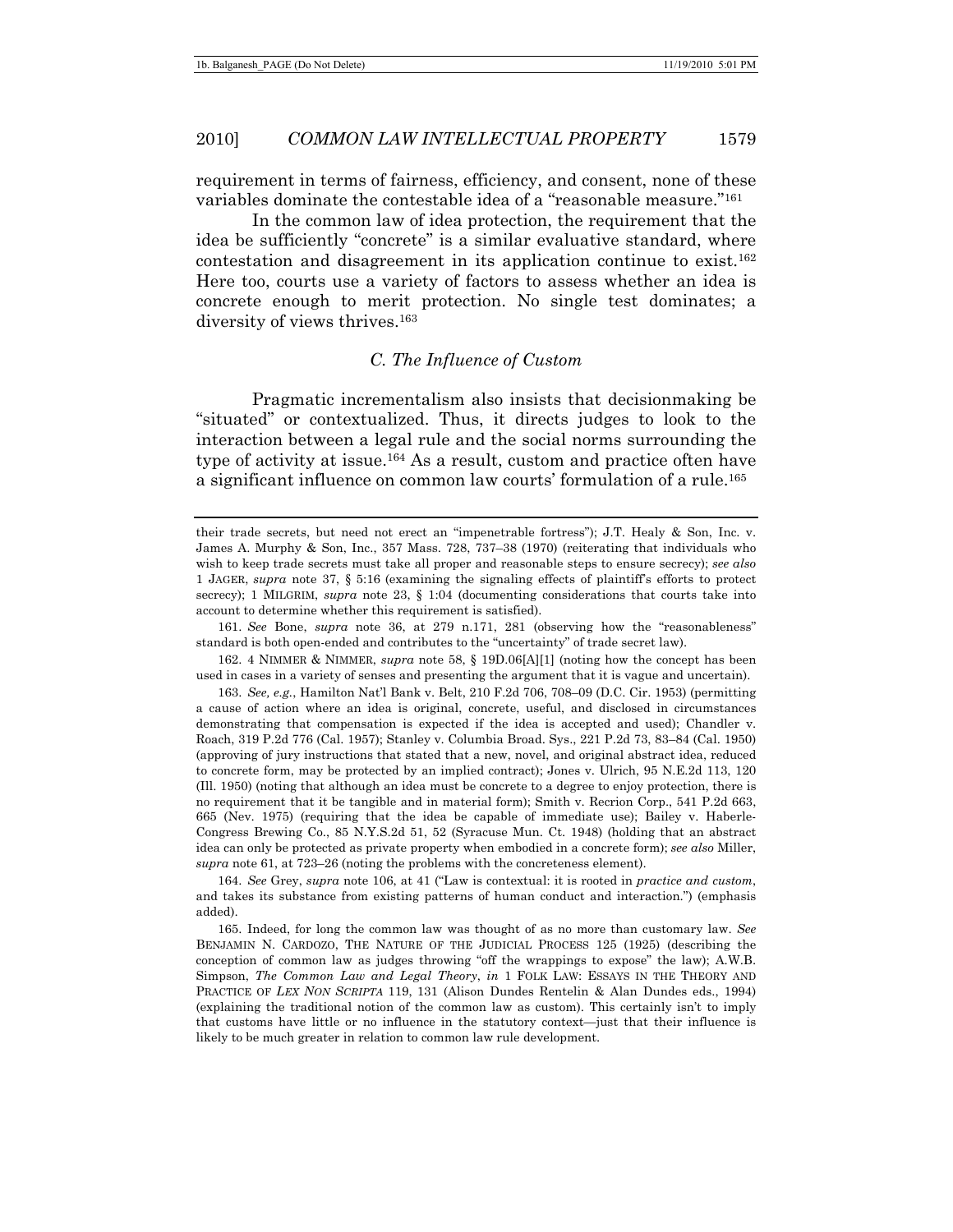Allowing custom to inform the scope of common law rules, though, isn't altogether without costs. For one, it may deter certain kinds of innovative activity if its effect is entirely to expand the scope and reach of a liability regime.166 It may also favor one set of actors at the expense of others.167 Consequently, courts using custom tread somewhat cautiously and often rely on a custom only when presented with conclusive evidence of it being widespread and well accepted by a broad set of actors.

Looking to customary practices and usages contextualizes the common law process.168 But what does such contextualization contribute to common law intellectual property besides converting it into a bottom-up process? First, it leads to domain-specific rules. By enabling a rule to develop by reference to a single domain and the ways in which actors organize themselves and interact therein, it allows for a very high level of situational tailoring. This in turn leads rules to vary from one context to another, thereby avoiding the use of a one-size-fits-all approach to rule development. Secondly, custom also reinforces a regime's antifoundationalism. By using custom in lieu of various normative assessments, common law intellectual property regimes allow courts to avoid having to justify their normative decisions by reference to anything other than the specific, descriptive reality of generally acceptable behavior.

### 1. Domain-Specific Tailoring

Domain specificity is custom's biggest contribution to common law intellectual property. In intellectual property, scholars have noted how the use of uniform rules brings with it large costs that are only realized in the future, and, by the time these costs are realized, minimizing them is problematic.169 This problem of "uniformity" is endemic to most statutory, top-down regulation. The common law process, by contrast, produces rules that originate in a bilateral setting, which forces courts to pay attention to the circumstances of

<sup>166.</sup> *See* Gideon Parchomovsky & Alex Stein, *Torts and Innovation*, 107 MICH. L. REV. 285, 304 (2008) (noting that common law rules in tort may deter liability).

<sup>167.</sup> *See* Eric Posner, *Law, Economics, and Inefficient Norms*, 144 U. PA. L. REV. 1697, 1704 (1996) (noting that costs and benefits of common law rules are likely not symmetrical and that repeat litigators will attempt to exploit the constraints on courts to maximize their own wealth).

<sup>168.</sup> *See* 1 WILLIAM BLACKSTONE, COMMENTARIES \*68 (equating the common law with customary law); Simpson, *supra* note 165, at 131 (explaining the traditional notion of the common law as custom).

<sup>169.</sup> *See, e.g.*, Michael W. Carroll, *One for All: The Problem of Uniformity Cost in Intellectual Property Law*, 55 AM. U. L. REV. 845, 852–56 (2006) (delineating the societal problems of uniform costs in the context of intellectual property).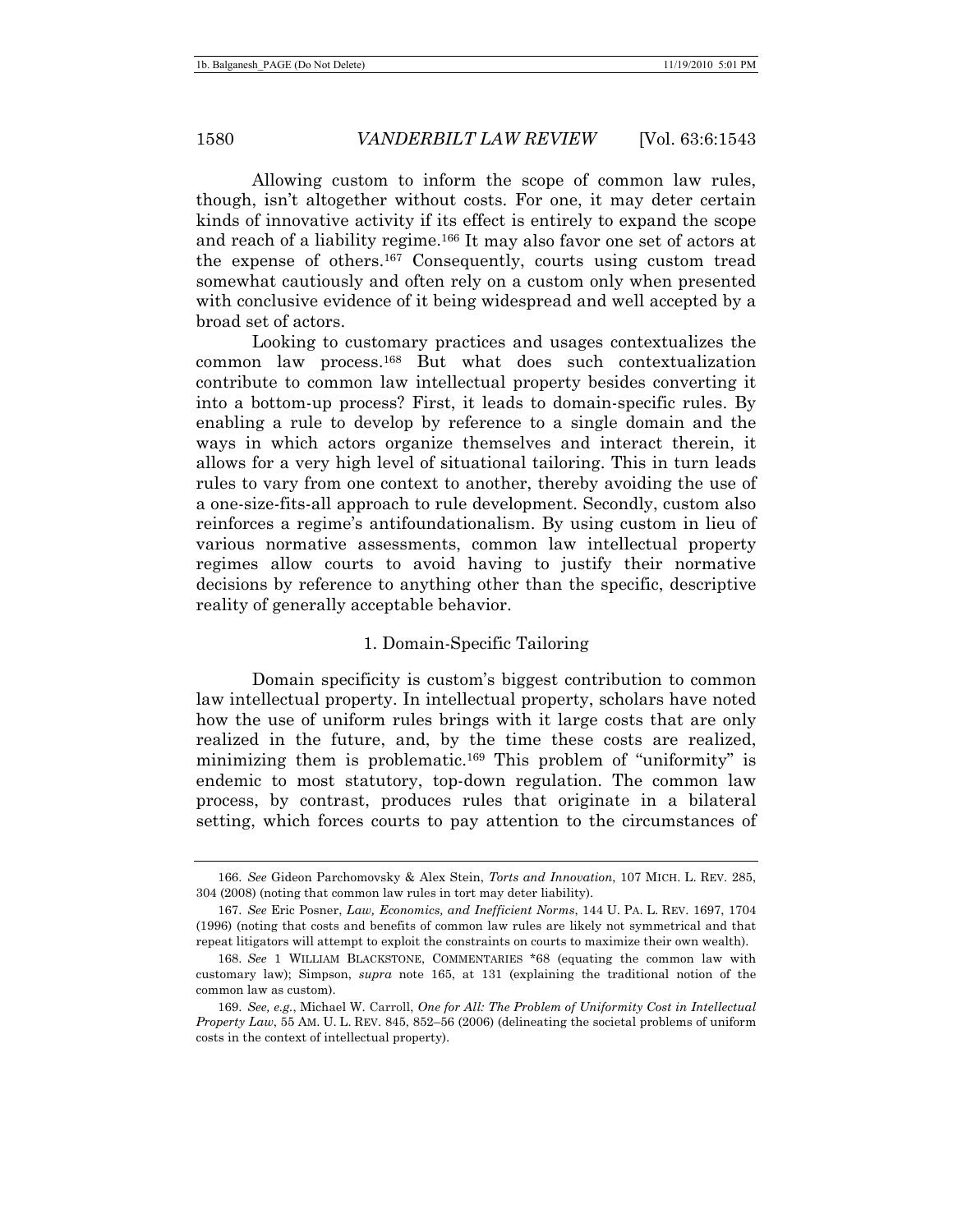the parties involved in the dispute. While some scholars argue that this forces courts to ignore broader issues,170 it undoubtedly also results in much greater attention to detail. The use of custom to develop legal rules is perhaps the most direct way of minimizing the costs of uniformity.171

Additionally, the process of domain-specific tailoring enables participants to have a greater say in the process. If the common law method was thought to be antimajoritarian, its reliance on custom serves to alleviate that concern to a limited extent. Customary practices allow individuals (or participants) to organize themselves in ways that serve their collective interests, independent of the specialinterest lobbying that accompanies that process.172 Recent studies have shown that there exist multiple areas where largely homogeneous groups have developed rules and practices to govern their interactions and the sharing of informational resources that are central to their activities.<sup>173</sup> The resulting equilibrium from these rules and practices remains by and large stable.174 However, when the equilibrium is disrupted, common law intellectual property regimes can restore the equilibrium by developing rules to replicate the functioning of the custom. In the process, common law intellectual

 <sup>170.</sup> Schauer, *Bad Law*, supra note 20, at 884.

<sup>171.</sup> *See* Dotan Oliar & Christopher Sprigman, *There's No Free Laugh (Anymore): The Emergence of Intellectual Property Norms and the Transformation of Stand-Up Comedy*, 94 VA. L. REV. 1787, 1839–40 (2008) (noting how decentralized norms can serve to break intellectual property's "one-size-fits-all straightjacket"). *But see* Jennifer Rothman, *Custom, Comedy, and the Value of Dissent*, 95 VA. L. REV. IN BRIEF 19, 20 (2009), http://www.virginialawreview.org /inbrief/2009/04/20/Rothman.pdf (arguing that a contrary outcome is more likely).

 <sup>172.</sup> Indeed this was Friedrich Hayek's basis for preferring common law to statutory law, since to him the common law was made up *entirely* of rules that originate in customary practices, what he called the evolution of a "spontaneous order." 1 FRIEDRICH HAYEK, LAW, LEGISLATION, AND LIBERTY: A NEW STATEMENT OF THE LIBERAL PRINCIPLES OF JUSTICE AND POLITICAL ECONOMY: RULES AND ORDER 124, 124–25 (1973). *See generally* Robert D. Cooter, *Decentralized Law for a Complex Economy: The Structural Approach to Adjudicating the New Law Merchant*, 144 U. PA. L. REV. 1643 (1996) (describing the evolution of norms in philosophical and game theoretic terms).

<sup>173.</sup> *See, e.g.*, Emmanuelle Fauchart & Eric von Hippel, *Norms-Based Intellectual Property Systems: The Case of French Chefs*, 19 ORG. SCI. 187, 187 (2008) (identifying three implicit social norms that protect intellectual property of recipes); Jacob Loshin, *Secrets Revealed: How Magicians Protect Intellectual Property Without Law*, *in* LAW AND MAGIC: A COLLECTION OF ESSAYS 123, 134–38 (Christine A. Corcos ed., 2010) (identifying the magic community's normbased intellectual property regime, which limits access, establishes norms, and enforces violations); Oliar & Sprigman, *supra* note 171 (documenting the existence of such customs in the world of stand-up comedians).

<sup>174.</sup> *Cf.* Rochelle Dreyfuss, *Fragile Equilibria*, 93 VA. L. REV. IN BRIEF (2007), http://www. virginialawreview.org/inbrief.php?s=inbrief&p=2007/01/22/dreyfuss (suggesting some skepticism about the stability of the resulting equilibria).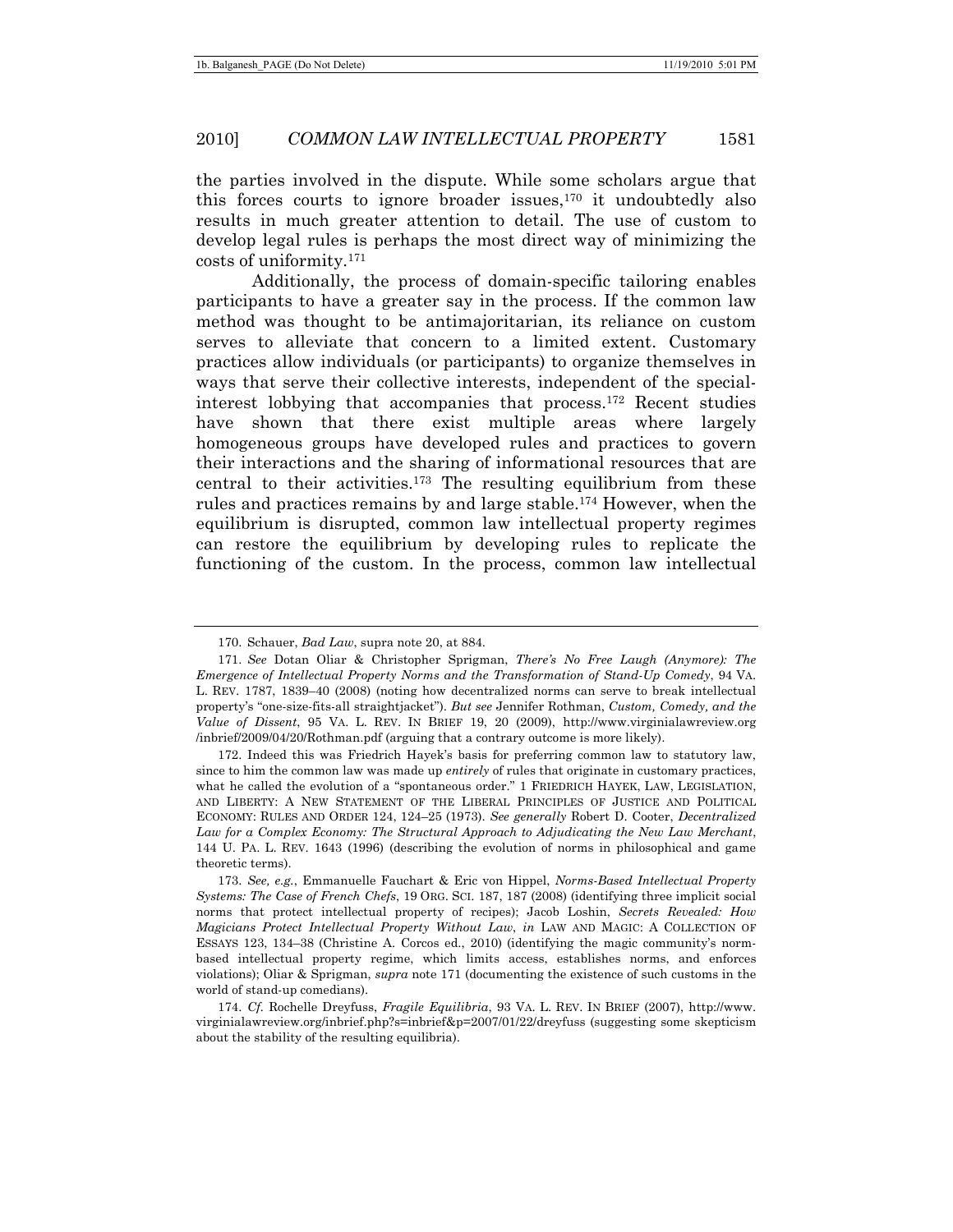property rules draw substantive content from the customary practices that they seek to replicate.

*International News Service* illustrates this phenomenon. Richard Epstein has argued convincingly that the case is best understood against the backdrop of customary practices that existed among newspapers at the time.175 He observes how newspapers had an unwritten norm against copying news stories from each others' bulletin boards and print editions, but allowed headlines to be copied, to be used as "tips" for further journalistic investigation.176 World War I interfered with the equilibrium that these norms had created.177 The Court's opinion in *International News Service* was then doing little more than reinforcing a pre-existing custom, and its solution, heavily tailored towards time-sensitive news, corroborates this account.

It is perhaps also against this backdrop of custom that one may understand Judge Learned Hand's reluctance to extend common law misappropriation to the fashion industry shortly thereafter. Until the 1940s, copying in the fashion industry between competitors was controlled rather effectively though a system of industry-wide norms created and enforced by the Fashion Originators' Guild.178 In a wellknown decision around the same time, Judge Hand refused to extend misappropriation to copying in the fashion world, seemingly concerned with the issues of institutional competence and balancing.<sup>179</sup> Could his reluctance be better explained by the existence of a strong system of norms that obviated the need for common law protection? Indeed, when the equilibrium disappeared as a consequence of the Guild being dissolved, Judge Hand seemed more willing to recognize some kind of protection for textile designs, this time under the rubric of traditional statutory copyright.180 Determining when a norms-based equilibrium

 <sup>175.</sup> Richard A. Epstein, International News Service v. Associated Press*: Custom and Law as Sources of Property Rights in News*, 78 VA. L. REV. 85, 90–94 (1992). For critiques of Epstein's analysis, see Stephen L. Carter, *Custom, Adjudication, and Petrushevsky's Watch: Some Notes from the Intellectual Property Front*, 78 VA. L. REV. 129, 131 (1992) (cautioning against a court's enforcement of private customs regarding property rights), and Lloyd L. Weinreb, *Custom, Law, and Public Policy: The* INS *Case as an Example of Intellectual Property*, 78 VA. L. REV. 141, 143 (1992) (critiquing Epstein's characterization of the dichotomy between positive and customary law and Epstein's failure to adequately acknowledge the impact of spontaneous social order).

 <sup>176.</sup> Epstein, *supra* note 175, at 95 n.24.

<sup>177.</sup> *Id.* at 105.

<sup>178.</sup> *See* Kal Raustiala & Christopher Sprigman, *The Piracy Paradox: Innovation and Intellectual Property in Fashion Design*, 92 VA. L. REV. 1687, 1697 (2006) (noting how the Guild "was effective at policing design piracy among its members"). The Guild was set up in 1932 and eventually dismantled by 1941. *Id.* at 1697–98.

 <sup>179.</sup> Cheney Bros. v. Doris Silk Corp., 35 F.2d 279, 280 (2d Cir. 1929).

<sup>180.</sup> *See* Peter Pan Fabrics, Inc. v. Martin Weiner Corp., 274 F.2d 487, 490 (2d Cir. 1960) (allowing copyright protection for a textile design). To be sure, other factors seem to have played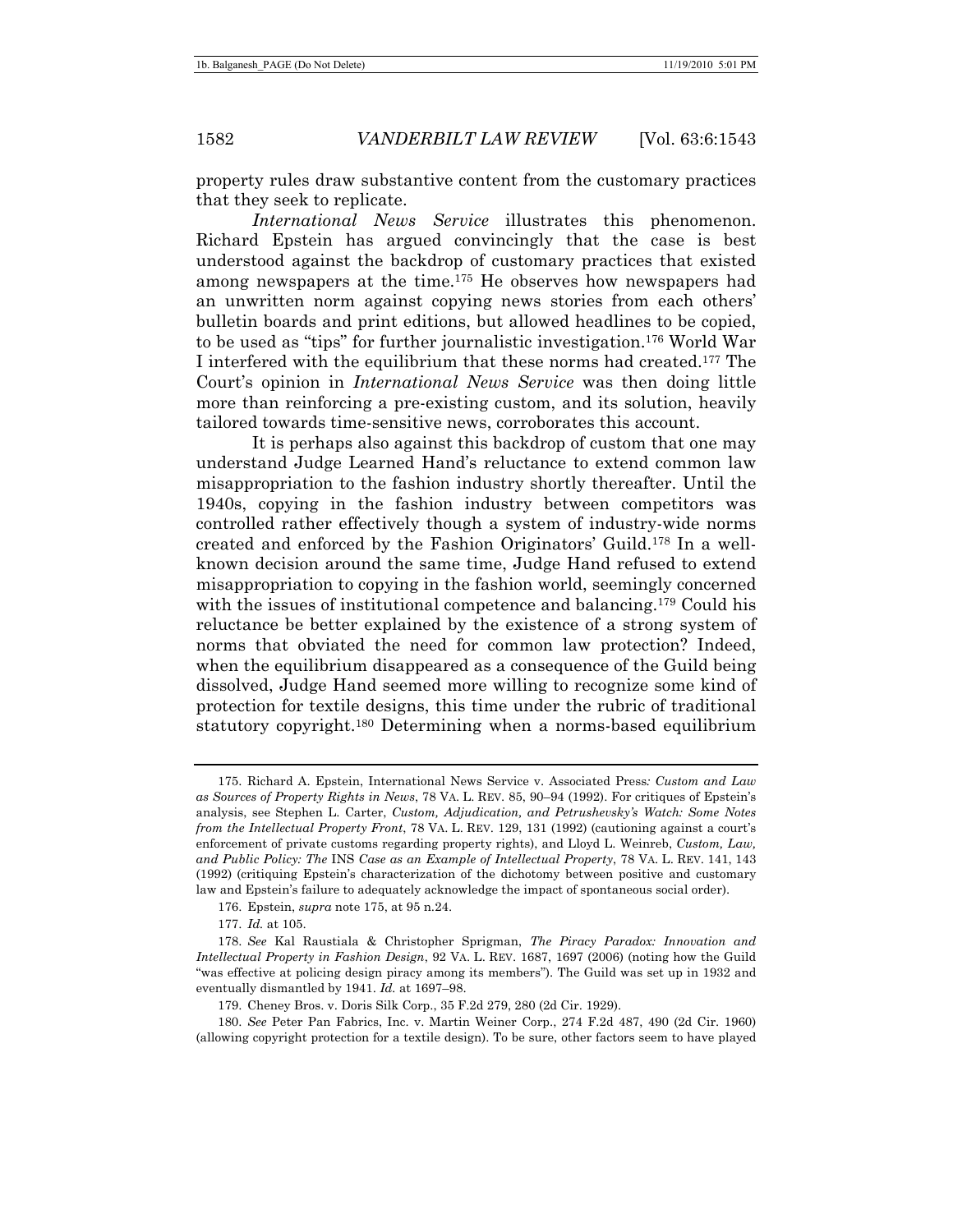is in need of legal support is no easy task, since unnecessary interventions can have the effect of altogether undoing the normative significance of customary practices.<sup>181</sup> Perhaps this is also the reason that various norms of information sharing and control continue to exist in different areas, largely untouched by any legal regime.<sup>182</sup>

*International News Service* is a good example of a regime's holistic domain specificity—situations where a common law regime develops entirely to benefit a single domain. In these situations, the normative content of the regime originates in customary practices, and the common law then gives these practices de jure significance by rendering them legally enforceable. Instances of holistic domain specificity are rare.

Domain specificity can emerge from within a regime as well, when courts exhibit a willingness to interpret a legal standard differently for different groups of actors or resources. The use of custom here mirrors its role in other common law contexts such as products liability law or professional negligence.183 The rules of the regime originate in legal directives, but courts defer to ground realities in operationalizing the regime. Domain specificity internal to a regime, in other words, one that emerges from within a regime, is seen in trade secret law. To determine whether parties intended for information to be kept secret, courts look to prevalent practices in the industry. As is to be expected, these practices vary from one industry to another and from one type of informational resource to another. Courts are perfectly comfortable undertaking this granular inquiry on a case-by-case basis.184 Common law idea protection often relies on

an important role as well, including a Supreme Court decision holding that the utilitarian nature of an object did not preclude copyright protection over its design. Mazer v. Stein, 347 U.S. 201, 218 (1954). Yet, Judge Hand's change in position—and the motivations for the same—have been the subject of some scrutiny by scholars. *See, e.g.*, Thomas Ehrlich, *Copyright of Textile Designs— Clarity and Confusion in the Second Circuit*, 59 MICH. L. REV. 1043, 1043 (1961) (noting various points of confusion associated with Judge Hand's decision in *Peter Pan*).

<sup>181.</sup> *See, e.g.*, Edward B. Rock & Michael L. Wachter, *The Enforceability of Norms and the Employment Relationship*, 144 U. PA. L. REV. 1913, 1938 (1996) (noting that "when a norm is self-enforcing, judicial enforcement only provides opportunities for abuse without any off-setting benefits").

<sup>182.</sup> *See supra* text accompanying note175.

<sup>183.</sup> *See* Richard A. Epstein, *The Path to* The T.J. Hooper: *The Theory and History of Custom in the Law of Tort*, 21 J. LEGAL STUD. 1, 1 (1992) (exploring various standards of care used when assessing tort liability); *see also* Philip G. Peters, Jr., *The Quiet Demise of Deference to Custom: Malpractice Law at the Millennium*, 57 WASH. & LEE L. REV. 163, 164 (2000) (documenting the use of custom in medical malpractice cases and noting the general demise of deference to customary norms among physicians).

<sup>184.</sup> *See, e.g.*, Flotec, Inc. v. S. Research, Inc., 16 F. Supp. 2d 992, 1007 (S.D. Ind. 1998) (finding a "widespread but not uniform" custom of keeping a customer's information confidential in the machine shop industry); Zemco Mfg. v. Navistar Int'l Transp. Corp., 759 N.E. 2d 239, 250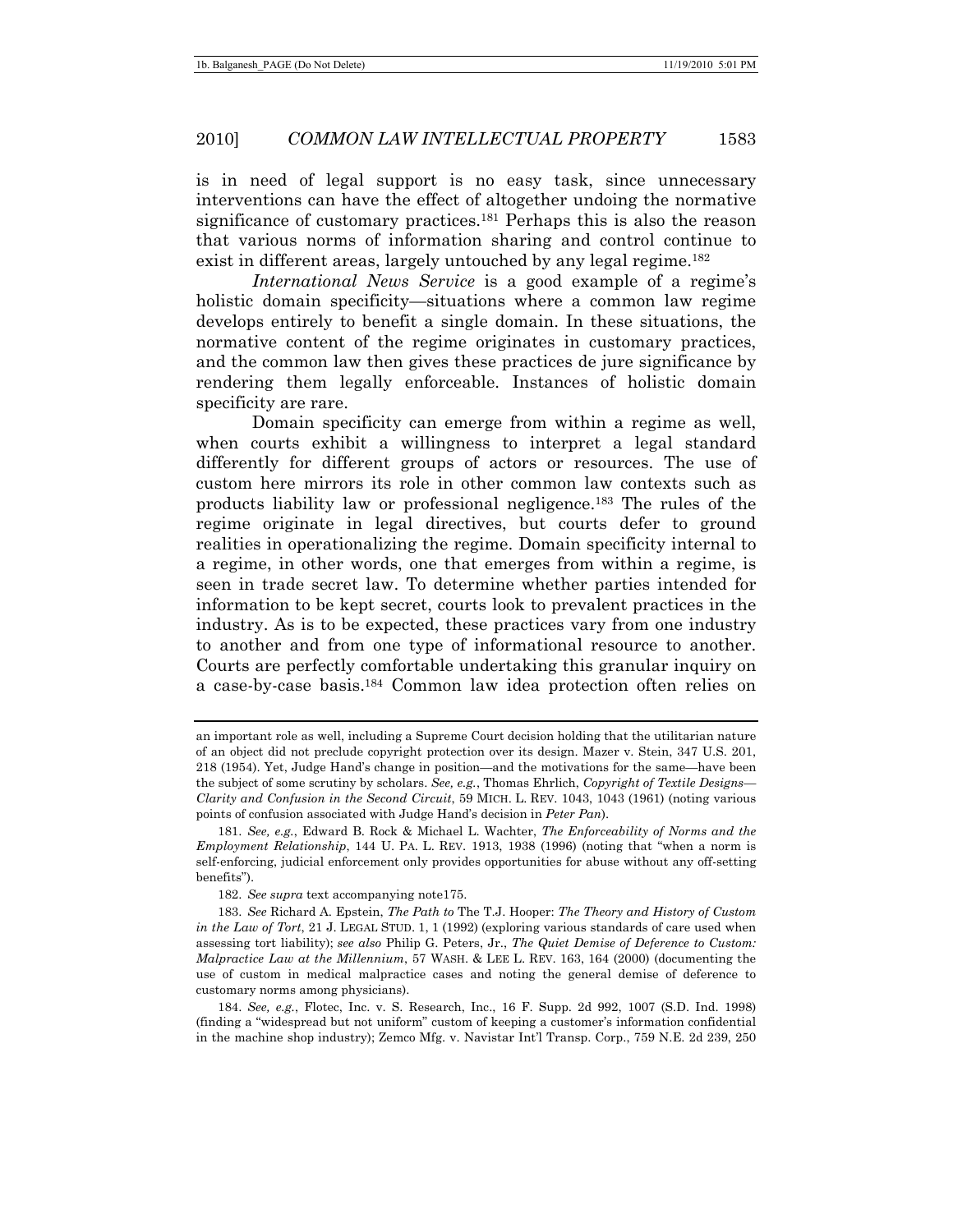custom too. Here, to determine whether a recipient of a concrete and novel idea understood the submission to have taken place under a condition of confidentiality, courts frequently look to industry custom to determine the existence or absence of such an understanding.185

Domain specificity thus involves deferring to participants in an area for guidance. It operates as a decentralization of the lawmaking process, allowing participants to organize themselves in the ways most conducive to them. As with any decentralized process, its effectiveness depends on the extent to which it is representative of the various interests involved. When the customary practices systematically undervalue the interests of less powerful participants—commonly seen in situations of greater heterogeneity among actors—the decentralization produces more problems than it does benefits.186 This is a common objection to the use of custom in the statutory intellectual property context.187 It remains less of an issue in the common law intellectual property context, where the bilateral nature of the dispute and the incremental process of rulemaking mitigate the potential

<sup>(</sup>Ind. App. 2001) (disallowing a claim based on industry custom in the automobile parts industry); Machen, Inc. v. Aircraft Design, Inc., 828 P.2d 73, 78 (Wash. Ct. App. 1992) (discussing the existence of an industry custom of confidentiality in the aviation industry); *see also* RESTATEMENT (THIRD) OF UNFAIR COMPETITION § 41 cmt. b (2009) ("[T]he customs of the particular business or industry may be sufficient to indicate to the recipient that a particular disclosure is intended as confidential. The customary expectations surrounding the disclosure of information in noncommercial settings may differ from those arising in connection with disclosures in commercial contexts. The customary expectations regarding the confidentiality of information disclosed within the research facilities of an industrial firm, for example, may differ from those regarding disclosures in a nonprofit research laboratory.").

<sup>185.</sup> *See, e.g.*, Nadel v. Play-By-Play Toys & Novelties, Inc., 208 F.3d 368, 371 (2d Cir. 2000) ("To facilitate the exchange of ideas, the standard custom and practice in the toy industry calls for companies to treat the submission of an idea as confidential."); Whitfield v. Lear, 751 F.2d 90, 93 (2d Cir. 1984) (finding a custom in the television industry that when a studio is notified of a script, and reviews the script, it is customarily under an obligation to pay for the idea if it uses it); Victor G. Reiling Assocs. v. Fisher-Price, Inc., 450 F. Supp. 2d 175, 184 (D. Conn. 2006) (noting the existence of this norm in the toy industry, and attributing its importance to the need to protect individual inventors from exploitation by large toy companies); Minniear v. Tors, 266 Cal. App. 2d 495, 505 (1968) (affirming the trial court's finding of a similar custom in the television industry).

<sup>186.</sup> *See* Posner, *supra* note 167 at 1725. (noting that the few powerful members of a group may have more influence on the creation and enforcement of norms than the more numerous, less powerful members); Jennifer E. Rothman, *The Questionable Use of Custom in Intellectual Property*, 93 VA. L. REV. 1899, 1981 (2007) (using intellectual property to state the broader proposition that custom may develop from rent-seeking, powerful participants).

<sup>187.</sup> *See* Rothman, *supra* note 186, at 1956–59 (critiquing the idealized view of customary practice that fails to acknowledge that powerful interest groups might control the creation and development of custom); Weinreb, *supra* note 175, at 145–47 (questioning the utility of certain statutory provisions of intellectual property law because society knows little about "general welfare" in the area of intellectual property).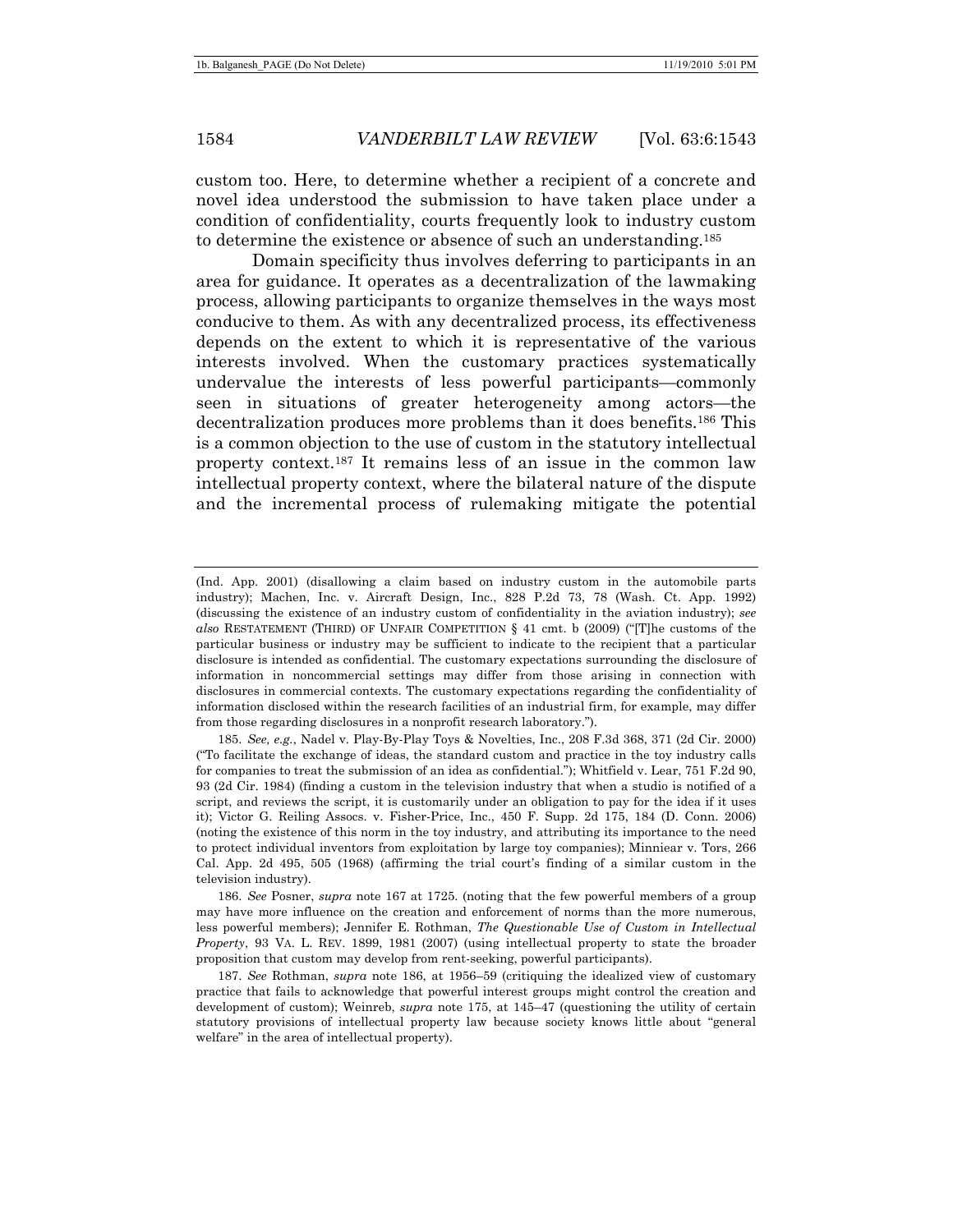under-representativeness of the process. In this sense, domain specificity contributes to the incrementalism of these regimes.

### 2. Using the Positive as the Normative

Using custom also facilitates common law intellectual property's emphasis on antifoundationalism. By seeking to replicate the ways in which actors organize themselves to solve certain problems, courts avoid having to choose among conflicting values for an answer. It allows them to rely on a positive claim (about what parties do) to generate a normative answer (that parties ought to do that which they generally do). When presented with a conflict between efficiency, fairness, distributional concerns, and other moral ideas, custom allows courts to fall back on practical reasoning for a solution.

This process isn't without its own set of problems. Occasionally, courts use custom indirectly as a superficial proxy for a normative value, without actually analyzing how that value would operate in a given context. For instance, if a court were to conclude that a particular solution was the most efficient merely because it was customary in the industry or that the reason for choosing the custom was because it was the most efficient solution, the use of custom would have little normative significance of its own. It would operate as a dubious proxy for an independent efficiency analysis.188 Courts' use of custom to this end can be contrasted with situations where they look to custom not as evidence for an independent variable, such as efficiency, but as the direct basis for a practical solution, rooted in the ways actors organize themselves. The crucial difference is that here they use the descriptive evidence of a custom as the *very basis* for their solution, while in the earlier set of cases they run their descriptive finding through the independent variable for which it is meant to be a proxy. The distinction is thus between direct and indirect uses of custom to derive a solution, with the latter being problematic.189

 <sup>188.</sup> In recent work, one scholar points to the problems inherent in courts' use of custom to answer these kinds of questions in intellectual property. Rothman, *supra* note 186, at 1931, 1937. For a useful discussion of similar problems in the context of Internet norms, see Mark A. Lemley, *The Law and Economics of Internet Norms*, 73 CHI.-KENT L. REV. 1257, 1286 (1998) (describing judges' lack of technological sophistication and inflexibility as barriers to effective enforcement of norms).

 <sup>189.</sup> Rothman classifies these uses of custom using terms such as "aspirational," "nonnormative," and the like. Rothman, *supra* note 186, at 1971, 1975. Yet, the direct/indirect classification may better capture the problem here. For instance, if a custom of employee confidentiality exists in an industry is that custom to be understood as aspirational or nonnormative? If by nonnormative one means no more than that it is evidence of something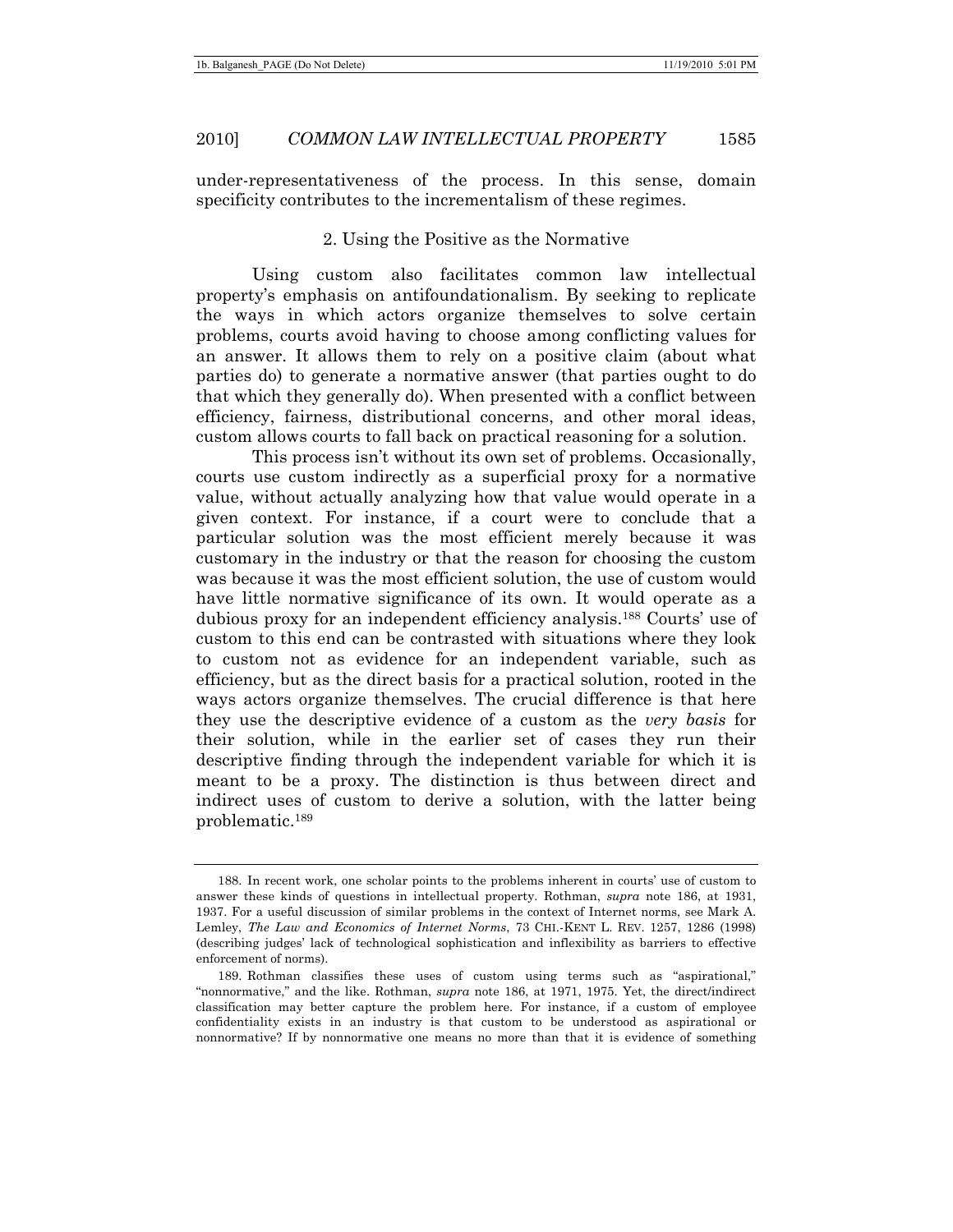Between the two processes just identified are also situations where the regime uses standards whose normative content is widely contested. The use of "reasonableness" as a standard in different contexts is a perfect example of this phenomenon.190 When courts use custom to assess the reasonableness of a solution, they certainly are not employing the custom directly. Yet, custom isn't being used as a proxy for an independent evaluation either, since reasonableness is by its very nature devoid of uniform substantive content. Thus, when a common law intellectual property regime uses reasonableness as a variable, it provides courts with a stronger basis to analyze ways by which actors organize themselves and solve problems within an identified domain. While reasonableness could indeed come to be equated with efficiency, fairness, or some other substantive value,191 it remains equally susceptible to analysis in practical terms, thereby allowing courts to sidestep having to choose between competing conceptions. In this way, the use of custom serves to complement the idea of antifoundationalism. Trade secret law's requirement of "reasonable measures of precaution" remains a perfect illustration of this phenomenon. In avoiding having to define "reasonable" in terms of efficiency, cost-effectiveness, or some other variable, courts look to actual practice within the relevant industry to assess the reasonableness of the plaintiff's actions.192

Custom thus allows common law intellectual property regimes to rely on current practices among actors in an area as the basis for their rule development. This doesn't imply that the process merely reinforces the status quo by allowing little or no change over time. A

other than its own existence—such as efficiency—then, it collapses back onto the direct/indirect distinction.

<sup>190.</sup> *See id.* at 1975 (noting how the use of custom here might be of some utility).

 <sup>191.</sup> Indeed, problematic instances where courts use custom as a proxy for reasonableness are on closer analysis those where custom is used as a proxy for an independent value, i.e., situations where the addition of a reasonableness test does little more than obfuscate the inquiry and add a dimension of contestability when in reality none ought to exist. Courts' use of custom in the fair use context, where the "fairness" of the use—rather than its reasonableness—is the mandated standard, illustrates this point. *See* Harper & Row Publishers, Inc. v. Nation Enters., 471 U.S. 539, 550 (1985) (conflating the "reasonableness" of a use with its "fairness," and thereby introducing a counterargument by The Nation that its use, while against custom, was not unreasonable); Rothman, *supra* note 186, at 1941 (discussing the differences between a reasonable use and a fair use in the context of intellectual property).

<sup>192.</sup> *See* UNIF. TRADE SECRETS ACT § 1(4)(ii), 14 U.L.A. 433 (1985) (requiring that the information in question be "the subject of efforts that are reasonable under the circumstances to maintain its secrecy"); *see also* Flotec, Inc. v. S. Research, Inc., 16 F. Supp. 2d 992, 1000–07 (S.D. Ind. 1998) (finding that the requirement had not been met since the plaintiff had not followed the basic industry practice of indicating that the drawings in question were confidential); Elm City Cheese Co. v. Federico, 752 A.2d 1037, 1049–50 (Conn. 1999) (setting out commonly used methods of protecting secrecy in analyzing the requirement).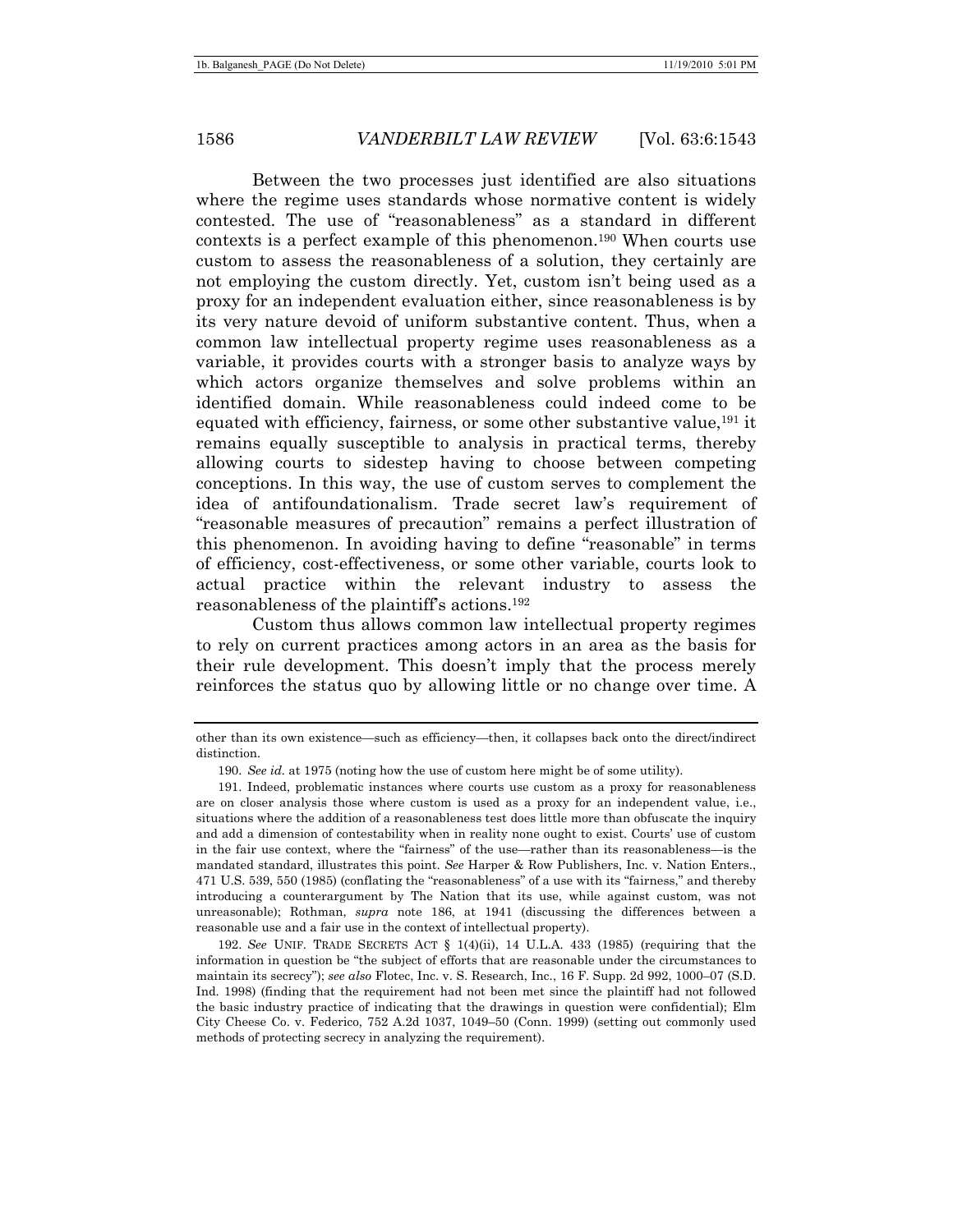status quo approach of this sort would come about only if courts were to interpret the concept of "custom" differently from that of industry norms and practices.193 There seems to be little reason to believe that common law intellectual property regimes adopt such a narrow conception of custom.194 By contrast, courts seem well aware that customs are dynamic and as a consequence, look to how "widespread," pervasive, or uniform a custom is, before modeling their rule on it.195

### *D. Integrating the Ex Ante with the Ex Post*

Legal pragmatism insists that adjudication be "forwardlooking," that it pay close attention to its social consequences, and that judges decide on the precise formulation of a rule based on evidence of these consequences.196 Yet, unlike lawmaking in the legislative or administrative context, common law rulemaking is constrained by the specifics of the dispute before a court. Common law courts therefore have to combine the instrumentalism of their rule formulation with the backward-looking nature of adjudication.

This has two consequences. First, it causes courts to view the future through the present. By restricting their decisionmaking to the dispute at hand, it focuses any rulemaking that comes about through that process on circumstances analogous to those before them.197 Second, it also forces courts to analyze the present through the perspective of the future. This involves judges adopting an ex ante perspective in their analysis of the dispute before them.198 When

 198. For an overview of the ex ante approach to adjudication, see Frank H. Easterbrook, *Foreword: The Court and the Economic System*, 98 HARV. L. REV. 4, 10–12 (1984), and Frank H. Easterbrook, *Method, Result, and Authority: A Reply*, 98 HARV. L. REV. 622, 622 (1985). My account of the ex ante perspective differs from Easterbrook's formulation. His approach tends to

<sup>193.</sup> *See* Richard A. Posner, *Hayek, Law, and Cognition*, 1 N.Y.U. J.L. & LIBERTY 147, 152 (2005) (observing how "custom" may fail to keep up with changing economic or social practices).

<sup>194.</sup> *See* Posner, *supra* note 92, at 1657 ("[T]he law is forward-looking.").

<sup>195.</sup> *See, e.g.*, *Flotec, Inc.*, 16 F. Supp. 2d at 1007 (holding that a "widespread but not uniform practice" of keeping customer information confidential was not adequate grounds for infringement of trade secrets in the machine shop industry).

<sup>196.</sup> *See* Posner, *supra* note 92, at 1657 ("[The] law is forward-looking.").

<sup>197.</sup> *See* Holmes, *supra* note 108, at 1 ("It is the merit of the common law that it decides the case first and determines the principle afterwards."); Martha Minow, *The Supreme Court 1986 Term: Foreword: Justice Engendered*, 101 HARV. L. REV. 10, 89 (1987) ("In the process of personal reflection, however, the judge may stretch faculties for connection, while engaging in dialogue with the parties over their legal arguments and analogies."); Schauer, *Bad Law*, *supra* note 20, at 883 (noting how lawmaking in the common law is contextualized through individual disputes); Steven Shavell, *The Appeals Process as a Means of Error Correction*, 24 J. LEGAL STUD. 379, 417 (1995) (observing how the appellate courts discharge their lawmaking function at times through issues needing such lawmaking being brought to their attention by litigants in individual cases).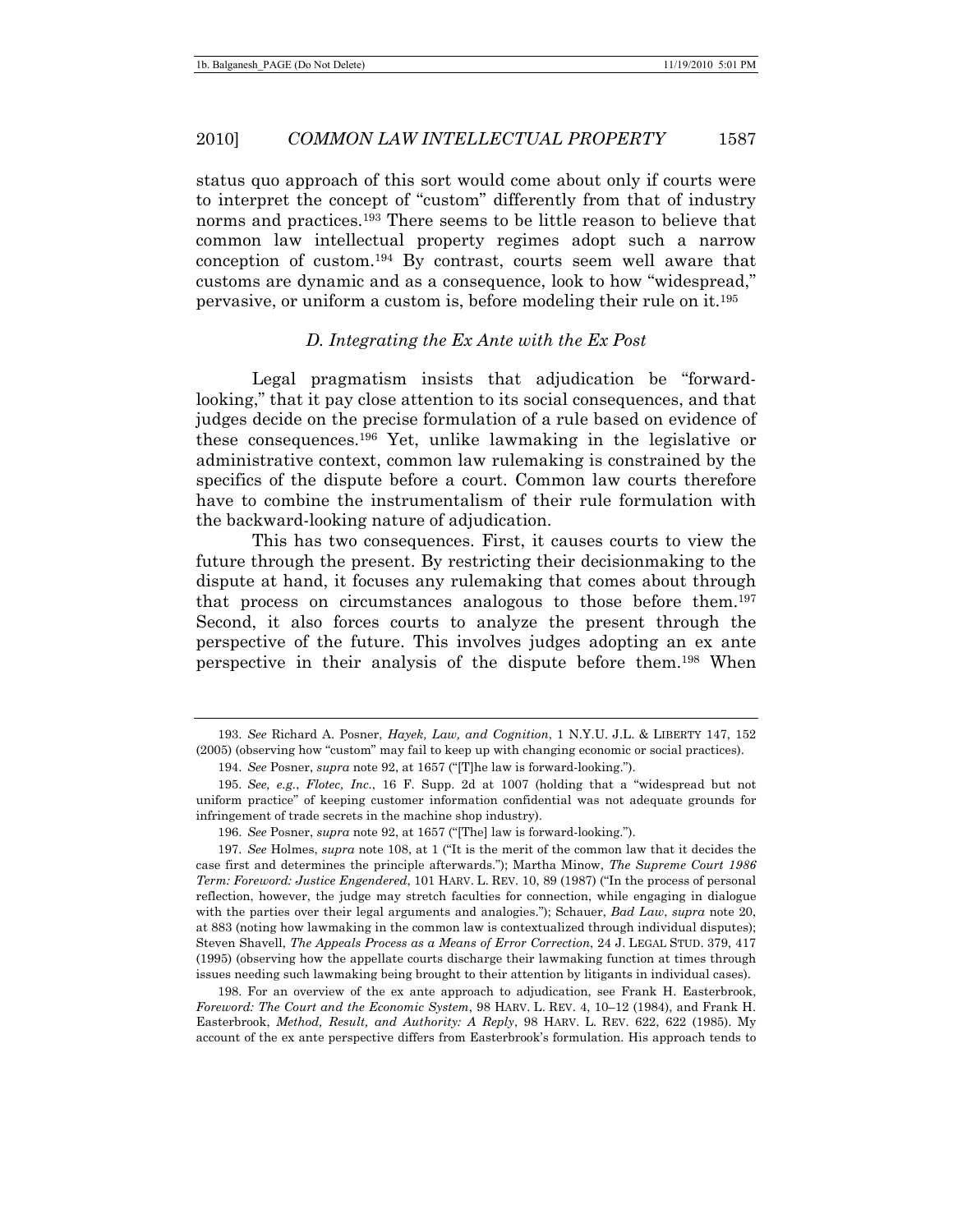presented with a dispute, common law judges factor the effects of the law into their rule- and decisionmaking. Additionally, they do this not just for the future, but in their analysis of the past as well. In other words, they examine how a prior rule is likely to have impacted parties' actions, resulting in the dispute before them. They use this then to understand the rule's future consequences. Thus, the forwardlooking nature of the process isn't only future-oriented. It also entails examining past precedents for their consequences manifested in the present.

Courts developing common law intellectual property regimes often make a concerted effort to do more than just achieve justice between parties to a dispute. This is especially so when the regime relates to a rapidly changing area of activity. In these situations, courts focus on the future consequences of their decisions and the impact it is likely to have on actors in the area.

Courts examine the consequences of common law intellectual property rules in three principal ways. The first involves analyzing the legal regime in question as a system that exists principally as a future inducement for certain kinds of behavior. This analysis is only *mildly* instrumental, since the incentive effects are attributed to the regime in the aggregate and not to individualized decisions that courts themselves make in applying the regime. The idea of incentives is offered here at the theoretical, rather than practical, level.199 Common law intellectual property regimes routinely employ the idea of incentives to this end, as do other areas of intellectual property.200

A second method of analyzing a regime's consequences involves examining how individual decisions and their holdings might impact actors in a certain area. This analysis differs from a focus on the system's aggregate effects in that the consequences it looks to are short-term, and largely immediate in nature. Courts' analysis of the "reasonable measure of secrecy" rule in trade secret law is a good

correspond roughly to Posner's concept of forward-looking decisionmaking, rather than involving an analysis of the actual dispute in terms of the ex ante effects of past precedents.

<sup>199.</sup> *See* Shyamkrishna Balganesh, *Foreseeability and Copyright Incentives*, 122 HARV. L. REV. 1569, 1577 (2009) (noting the extensive use of incentives rhetoric in current copyright law).

<sup>200.</sup> *See, e.g.*, Zacchini v. Scripps-Howard Broad. Co., 433 U.S. 562, 576 (1977) (observing how the right of publicity provides an "economic incentive" to invest in a performance); Kewanee Oil Co. v. Bicron Corp., 416 U.S. 470, 484–85 (1974) (observing how trade secret law will serve to "encourage invention" in areas); U.S. Golf Ass'n v. St. Andrews Sys., Data-Max, Inc., 749 F.2d 1028, 1035 (3d Cir. 1984) (describing the misappropriation doctrine as providing creators of intellectual property with "necessary incentives"). For scholarly arguments in a similar vein, see 1 MCCARTHY, *supra* note 23, § 2:6 (discussing the incentive justification for publicity rights); Lemley, *supra* note 34, at 329–37 (arguing that trade secret law provides actors with an incentive to invent and disclose); Miller, *supra* note 61, at 711–15 (justifying common law idea protection in terms of the incentives it provides creators of ideas).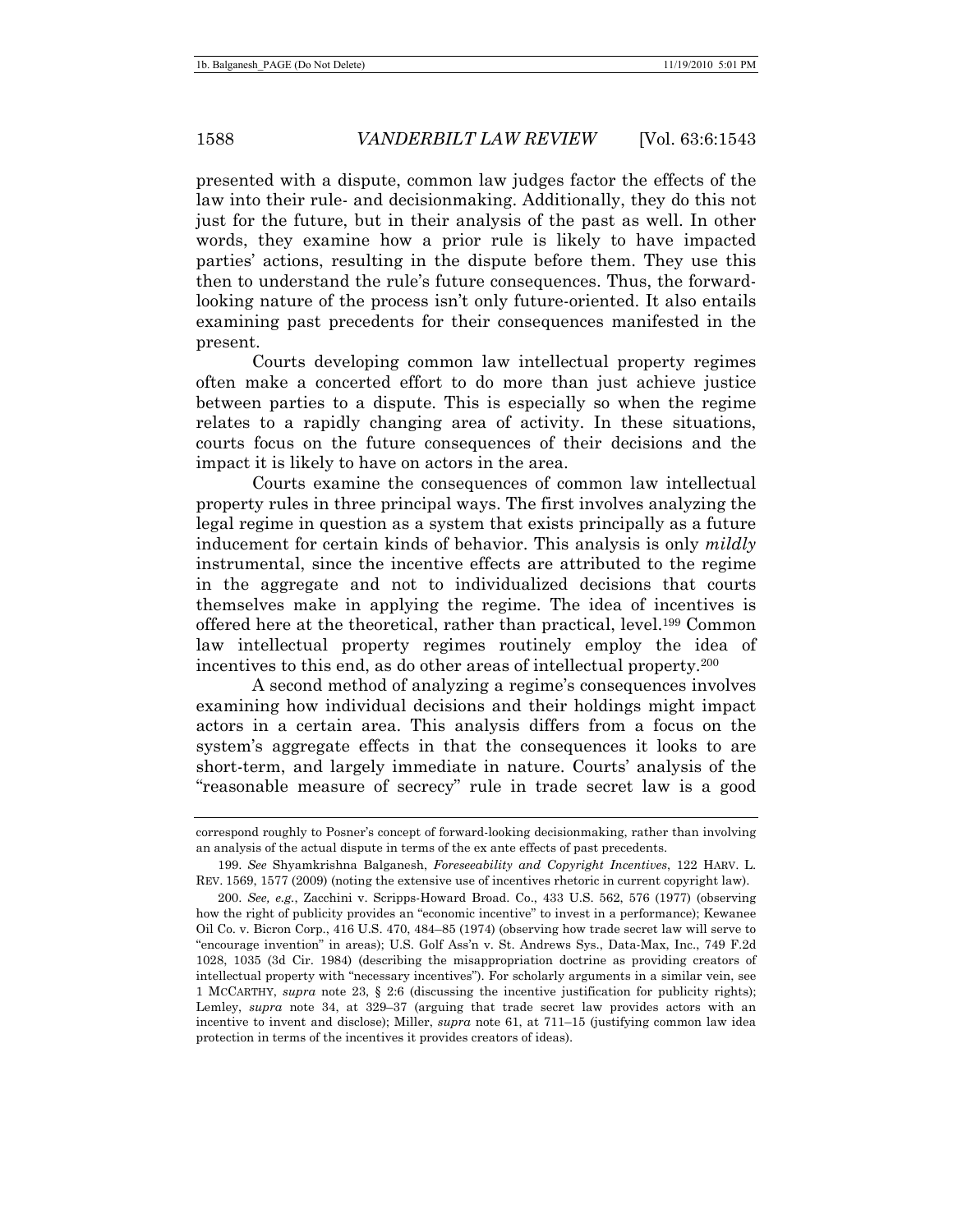example. In determining whether a plaintiff took reasonable measures to protect the information in question, courts are often very cautious about placing the burden of secrecy too high, worried that doing so would result in an inefficiently excessive investment in secrecy measures.201 The consequence that their decision cares about is the investment in secrecy, which is different from the aggregate effect of the regime: the inducement to invest in innovative activity that generates valuable information.202 This form of analysis is *moderately* instrumental in the pragmatic sense, since its short-term focus could detract from the system's long-term consequences.

The third and perhaps most meaningful focus on consequences entails courts aligning the immediate effects of their decisions with the intended long-term effects of the regime as a whole. This involves two steps. In the first, courts accept the idea that a regime is directed at influencing primary behavior of a certain kind—in the aggregate and over time. In the second, they examine: (1) the extent to which the parties' actions were aligned with the effects that the system intended, and (2) how their own decision in the case is likely to contribute to or detract from the system's incentive effects. In a negligence case, it would thus entail courts first recognizing that the law is directed at inducing actors to invest in efficient precautions. Then, in deciding an individual case, courts would examine whether parties were actually influenced to invest in such precautions and how their decision would contribute towards parties making such investments in the future.<sup>203</sup> While common law courts rarely go through these steps in practice while adjudicating tort, contract, or property claims, they frequently undertake just such an analysis in common law intellectual property. This form of analysis is most *strongly* instrumental in the pragmatic sense.

The clearest example of this approach is seen in the law of misappropriation, as formulated by the Second Circuit.204 One of the

<sup>201.</sup> *See, e.g.*, Learning Curve Toys, Inc. v. PlayWood Toys, Inc., 342 F.3d 714, 725 (7th Cir. 2003) (observing how the requirement depends on a balancing of costs and benefits); E.I. duPont deNemours & Co. v. Christopher, 431 F.2d 1012, 1016–17 (5th Cir. 1970) (noting how requiring the defendant to do more than it had would "impose an enormous expense" and that the court did not want to "burden industrial inventors with such a duty").

<sup>202.</sup> *Cf.* Lemley, *supra* note 34, at 342–44 (noting the centrality of secrecy to the incentive justification for trade secret law).

 <sup>203.</sup> Some argue that courts do precisely this, under a theory of untaken precautions. *See* Mark F. Grady, *Untaken Precautions*, 18 J. LEGAL STUD. 139, 139 (1989) ("The key question that courts ask is what particular precautions the defendant could have taken but did not."); s*ee also* WILLIAM M. LANDES & RICHARD A. POSNER, THE ECONOMIC STRUCTURE OF TORT LAW 246 (1987) (arguing the same under a theory of marginal cost-benefit analysis).

 <sup>204.</sup> Nat'l Basketball Ass'n v. Motorola, Inc., 105 F.3d 841 (2d Cir. 1997).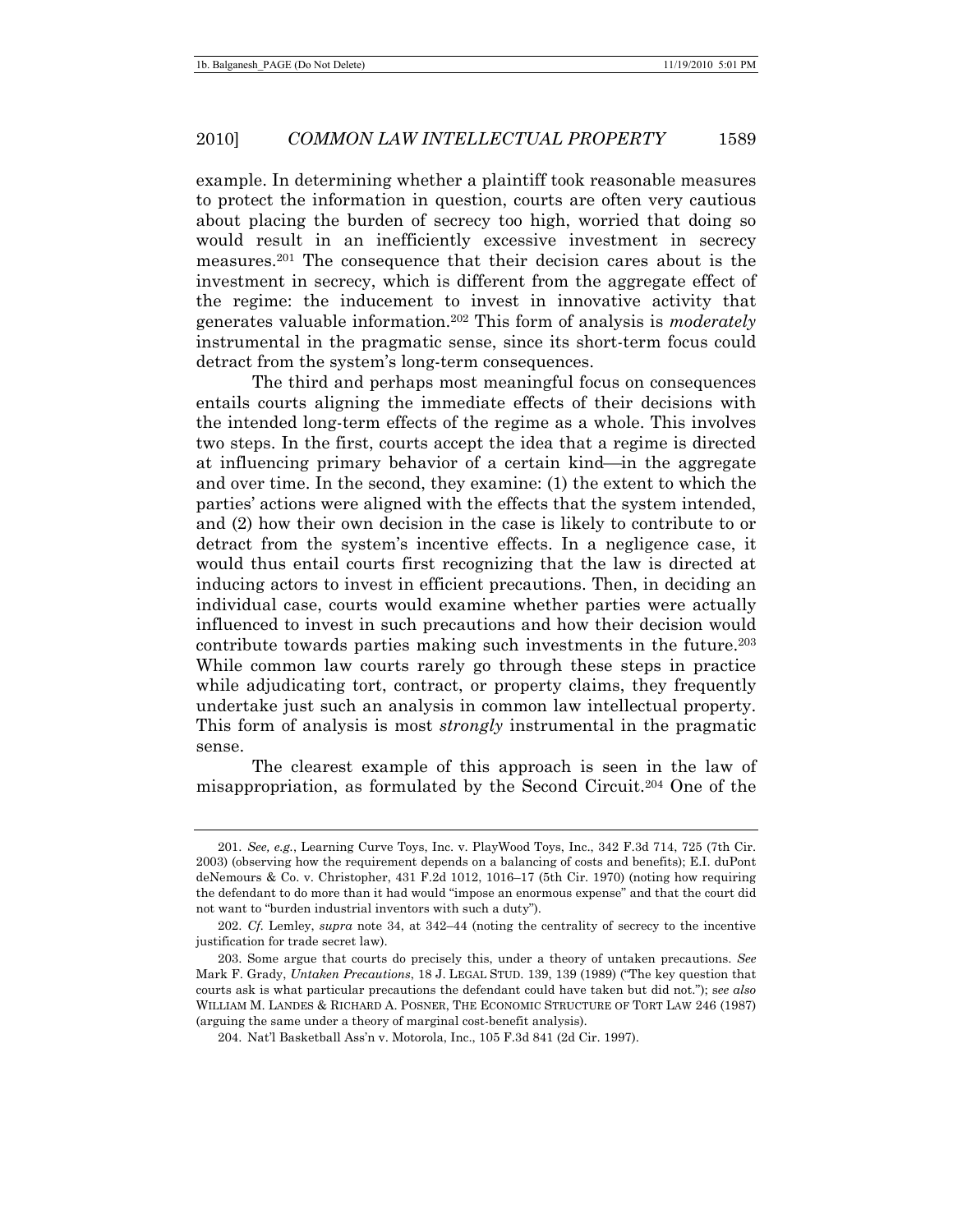elements for a valid misappropriation claim, under the court's formulation, is a showing that "the ability of other parties to free-ride on the efforts of the plaintiff or others would so reduce the incentive to produce the product or service that its existence or quality would be substantially threatened."205 The formulation thus accepts that *one* of the regime's objectives may indeed be to induce the production of a product or service. It then forces courts to analyze that systemic goal through the dispute being decided. Cumbersome as it may seem, courts seem to have found few problems in undertaking an analysis along these lines, recognizing that the analysis of a regime's consequences ought to be of more than just of rhetorical significance.<sup>206</sup>

Misappropriation law certainly isn't the only place where we see this type of analysis. Publicity law is another. While the incentives argument is often used to justify publicity rights, courts have on occasion stopped to ask whether the invocation of publicity rights in the case before them would serve to further the incentive effects claimed by the system, and on that basis have either extended or limited the application of the regime.207 *Cardtoons, L.C. v. Major League Baseball Players Association* illustrates this point.208 There, in balancing the plaintiff's claims against the defendant's free speech rights, the court examined whether denying the plaintiff's claim would reduce the incentive effects commonly imputed to the regime and concluded that in cases where no performance was involved, the incentive effect was "strained" and "less compelling" and that granting the plaintiff protection might have a harmful "chilling effect" on future speech. On that basis, it denied the plaintiff protection.209 This example also illustrates that the consequences being considered often extend to those not just for the plaintiff, but also for the defendant. Other courts have adopted near identical analyses.210

<sup>205.</sup> *Id.* at 845.

<sup>206.</sup> *See, e.g.*, U.S. Golf Ass'n v. St. Andrews Sys., Data-Max, Inc., 749 F.2d 1028, 1034–41 (3d Cir. 1984) (denying a misappropriation claim based on a lack of "direct competition"); X17, Inc. v. Lavandeira, 563 F. Supp. 2d 1102, 1109 (C.D. Cal. 2007) (applying the multi-factor *NBA* analysis in a misappropriation case); Pollstar v. Gigmania, Ltd., 170 F. Supp. 2d 974 (E.D. Cal. 2000) (same); Fred Wehrenberg Circuit of Theatres, Inc. v. Moviefone, Inc., 73 F. Supp. 2d 1044, 1050 (E.D. Mo. 1999) (same).

<sup>207.</sup> *But see* 1 MCCARTHY, *supra* note 23, § 2:6 (criticizing its use here on the argument that such an analysis is never undertaken in the patent and copyright contexts).

 <sup>208. 95</sup> F.3d 959 (10th Cir. 1996).

<sup>209.</sup> *Id.* at 974.

<sup>210.</sup> *See, e.g.*, C.B.C. Distrib. & Mktg., Inc. v. MLB Advanced Media, L.P., 505 F.3d 818, 824 (8th Cir. 2007) (using the framework of *Cardtoons* to analyze publicity rights pertaining to a fantasy baseball service); ETW Corp. v. Jireh Pub., Inc., 332 F.3d 915, 938 (6th Cir. 2003) (same,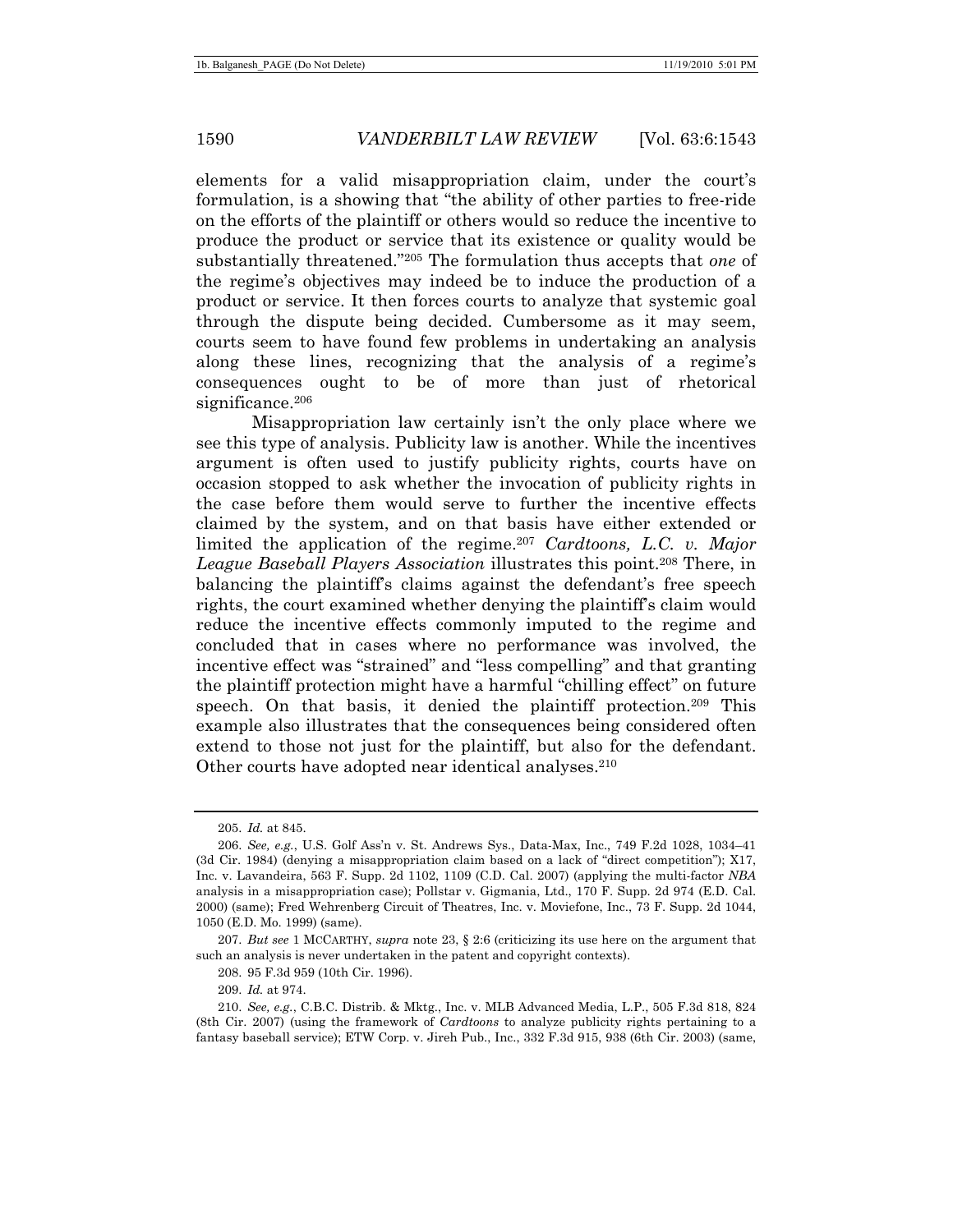The various techniques described above and their relation to pragmatic incrementalism's main ideas are summarized by the following table.

| Pragmatic<br>Incrementalist<br>Tenets | <b>Common Law Intellectual Property</b><br>Techniques/Strategies                           |
|---------------------------------------|--------------------------------------------------------------------------------------------|
| Antifoundationalism                   | Interdoctrinalism<br><b>Encouraging Contestability</b><br>Normative Use of Positive Custom |
| Instrumentalism                       | <i>Incentives Analysis</i>                                                                 |
| Contextualization                     | <b>Relational Property</b><br>Domain Specific Tailoring                                    |
| Incrementalism                        | <b>Relational Property</b><br>Discretionary Filters                                        |

## III. LESSONS FOR INTELLECTUAL PROPERTY LAW REFORM

The functioning of pragmatic incrementalism in common law intellectual property holds several important lessons for intellectual property law reform efforts. It points to creative possibilities that intellectual property lawmaking ought to consider as genuine options, either in addition to or in lieu of features prevalent in the current system. Given the inadequacies of the current patent and copyright regimes, and the widely recognized impracticability of radical reform from within their current frameworks, looking to common law intellectual property might provide lawmakers with important structural and substantive possibilities to consider. This Part details some of them.

# *A. Institutional Choice and Design*

Questions of institutional choice—of determining the appropriate distribution of lawmaking power between different

pertaining to artwork of Tiger Woods); Frazier v. Boomsma, 84 U.S.P.Q.2d (BNA) 1779 (D. Ariz. 2007) (same, pertaining to publicity rights of soldiers who died in Iraq).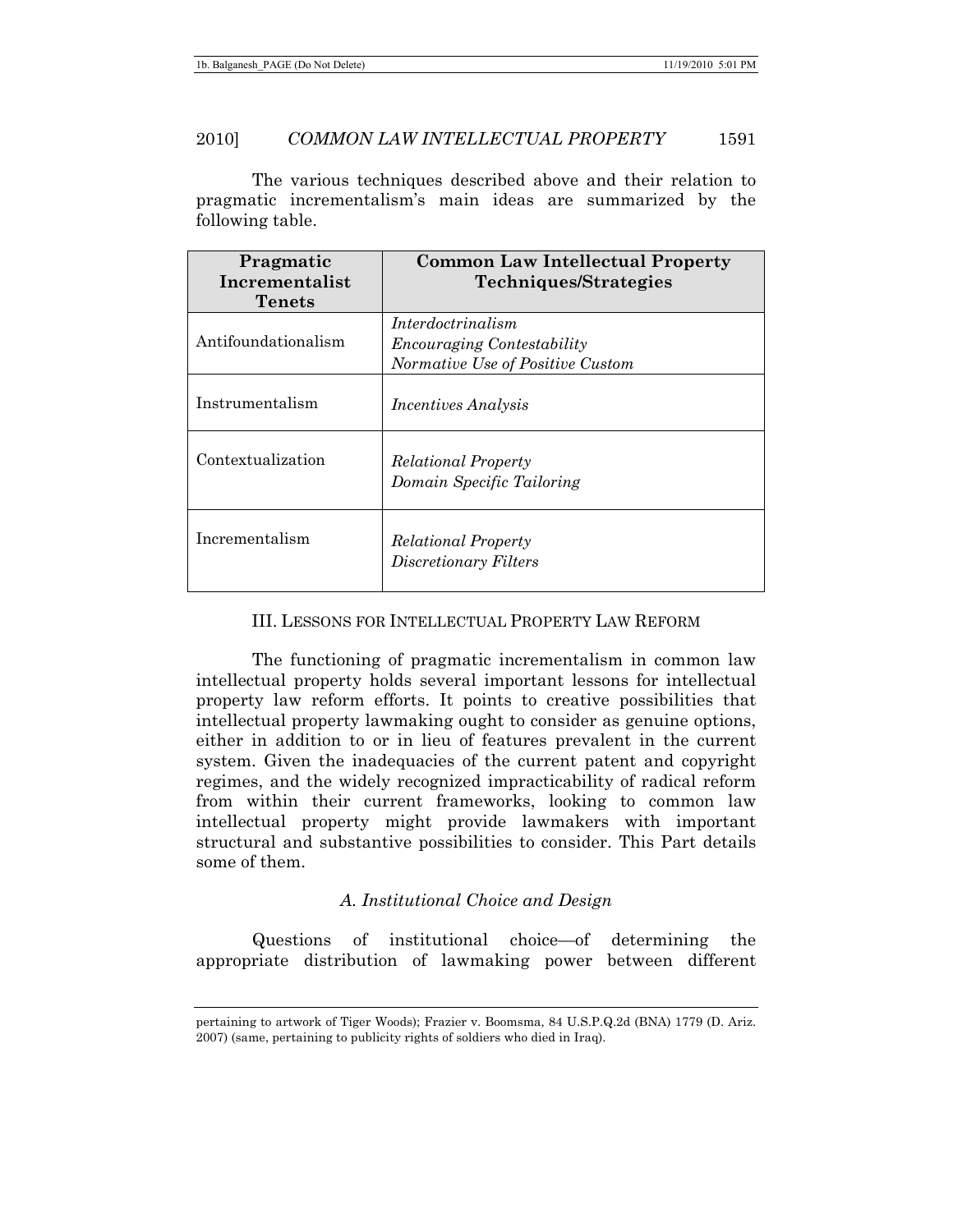lawmaking institutions—have received surprisingly little attention in intellectual property.211 The practical reality that legislatures have taken the lead in determining the shape and content of the law influences the way in which most participants in the system approach the mechanics of legal change. When any interest group today contemplates changing the law, its primary target remains the legislative branch.212 Rarely are courts, whether at the federal or state level, considered appropriate stand-alone venues for intellectual property law reform. Perhaps more importantly, though, intellectual property reform efforts have increasingly come to spend very little time and effort on the question of when the judicial process might be a better avenue for legal change than the legislative one. Legislative reform remains the norm, while reform through courts is considered an exception, or, at best, a supplement. The working of common law intellectual property regimes, at the very least, suggests there may be areas within intellectual property where courts are as well equipped as (if not better than) legislatures at lawmaking. The remainder of this Section will discuss the choice between legislative certainty and common law flexibility, and the interaction between the two.

Legislatures certainly have distinct advantages. As democratically elected institutions, they are well suited to represent the multiple interests involved in intellectual property law and to reach compromises when necessary. Their directives are often universal in application, decisive on the appropriate trade-off between competing values, and, above all else, certain—enabling actors to plan their actions accordingly. Additionally, legislatures are particularly well suited for collecting and gathering information from different participants in an area, without being restricted to the specific parties of a dispute. All the same, their working has its costs. For one, law reform through the legislative process takes time.<sup>213</sup> Recognizing this, legislatures are commonly reluctant (in the intellectual property context) to make minor, incremental changes to the law on a sustained basis. Additionally, intellectual property law reform through legislatures is prone to special interest group pressures, often

<sup>211.</sup> *See generally* NEIL K. KOMESAR, IMPERFECT ALTERNATIVES: CHOOSING INSTITUTIONS IN LAW, ECONOMICS, AND PUBLIC POLICY 5–6 (1997) (observing how issues of institutional choice receive very little systematic attention in the law generally).

 <sup>212.</sup> This accounts for the innumerable amendments to both the patent and copyright statutes. *See supra* note 1. In recent times, this has certainly come to be supplemented by a very large number of amicus briefs filed in leading intellectual property cases.

<sup>213.</sup> *See* Green, *supra* note 138, at 121–22 (observing this phenomenon in the context of tort law and arguing that it favors judicial law-making in the area).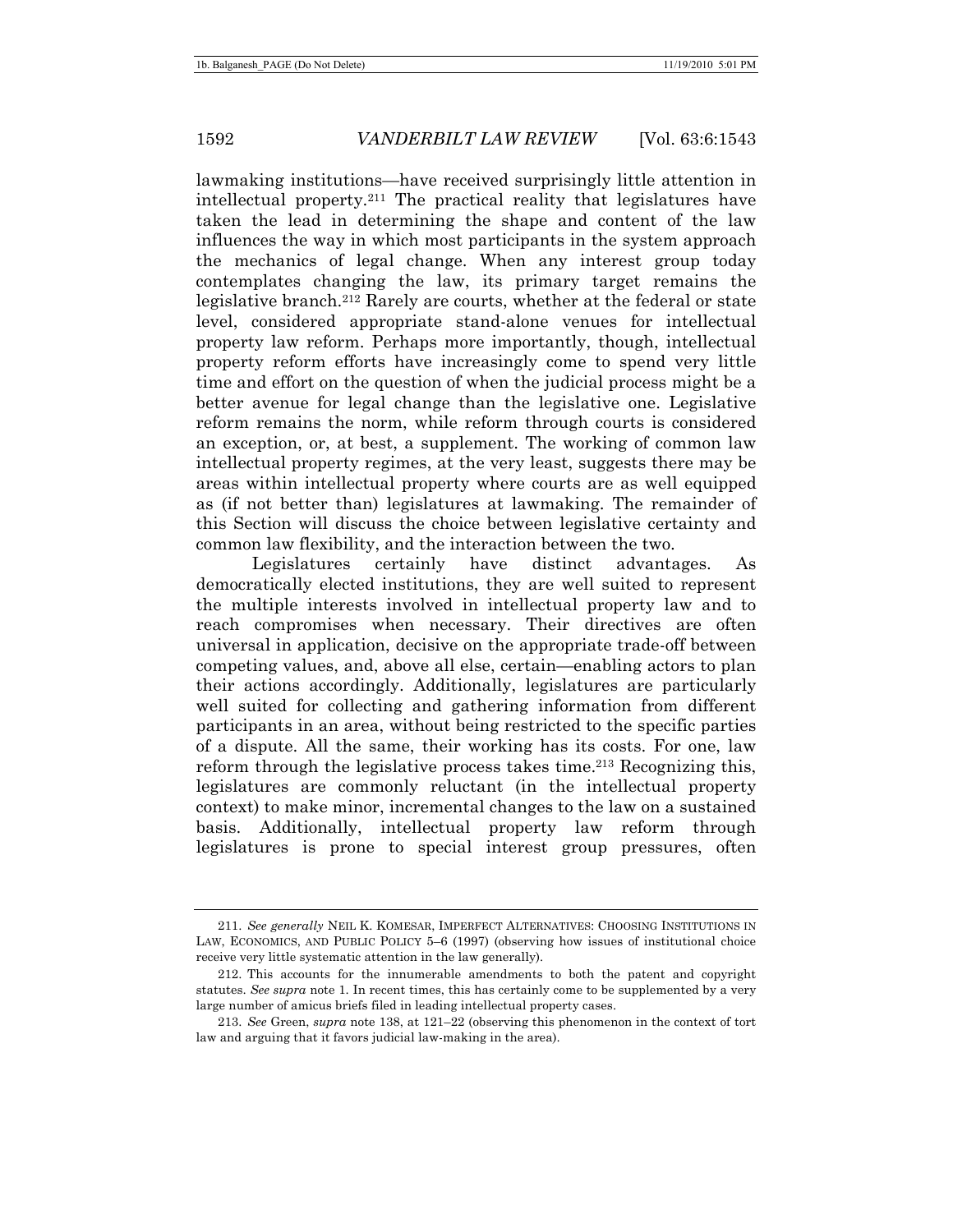resulting in gridlocks and stalemates.<sup>214</sup> Thus, while legislative rulemaking comes with a high level of certainty, it often compromises on flexibility, in an effort to avoid incurring the costs of the legislative process on a repeated basis.

In contrast, common law courts create rules from the context of a specific dispute. The rulemaking is thus "situated" in the sense that it takes the dispute as representative of a larger phenomenon and extrapolates to the future from there.215 The doctrines of stare decisis and ratio decidendi serve to constrain the court's freedom in significant ways, ensuring that the exercise of any delegated discretion is undertaken in a largely principled way. This process of decisionmaking, with its enabling and constraining features, forces courts to proceed tentatively, in small steps, but with a high degree of precision. Since the process of rulemaking is invariably ex post, to the individual actor the law remains uncertain until a decision is actually rendered. This uncertainty could in turn have its own distinct set of incentive-related costs, since it might interfere with the ability of actors to plan their future undertakings. The common law process thus comes with a very high degree of flexibility, but compromises on certainty.

In a reform initiative, one of the first points of comparison must therefore be the relative costs and benefits of *flexibility* and *certainty* to the area or question under consideration. No doubt, the analysis will reveal that, for a large number of areas and questions in intellectual property, the need for certainty will dominate. Basic issues such as the very availability of protection, the duration of such protection, and the nature of the rights it grants its holder—would benefit more from a rule-based rather than a case-by-case approach. These are indeed questions for which the demands of certainty outweigh the advantages of flexibility, from a purely ex ante incentive point of view for both plaintiffs and defendants. It is perhaps for this reason that a large number of states have thought it necessary to codify some of these basic questions even within the domain of courtcreated intellectual property.

 <sup>214.</sup> Robert P. Merges, *One Hundred Years of Solicitude: Intellectual Property Law, 1900– 2000*, 88 CAL. L. REV. 2187, 2234 (2000) (reviewing the "abundant evidence" of rent-seeking by special-interest groups in the realm of "IP legislation"); William F. Patry, *Copyright and the Legislative Process: A Personal Perspective*, 14 CARDOZO ARTS & ENT. L.J. 139, 141 (1996) (describing the extreme lobbying efforts of interest groups in the copyright lawmaking process).

 <sup>215.</sup> The most cogent exposition of the idea can be traced back to the work of Karl Llewellyn, who emphasized the importance of a strong "situation sense" among common law judges. To him, situation sense entailed identifying relevant features in a set of facts, appreciating their social significance and thereupon approaching the case as an instantiation of a broader phenomenon. *See* LLEWELLYN, *supra* note 25, at 268–85, 447–48.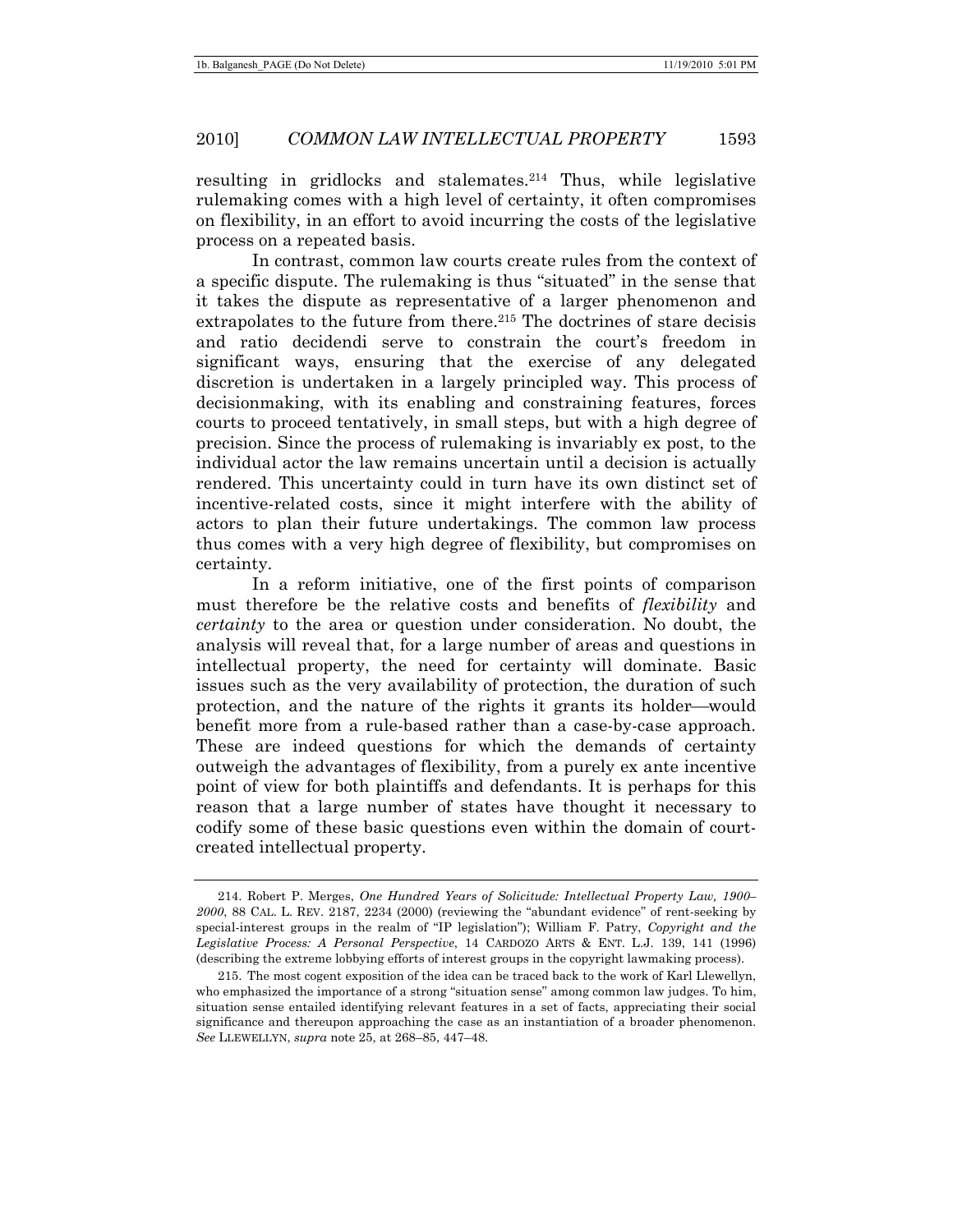On the other hand, the certainty that tends to accompany the legislative process remains heavily dependent on the availability of information. And indeed when such information is available, the legislative process is superior to the judicial process in gathering it, notwithstanding the routine use of amicus brief filings by third parties in intellectual property cases.216 There are however a large number of situations where such information is either unavailable, incapable of being measured, assessed, or compared, or is of questionable currency. Several factors may contribute to this, including the wide variety of parties' actions and their consequences, changing technology and social norms, and conflicting normative views and values on an issue. To favor certainty in these situations is likely to result in the law being grossly underinclusive or insensitive to the diversity of incommensurable preferences in society, thereby undermining its legitimacy. The analysis of common law intellectual property reveals how flexibility in the law can produce uniformity in principle, without degenerating into ad hoc decisionmaking. As situations change from one context to another and over time, a flexible, context-sensitive approach allows a legal regime to expand as needed, without striving for ex ante prescience.

Tort law, for instance, has remained a flexible common-lawbased body of law, in large part due to the extreme variations in facts that courts encounter. To systematize the law with anything but openended principles would leave courts with very little room to adapt the law to new situations as they arise. One sees the same in common law intellectual property. Norms of "secrecy" or "confidentiality" and the methods employed tend to show extreme variability, eluding rulebased regulation.

The inadequacy of information because of a divergence in values is a less appreciated side of the same problem. When the underlying value framework for an area or its theoretical basis remains uncertain in society and among participants, the imposition of certainty there will produce artificial results or those contrary to the ones intended. For long, the regulation of cyberspace was thought to necessitate favoring flexibility over certainty for precisely this reason.217 In that context, scholars came to favor a common law,

<sup>216.</sup> *See generally* WILLIAM M. LANDES & RICHARD A. POSNER, THE POLITICAL ECONOMY OF INTELLECTUAL PROPERTY LAW 19–20 (2004) (detailing the number of such amicus filings in intellectual property cases between 1980 and 2003).

<sup>217.</sup> *See* Lawrence Lessig, *The Path of Cyberlaw*, 104 YALE L.J. 1743, 1744–45 (1995) (noting a gulf between the known interests and the potential interests at stake in cyberspace); Suzanna Sherry, *Haste Makes Waste: Congress and the Common Law in Cyberspace*, 55 VAND. L. REV. 309, 316–17 (2002) (arguing for common law solutions, rather than federal regulation, for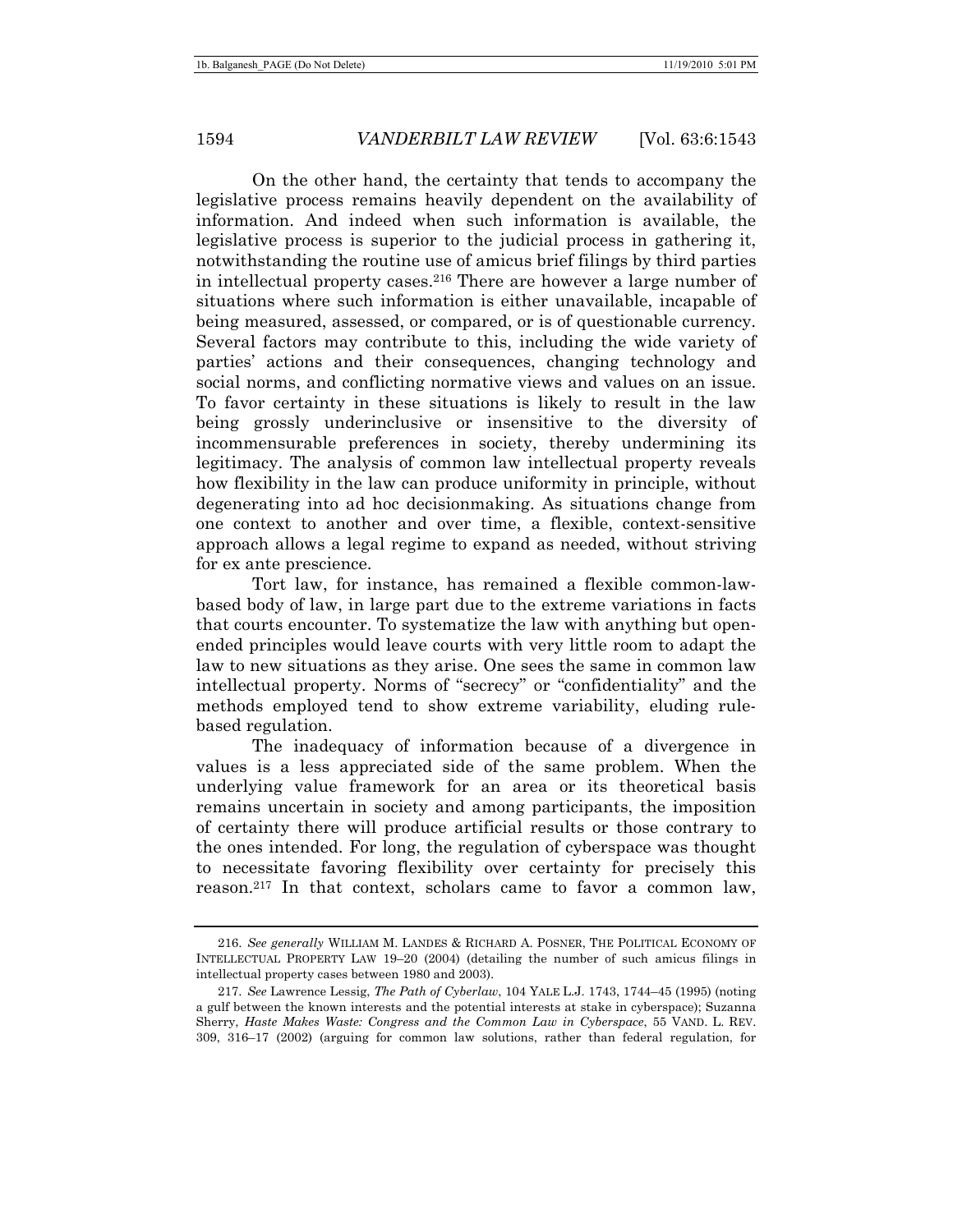incremental approach that allowed courts to experiment with rules on a tentative, case-by-case basis *until* the core values underlying internet participation became clear and the consequences of implementing them predictable. Scholars have advocated similar approaches to the First and Fourth Amendments as well, where disagreement over values is pervasive.<sup>218</sup> An example of this phenomenon can be seen in the world of intellectual property too. Contrast in this respect, the competing availability of a free speech (in other words, First Amendment-related) defense in copyright law and the law of publicity rights. Copyright law, developed as a rule-based framework, continues to struggle with cases where a defendant presents a free speech argument, with courts having to fit their analysis into the terms of the fair use doctrine. The law of publicity, in contrast, developed in flexible common law terms, allowing courts to give free speech concerns far more salience. This has enabled courts to craft new exceptions and defenses, the most notable of which is the "newsworthiness" defense, largely unheard of in copyright jurisprudence.

The flexibility-certainty trade-off in many ways tracks the rules versus standards debate in legal theory. Yet, it does more than that. It points to the fact that in certain domains flexibility may not just be necessary, but also beneficial—by forcing a deeper and more sustained consideration of the issues at stake. Determining when flexibility is preferable to certainty in intellectual property and viceversa is, to be sure, no easy or formulaic task. Yet, it is not without a corpus to draw from either. And this is where looking to common law intellectual property and its use of a flexible approach in different domains could prove helpful.

Perhaps more importantly, what often goes unnoticed is that flexible common law rulemaking need not be completely independent of legislative action dealing with areas of a regime where certainty is needed. It can remain interstitial and coexist with legislative enactments in an area. Copyright law's fair use doctrine and substantial similarity requirement are good examples here. In these situations, for pragmatic incrementalism to function effectively, the

cyberspace issues). *But see* Orin S. Kerr, *The Fourth Amendment and New Technologies: Constitutional Myths and the Case for Caution*, 102 MICH. L. REV. 801, 883–87 (2004) (arguing that when it comes to criminal law, the common law method shouldn't be applied to cyberlaw).

<sup>218.</sup> *See* Ronald J. Allen & Ross M. Rosenberg, *The Fourth Amendment and the Limits of Theory: Local Versus General Theoretical Knowledge*, 72 ST. JOHN'S L. REV. 1149, 1149–51 (1998) (making an analogous argument in the Fourth Amendment context); Daniel A. Farber & Philip P. Frickey, *Practical Reason and the First Amendment*, 34 UCLA L. REV. 1615, 1615–17 (1987) (making the argument in relation to the First Amendment).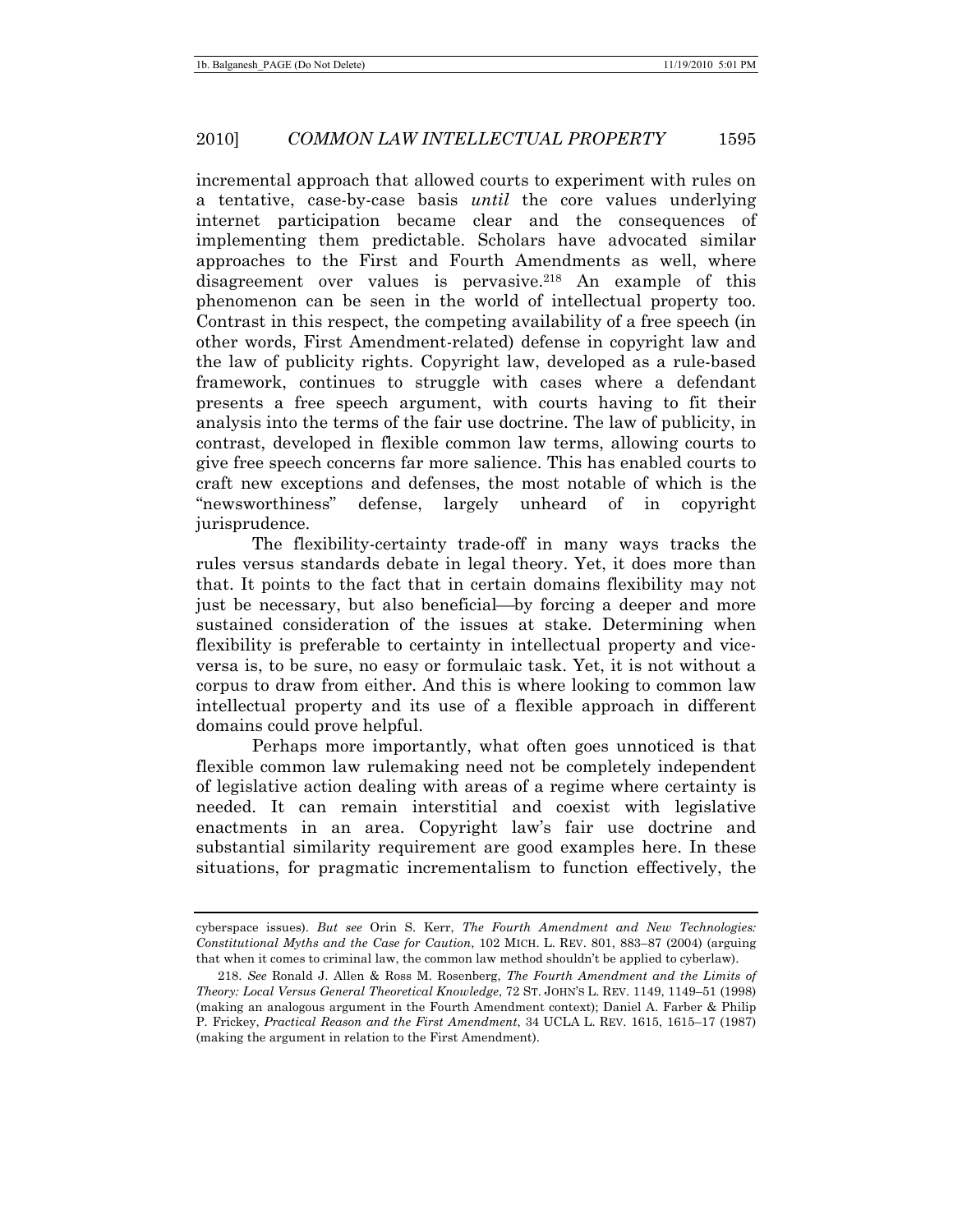legislature needs to "empower" courts, or be seen as delegating actual common law rulemaking power to them.219 Such empowering statutes would thus favor the use of standards, as opposed to rules. Additionally, in their framing of standards, they might choose to employ highly contestable concepts that are capable of accommodating multiple values when invoked (for example, "reasonableness").

While the functioning of common law intellectual property as described in this Article certainly does not make the case for the superiority of judicial lawmaking in the area, at the very least it points to the exaggeration of claims that courts are ill-equipped to answer these questions. Substantive reform efforts would thus do well to integrate a study of relative institutional strengths and weaknesses before moving forward, recognizing that there might indeed be domains where change is better served incrementally through the judicial process, or that a collaborative exercise between courts and legislatures (for example, the fair use doctrine) would prove more effective in the long run. In situations of uncertainty, when the lack of information or the conflict of basic values demands a cautionary, tentative approach on an issue, the law would do well in entrusting to courts to develop rules as they have in the regimes described previously.

It is also worth emphasizing that the method of pragmatic incrementalism described herein does not automatically point in the direction of courts (federal or state) for its instantiation. Administrative agencies acting in their quasi-judicial or adjudicatory capacities might be equally well positioned to incorporate its core tenets and techniques. One might thus see the method working equally well in the context of a specialized intellectual property tribunal, where rules are generated from the context of the dispute, with a strong reliance on precedent and common law reasoning techniques. We must remember, however, that it is not just disputebased rulemaking that results in the process being pragmatic and incremental. Structural norms such as stare decisis, precedent, analogical reasoning, and the use of formalist common law concepts as instrumental place-holders remain equally central. Courts and the judicial process are structured to exhibit these characteristics naturally. To the extent that other bodies model themselves on courts in these respects, the method of pragmatic incrementalism is likely to

<sup>219.</sup> *Cf.* Margaret H. Lemos, *The Other Delegate: Judicially Administered Statutes and the Nondelegation Doctrine*, 81 S. CAL. L. REV. 405, 428–34 (2008) (describing the phenomenon of delegating to courts).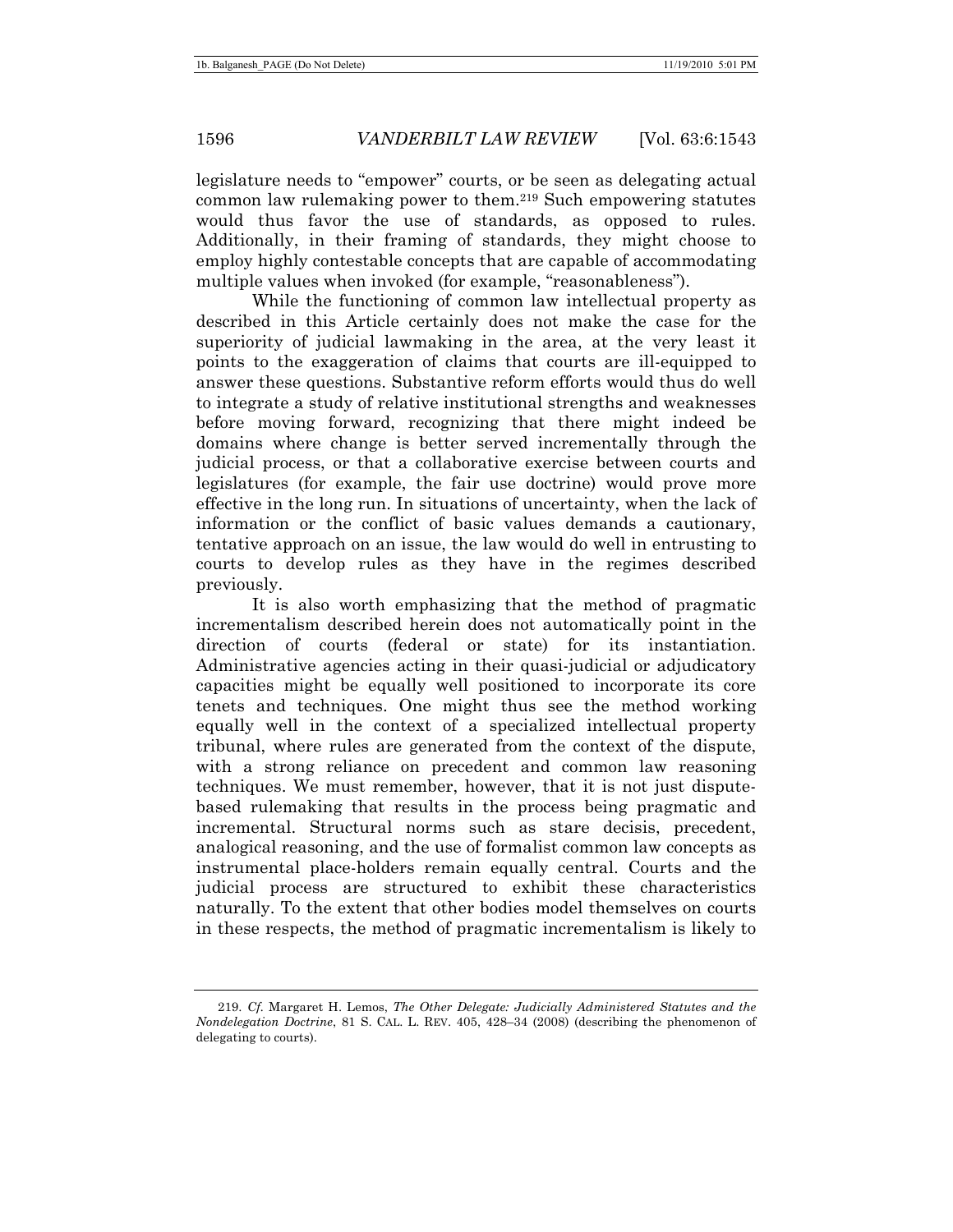work there too. It too, at a minimum, would point to bodies other than legislatures as sources of intellectual property law reform.

### *B. Valuing Practical Reasoning*

Today, courts, scholars, policymakers, and the general public disagree about intellectual property's basic purpose. What is the system trying to achieve? The search for a grand theory to justify the institution has eluded scholars and practitioners for decades, if not centuries.220 While the economic analysis of intellectual property today dominates the landscape, it isn't without its own set of rather significant shortcomings.<sup>221</sup>

The pragmatic incrementalism of common law intellectual property regimes tells us that we do not need to worry about choosing between these different values and goals for all times to come, and that a single system can accommodate them all. The emphasis that it places on practical reasoning as a mechanism of balancing different substantive values serves to minimize the effects of any trade-off or prioritization that is necessary. It also cautions against placing too much reliance on theoretical coherence as a precondition to institutional design.

What is practical reasoning though? Practical reasoning involves an eclectic approach to problem solving and avoids deciding an issue deductively by reference to a unifying principle. As an idea, it is often traced back to Aristotle and the belief that determining what is right (and necessary) in a situation does not require a universal theory of what is right.222 Instead, people make decisions by choosing, comparing, and balancing multiple principles as they relate to the problem at hand.223 Practical reasoning thus rejects both legal formalism and legal foundationalism.224 It asks courts to focus on the dispute, and to use the reality of the controversy before them to think about the law that they are expounding on. It emphasizes the *reality*

<sup>220.</sup> *See* Sunder, *supra* note 19, at 259–60 ("[T]here are no 'giant-sized' intellectual property theories . . . .").

 <sup>221.</sup> For an overview of the problems in the copyright context, see Balganesh, *supra* note 199, 1572–76. *See also* MADHAVI SUNDER, IP: YOUTUBE, MYSPACE, OUR CULTURE (forthcoming 2010).

 <sup>222.</sup> ARISTOTLE, NICOMACHEAN ETHICS bk. VI, chs. 5–11 (Martin Ostwald trans., 1962) (understanding this idea in terms of the concept of *phronesis*).

<sup>223.</sup> *See* Daniel A. Farber, *The Inevitability of Practical Reason: Statutes, Formalism, and the Rule of Law*, 45 VAND. L. REV. 533, 536 (1992) ("[T]he judge could approach the case as an example of a broader situation, giving the particular facts of the case some weight but assessing them in regard to the broader implications of the case.").

<sup>224.</sup> *Id.* at 539.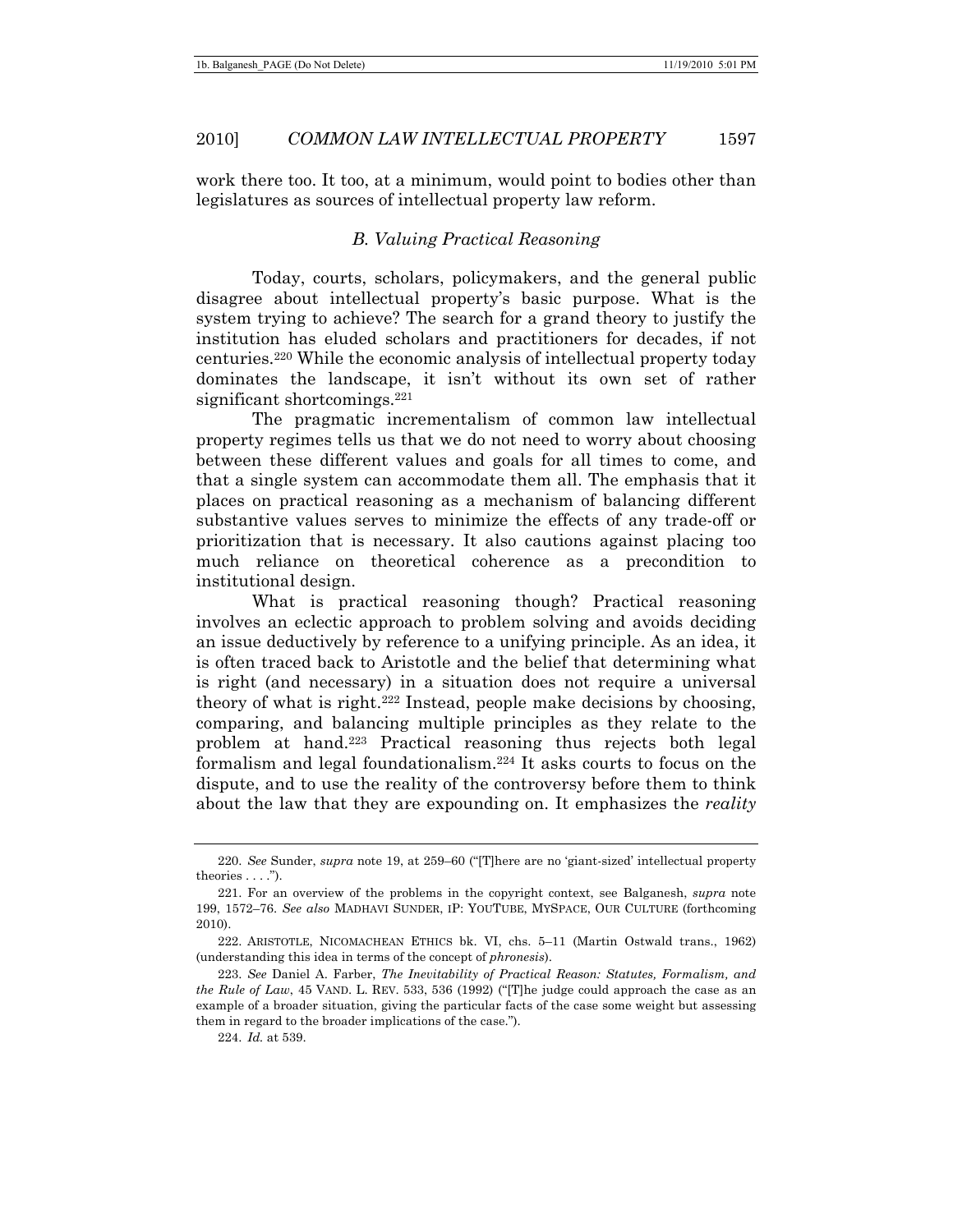of the controversy rather than the *specifics* of the controversy, an important distinction. The latter would have judges adopt a narrow view of their task, related exclusively to doing justice between the parties, while the former would have courts fit the dispute into a broader category to understand the wider real-world implications of their individual adjudication.225

The Court's approach in *International News* very well illustrates the use of practical reasoning. When faced with the reality of free riding between competitors in the news industry, the Court was neither presented with, nor indeed sought, a single theory for its decision on quasi property. It consciously rejected the formalist concept of "property in news," recognizing that it was doing something vastly different.<sup>226</sup> At the same time, the Court did more than just balance the equities involved in the case for which a pure property interest in news would have been adequate. Instead, it tailored its rule to avoid running up against free speech and other public interest concerns.227 In the decades since the decision, scholars have struggled to articulate a grand theory to explain Justice Pitney's reasoning in the case. They note that the opinion uses ideas from corrective justice, distributional fairness, unjust enrichment, and unfairness in competition, but fails to incorporate them all into a unified framework.228 Yet, this eclecticism is indeed laudable; it effectively

 <sup>225.</sup> Llewellyn made much of this point in his description of the common law system of analysis. *See* KARL N. LLEWELLYN, JURISPRUDENCE: REALISM IN THEORY AND PRACTICE 301 (Transaction Publishers 2008) (1962) ("[T]he common law court deals not only with the particular decision, but with the rule which is to become a precedent and guide the future."). The importance of the reality of the controversy in allowing courts to sense the consequences of their decisions has been noted by others on several occasions as well. *See* Valley Forge Christian Coll. v. Ams. United for Separation of Church & State, Inc., 454 U.S. 464, 472 (1982) (noting that the redressability component of standing helps ensure that legal questions are resolved "in a concrete factual context conducive to a realistic appreciation of the consequences of judicial action"); Baker v. Carr, 369 U.S. 186, 241–64 (1962) (Clark, J., concurring) (closely examining factual background of the disparity in voting representation across Tennessee counties). *But see* Frederick Schauer & Richard J. Zeckhauser, *The Trouble with Cases* 15 (Va. Law & Econ. Res. Paper, No. 2009-09, 2009), *available at* http://ssrn.com/abstract=1446897 (detailing the problems of under-representativeness that this entails).

 <sup>226.</sup> Int'l News Serv. v. Associated Press, 248 U.S. 215, 234–35 (1918) ("We need spend no time, however, upon the general question of property in news matter at common law, or the application of the copyright act, since it seems to us the case must turn upon the question of unfair competition in business.").

<sup>227.</sup> *Id.* at 236 ("Regarding the news, therefore, as but the material out of which both parties are seeking to make profits at the same time and in the same field, we hardly can fail to recognize that for this purpose, and as between them, it must be regarded as *quasi* property, irrespective of the rights of either as against the public.").

<sup>228.</sup> *See, e.g.*, Baird, *supra* note 2, at 411 (noting how the danger of the Court's approach lay in its not being clear about the real interest being protected); Rudolf Callmann, *He Who Reaps Where He Has Not Sown: Unjust Enrichment in the Law of Unfair Competition*, 55 HARV. L. REV.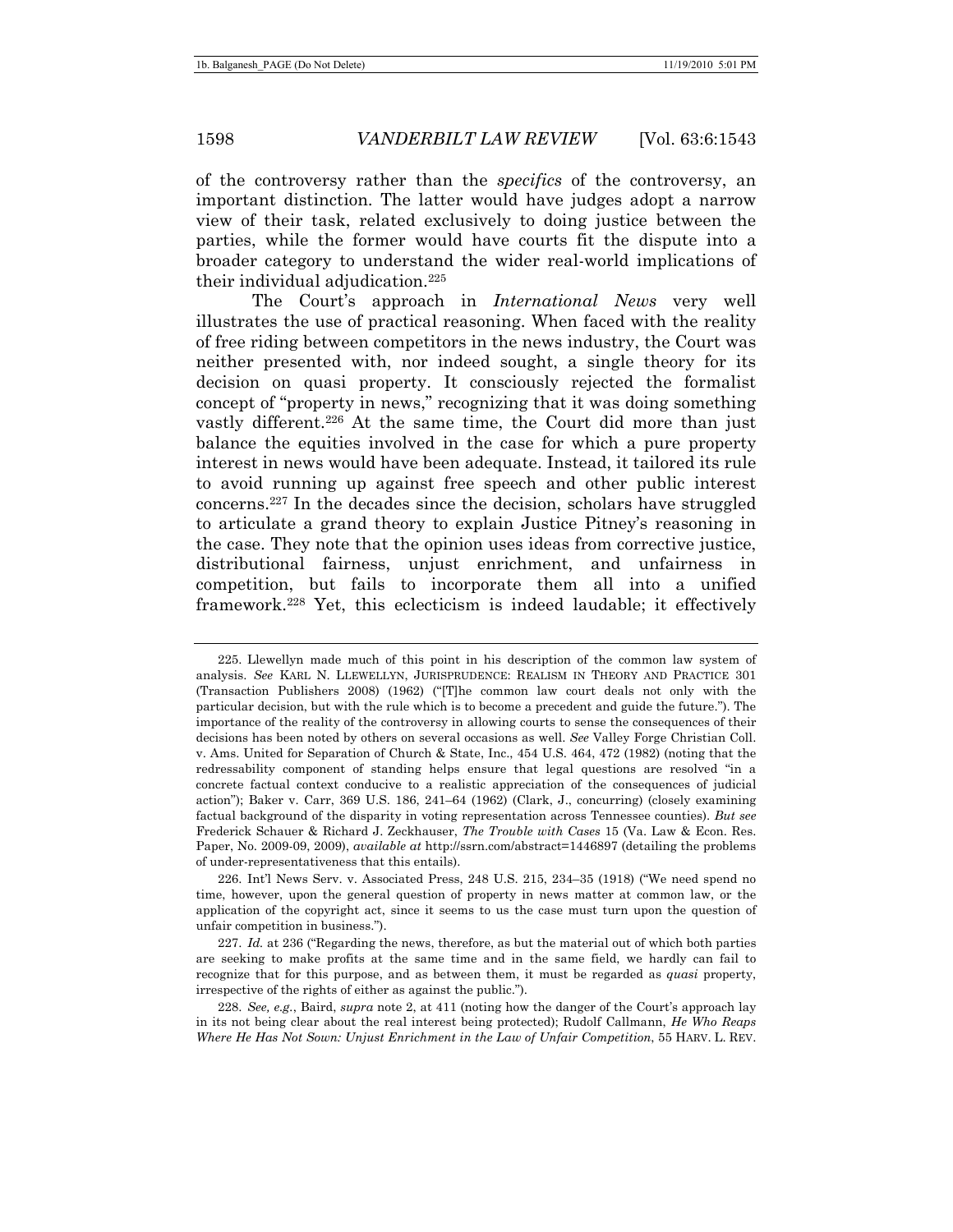allowed multiple variables to play out in the area—all of which subsist today, with little negative impact on the robustness of the doctrine.

Eclecticism and practical reasoning, however, should not be confused with an entirely ad hoc approach to decisionmaking.229 Practical reasoning is not the same as unprincipled decisionmaking. Rather, it involves employing experience and expertise to disaggregate a complex situation and then reconstruct it based on categories and ideas that have arisen in the past. As some have argued, it involves more than just bare intuition and entails the process of "sophisticated pattern recognition."230 Others have described its functioning in terms of hermeneutical theory.231

As a process, practical reasoning entails embracing the pluralism of values and ideals underlying an area, but working through the complexity of the situation inductively through its context. Through the focus on context, the abstract inconsistency of multiple values comes to be overshadowed by their practical compatibility. In recent work, Joseph Singer argues that practical reasoning is the primary way that judges and lawyers, unlike theorists and philosophers, approach the task of decisionmaking.232 To Singer, the essence of practical reasoning lies in providing decisionmakers with a way to balance incommensurables. He identifies three ways by which this is achieved.233 The first involves the direct balancing of competing interests.234 A balancing approach is most suited to situations where the parties' interests can be understood along a single variable that the decisionmaker determines is to be prioritized up front. A cost-benefit analysis, such as

230. Farber, *supra* note 223, at 555–56.

231. *See* William N. Eskridge, Jr. & Philip P. Frickey, *Statutory Interpretation as Practical Reasoning*, 42 STAN. L. REV. 321, 322 (1990) (applying practical reasoning to statutory interpretation); Farber & Frickey, *supra* note 218, at 1616 (applying practical reasoning to interpretation of the first amendment); Philip P. Frickey, *Congressional Intent, Practical Reasoning, and the Dynamic Nature of Federal Indian Law*, 78 CAL. L. REV. 1137 (1990) (applying practical reasoning to federal Indian law).

232. *See* Singer, *supra* note 136, at 944 ("Lawyers recognize that we have plural, incommensurable values and that we generally hold to a form of practical reason to decide hard cases in a practical manner.").

233. *Id.* at 972–73.

234. *Id.* at 973–74.

<sup>595, 597 (1942) (</sup>noting how the case relied on a theory of unjust enrichment for its decision); Gordon, *supra* note 2, at 266–67 (observing how the decision had two rationales, one deriving from fairness and the other from economic reasoning).

 <sup>229.</sup> For this criticism of practical reasoning, see Martin H. Redish & Gary Lippman, *Freedom of Expression and the Civic Republican Revival in Constitutional Theory: The Ominous Implications*, 79 CAL. L. REV. 267, 290 n.132 (1991); Stephen D. Smith, *The Pursuit of Pragmatism*, 100 YALE L.J. 409, 434–37 (1990); David E. Van Zandt, *An Alternative Theory of Practical Reason in Judicial Decisions*, 65 TUL. L. REV. 775, 791 (1991).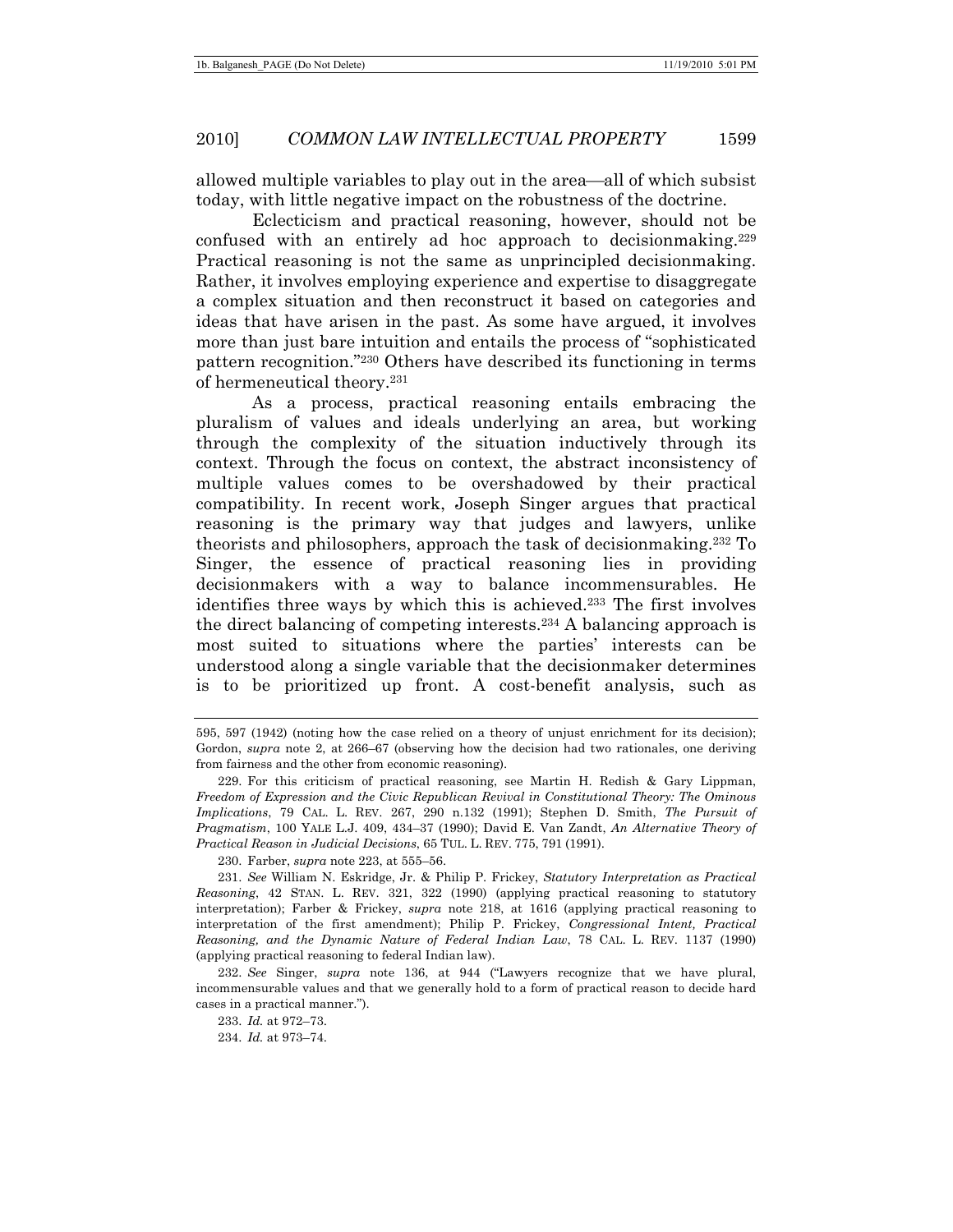intellectual property's incentives-access trade-off would fit this category. The second involves the idea of "contractualism," or the use of widely recognized ideas of rightness and wrongness to arrive at a decision and justify it.235 To Singer, in the legal context, this involves that process of "reversing roles"—or trying to understand the decision in terms of the other side's context, in other words, on the assumption that a party's normative preferences aren't capable of being determined.236 This ideal is then represented in the way that judges in the common law tradition often work hard to explain the reasoning behind their decisions, even when they don't have to do so.

The third mechanism that Singer identifies uses Rawls's idea of the "reflective equilibrium."237 The method of arriving at a reflective equilibrium entails moving back and forth between the general and the specific, and allowing modification and updating at both ends of that process. The decisionmaker deems the outcome acceptable when he achieves sufficient coherence through this back and forth. The back and forth process combines inductive, deductive, and analogical reasoning in the decisionmaking process.

Applying Singer's mechanisms to intellectual property lawmaking reveals several important lessons. To begin with, it would imply that the system need not prioritize certain values over others up front, but can instead hope to achieve a harmonious balance between them within the institution and over time. It involves recognizing the existence of multiple, equally viable, theoretical values for an institution, and then looking to how each is likely to work in the context of the case being decided. Judges test the implications of each value against the likely short- and long-term practical effects of their decision. In the process, they update their choice of value framework, modify its exclusivity, and perhaps even achieve a balance between multiple values in the context of a single decision. Central to the entire process is thus an abandonment of the idea that the ruledevelopment and decisionmaking processes necessitate abstract theoretical coherence, and a recognition that the needs of *deciding the case at hand* force a consideration and comparison of multiple perspectives. The coherence of the process lies in the contextual balance between the general and the specific that it achieves for different informational resources and contexts.

 <sup>235.</sup> The idea is commonly associated with the work of T.M. Scanlon. *See* THOMAS M. SCANLON, WHAT WE OWE TO EACH OTHER 153 (1998).

 <sup>236.</sup> Singer, *supra* note 136, at 975.

<sup>237.</sup> *Id.* at 976–77.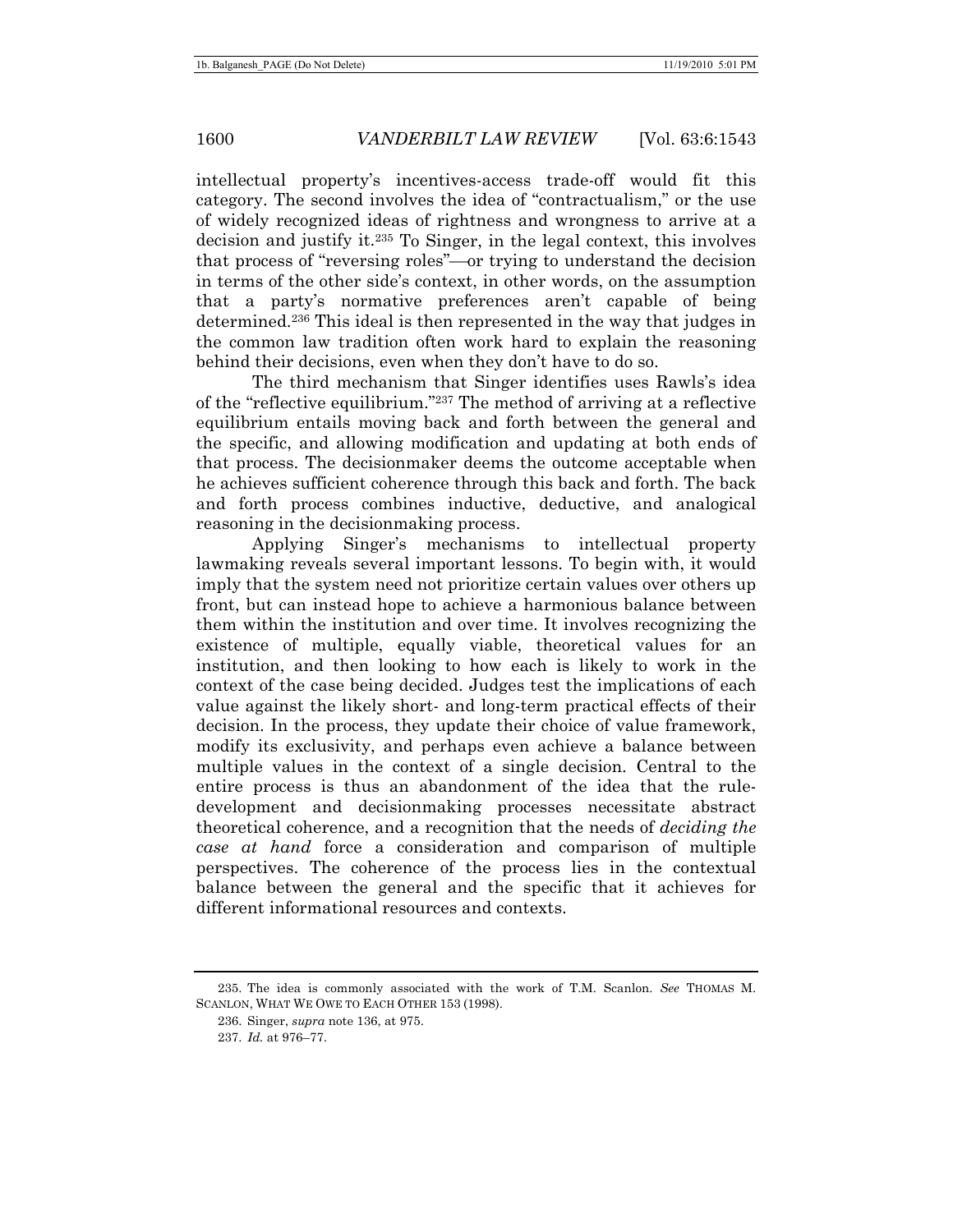In concrete terms, this suggests that intellectual property law would benefit from placing more reliance on practical, problem-solving techniques rather than theoretical consistency. For decades now, Congress and the federal courts have framed their discussion of the subject using uniform foundational values, even when logic and common sense point them elsewhere—all in the name of coherence. Yet, the functioning of common law intellectual property ought to point to the reality that value pluralism and contestability are perfectly compatible with a well-functioning system of intellectual property rules.

#### IV. OBJECTIONS

The preceding parts of this Article have developed a model of judicial lawmaking from the working of common law intellectual property and have argued that it holds important lessons for the future of intellectual property reform efforts. This Part anticipates and responds to possible objections to the argument. Much like the theory of pragmatic incrementalism itself, the objections are both structural and substantive in nature: (1) that pragmatic incrementalism is inherently conservative; (2) that common law intellectual property operates at the margins of the intellectual property system; and (3) that my defense of it underplays the deficiencies of the common law.

#### *A. Pragmatic Incrementalism Is Inherently Conservative*

At first glance, the working of pragmatic incrementalism may seem diametrically opposed to change as an idea, and certainly antagonistic to radical change. Given its emphasis on small steps and incremental development over time, it certainly has overtones of Burkean conservatism—in a methodological, rather than ideological sense.238 Yet, paradoxical as it may seem, pragmatic incrementalism is capable of being employed to bring about genuine change in the status quo.

The idea of incremental change in the common law comes with the recognition that when circumstances demand, the extent of the change can indeed be significant.<sup>239</sup> Even when significant, the change

 <sup>238.</sup> EDMUND BURKE, REFLECTIONS ON THE REVOLUTION IN FRANCE 74 (Frank M. Turner ed., Yale Univ. Press 2003) (1790); Sunstein, *Minimalism*, *supra* note 98, at 371.

 <sup>239.</sup> As some have observed, Burke himself recognized the need for such change as society changes. BURKE, *supra* note 238, at 19, 51–52. For an interesting application of Burkean thought to patent law, see Thomas F. Cotter, *A Burkean Perspective on Patent Eligibility*, 22 BERKELEY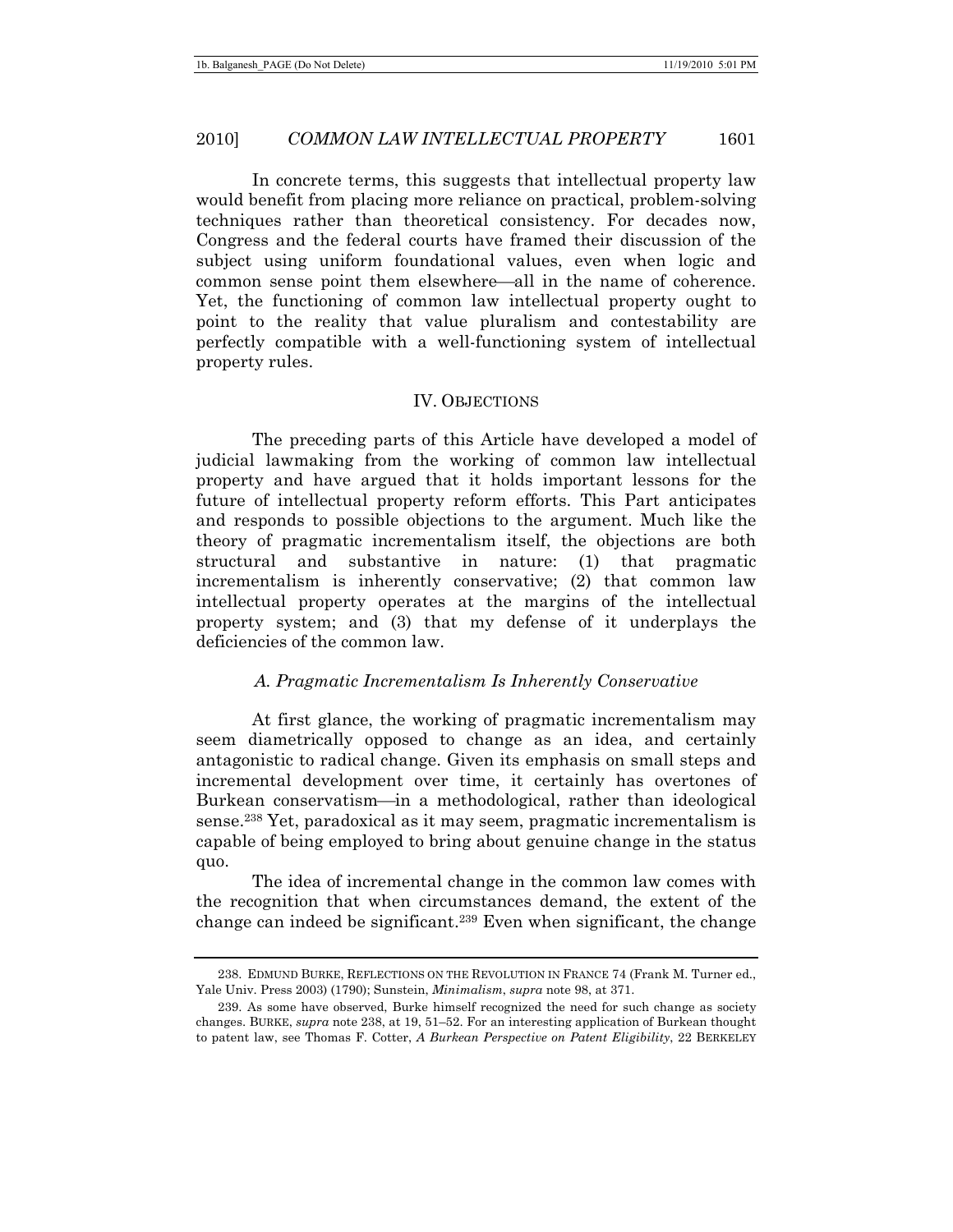remains incremental in the sense that it develops from the accumulation of knowledge and information about the area over time. Decisions such as *Palsgraf*, *MacPherson*, and *International News*, all prominent examples of pragmatic incrementalism, did anything but affirm the status quo. Nonetheless, the extent of the change they introduced remained incremental in the use of ideas, concepts, and principles that were in existence and had been developed by the common law over an extended period of time. In other words, these decisions were radical, yet incremental.

Additionally, incrementalism is hardly opposed to the idea of overruling precedent when necessary. Yet, overruling too can be incremental—when it recognizes that the idea underlying a previous case has come to be whittled away in spirit (even if not in express terms) by practice and holdings since.240 Like Burkean minimalism, pragmatic incrementalism cautions against decisionmaking in situations of extreme uncertainty, especially when completely unaided by information. Yet, as a theory about the judicial process, incrementalism is equally suspicious of such decisionmaking regardless of ideology, be it intellectual property minimalist or maximalist.

Even if incrementalism is largely Burkean, its interface with pragmatism as a way of thinking about a problem in antifoundational terms actively facilitates change of a different kind. Accusations of conservatism and of biasing the status quo have long been leveled against pragmatism as a philosophical movement.241 Responding to portions of this criticism in a short essay, Richard Rorty succinctly observed that social change to pragmatism comes about by focusing on the real-world consequences of an idea, rather than by laying claim to

TECH. L.J. 855, 858 (2007) ("[S]ome of the general themes found in Burke's writing . . . may shed some light on some contemporary debates about the scope of patentable subject matter.").

 <sup>240.</sup> In a recent opinion of the Supreme Court, Justice Breyer dissented from the majority's opinion which overruled a century-old precedent, noting that the process of overruling had to be incremental, and pointing to Cardozo's approach as paradigmatic of this process. *See* Leegin Creative Leather Prods., Inc. v. PSKS, Inc., 551 U.S. 877, 928 (2007) (Breyer, J., dissenting).

<sup>241.</sup> *See, e.g.*, Lynn A. Baker, *"Just Do It": Pragmatism and Progressive Social Change*, 78 VA. L. REV. 697, 697 (1992) ("[P]ragmatism is of scant use for achieving progressive social change."); Allan C. Hutchinson, *The Three 'Rs': Reading/Rorty/Radically*, 103 HARV. L. REV. 555, 583 (1989) (reviewing RICHARD RORTY, CONTINGENCY, IRONY, AND SOLIDARITY (1989)) ("Law does the same for practical reason as philosophy does for reasoning at large; it attempts to turn it into a falsely privileged mode of discourse."); Joseph W. Singer, *Should Lawyers Care About Philosophy?*, 1989 DUKE L.J. 1752, 1759 (reviewing RICHARD RORTY, CONTINGENCY, IRONY, AND SOLIDARITY (1989)) ("By separating philosophy from justice, Rorty's vision reinforces existing power relations that illegitimately oppress and exclude large segments of the population.").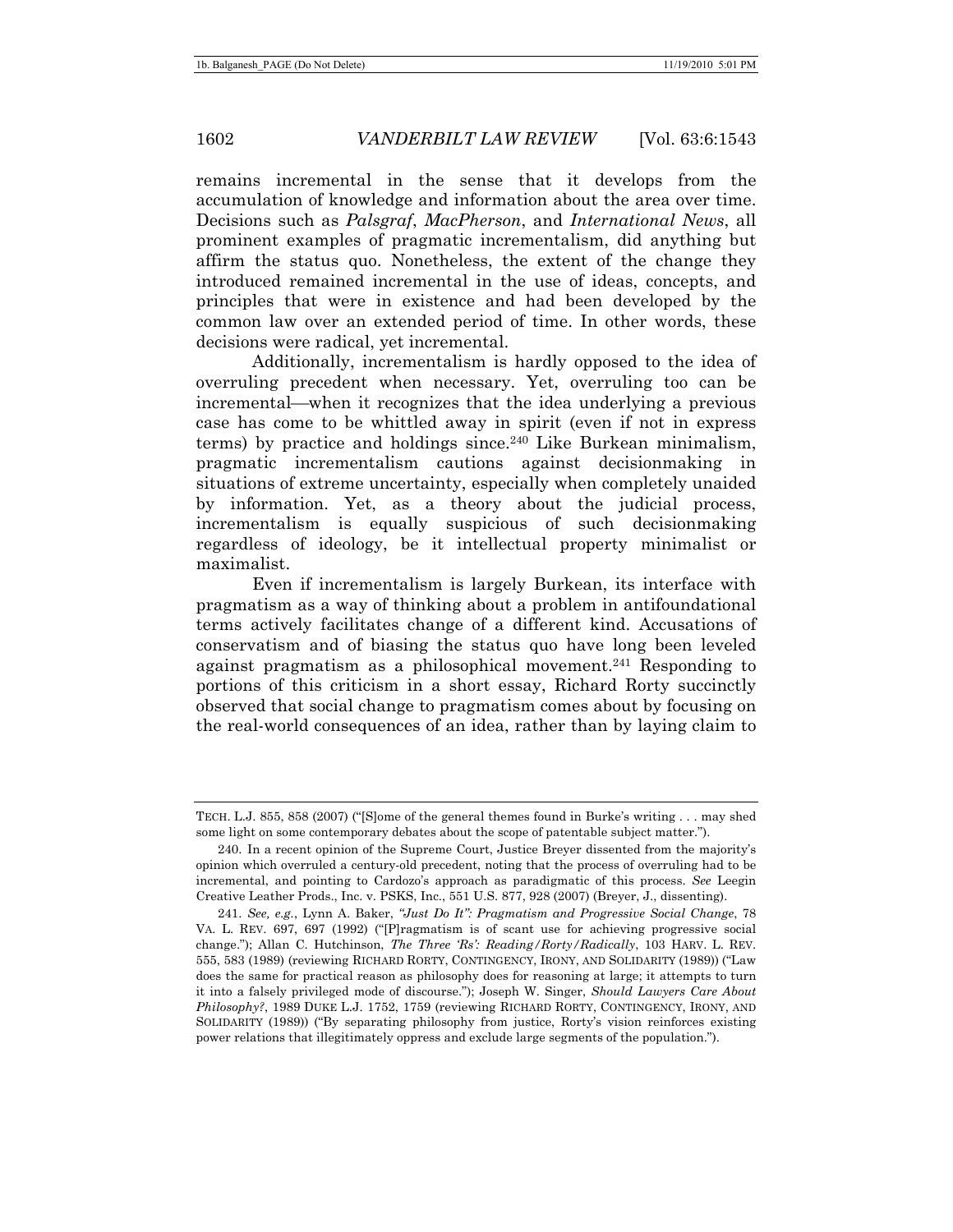its truth or authority.242 Indeed, pragmatic incrementalism is in similar terms forward-looking, driven by its consequences for actors likely to be guided by the law's normative (or guidance) power. As an antifoundational approach to rulemaking, it actively disavows reliance on a grand theoretical framework to reach a decision, but instead focuses attention on the pluralism of values and theories that operate under the normative structure of the law. In this respect too, it draws from pragmatism as a philosophy, which Rorty describes as principally "negative and renunciatory."243

In the intellectual property context, pragmatic incrementalism's focus on epistemological pluralism is likely to bring about rather significant social change. With the ideas of ownership, economic incentives, and efficiency coming to dominate the way in which courts think about and apply the copyright and patent systems today, pragmatic incrementalism, as an antifoundational approach to rulemaking, is likely to force a recognition of the plurality of values and concerns at stake in the area. The amount of change enabled by any approach is entirely a factor of what the baseline for the change is. Given the foundationalism at work in different parts of intellectual property, pragmatic incrementalism can at the very least ensure a methodological shift in the way in which intellectual property rights are conceived and operationalized. Whether this comes about one case at a time, over a period of time, or through the gradual relinquishment of foundationalist rhetoric, it certainly constitutes change.

### *B. The Marginality of Common Law Intellectual Property*

A second possible objection derives from the fact that the regimes described previously are all creatures of *state* law, likely to be preempted in different ways by federal intellectual property law. To some this might imply that these areas, though once robust, today operate in the interstices of the intellectual property system largely in recognition of their fragmented, common law development. In other words, their marginalization might be thought of as a consequence of their structural attributes, many of which the argument here extols. Additionally, to the extent that the three main federal intellectual property regimes could in theory preempt these state common law regimes, it might be seen as little more than a matter of time before

 <sup>242.</sup> Richard Rorty, *What Can You Expect from Anti-Foundationalist Philosophers?: A Reply to Lynn Baker*, 78 VA. L. REV. 719, 719 (1992) ("They defend their proposals not solely in terms of how much we would like the consequences of the change they propose . . . but also by reference to the authority of that for which they speak.").

<sup>243.</sup> *Id.* at 724.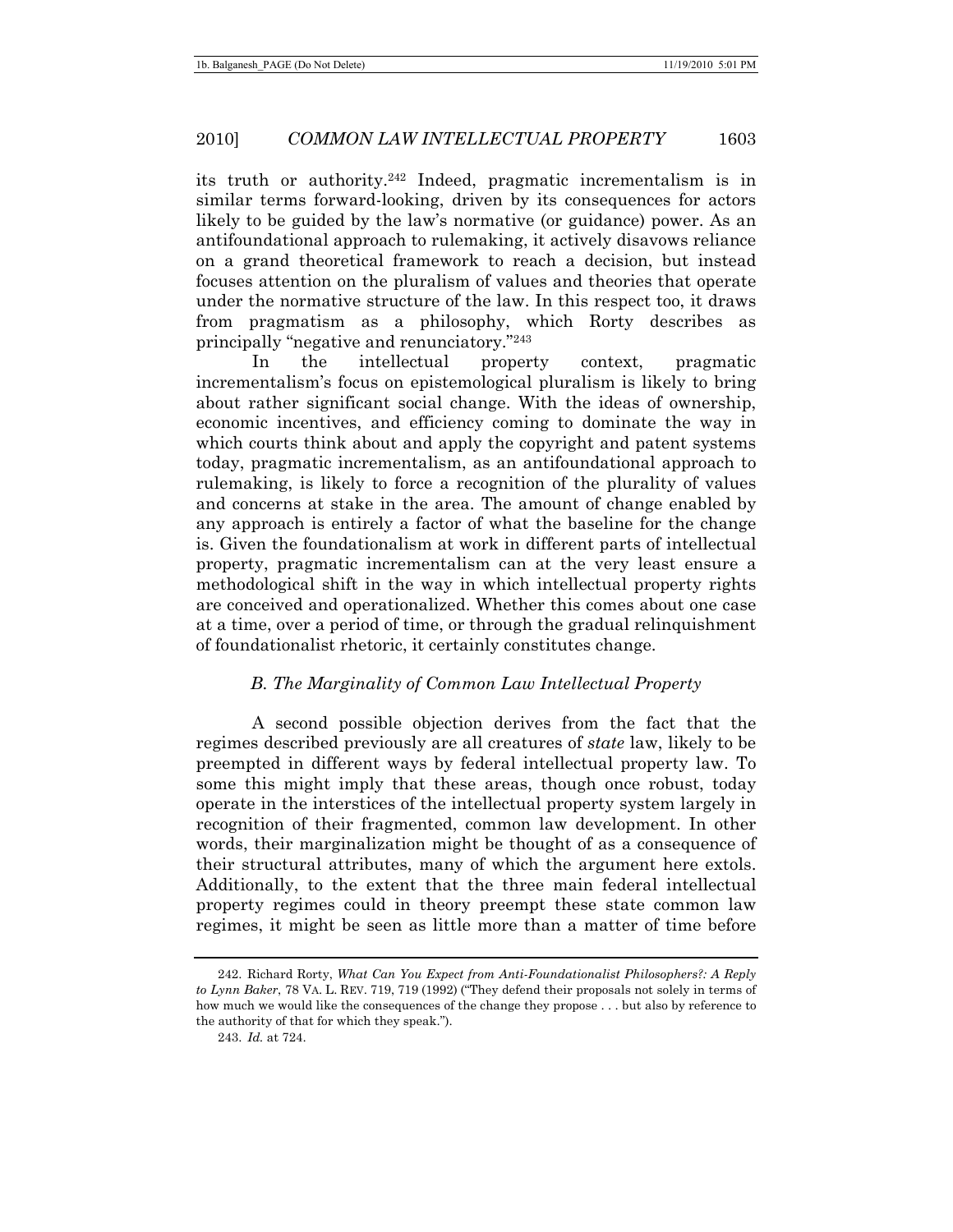Congress decides to replace or eliminate these laws altogether in recognition of these deficiencies.

Federal preemption is no doubt an important issue in the intellectual property context; and indeed many of the regimes described have shrunk in significance as a consequence of it.244 Yet, the fact of the matter is that the common law intellectual property regimes that subsist today do so because they are thought to have a legitimate role in the intellectual property landscape. In other words, their structural and functional attributes are thought to be independently significant so as to warrant being preserved.

Trade secret law is perhaps the best example of this. In the 1974 case of *Kewanee Oil Co. v. Bicron Corp.* for instance, when presented with the question of whether state trade secret law ought to be preempted, the Court answered the question in the negative, sending a message to Congress that if it thought trade secret law worth preempting it ought to do so expressly.<sup>245</sup> Observing that "Congress, by its silence over these many years, has seen the wisdom of allowing the States to enforce trade secret protection,"246 the Court went on to find that trade secret law performed an important function by deterring commercial impropriety. A few scholars and practicing lawyers no doubt continue to advance the claim that uniformity and consistency in interpretation demand the federalization of trade secret law, and as a result almost completely ignore the virtues of the

 <sup>244.</sup> For work on the issue of federal preemption in intellectual property law, see Howard B. Abrams, *Copyright, Misappropriation, and Preemption: Constitutional and Statutory Limits of State Law Protection*, 1983 SUP. CT. REV. 509, 580–81 (arguing section 301 of the Copyright Act has frustrated the intent of Congress to create a uniform federal system and the standards for copyright preemption must therefore be reformulated); Paul Heald, *Federal Intellectual Property Law and the Economics of Preemption*, 76 IOWA L. REV. 959, 1009 (1991) (arguing the propriety of preemption can be determined by analyzing the goals and balances struck by federal law reflected in the economics of patents, copyrights, and trademarks); Mark A. Lemley, *Beyond Preemption: The Law and Policy of Intellectual Property Licensing*, 87 CAL. L. REV. 111, 150 (1999) (emphasizing the limits of preemption in resolving the conflict between freedom of contract and intellectual property policy); Maureen A. O'Rourke, *Copyright Preemption After the*  ProCD *Case: A Market-Based Approach*, 12 BERKELEY TECH. L.J. 53, 91 (1997) (arguing that Congress should clarify its intent regarding which copyright rules are immutable, but absent such clarification, courts should reference market considerations by analogy to other areas of the law to inform their decisions); Rothman, *supra* note 55, at 265 (contending that "[c]ourts must preempt the right of publicity when it is based solely on persona, is used to thwart a copyright holder's lawful exercise of rights to which the publicity holder consented, or when the Copyright Act explicitly permits the use at issue"); Sharon K. Sandeen, Kewanee *Revisited: Returning to First Principles of Intellectual Property Law to Determine the Issue of Federal Preemption*, 12 MARQ. INTELL. PROP. L. REV. 299, 357 (2008) (arguing it is the fact that state law "does not unduly restrict free competition in information" that saves it from federal preemption).

 <sup>245. 416</sup> U.S. 470, 492–93 (1974).

<sup>246.</sup> *Id.* at 493.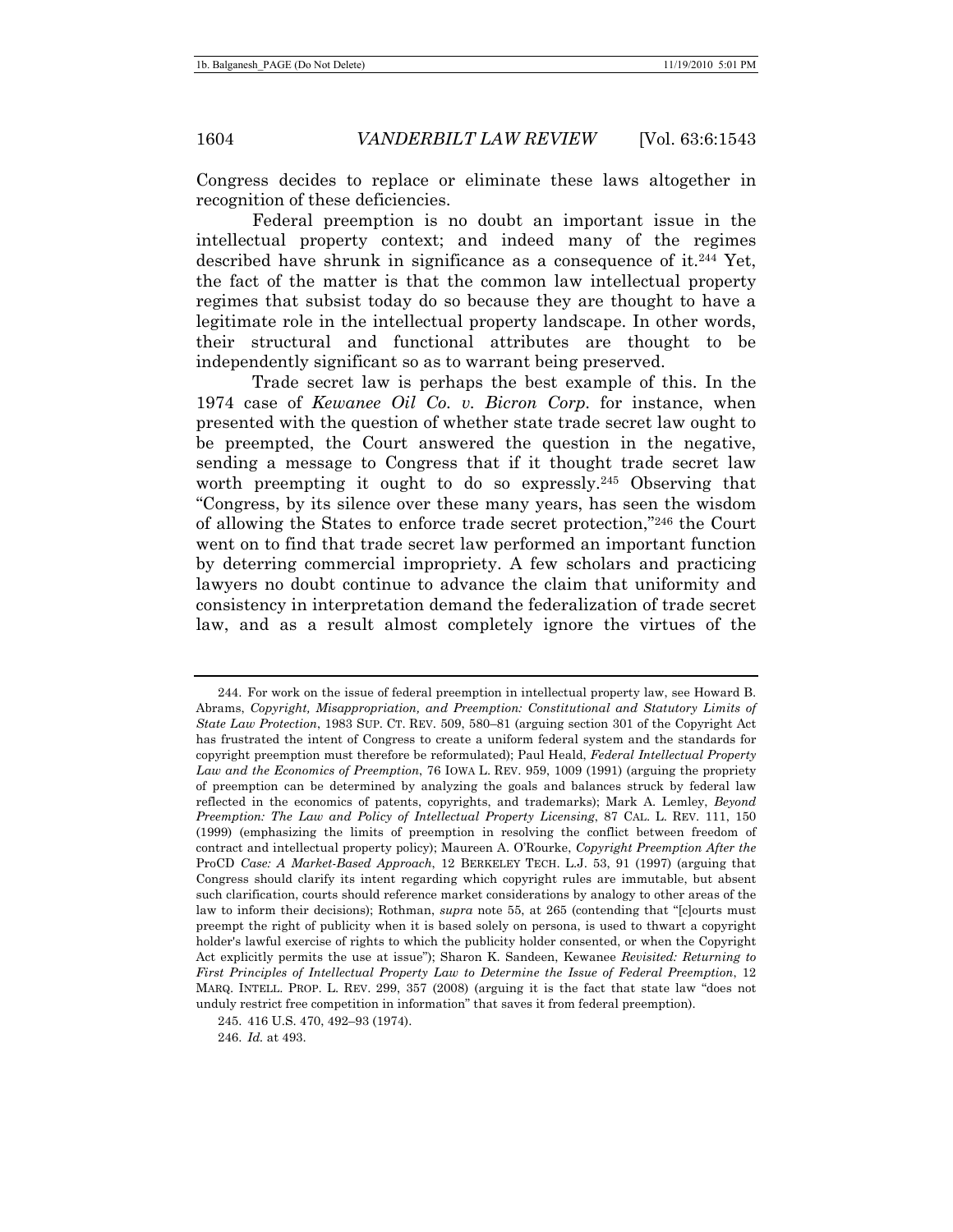common law process.247 Not surprisingly, these proposals have seen little success in practice.<sup>248</sup>

The same holds true of other forms of common law intellectual property. In enacting the preemption provisions of the 1976 Copyright Act, Congress expressly observed that publicity rights and trade secrets were "evolving" doctrines and outside the purview of copyright preemption as long as they continued to differentiate themselves from traditional copyright law—an indirect reference to their adaptability.249 Additionally, in relation to the misappropriation doctrine, Congress observed that state law should continue to have the "flexibility" needed to afford a remedy to plaintiffs when needed, referring specifically to the "traditional principles of equity."250 These references clearly illustrate that, while subject matter certainly was important in Congress's exclusion of these regimes from the reach of federal preemption, their structural attributes were equally important and recognized as independently beneficial. The congressional "silence" that the Court spoke of in *Kewanee* was thus followed by an unequivocal endorsement of the continuing utility of these regimes in structural and functional terms.251

The marginality of common law intellectual property is thus hardly a consequence of its structural features. The argument here accepts the reality that common law intellectual property regimes tend to get insufficient attention in discussions of the subject. While the federalization of intellectual property and the decline of federal general common law as a stand-alone body may have contributed to this, the argument's principal objective has been to show that this marginalization has ignored the lawmaking processes that these

<sup>247.</sup> *See, e.g.*, David S. Almeling, *Four Reasons to Enact a Federal Trade Secrets Act*, 19 FORDHAM INTELL. PROP. MEDIA & ENT. L.J. 769, 770–71 (2009); Marina Lao, *Federalizing Trade Secrets Law in an Information Economy*, 59 OHIO ST. L.J. 1633, 1633 (1998); Christopher Rebel J. Pace, *The Case for a Federal Trade Secrets Act*, 8 HARV. J.L. & TECH. 427, 442–43 (1995); Carole P. Sadler, *Federal Copyright Protection and State Trade Secret Protection: The Case for Partial Preemption*, 33 AM. U. L. REV. 667, 669, 671–74 (1984).

 <sup>248.</sup> Besides congressional inaction in the area, it is also interesting to note that in its most recent report on the subject, the American Intellectual Property Law Association (AIPLA) recommended against the federalization of trade secret law, after reviewing multiple proposals to the contrary. AM. INTELLECTUAL PROP. LAW ASS'N, REPORT OF THE TRADE SECRETS COMMITTEE 2 (2007), *available at* http://www.aipla.org/MSTemplate.cfm?Section=Proposal\_to\_Federalize\_ Trade\_Secret\_Law&Site=Trade\_Secret\_Law&Template=/ContentManagement/ContentDisplay.c fm&ContentID=7041. One of the principal reasons that the report cites for its conclusion is the need to allow states to develop their local economies by adapting the law to the needs of their individual marketplaces. *Id.* at 7. This most certainly is an allusion to the inherent adaptability of trade secret law, and the benefits of a 'no one size for all' approach to the subject.

 <sup>249.</sup> H.R. REP. NO. 94-1476, at 132 (1976), *reprinted in* 1976 U.S.C.C.A.N. 5659, 5748.

<sup>250.</sup> *Id.*

<sup>251.</sup> *Kewanee*, 416 U.S. at 493.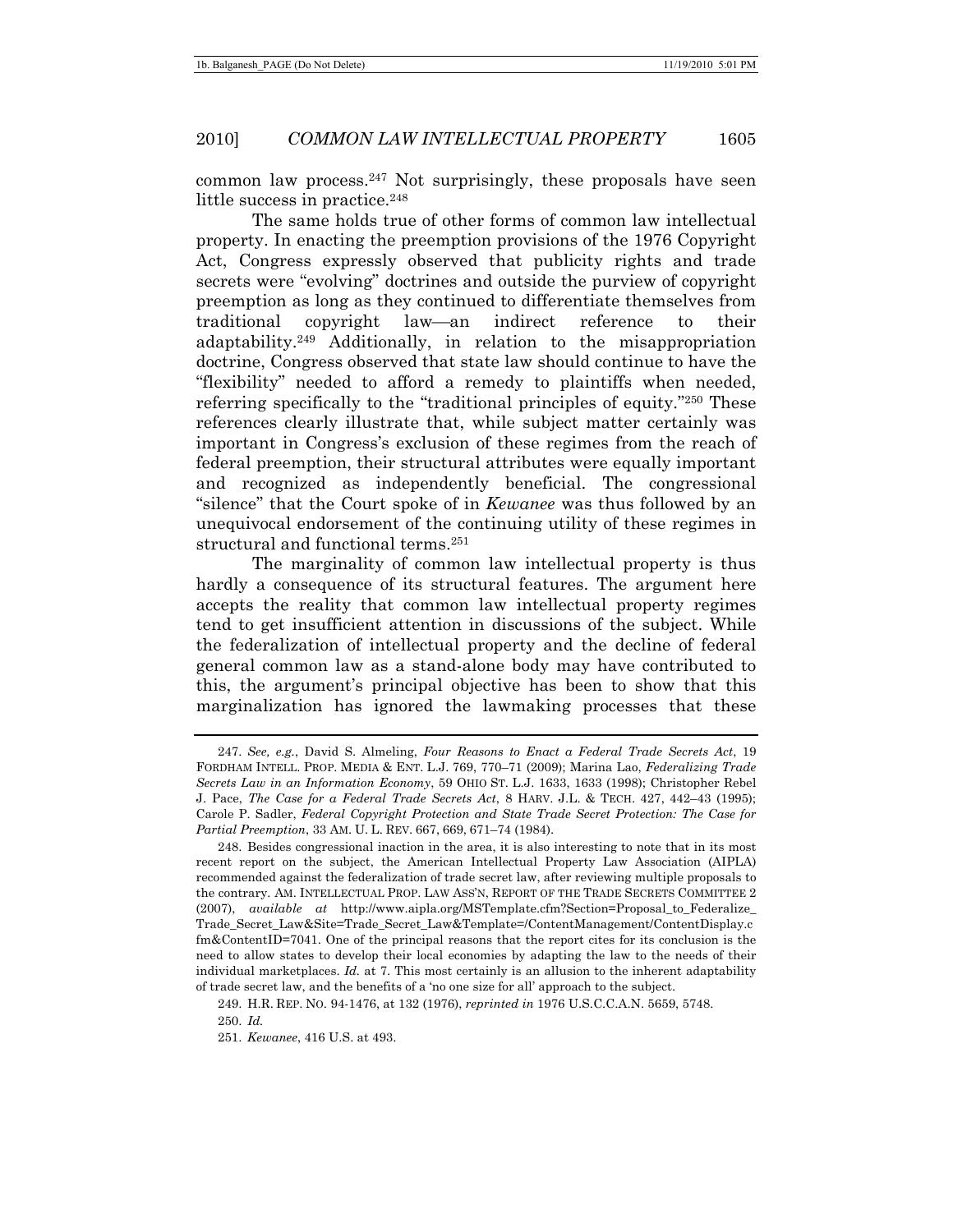regimes employ. Congress clearly sees some virtue in these lawmaking processes, as evidenced by its actions in carving out a distinct space for them. Recognizing and accepting the marginality of what these regimes cover (that is, their subject matter) does not translate into a denunciation of their lawmaking processes.

Perhaps most importantly though, the normative goal of this Article has been to show that the common law method of rulemaking that these regimes use is suitable for a host of other intellectual property contexts—whether federal or state, entirely common law based, or interwoven with statutory provisions. The claim uses common law intellectual property to illustrate the functioning of this method; yet, the method itself is hardly tied to these regimes. It is possible to reconstruct the existing common law parts of the federal intellectual property regimes such as the fair use doctrine in positive terms along nearly identical lines.252

## *C. Courts and Their Deficiencies*

A last possible objection is also perhaps the strongest, since it looks to the practical side of pragmatic incrementalism. This is that the defense of pragmatic incrementalism in common law intellectual property pays insufficient attention to the problems associated with looking to courts for rule generation. These shortcomings are said to derive from: (1) questions of judicial competence, whether judges are capable of making the policy decisions that intellectual property law demands; and (2) the problem of dividing responsibility between judge and jury in the adjudicatory process, an enduring problem of the adjudicatory process. The analysis below examines each issue and its significance for intellectual property as it relates to some of my previous claims about pragmatic incrementalism.

 <sup>252.</sup> The fair use doctrine was originally the creation of courts. *See* Folsom v. Marsh, 9 F. Cas. 342, 348 (C.C.D. Mass. 1841) (No. 4901) (holding that in determining whether a use is permitted, the court must consider "the nature and objects of the selections made, the quantity and value of the materials used, and the degree in which the use may prejudice the sale, or diminish the profits, or supersede the objects, of the original work"). Yet, in drafting the current version of the doctrine, contained in 17 U.S.C. § 107, Congress again clearly recognized that "the endless variety of situations and combinations of circumstances that can rise in particular cases precludes the formulation of exact rules" and that "courts must be free to adapt the doctrine to particular situations on a case-by-case basis." H.R. REP. NO. 94-1476, at 66, *reprinted in* 1976 U.S.C.C.A.N. at 5680. Indeed, the method that courts have used to develop the doctrine is worthy of independent analysis along the lines carried out here.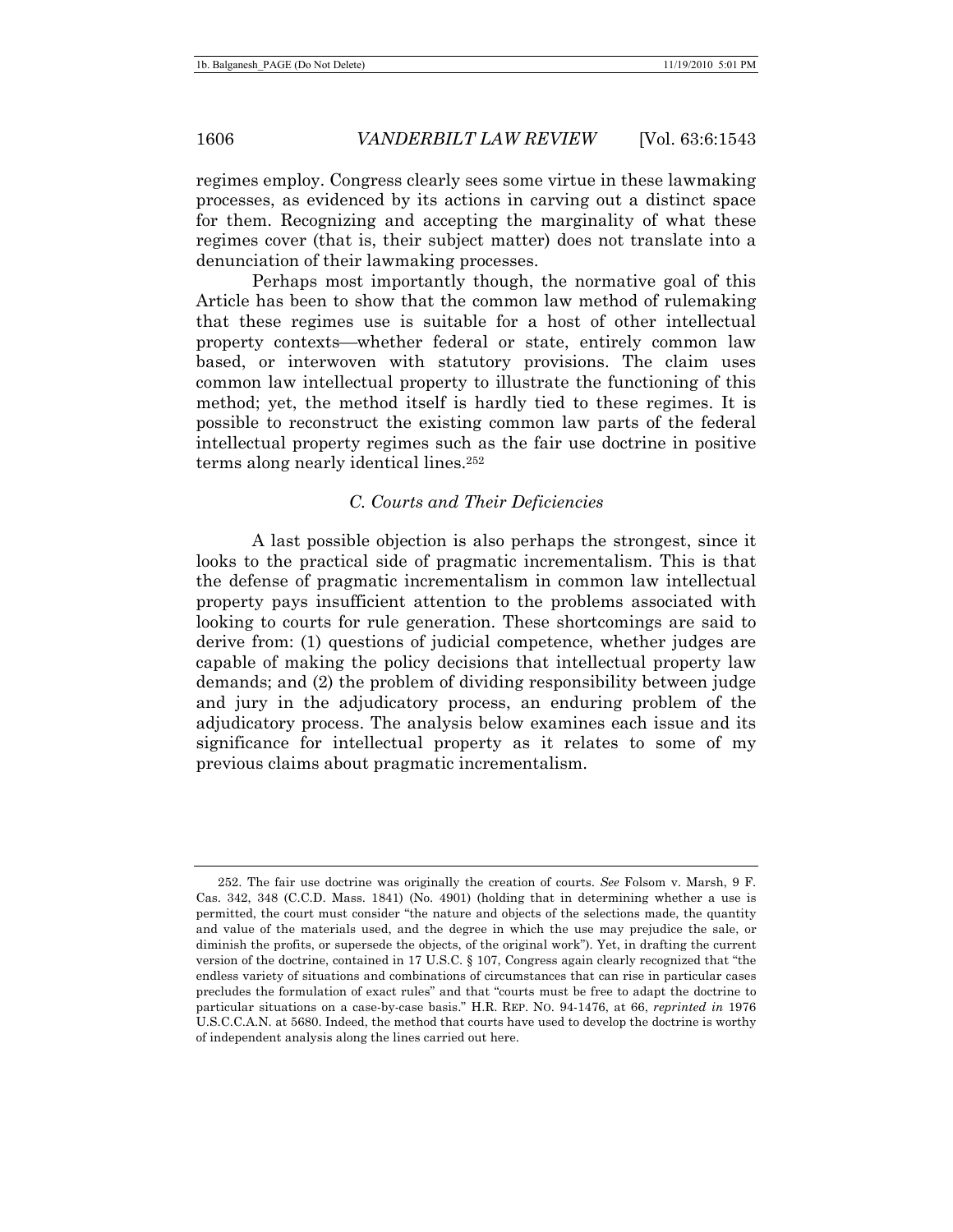#### 1. Competence

The argument from *competence* has two parts to it. The first is the claim that since common law intellectual property tends to be state law, state courts may not be as well equipped and competent as their federal counterparts, given that a large number of states appoint judges through elections or other political processes.253 This objection is of limited significance for my claim here, since as noted before, nothing in my defense of pragmatic incrementalism ties it to state courts.254 Indeed the broader normative goal of the project is to have federal law (and courts) internalize some of the methods that state courts developed and routinely apply. We may therefore move on to the second part, which is the more generic claim that courts, whether federal or state, are less competent than legislatures or indeed administrative agencies in dealing with matters of a specialized nature, of which intellectual property law is clearly a subset.

The claim that specialization and complexity necessitate less judicial involvement is hardly true of a host of other areas. Tort law, antitrust law, and several other areas exhibit similar levels of complexity, and yet have for ages been handled and developed principally by courts. This is no less true of intellectual property law in general, where generalist courts have always arbitrated disputes and on occasions moved the law along incrementally. Additionally, the intellectual property system's one experiment with a specialized court for patent law has hardly been a runaway success, with many questioning the wisdom behind allowing a specialized court to develop its jurisprudence independent of the general corpus of law and legal reasoning that applies to other areas.255 When complexity is indeed an issue, and requires the input of experts from different disciplines, the answer may lie in fostering a greater role for administrative agencies in the lawmaking process, to collaborate with and inform judicial rule development. The role of the Federal Trade Commission ("FTC") in

 <sup>253.</sup> For an elaborate overview of the different appointment processes followed in different state courts, see Roy A. Schotland, *New Challenges to States' Judicial Selection*, 95 GEO. L.J. 1077, 1079–86 (2007).

<sup>254.</sup> *See supra* p. 1551.

<sup>255.</sup> *See, e.g.*, Rochelle Cooper Dreyfuss, *The Federal Circuit: A Case Study in Specialized Courts*, 64 N.Y.U. L. REV. 1, 25 (1989) (discussing the concern that specialization would lead to inferior law because "channeling cases to a single forum" would decrease the "percolation of ideas within the judiciary"); R. Polk Wagner & Lee Petherbridge, *Is the Federal Circuit Succeeding? An Empirical Assessment of Judicial Performance*, 152 U. PA. L. REV. 1105, 1108–10 (2004) (arguing the Federal Circuit has not yet achieved its mandate of a clearer, more coherent, more predictable legal infrastructure for the resolution of patent cases, but is on the trajectory to achieve it in the future).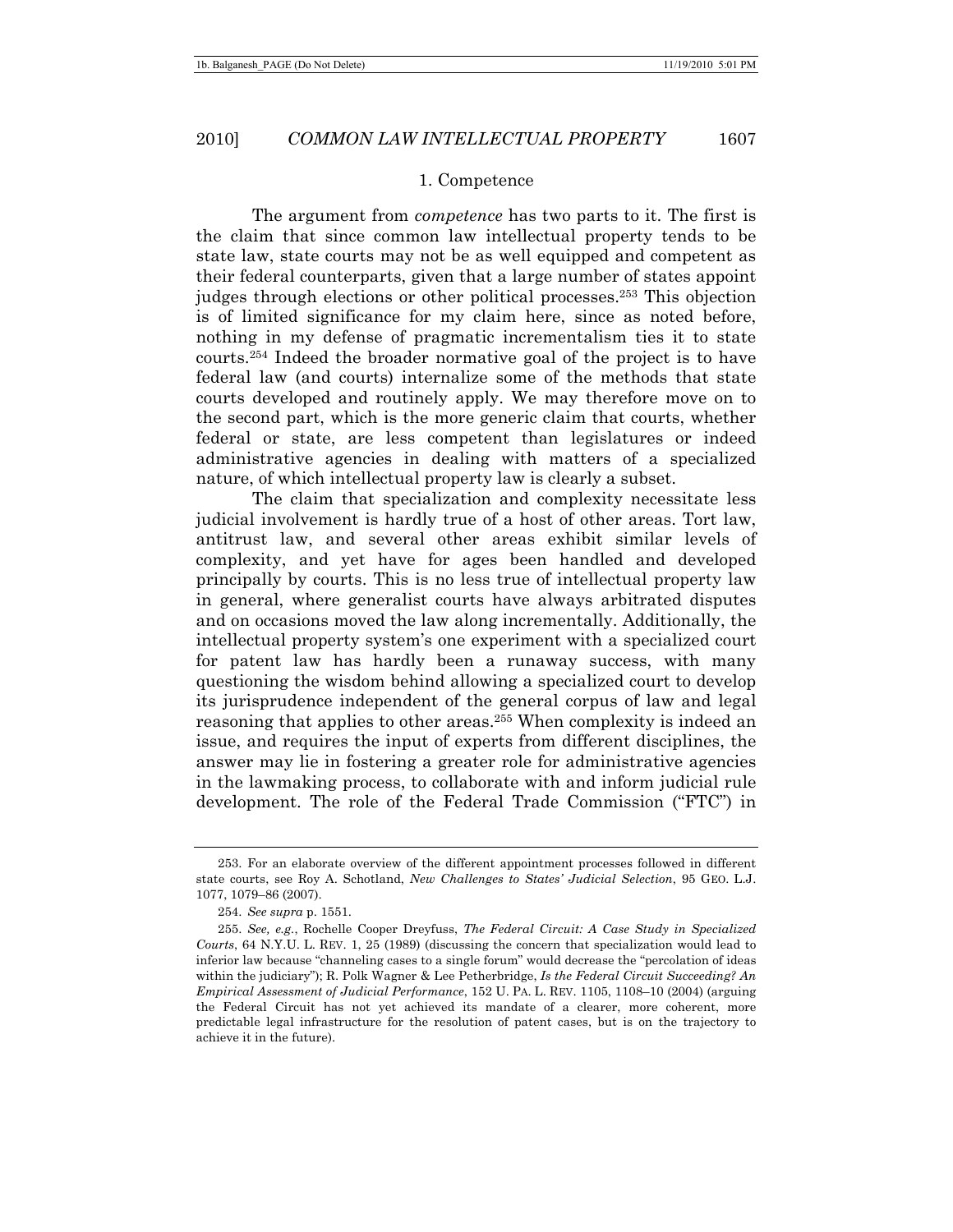developing antitrust law might in this context represent a model to follow.256 Antitrust law, much like common law intellectual property, is principally the creation of courts through the common law process. Yet, the FTC issues guidelines, studies, and instructions on different areas and industries, to which courts routinely look (and often defer) in their analysis and development of the law.257 The answer may thus lie in more agency involvement rather than attempting to take the primary task of lawmaking away from courts and handing it back to legislatures.

As this argument has emphasized throughout, adopting pragmatic incrementalism as an approach to lawmaking does not necessarily entail abjuring all reliance on legislation. Indeed the common law regimes discussed previously have come to reflect that reality, with many of them now being codified in different forms. The answer thus lies in a collaborative lawmaking exercise, with legislatures or agencies providing concrete, specialized rules when needed, and courts having a greater say in developing parts of the law that are best suited to incremental antifoundational development. Indeed, as some have argued, a similar collaborative model existed early in the development of copyright law, before the system turned entirely to statutory reform for solutions.258

# 2. Judge/Jury

A second problem that might be identified in the account of pragmatic incrementalism is that it elides the division of responsibility between judge and jury in the decisionmaking process. In various other common law contexts, most notably tort law, the judge-jury divide continues to be an issue that plays a rather significant role in influencing the shape and direction of the law. In order to vest decisionmaking either with the jury or to take it away from them, questions of law and fact tend to be framed in terms that complicate the doctrinal framework.259 The issue of causation in

<sup>256.</sup> *See generally* ROBERT A. KATZMANN, REGULATORY BUREAUCRACY: THE FEDERAL TRADE COMMISSION AND ANTITRUST POLICY (1980) (providing an overview of the FTC's transformation and its effects on antitrust policy).

 <sup>257.</sup> For a recent overview of this interaction by the FTC Commissioner, see J. Thomas Rosch, Comm'r, Fed. Trade Comm'n, Remarks at the Berlin Forum on EU-US Legal-Economic Affairs: Thoughts on the FTC's Relationship (Constitutional and Otherwise) to the Legislative, Executive, and Judicial Branches, (Sept. 19, 2009), http:// www.ftc.gov/speeches/rosch/090919 roschberlinspeech.pdf.

 <sup>258.</sup> Pierre N. Leval, *An Assembly of Idiots?*, 34 CONN. L. REV. 1049, 1061–62 (2002).

<sup>259.</sup> *See* James Fleming, Jr., *Functions of Judge and Jury in Negligence Cases*, 58 YALE L.J. 667, 679–85 (1949) (describing the ways by which this division is achieved in accident law, and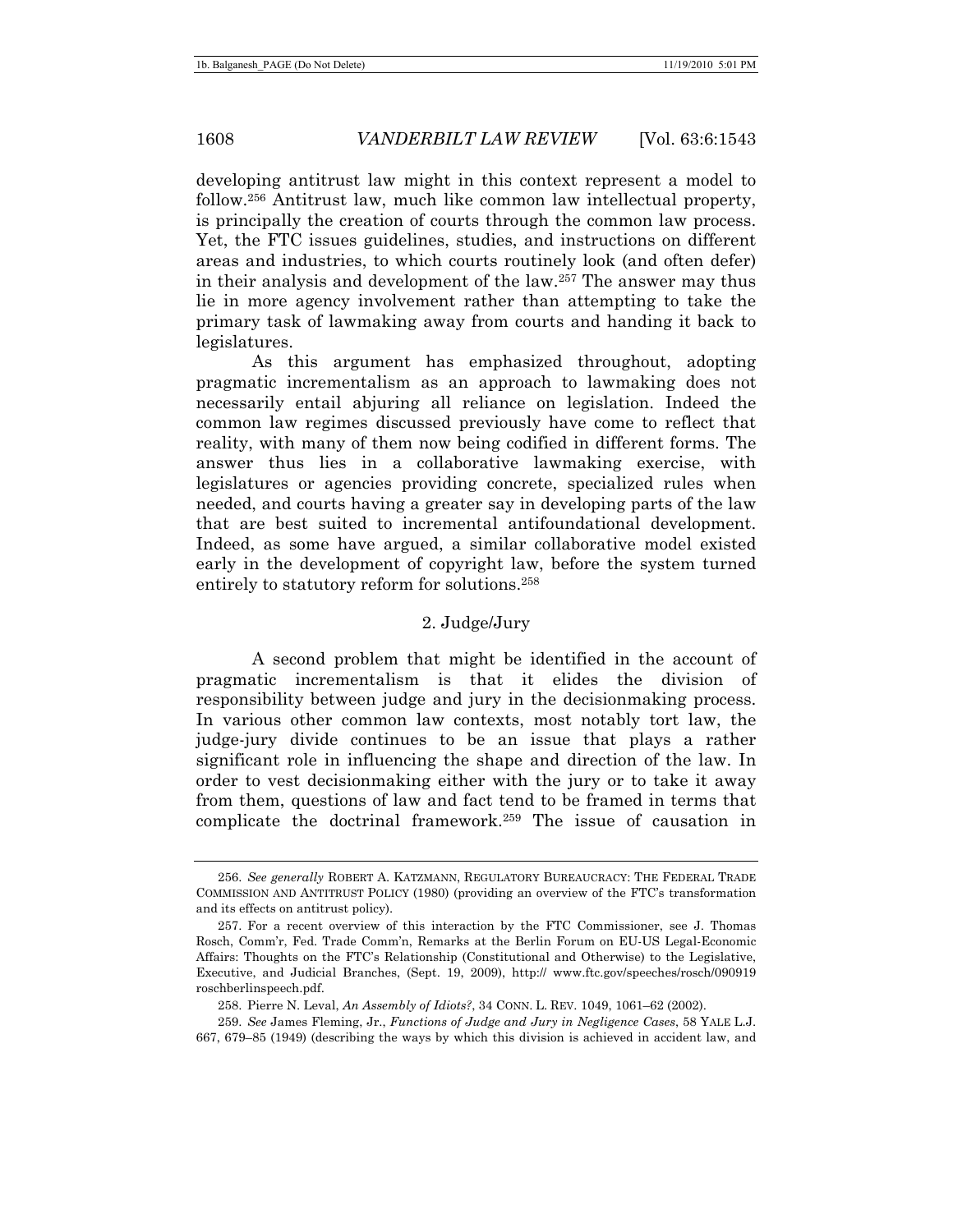negligence law is a good example of this phenomenon, where the bifurcation of proximate cause and cause-in-fact often complicates the inquiry.260 The same is likely to happen with intellectual property cases as well, should lawmaking come to increasingly rely on courts.

The proper role of juries in intellectual property cases has thus far received little systematic attention, even under existent law.261 In patent cases for instance, the Federal Circuit itself has advocated a case-by-case approach to determining which issues are purely factual and therefore legitimately delegated to juries.<sup>262</sup> Yet, one recent study reveals that litigants and lawyers tend to adhere to the popular view that juries are incompetent when it comes to dealing with complex legal issues.263

The ideal division of responsibility between judge and jury will no doubt remain an issue with an increased role for courts in intellectual property. As such however, it is unlikely to interfere with their reliance on the method of pragmatic incrementalism developed here. This is so for two interconnected reasons. First, as a method of lawmaking, pragmatic incrementalism emphasizes techniques and approaches that are entirely within the exclusive domain of a judge's role in providing a reasoned decision. Building on legal pragmatism, its central premise remains the importance of forward-looking adjudication that pays close attention to future consequences and the guidance function of the law. Juries, by contrast, tend to focus on elements in a particular case, thus engaging in a largely backwardlooking exercise. Second, appellate courts almost always carry out this method of incremental rule development in an effort to provide lower courts with guidance for the future. In other words, pragmatic

the problems that accompany it); Stephen G. Gilles, *On Determining Negligence: Hand Formula Balancing, the Reasonable Person Standard, and the Jury*, 54 VAND. L. REV. 813, 854–56 (2001) (examining the appropriate role of juries in negligence cases).

 <sup>260.</sup> Leon Green, *Jury Trial and Proximate Cause*, 35 TEX. L. REV. 357, 358–59 (1957).

 <sup>261.</sup> For notable exceptions in the patent context, see Gary M. Hnath & Timothy A. Molino, *The Roles of Judges and Juries in Patent Litigation*, 19 FED. CIR. B.J. 15, 17 (2009) (analyzing the role of juries in patent cases); Jennifer F. Miller, iBrief, *Should Juries Hear Complex Patent Cases?*, 2004 DUKE L. & TECH. REV. 0004, at ¶ 1 (discussing the constitutionality of a "complexity exception" to the right to a jury trial in patent cases, under which there would be no such right where the complexity of the facts or legal issues of the case is so great that it is impossible for the jury to render a fair and reasonable verdict); Kimberly A. Moore, *Juries, Patent Cases, & a Lack of Transparency*, 39 HOUS. L. REV. 779, 801 (2002) (examining the inadequacies of juries in patent cases); Kimberley A. Moore, *Judges, Juries, and Patent Cases—An Empirical Peek Inside the Black Box*, 99 MICH. L. REV. 365, 368 (2000) [hereinafter Moore, *Black Box*] (studying the patent-holder win rates in cases tried before judges and juries and finding that the data results from her study suggest problems in the jury adjudication of patent suits).

 <sup>262.</sup> Paice LLC v. Toyota Motor Corp., 504 F.3d 1293, 1316 (Fed. Cir. 2007).

 <sup>263.</sup> Moore, *Black Box*, *supra* note 261, at 369–74.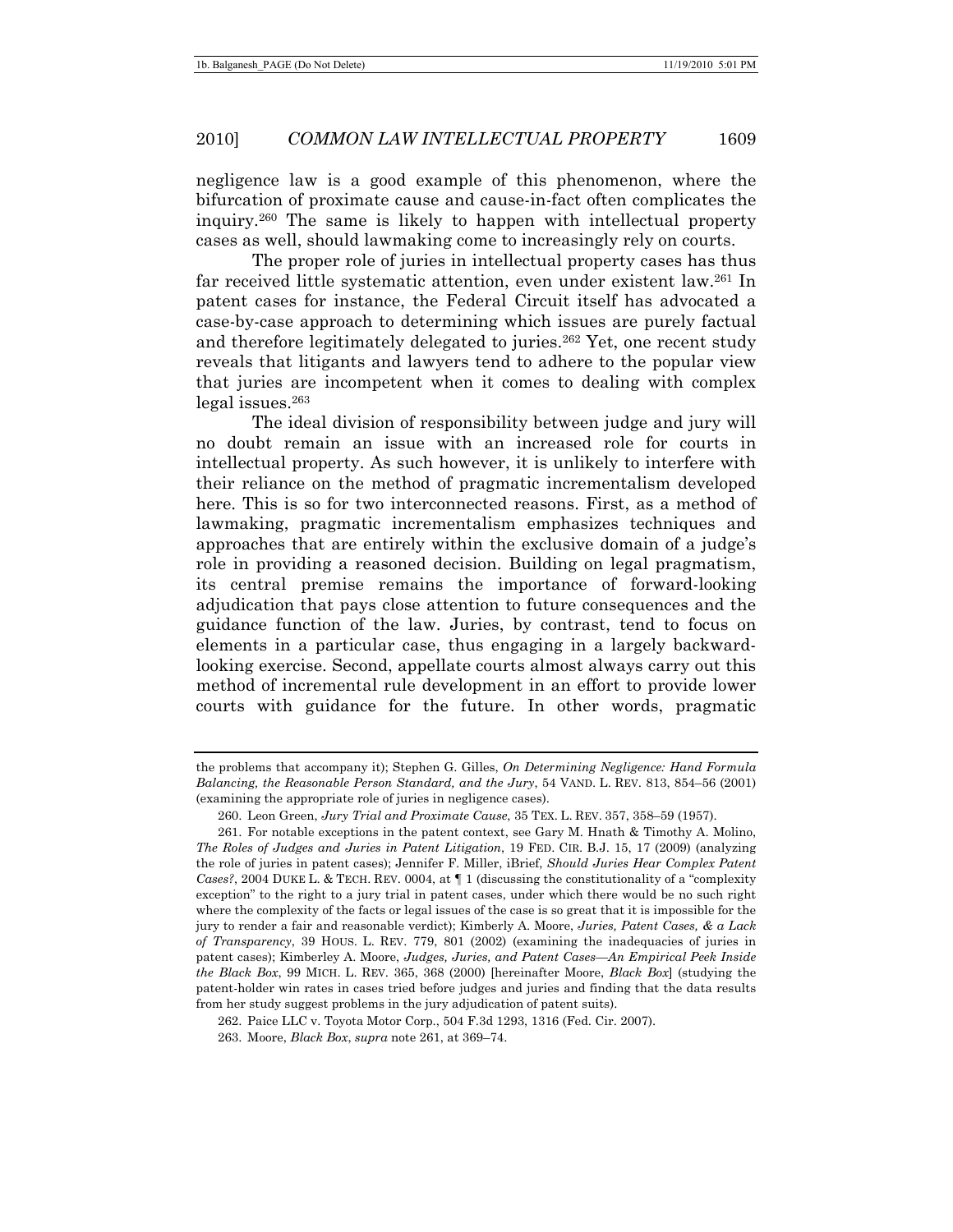incrementalism, as a method of lawmaking rather than simple adjudication, emphasizes courts working with existent precedent and interpretatively molding the law to new situations, in the process developing it incrementally. This remains an exercise almost always undertaken by intermediate and final courts of appeal, in both the federal and state systems, where the judge-jury divide becomes irrelevant.

### V. A STYLIZED EXAMPLE: THE FASHION INDUSTRY

To illustrate the lessons of common law intellectual property, this Part looks at how a common law approach might be applied to a setting where scholars and policymakers today disagree strongly about the need for, and consequences of, intellectual property protection: the fashion industry.

For decades now, the fashion industry in the United States has been without intellectual property protection for original designs. Because federal copyright law prohibits protection for utilitarian articles, courts have denied protection to fashion designs by default.264 Despite this reality, the U.S. fashion industry remains vibrant.<sup>265</sup> The last few years have seen a renewed interest in understanding the reasons for this phenomenon and the lessons that can be drawn from it for intellectual property law more generally.

In an influential article, Kal Raustiala and Christopher Sprigman argue that an examination of the fashion industry's structure reveals that the absence of intellectual property protection has contributed to greater innovation and creativity in designs.<sup>266</sup> Knowing that their designs are likely to be copied and disseminated at different price ranges induces designers to generate new designs with greater rapidity than they would have had to without such copying. They propose a theory of "induced obsolescence" to explain design houses' incentives to create.<sup>267</sup> The diffusion of a design to a broader class of consumers diminishes its exclusivity, but in turn generates

<sup>264.</sup> *See* 17 U.S.C. § 101 (2008) (defining a "useful article" as "an article having an intrinsic utilitarian function that is not merely to portray the appearance of the article or to convey information"); s*ee also* 1 NIMMER & NIMMER, *supra* note 58, § 2.18 (describing copyright law's reluctance to accord utilitarian articles protection).

 <sup>265.</sup> For an early identification of this phenomenon in the legal literature, see Jonathan M. Barnett, *Shopping for Gucci on Canal Street: Reflections on Status Consumption, Intellectual Property, and the Incentive Thesis*, 91 VA. L. REV. 1381, 1384 (2005).

 <sup>266.</sup> Raustiala & Sprigman, *supra* note 178, at 1775–77.

<sup>267.</sup> *Id.* at 1722.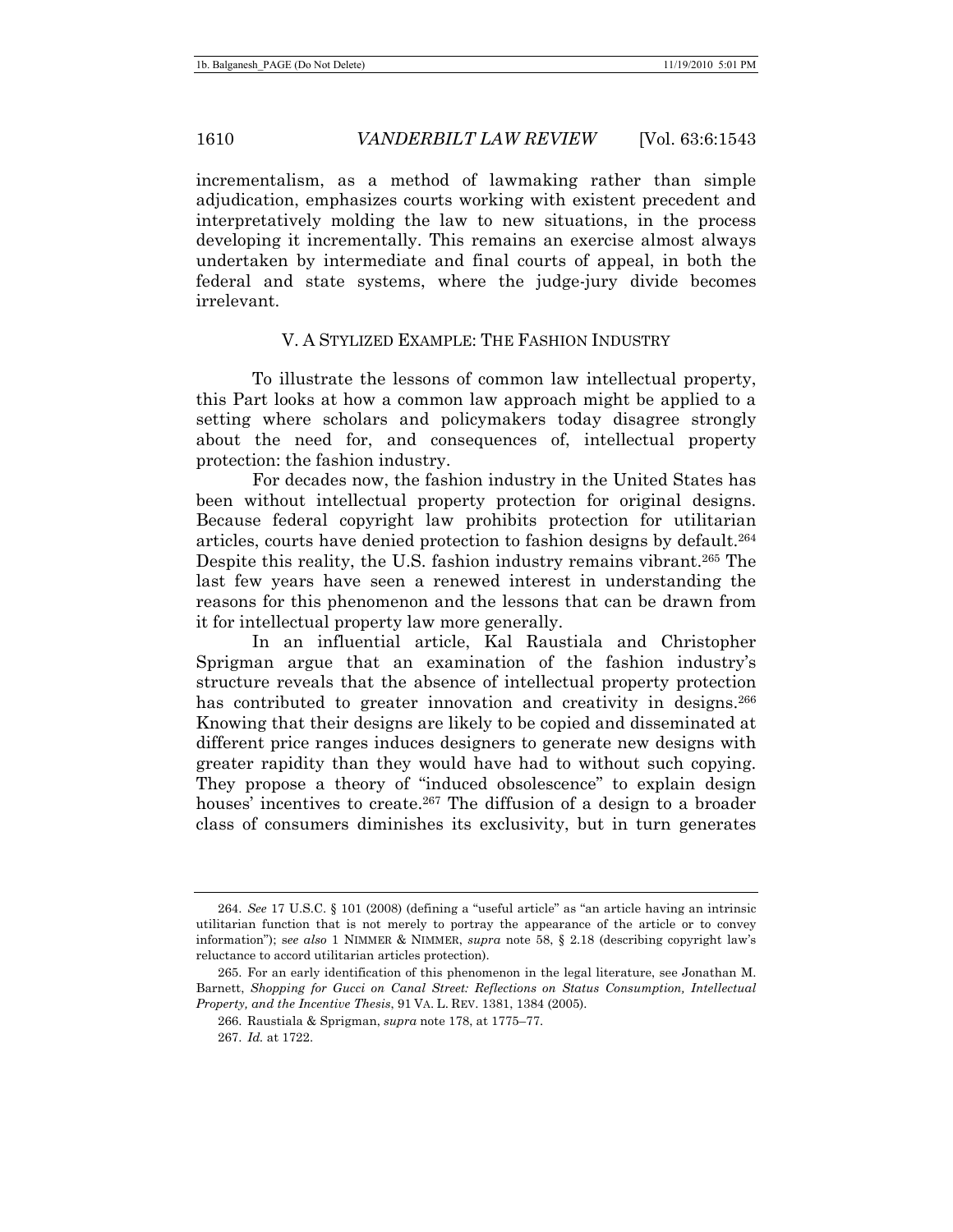the need to maintain that exclusivity by introducing new designs upon such diffusion. Raustiala and Sprigman thus observe:

As a design is copied by others and used in less-expensive derivative works, it becomes more widely purchased. Past a certain inflection point, the diffusion of the design erodes its positional value, and the fashion item becomes anathema to the fashion-conscious. This drives status-seekers to new designs in an effort to distinguish their apparel choices from those of the masses.268

Thus, the differentiated nature of the market for fashion designs and the diffusion it effectuates by lowering the price of copies is central to their explanation.269

Contrast this with the story that Scott Hemphill and Jeannie Suk tell about the same phenomenon.<sup>270</sup> Advocating a cultural approach to law and economics, $271$  they argue that the absence of intellectual property protection cannot but diminish the incentive of fashion houses to innovate and create new designs, and that a world with such protection would see even more innovation.<sup>272</sup> They thus observe that "fashion is relevantly similar to other areas of creative production, and we expect designers to respond to economic incentives in the usual way."273 Relying on the effects of copying on innovation in other areas of creative production, reports on the effectiveness of the Fashion Originators Guild in curbing piracy in the industry, and the reality that the industry remains divided on the question of intellectual property protection, they advocate the creation of tailored copyright protection for fashion designs.274 Hemphill and Suk's idea of "tailoring," though, involves varying the standard of substantial similarity, so as to allow protection only for identical copies and not those that have "substantial difference[s]."275

Both sides, however, pay insufficient attention to the importance of the segmented nature of the market for fashion. While Raustiala and Sprigman observe how copying occurs in all segments of the industry,276 their theory of diffusion seems contingent on the importance of copying by actors in a lower segment of the industry. Hemphill and Suk on the other hand presume that the mere ability to

<sup>268.</sup> *Id.* at 1721.

<sup>269.</sup> *See id.* at 1693–94 (describing the existence of a "fashion pyramid").

 <sup>270.</sup> C. Scott Hemphill & Jeannie Suk, *The Law, Culture, and Economics of Fashion*, 61 STAN. L. REV. 1147 (2009).

<sup>271.</sup> *Id.* at 1154.

<sup>272.</sup> *Id.* at 1153, 1180.

<sup>273.</sup> *Id.* at 1193.

<sup>274.</sup> *Id.* at 1174–80, 1193–4, 1151.

<sup>275.</sup> *Id.* at 1188.

<sup>276.</sup> *See* Raustiala & Sprigman, *supra* note 178, at 1705 (stating that copying in the fashion design industry is "ubiquitous").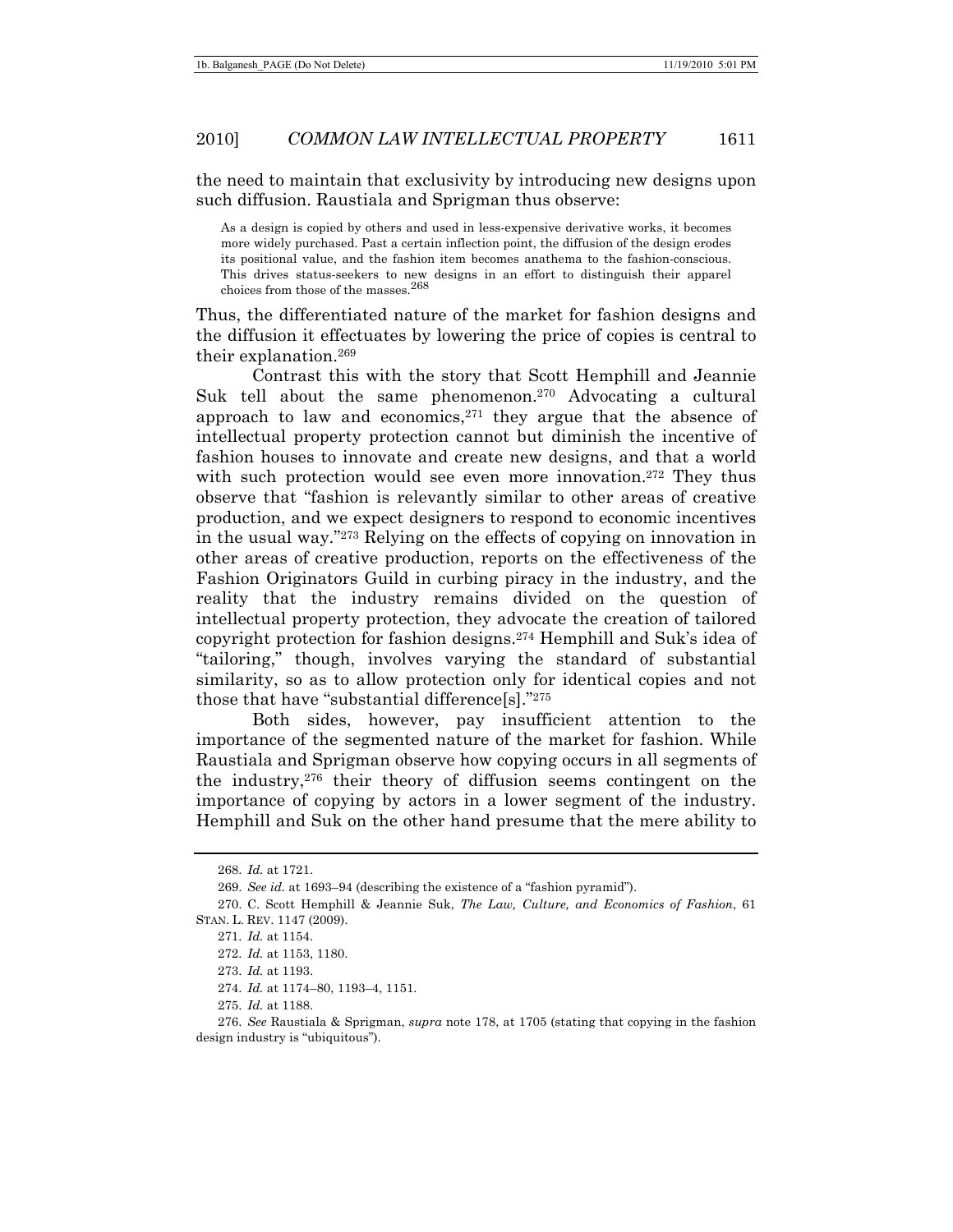prevent the copying of a design, regardless of who is performing the copying, is likely to provide an incentive to create.277

If both sides are to be believed—that diffusion does indeed spur rapid innovation, and that market exclusivity contributes to the incentive to create and innovate—reform proposals ought to pay closer attention to the idea of "direct competition." A regime that prevents copying only in the context of direct competition in the same segment of the market would at once both allow the incentives argument to have some play, and at the same time enable the process of diffusion to continue, spreading fashion more widely and making it accessible to a broader class of consumers. Surprisingly, neither set of authors mentions the common law doctrine of misappropriation as a way forward, when one of the earliest attempts to provide the fashion industry with some protection involved an attempt to extend the doctrine. In *Cheney Brothers v. Doris Silk Corp.*<sup>278</sup> the Second Circuit considered the argument that the common law doctrine of misappropriation allowed a fashion designer to preclude the copying of a design by a competitor, for such time as the design held value, the limited duration of a fashion cycle.279 Even so, Judge Learned Hand was particularly dismissive of common law misappropriation in his opinion, describing it as an act of "solecism," and dismissing the plaintiff's claims because of his disdain for the doctrine.280 While state courts have since resurrected the doctrine, hardly anyone has since analyzed its suitability for the fashion industry. The common law doctrine of misappropriation, developed using the methods of pragmatic incrementalism, might indeed provide the fashion industry with a tailored, low social cost mechanism of protection.

The misappropriation doctrine is likely to protect a fashion design only as long as the design is *time-sensitive*, which is usually the duration of a fashion cycle, as reflected in the plaintiff's claim in

 <sup>277.</sup> Hemphill & Suk, *supra* note 270, at 1180. What is additionally surprising is that Hemphill and Suk fail to note that this was the finding of one of the earliest attempts to understand the role of economic incentives in the fashion industry. *See* Barnett, *supra* note 265, at 1382 ("[T]he incentive thesis still rests on another vulnerable factual assumption: namely, that third-party imitators necessarily take away sales that would have been captured by the innovator, therefore reducing the innovator's expected return ex post and its investment incentives ex ante.").

 <sup>278. 35</sup> F.2d 279 (2d Cir. 1929).

<sup>279.</sup> *Id.* at 279–80.

<sup>280.</sup> *Id.* at 280. For more recent criticism of the misappropriation doctrine, alluding to institutional design concerns inherent in it, see Richard A. Posner, *Misappropriation: A Dirge*, 40 HOUS. L. REV. 621, 632–41 (2003).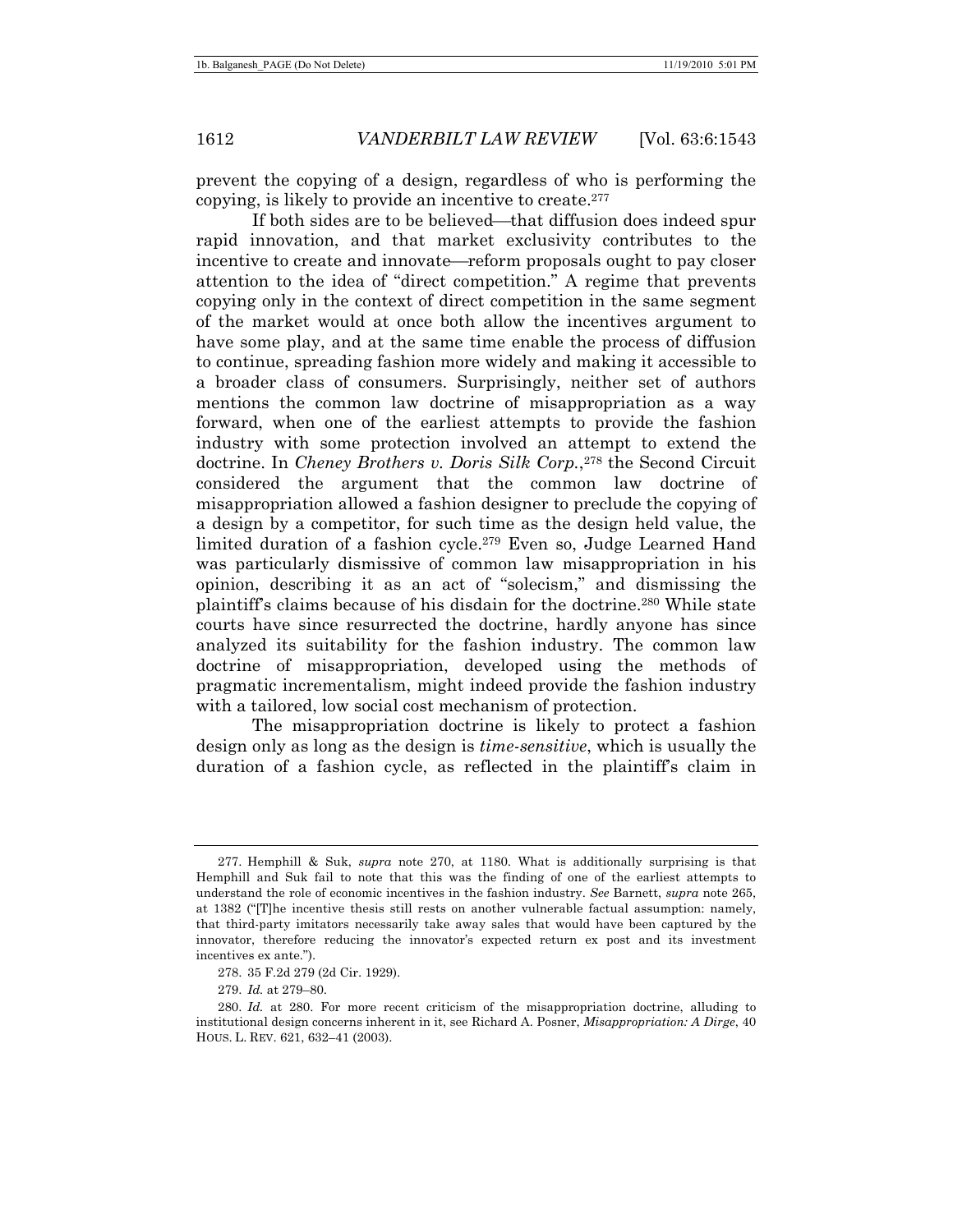*Cheney Brothers* and in the literature on the industry.281 Additionally, any protection is likely to be only against copying by a *direct competitor*. But who exactly is a direct competitor? The stratified nature of the fashion industry is unlikely to make this hard to determine. Forever 21 or H&M aren't competing in the same segment of the market as Chanel and Gucci, but would nonetheless be considered competitors *inter se*. Courts undertake precisely this analysis in the antitrust context when asked to determine the "relevant market" for a product or service. The determination commonly involves the use of cross-elasticity of demand or similar variables for the analysis.282

Using common law misappropriation for fashion designs would also exhibit several strains of pragmatic incrementalism:

*Caution*: The use of misappropriation would enable courts to develop protection tentatively. By avoiding the in rem nature of property, and tailoring the entitlement to operate only against a narrowly defined class of defendants, the regime would have little effect on the public. Additionally, should it prove to impede creativity over time, courts would be able to tailor it further, or have a basis by which to roll back the regime.

*Value Pluralism*: The use of misappropriation instead of a fullblown property regime would also amount to recognition of the multiplicity of interests at work in the regime, beyond just the incentives of fashion designers. The social utility of copying, distributive values, reputational elements, and other fairness concerns would have a legitimate place in the regime. For instance, in relation to the misappropriation doctrine, courts have occasionally relaxed the element of direct competition when the subject matter involved is so intricately tied to a plaintiff that its use by a defendant isn't anticompetitive merely because of its incentive effects, but also because it appropriates the reputation and identity of the creator.283

*Tailoring Through Custom*: A misappropriation-based regime is also likely to allow for a good degree of contextual tailoring. The

<sup>281.</sup> *See, e.g.*, PAUL H. NYSTROM, ECONOMICS OF FASHION 18–36 (1928) (describing the wavelike movement of a normal fashion cycle in which the fashion rises, peaks, and then declines in popular acceptance and factors which influence this cycle); Wolfgang Pesendorfer, *Design Innovation and Fashion Cycles*, 85 AM. ECON. REV. 771, 785–87 (1995) (discussing the cyclical nature of fashion and factors influencing it).

<sup>282.</sup> *See* PHILIP AREEDA & LOUIS KAPLOW, ANTITRUST ANALYSIS: PROBLEMS, TEXT, CASES 572–73 (4th ed. 1988) (discussing the definition of a relevant market for purposes of antitrust law).

<sup>283.</sup> *See* U.S. Golf Ass'n v. St. Andrews Sys., Data-Max, Inc., 749 F.2d 1028, 1039 (3d Cir. 1984) (attempting to explain cases that have dispensed with this requirement along similar lines).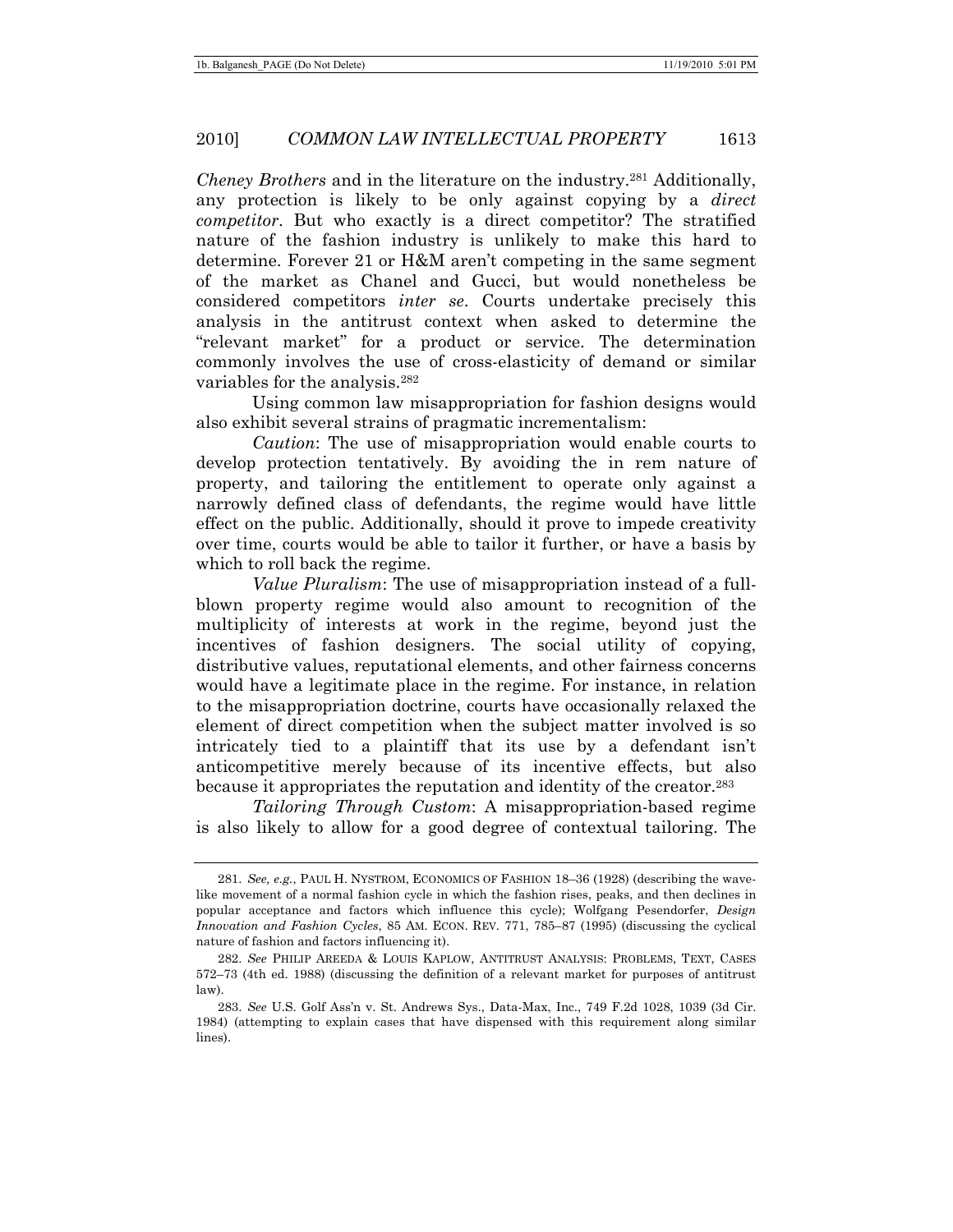regime as a whole would be modeled on an equilibrium of intersegment copying currently prevalent in the fashion industry.<sup>284</sup> Additionally, elements internal to the regime could be adapted to the unique needs of the industry, as they change over time. Thus, the idea of "time-sensitivity," contingent on the duration of a fashion season may come to be modified, should the fashion industry decide to adopt additional fashion cycles, or conversely go from multiple cycles to a single one for a calendar year. Further, the regime could also come to incorporate exceptions for copying, when the copying itself conforms to what Hemphill and Suk describe as following a "trend."<sup>285</sup> Customary practices such as trends are likely to inform courts' understanding of copying, in working the regime, and will indeed at times caution against affording a plaintiff *any* kind of protection.

*Ex Ante/Ex Post Integration*: If modeled on the "hot news" doctrine that courts currently use for misappropriation, the regime would also require courts to balance and integrate the ex ante and the ex post. Instead of simply assuming that every instance of copying is likely to interfere with the incentive to create, it would have courts examine the circumstances under which the copying was done, and also the commercial significance of a plaintiff's motives for creation. Courts would thus have the option of denying a plaintiff protection if they were to conclude that allowing the copying is unlikely to have any impact on the original incentive to create.

In all the debates about intellectual property for fashion designs, *no one* seems to have thought of looking to the common law for any guidance. All the proposals to date have relied extensively on statutory formulations of a copyright-like in rem entitlement, with predetermined carve-outs.286 "Tailoring," though, ought to mean more than just industry-specific legislation that leaves little room for courts to maneuver as socioeconomic circumstances change. Regardless of whether the law originates at the federal or state level, discussions would do well to look to the common law doctrine of misappropriation, and its use of a flexible, contextual approach to protection, as a viable option.

<sup>284.</sup> *See* Raustiala & Sprigman, *supra* note 178, at 1718 (describing the allowance for appropriation in the fashion industry as a "stable equilibrium").

 <sup>285.</sup> Hemphill & Suk, *supra* note 270, at 1159–61.

<sup>286.</sup> *See, e.g*., Design Piracy Prohibition Act, H.R. 2033, 110th Cong. § 2(d) (2007); Design Piracy Prohibition Act, S. 1957, 110th Cong. § 2(d) (2007).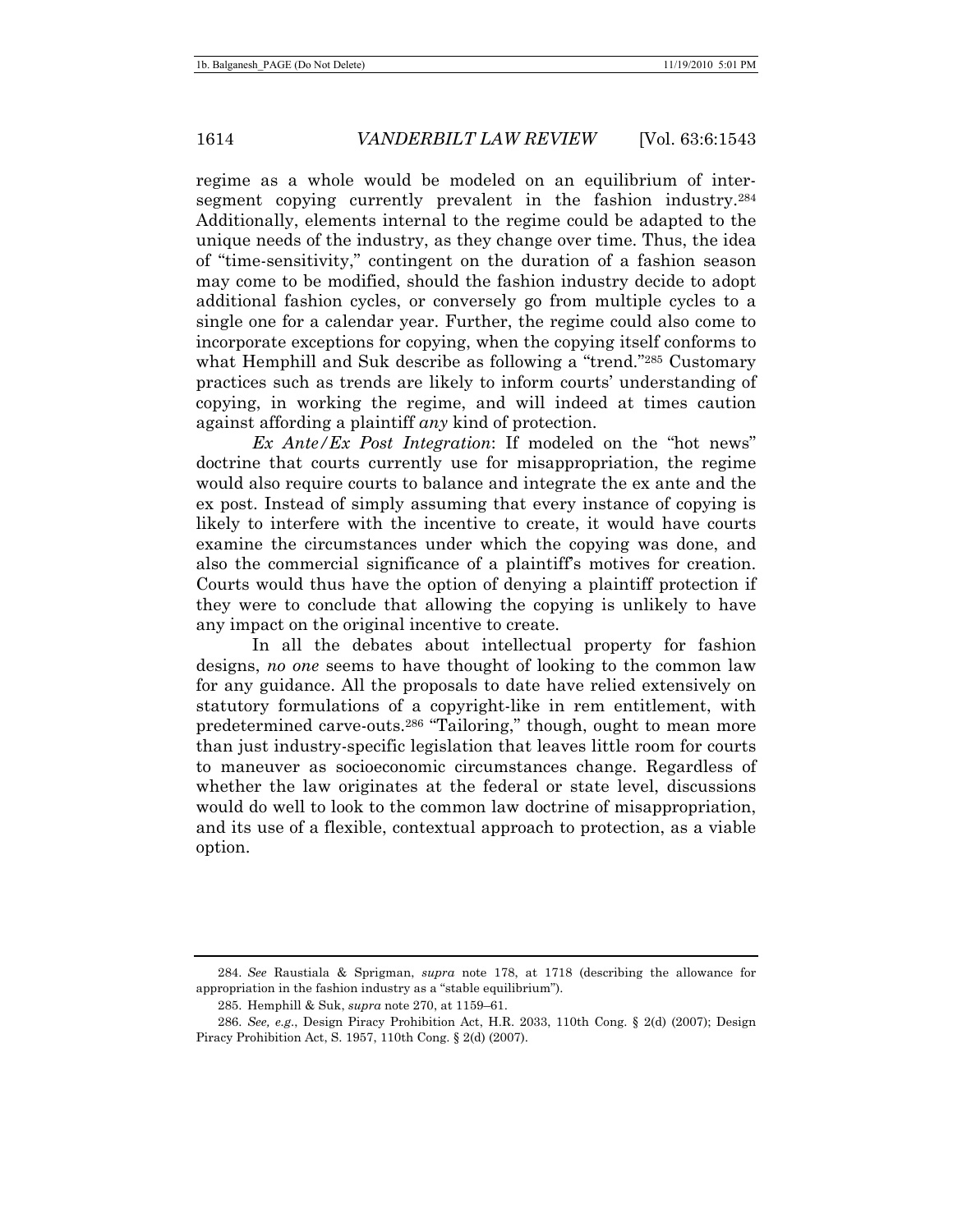## **CONCLUSION**

In describing the virtues of the common law's method of incremental rule development, Richard Epstein once noted that it "has hidden resources that are all too easily overlooked by scholars who start with some grand claim" for the institution.287 Nowhere is this phenomenon more apparent than in the world of intellectual property law, long thought to be entirely about federal statutory regimes that center around one or more core values. In their focus on these regimes, discussions of the subject have altogether ignored the utility and significance of common law intellectual property—and, as I have argued, without sufficient justification.

Pragmatic incrementalism, the method of lawmaking that common law intellectual property regimes employ, influences both the structure and content of the law. As a form of common law rule development, it generates rules and principles from within the reality of a bilateral dispute presented to a court. Additionally, it emphasizes the virtues of beginning the process without looking to an abstract theory to justify the outcome, of focusing on the context for a rule, of understanding the short- and long-term consequences of a rule, and of proceeding with caution, one case at a time. These virtues can indeed be identified with several techniques that courts routinely adopt when applying and developing common law intellectual property rules. The continued vitality and robustness of these regimes under state law is in many ways a result of courts' use of these techniques to address many of the substantive and structural issues that continue to haunt traditional intellectual property.

The working of pragmatic incrementalism in common law intellectual property also serves to highlight the reality that some areas of law—such as intellectual property—may stand to benefit more from attempts to develop theories of *lawmaking* rather than just *law*. Focusing on the lawmaking process is more than just a procedural concern, for, as we have seen, the common law's structure of lawmaking greatly influences the substantive content of the law that courts develop and apply. Discussions and debate in intellectual property law would perhaps gain considerably from greater attention to the institutional process by which its entitlements are created and enforced in practice.

For centuries now, courts, policymakers, and scholars from a multitude of disciplines have struggled, without success, to articulate a coherent theoretical justification for intellectual property—one that

 <sup>287.</sup> Epstein, *supra* note 29, at 73.